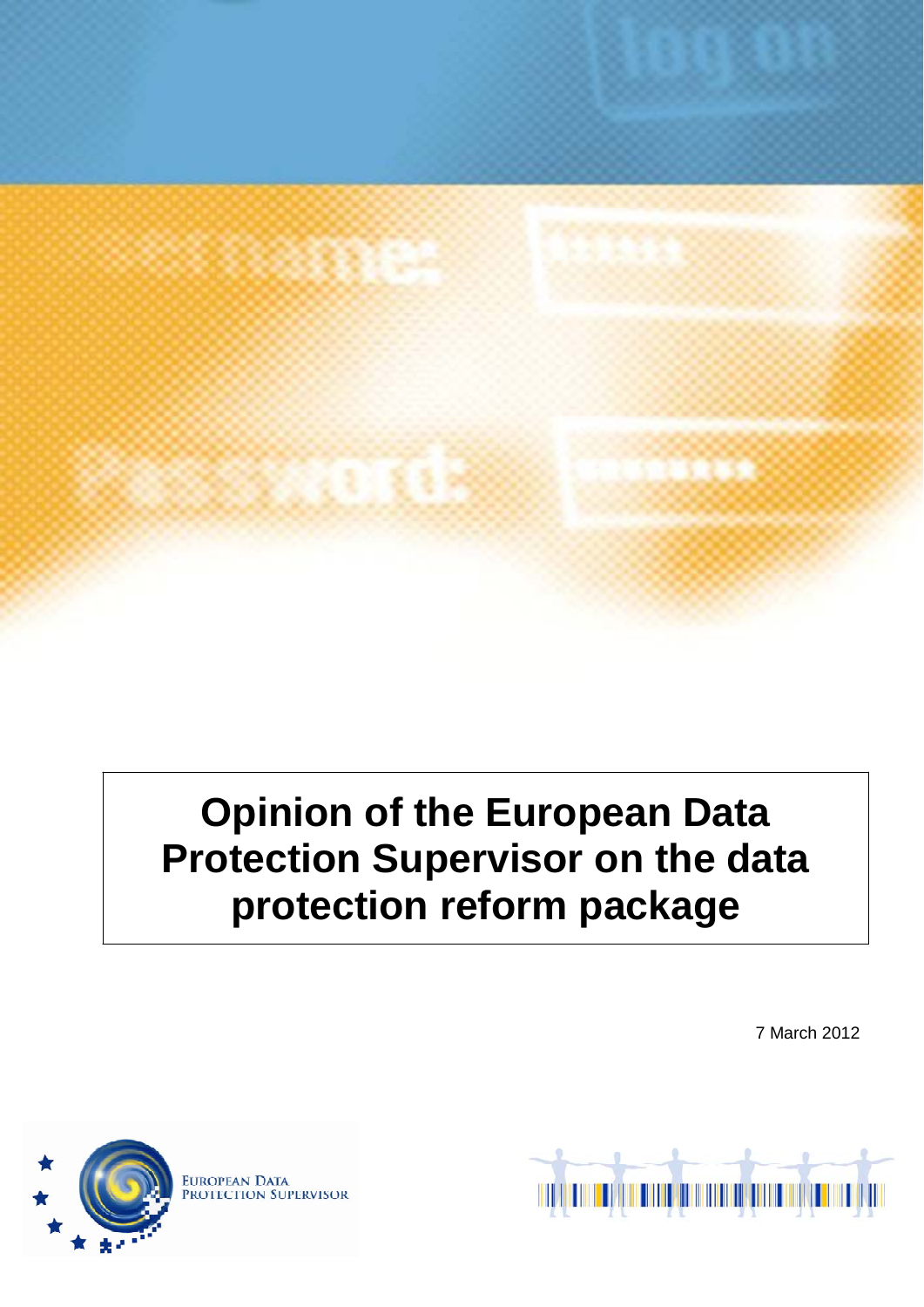# **TABLE OF CONTENT**

# **Executive summary**

# **CHAPTER I - INTRODUCTION AND GENERAL REMARKS**

| I.1. Introduction                                                                | $(1-21)$  |
|----------------------------------------------------------------------------------|-----------|
| I.1.a. Data protection reform package and EDPS consultation                      | $(1-5)$   |
| I.1.b. Context and general assessment                                            | $(6-21)$  |
| I.2. Main weakness: lack of comprehensiveness is not remedied                    | $(22-40)$ |
| I.2.a. The data protection framework is only partly covered                      | $(26-34)$ |
| I.2.b. The two proposed instruments taken together do not create a comprehensive |           |
| data protection framework                                                        | $(35-40)$ |

# **CHAPTER II - COMMENTS ON THE PROPOSED REGULATION**

| <b>II.1. Introduction</b>                                                               | $(41-44)$   |
|-----------------------------------------------------------------------------------------|-------------|
| <b>II.2. Horizontal issues</b>                                                          | $(45-85)$   |
| II.2.a. Relationship between EU law and national law                                    | $(50-70)$   |
| II.2.b. Delegated and implementing acts                                                 | $(71-76)$   |
| II.2.c. The special arrangements for SMEs                                               | $(77-82)$   |
| II.2.d. The notion of 'public interest'                                                 | $(83-85)$   |
| II.3. General provisions (Chapter I)                                                    | $(86-110)$  |
| II.3.a. Material scope of application (Article 2)                                       | $(87-98)$   |
| II.3.b. Territorial scope of application (Article 3)                                    | $(99-103)$  |
| II.3.c. Definitions (Article 4)                                                         | $(104-110)$ |
| <b>II.4. Principles (Chapter II)</b>                                                    | $(111-139)$ |
| II.4.a. Principles for data processing, incl. purpose limitation (Article 5)            | $(114-124)$ |
| II.4.b. Lawfulness of processing (Article 6, 7 and 8)                                   | $(125-133)$ |
| II.4.c. Processing of special categories of data (Article 9)                            | $(134-137)$ |
| II.4.d. Processing not allowing identification (Article 10)                             | $(138-139)$ |
| II.5. Rights of the data subject (Chapter III)                                          | $(140-165)$ |
| II.5.a. Transparency and information to data subjects (Articles 11 and 14)              | $(142-145)$ |
| II.5.b. Right to be forgotten and to erasure (Article 17)                               | $(146-149)$ |
| II.5.c. Right to data portability (Article 18)                                          | $(150-152)$ |
| II.5.d. Right to object (Article 19)                                                    | $(153-156)$ |
| II.5.e. Measures based on profiling (Article 20)                                        | $(157-158)$ |
| II.5.f. Restrictions (Article 21 and recital 59)                                        | $(159-165)$ |
| II.6. Controller and processor (Chapter IV)                                             | $(166-213)$ |
| II.6.a. Responsibility of the controller (Article 22)                                   | $(170-176)$ |
| II.6.b. Data protection by design and by default (Article 23)                           | $(177-182)$ |
| II.6.c. Joint controllers (Article 24)                                                  | (183)       |
| II.6.d. Representatives of controllers not established in the EU (Article 25) (184-186) |             |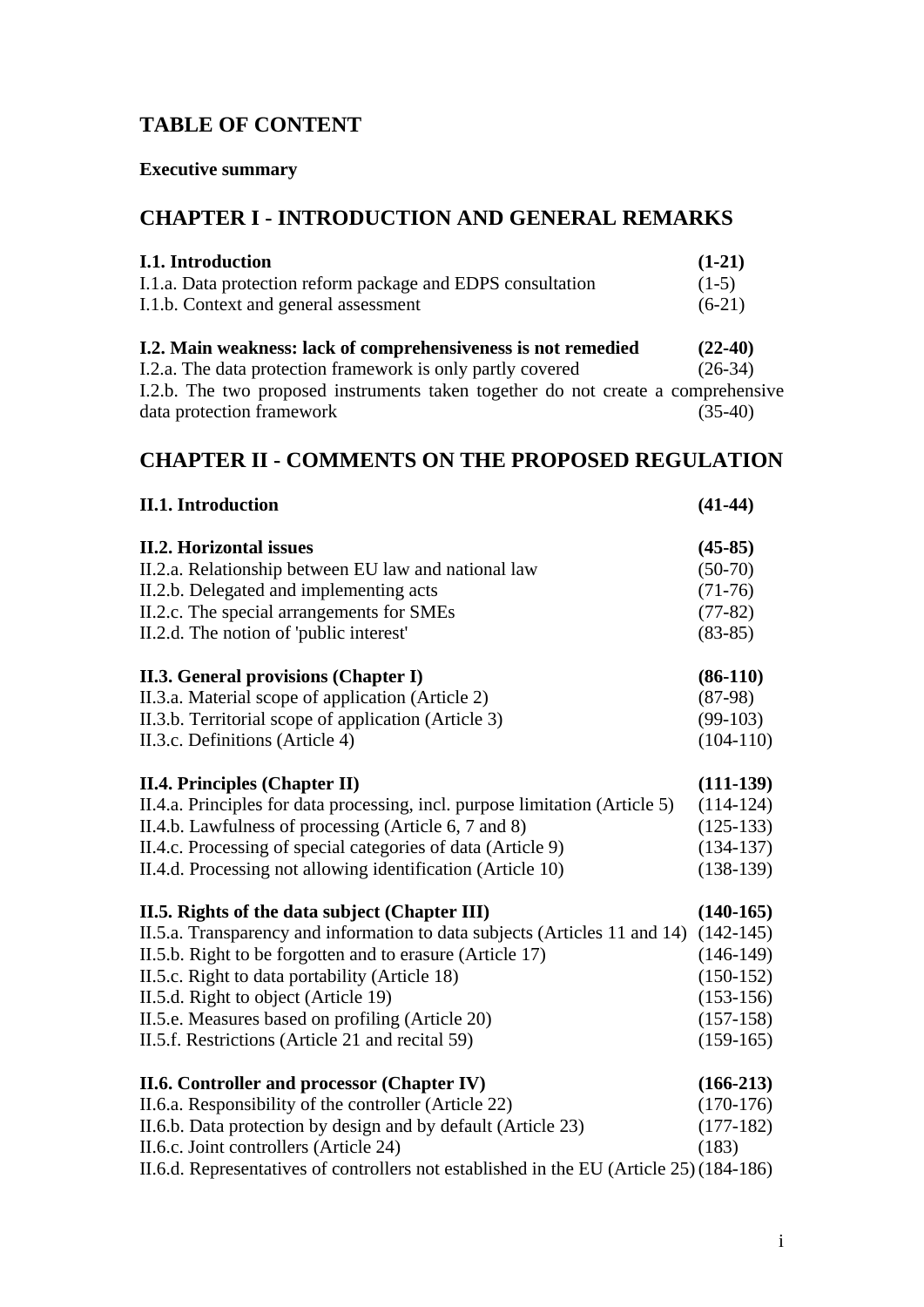| II.0. Cooperation and consistency (Chapter VII)                                             | (241.25)    |
|---------------------------------------------------------------------------------------------|-------------|
| II.8. Competences and powers of supervisory authorities (Chapter VI) (234-240)              |             |
| II.7.f. The use of the examination procedure (Article $41(3)$ )                             | (233)       |
| other legislative instruments (recital 90)                                                  | $(229-232)$ |
| II.7.e. Disclosures to third countries by virtue of extra-territorial laws, regulations and |             |
| II.7.d. Derogations (Article 44)                                                            | $(224-228)$ |
| II.7.c. Transfers by way of appropriate safeguards (Article 42)                             | $(221-223)$ |
| II.7.b. Transfers to third countries declared inadequate (Article 41)                       | $(218-220)$ |
| II.7.a. Applicability of the Regulation to existing international agreements (217)          |             |
| II.7. Transfer to third countries (Chapter V)                                               | $(214-233)$ |
| II.6.j. Data Protection Officer (Article 35)                                                | $(208-213)$ |
| II.6.i. Prior authorisation and prior consultation (Article 34)                             | $(206-207)$ |
| II.6.h. Data protection impact assessment (Article 33)                                      | $(200-205)$ |
| II.6.g. Personal data breach (Article 31 and 32)                                            | $(196-199)$ |
| II.6.f. Security of processing (Article 30)                                                 | $(192-195)$ |
| II.6.e. Documentation (Article 28)                                                          | $(187-191)$ |

| 11.9. Cooperation and consistency (Chapter VII)                               | $(241 - 250)$ |
|-------------------------------------------------------------------------------|---------------|
| II.9.a. Cooperation (Chapter VII, section 1)                                  | $(243-244)$   |
| II.9.b. Consistency (Chapter VII, section 2)                                  | $(245-255)$   |
| II.9.c. The European Data Protection Board (Chapter VII, section 3)           | (256)         |
| II.10. Remedies, liability and sanctions (Chapter VIII)                       | $(257 - 280)$ |
| II.10.a. Remedies                                                             | $(259-268)$   |
| II.10.b. Liability (Article 77)                                               | $(269-273)$   |
| II.10.c. Sanctions (Article 79)                                               | $(274-280)$   |
| II.11. Specific data processing situations (Chapter IX)                       | $(281-304)$   |
| II 11.3 Freedom of expression and access to documents $(A \text{ triol } 80)$ | (283, 207)    |

II.11.a. Freedom of expression and access to documents (Article 80) (283-292 II.11.b. Processing of personal data concerning health (Article 81) (293-299) II.11.c. Processing for historical, statistical and scientific research purposes (Article 83) (300-304)

# **CHAPTER III - COMMENTS ON THE PROPOSED DIRECTIVE**

| <b>III.1.</b> Introduction                                                                | $(305-310)$ |
|-------------------------------------------------------------------------------------------|-------------|
| <b>III.2. Horizontal issues</b>                                                           | $(311-325)$ |
| III.2.a. Specific EU acts in the law enforcement area                                     | $(312-314)$ |
| III.2.b. Evaluation mechanisms                                                            | (315)       |
| III.2.c. Transfers to other public authorities or private parties                         | $(316-319)$ |
| III.2.d. Processing of data relating to children                                          | $(320-322)$ |
| III.3. General provisions (Chapter I)                                                     | $(323-325)$ |
| <b>III.4. Principles (Chapter II)</b>                                                     | $(326-360)$ |
| III.4.a. Principles for data processing (Article 4) and lawfulness of processing (Article |             |
| 7)                                                                                        | $(330-348)$ |
| III.4.b. Distinction between categories of data subjects (Article 5)                      | $(349-354)$ |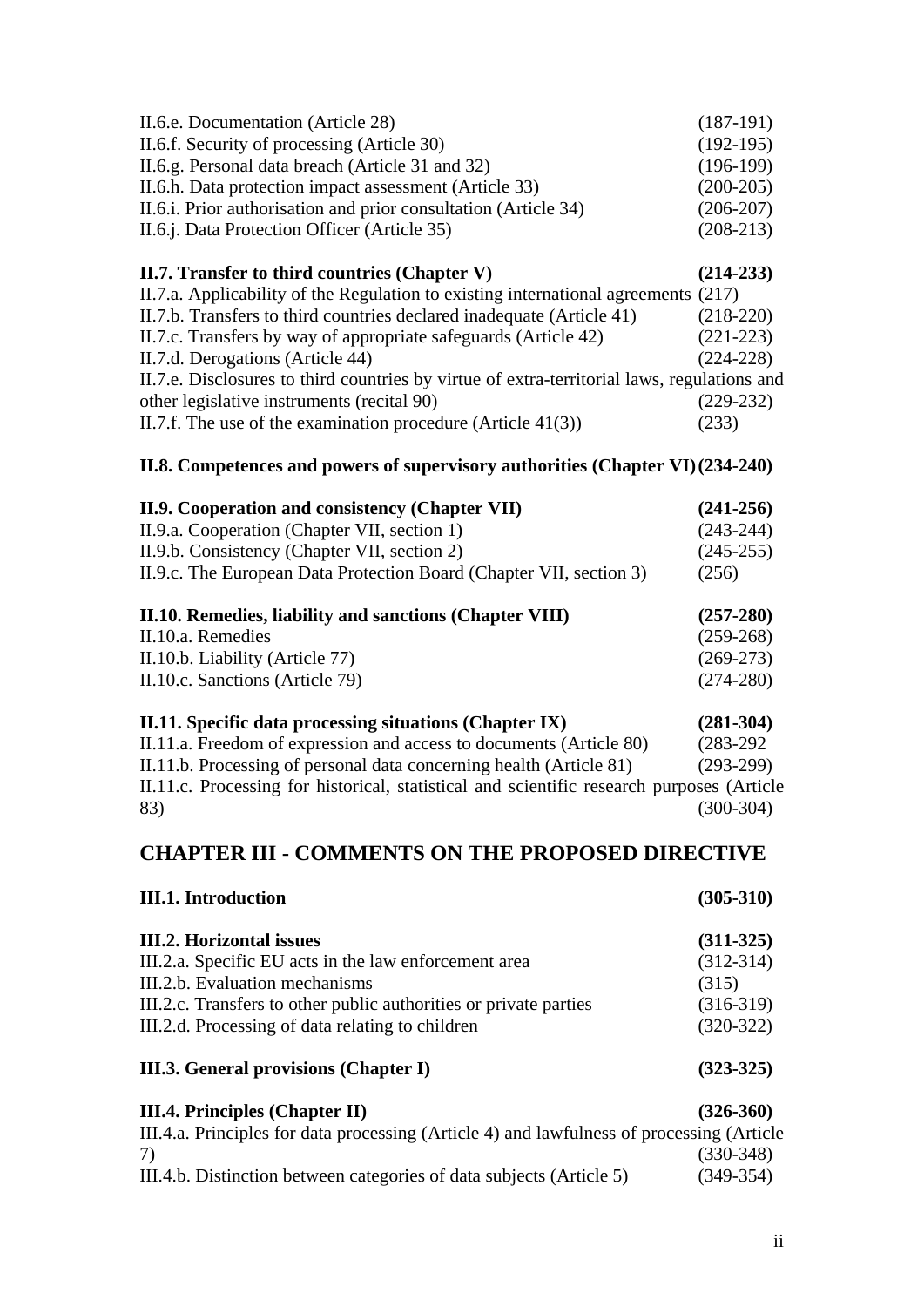| III.4.c. Different degrees of accuracy and reliability of data (Article 6)               | $(355-358)$   |
|------------------------------------------------------------------------------------------|---------------|
| III.4.d. Processing of special categories of data (Article 8)                            | $(359-360)$   |
| III.5. Rights of data subjects (Chapter III)                                             | $(361-383)$   |
| III.5.a. Transparency (Articles 10 and 11)                                               | $(362 - 365)$ |
| III.5.b. Modalities for exercising the data subject's rights (Article 10)                | $(366-369)$   |
| III.5.c. Limitations to the data subject's rights (Articles 11, 13, 15 and 16) (370-376) |               |
| III.5.d. Additional safeguards (Article 14 and $45(1)(c)$ )                              | $(377-380)$   |
| III.5.e. Right of erasure (Article 16)                                                   | $(381 - 383)$ |
| III.6. Controller and processor (Chapter IV)                                             | $(384-406)$   |
| III.6.a. Data protection by design and by default (Article 19)                           | $(387-389)$   |
| III.6.b. Documentation and keeping of records (Article 23)                               | $(390-396)$   |
| III.6.c. Data security (Article 27 to 29)                                                | (397)         |
| III.6.d. Data protection impact assessment                                               | $(398-401)$   |
| III.6.e. Prior consultation (Article 26)                                                 | $(402-404)$   |
| III.6.f. Data Protection Officer                                                         | $(405-406)$   |
| III.7. Transfer to third countries (Chapter V)                                           | $(407-420)$   |
| III.7.a. General principles for transfers (Article 33)                                   | $(408-410)$   |
| III.7.b. Transfer where there is a positive adequacy decision (Article 34)               | (411)         |
| III.7.c. Transfer with no decision on adequacy (Articles 35 and 36)                      | $(412-418)$   |
| III.7.d. Transfer where there is a negative decision on adequacy                         | $(419-420)$   |
| III.8. Oversight mechanisms (Chapter VI, VII and VIII)                                   | $(421-438)$   |
| III.8.a. Powers of supervisory authorities                                               | $(423-431)$   |
| III.8.b. Co-operation and consistency                                                    | $(432 - 438)$ |

# **CHAPTER IV - CONCLUSIONS AND RECOMMENDATIONS**

# **ANNEX - COMMENTS ON THE LEGISLATIVE FINANCIAL STATEMENT**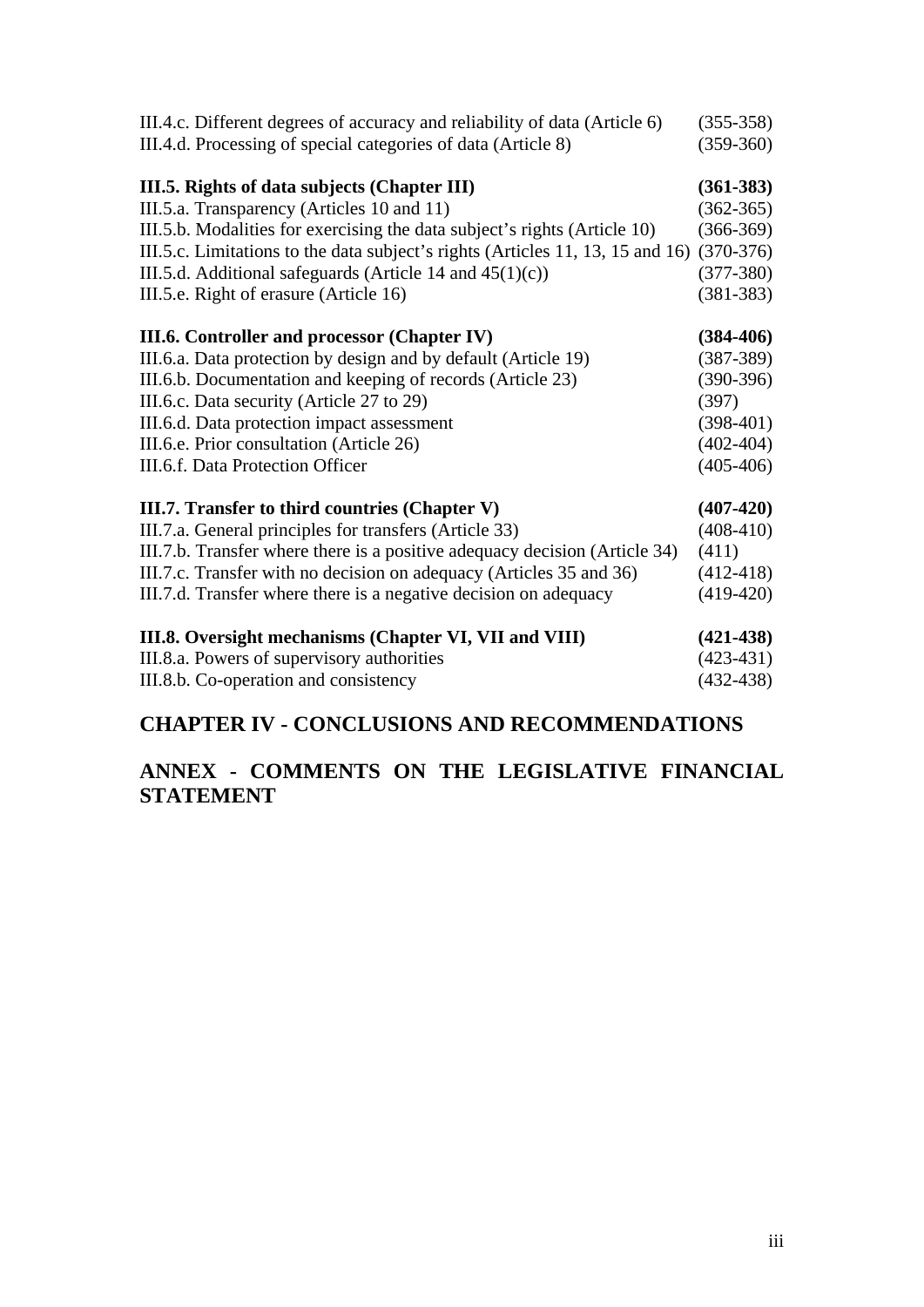# **EXECUTIVE SUMMARY**

On 25 January 2012, the Commission adopted a package for reforming the EU rules on data protection, including a proposal for a Regulation containing the general rules on data protection and a proposal for a Directive on data protection in the law enforcement sector.

On 7 March 2012, the EDPS adopted the present Opinion which provides a detailed commentary on both legislative proposals.

In **Chapter I**, the EDPS briefly sketches the context of the proposals and provides his general assessment.

The EDPS welcomes the proposed Regulation as it constitutes a huge step forward for data protection in Europe. The proposed rules will strengthen the rights of individuals and make controllers more accountable for how they handle personal data. Furthermore, the role and powers of national supervisory authorities (alone and together) are effectively reinforced.

The EDPS is particularly pleased to see that the instrument of a *regulation* is proposed for the general rules on data protection. The proposed Regulation would be directly applicable in the Member States and would do away with many complexities and inconsistencies stemming from the different implementing laws of the Member States currently in place.

The EDPS is, however, seriously disappointed with the proposed Directive for data protection in the law enforcement area. The EDPS regrets that the Commission has chosen to regulate this matter in a self-standing legal instrument which provides for an inadequate level of protection, which is greatly inferior to the proposed Regulation.

A positive element of the proposed Directive is that it covers domestic processing, and thus has a wider scope than the current Framework Decision. However, this improvement only has added value if the Directive substantially increases the level of data protection in this area, which is not the case.

The main weakness of the package as a whole is that it does not remedy the lack of comprehensiveness of the EU data protection rules. It leaves many EU data protection instruments unaffected such as the data protection rules for the EU institutions and bodies, but also all specific instruments adopted in the area of police and judicial cooperation in criminal matters such as the Prüm Decision and the rules on Europol and Eurojust. Furthermore, the proposed instruments taken together do not fully address factual situations which fall under both policy areas, such as the use of PNR or telecommunication data for law enforcement purposes.

In **Chapter II**, the EDPS provides his detailed comments on the proposed Regulation.

One horizontal issue is the relationship between EU and national law. The proposed Regulation goes a long way in creating a single applicable law for data protection in the EU, however there is still more space for coexistence and interaction between EU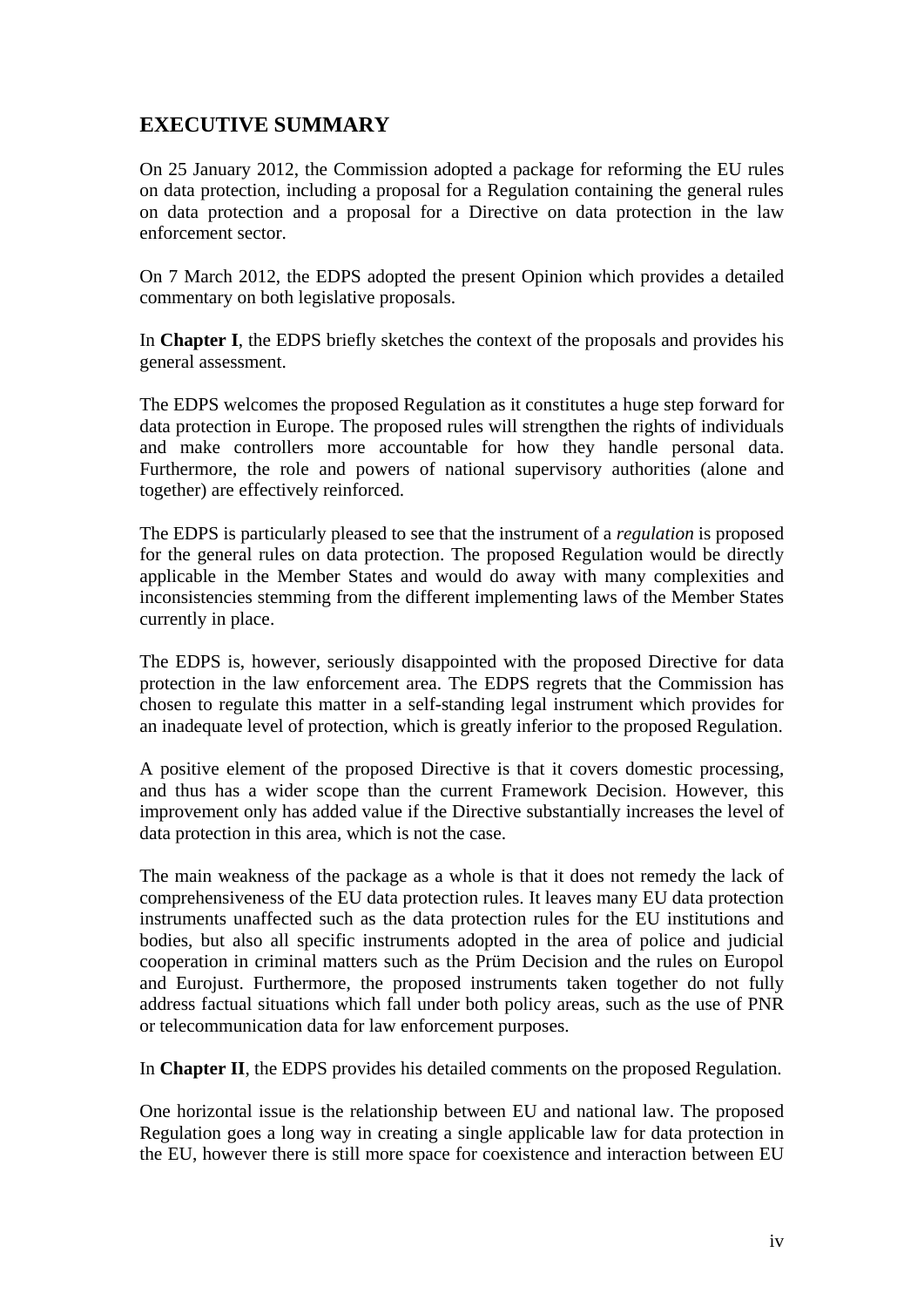law and national law than one might assume at first sight. The EDPS takes the view that the legislator should better acknowledge this.

A second issue of general importance arises from the numerous provisions which empower the Commission to adopt delegated or implementing acts. The EDPS welcomes this approach in so far as it contributes to the consistent application of the Regulation, but has reservations about the extent to which essential legal provisions are left to delegated powers. Several of these empowerments should be reconsidered.

On a detailed level, the EDPS points to the main positive elements of the proposed Regulation, which are:

- the clarification of the scope of application of the proposed Regulation;
- the enhanced transparency requirements towards the data subject and the reinforcement of the right to object;
- the general obligation for controllers to ensure and be able to demonstrate compliance with the provisions of the Regulation;
- the reinforcement of the position and role of national supervisory authorities;
- the main lines of the consistency mechanism.

The main negative elements of the proposed Regulation are:

- the new ground for exceptions to the purpose limitation principle;
- the possibilities for restricting basic principles and rights;
- the obligation for controllers to maintain documentation of all processing operations;
- the transfer of data to third countries by way of derogation;
- the role of the Commission in the consistency mechanism;
- the mandatory nature of imposing administrative sanctions.

In **Chapter III** the proposed Directive is commented upon in greater detail.

The EDPS takes the view that the proposed Directive, in many aspects, does not meet the requirement of a consistent and high level of data protection. It leaves all existing instruments in the area unaffected, and in many instances there is no justification whatsoever for departing from the provisions of the rules in the proposed Regulation.

The EDPS underlines that whilst the law enforcement area requires some specific rules, every departure from the general data protection rules should be duly justified based on a proper balance between the public interest in law enforcement and citizens' fundamental rights.

The EDPS is concerned in particular with regard to:

- the lack of clarity in the drafting of the principle of purpose limitation;
- the absence of any obligation on competent authorities to be able to demonstrate compliance with the Directive;
- the weak conditions for transfers to third countries;
- the unduly limited powers of supervisory authorities.

The Opinion ends in **Chapter IV** with an overview of the recommendations made throughout the Opinion.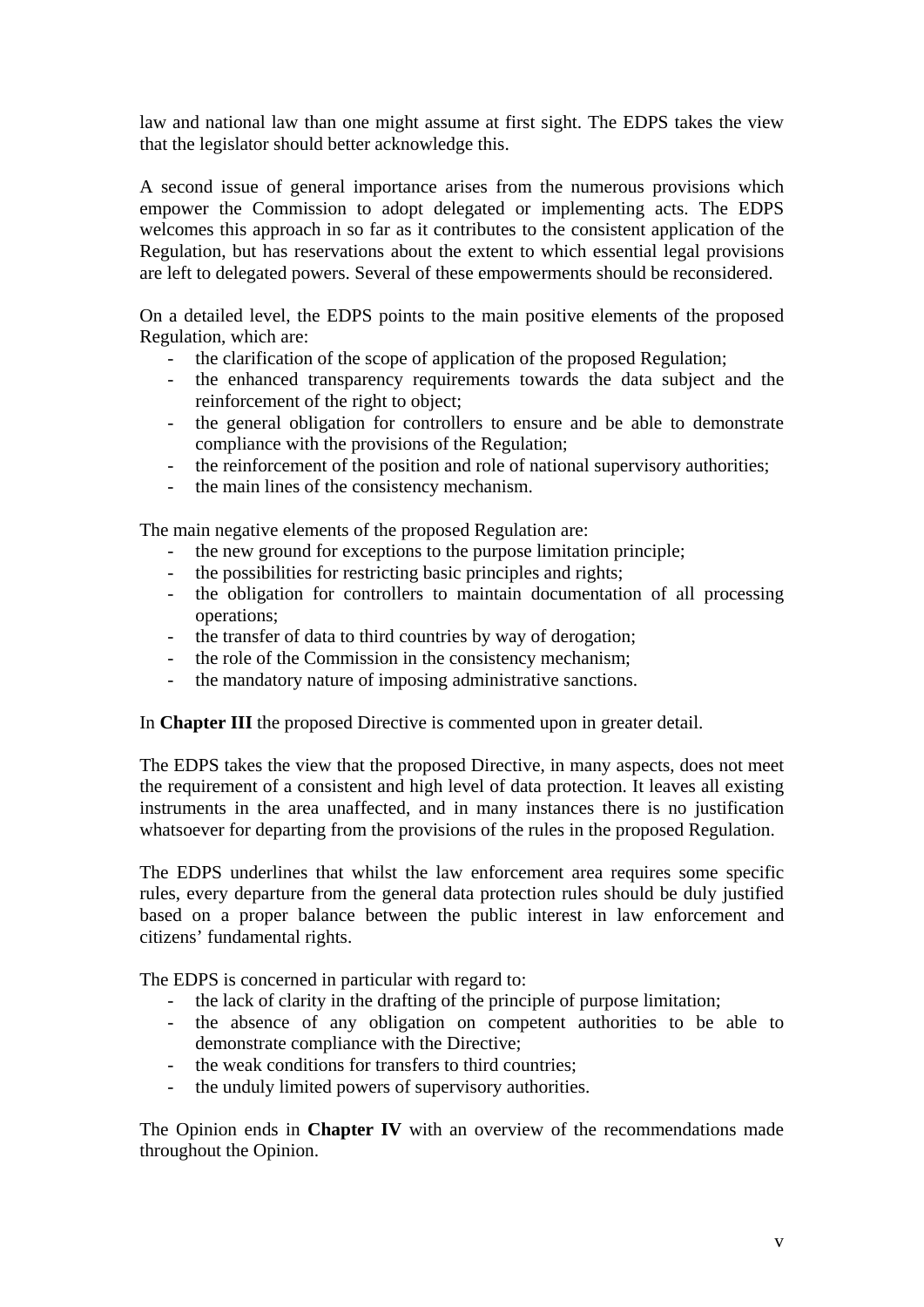

#### **Opinion of the European Data Protection Supervisor**

#### **on the data protection reform package**

#### THE EUROPEAN DATA PROTECTION SUPERVISOR,

Having regard to the Treaty on the Functioning of the European Union, and in particular Article 16 thereof,

Having regard to the Charter of Fundamental Rights of the European Union, and in particular Article 7 and 8 thereof,

Having regard to Directive 95/46/EC of the European Parliament and of the Council of 24 October 1995 on the protection of individuals with regard to the processing of personal data and on the free movement of such data<sup>[1](#page-6-0)</sup>,

Having regard to the request for an opinion in accordance with Article 28(2) of Regulation (EC) No 45/2001 on the protection of individuals with regard to the processing of personal data by the Community institutions and bodies and on the free movement of such data<sup>[2](#page-6-1)</sup>,

HAS ADOPTED THE FOLLOWING OPINION

# **CHAPTER I - INTRODUCTION AND GENERAL REMARKS**

## **I.1. Introduction**

*I.1.a. Data protection reform package and EDPS consultation* 

- 1. On 25 January 2012, the Commission adopted a package for reforming the European data protection framework. The package includes:
	- a Communication entitled 'Safeguarding Privacy in a Connected World: A European Data Protection Framework for the 21st Century' ('the Communication');<sup>[3](#page-6-2)</sup>
	- a proposal for a Regulation on the protection of individuals with regard to the processing of personal data and on the free movement of such data ('the proposed Regulation'); $<sup>4</sup>$  $<sup>4</sup>$  $<sup>4</sup>$ </sup>
	- a proposal for a Directive on the protection of individuals with regard to the processing of personal data by competent authorities for the purposes of prevention, investigation, detection or prosecution of criminal offences or the execution of criminal penalties, and the free movement of such data ('the proposed Directive').<sup>[5](#page-6-4)</sup>

<u>.</u>

<span id="page-6-0"></span> $1$  OJ L281, 23.11.1995, p. 31.

<span id="page-6-1"></span><sup>&</sup>lt;sup>2</sup> OJ L8, 12.1.2001, p. 1.

<sup>&</sup>lt;sup>3</sup> COM(2012)9 final.

<span id="page-6-3"></span><span id="page-6-2"></span><sup>4</sup> COM(2012)11 final.

<span id="page-6-4"></span><sup>5</sup> COM(2012)10 final.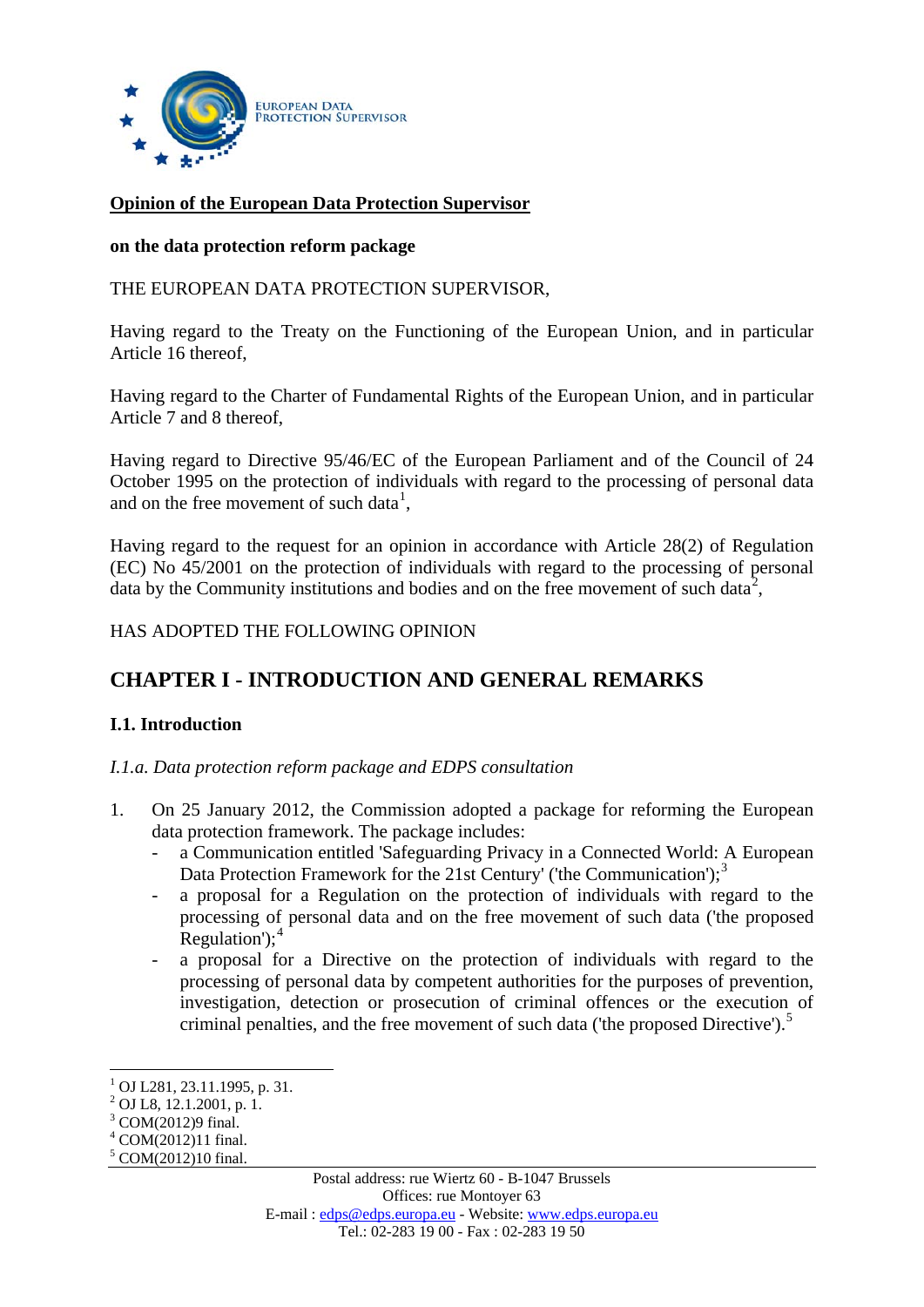- 2. The proposed Regulation is supposed to replace Directive 95/46/EC and brings an amendment to Directive 2002/58/EC. The proposed Directive is intended to replace Framework Decision 2008/977/JHA.
- 3. By letter of 25 January 2012, the EDPS has been asked by the Commission to deliver his Opinion on the package. During the drafting process of the reform package, the EDPS was given the opportunity to submit comments to a previous draft of the proposed texts. Several of these comments have led to changes in the text of the final proposal. The EDPS appreciates having been provided with this opportunity.
- 4. The reform package of 25 January 2012 is the concretisation of the plans the Commission presented in the Communication 'A comprehensive approach on personal data protection in the European Union', published on 4 November 2010. On 14 January 2011, in reaction to this Communication, the EDPS issued an Opinion setting out his vision for the new data protection framework.<sup>[6](#page-7-0)</sup> The present Opinion builds on the findings presented in that Opinion. It also builds on contributions of the Article 29 Working Party in which the EDPS participates as a member, in particular its opinion of 1 December 2009 on the Future of Privacy.<sup>[7](#page-7-1)</sup>
- 5. The Article 29 Working Party also intends to issue an opinion on the reform package. The present EDPS opinion and the forthcoming opinion of the Working Party should be considered as the contribution of the supervisory authorities to the legislative process in the European Parliament and the Council.

# *I.1.b. Context and general assessment*

- (i) The reasons for a reform of the EU legal framework on data protection
- 6. The need for data protection has increased in today's world. The importance of having sound rules on data protection has been confirmed by the Lisbon Treaty. This Treaty conferred treaty status on the EU Charter of Fundamental Rights ('the Charter'), and hence on data protection as a binding fundamental right. It enshrined the right to data protection as a right for every individual in Article 16 of the Treaty on the Function of the European Union ('TFEU').
- 7. Furthermore, the Lisbon Treaty inserted a new, single legal basis for rules on data protection in Article 16 of the TFEU. This single legal basis constitutes the legal impetus for reconsidering the existing EU rules on data protection. However and more importantly: there are several substantial reasons which justify and require a reform of the EU data protection framework.
- 8. First, technological change: although Directive 95/46/EC has proven its value over the past seventeen years and has never lost its relevance, the rules need an update in light of the rapid development of technological change since its adoption in 1995. This update is also crucial with a view to creating a sustainable environment for further innovation in the years to come.
- 9. Second, legal certainty: citizens as well as economic actors and public bodies can immensely benefit from modernised data protection rules which create legal certainty

<span id="page-7-0"></span><sup>&</sup>lt;sup>6</sup> EDPS Opinion on the Communication 'A comprehensive approach on personal data in the European Union' of 14 January 2011, OJ L181, 22.6.2011, p. 1 ('EDPS opinion of 14 January 2011').

<span id="page-7-1"></span><sup>&</sup>lt;sup>7</sup> See Opinion of the Article 29 Working Party of 1 December 2009 on the future of privacy (WP168).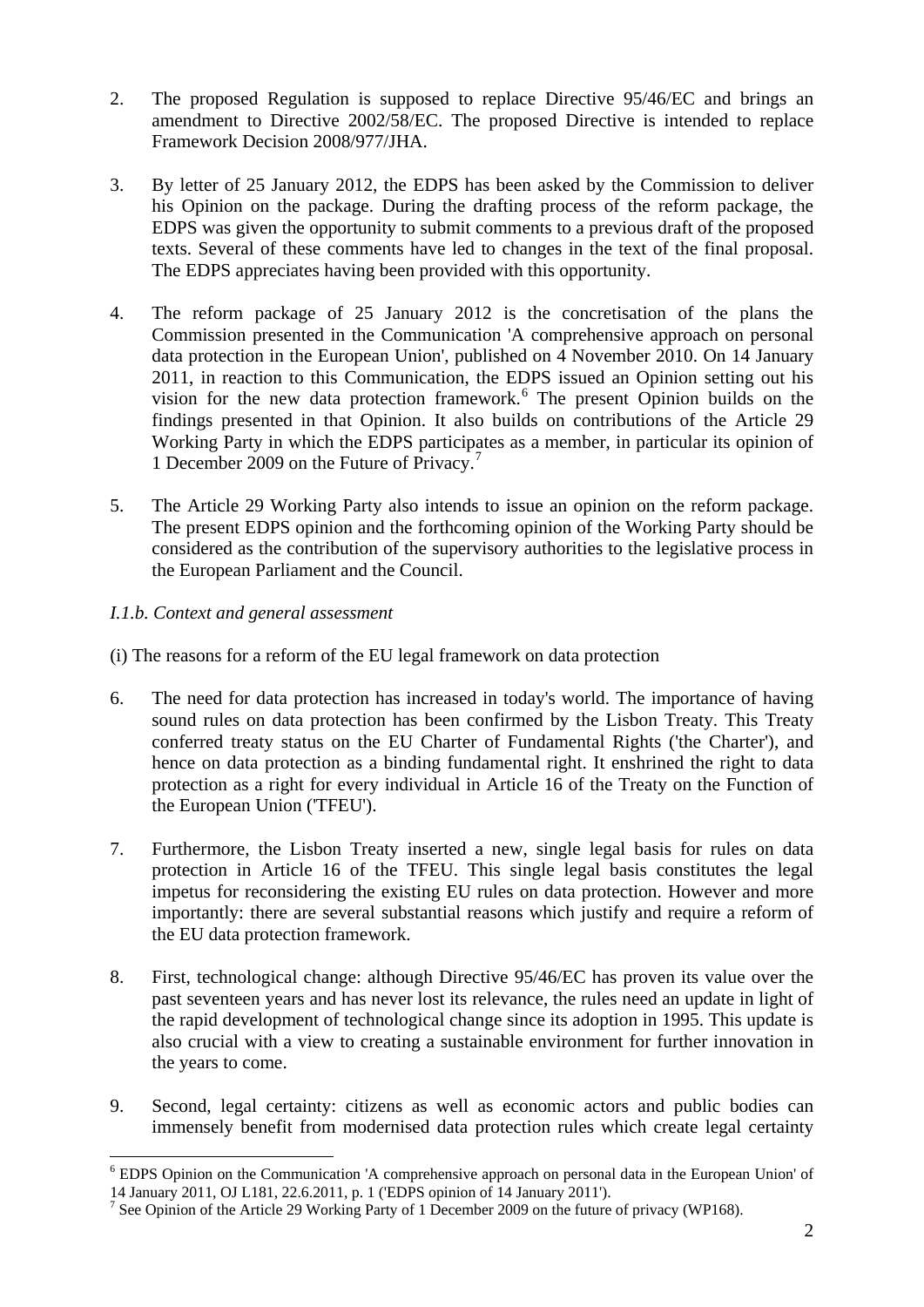and regulate data protection in a way which ensures a high level of protection and is effective and efficient at the same time. This also means putting more emphasis on substantive principles and desirable outcomes than on formalities and administrative obligations.

- 10. Third, harmonisation in the internal market: practice has shown that under the current Directive 95/46/EC, there are still numerous differences between the legislation of Member States which hamper the EU Single Market. Further harmonisation is clearly needed.
- 11. Fourth, need for change in the area of police and judicial cooperation: at the moment the EU legal framework on data protection in this area constitutes a patchwork of specific EU instruments for data protection. Furthermore, there are differences in the level of data protection with the general data protection rules, currently contained in Directive 95/46/EC. With Article 16 TFEU in place, these rules can now be incorporated in a comprehensive legal framework covering all EU policy areas.
- 12. Fifth, the global dimension: cross-border data processing and international transfers have tremendously increased over the past years. The international dimension of the current EU rules needs refinement in order to prevent unnecessary obstacles as those experienced today. The EU rules on international data transfer should ensure that there is adequate protection of personal data without an unnecessary restriction of international trade and cooperation.
- 13. The reform of the EU rules goes in parallel with the modernisation of data protection rules adopted in other international organisations. Currently, in parallel to the EU, the Council of Europe is assessing how the Convention for the Protection of Individuals with regard to Automatic Processing of Personal Data ('Convention 108') could be amended to face today's challenges. $8^{\circ}$  $8^{\circ}$  The same exercise is taking place regarding the OECD Privacy Guidelines.<sup>[9](#page-8-1)</sup>
- 14. This means that the reform of EU rules comes at a crucial point in time and opens a window of great opportunities. If these opportunities are used well, this will reinforce the legal frameworks in the EU and achieve more global privacy at the same time.
- 15. In light of all this, the EDPS has on several occasions called on the Commission to propose a robust and comprehensive system which would be ambitious and enhance the effectiveness and coherence of data protection in the EU, so as to ensure a sound environment for further development in the years to come.<sup>[10](#page-8-2)</sup>
- (ii) General assessment of the reform package
- 16. The reform package adopted on 25 January 2012 fulfils many of the above expectations. As the EDPS already stated in his reaction on the day of the publication of the package, the proposed Regulation constitutes a huge step forward for data protection in Europe.<sup>11</sup>

<span id="page-8-0"></span><sup>1</sup> 8 See Proposals for the Modernisation of Convention 108, T-PD-BUR(2012)01EN, available at http://www.coe.int/t/dghl/standardsetting/dataprotection/TPD\_documents/T-PD-BUR\_2012\_01\_EN.pdf.

<span id="page-8-1"></span><sup>&</sup>lt;sup>9</sup> See OECD report on The Evolving Privacy Landscape: 30 Years after the OECD Privacy Guidelines, 6 April 2011, available at http://www.oecd.org/dataoecd/22/25/47683378.pdf, see also the Seoul Declaration for the Future of the Internet Economy, 18 June 2008, available at http://www.oecd.org/dataoecd/49/28/40839436.pdf.<br><sup>10</sup> See in particular the EDPS Opinion of 14 January 2011.

<span id="page-8-2"></span>

<span id="page-8-3"></span><sup>&</sup>lt;sup>11</sup> See press release of 25 January 2012, to be found on the EDPS website (www.edps.europa.eu).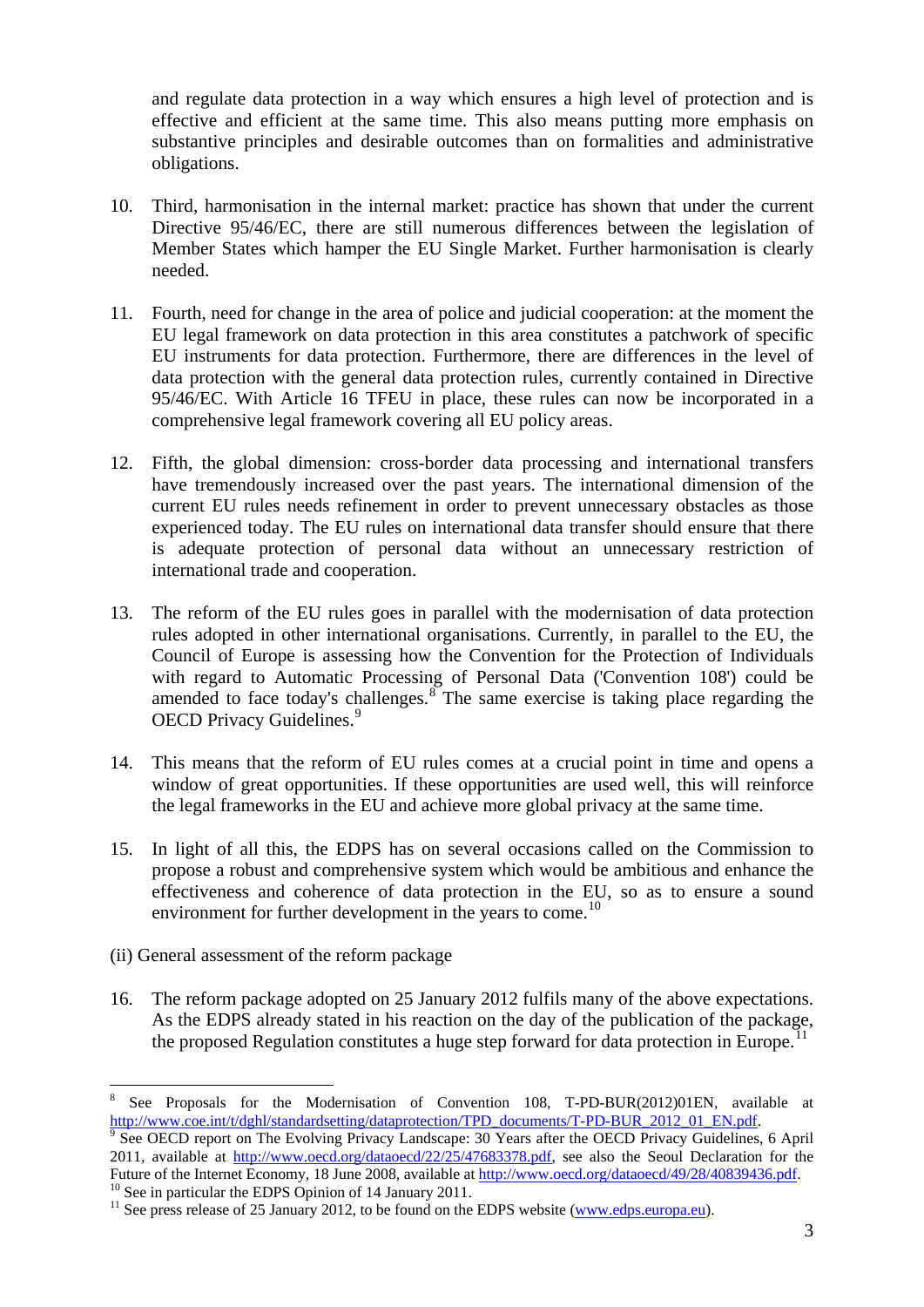- 17. The proposed rules in the Regulation will strengthen the rights of individuals and make controllers more accountable for what they do with personal data. Furthermore, the role and powers of national supervisory authorities (alone and jointly) are effectively reinforced. Although the EDPS comments in this opinion on several provisions of the proposed Regulation, he wishes to underline that in general the level of ambition and the overall approach of the Proposal are very positive.
- 18. The EDPS is particularly pleased to see that the Commission has proposed the instrument of a *regulation* for the general rules on data protection. The EDPS is convinced that a regulation is the right instrument for achieving more effective and coherent data protection in the EU, which will contribute to the further establishment of the EU internal market.<sup>[12](#page-9-0)</sup> The proposed Regulation would be directly applicable in the Member States and will do away with many complexities and inconsistencies stemming from the different implementing laws of the Member States currently in place. The same law would be applicable to the processing of personal data in all Member States. This also means that the Regulation will be a vital cornerstone of the EU 2020 strategy for smart, sustainable and inclusive growth.
- 19. That being said, the EDPS is seriously disappointed with the proposed Directive for data protection in the law enforcement area. A positive element of the proposed Directive is the fact that, contrary to Framework Decision 2008/977/JHA, domestic processing will also be covered by the EU instrument. However, this widening of the scope of application only has added value if the Directive substantially increases the level of data protection in this area, which is not the case. Compared to the proposed Regulation, many provisions in the proposed Directive are weak, without any evident justification.
- 20. The EDPS regrets that the Commission has chosen to regulate this matter in a selfstanding legal instrument which provides for an inadequate level of protection, by far inferior to the proposed Regulation. This discrepancy will clearly not contribute to the comprehensiveness of the new EU data protection framework, and might also have a negative impact on future initiatives that have been postponed by the Commission to a later stage (see part I.2.a and b below).
- 21. In the present opinion, the EDPS will analyse the two legislative proposals in greater detail. Chapter II will deal with the proposed Regulation, Chapter III with the proposed Directive. The remainder of the present Chapter is dedicated to a further analysis of the main weakness of the package: the current lack of comprehensiveness of the EU data protection framework has not been remedied.

## **I.2. Main weakness of the package: lack of comprehensiveness is not remedied**

- 22. The comprehensiveness of a revised EU data protection framework was announced by the Commission in its Communication of November 2010, entitled: 'A comprehensive approach on personal data protection in the European Union',
- 23. It has been welcomed and endorsed by the European Parliament and the Council. In its Resolution of 6 July 2011, the European Parliament expressed its full engagement with a comprehensive approach.<sup>13</sup> Also the Council, in its conclusions of 24 and 25 February

<span id="page-9-0"></span><sup>&</sup>lt;sup>12</sup> See EDPS Opinion of 14 January 2011, pt. 64.

<span id="page-9-1"></span><sup>&</sup>lt;sup>13</sup> See European Parliament Resolution of 6 July 2011, 2011/2025(INI).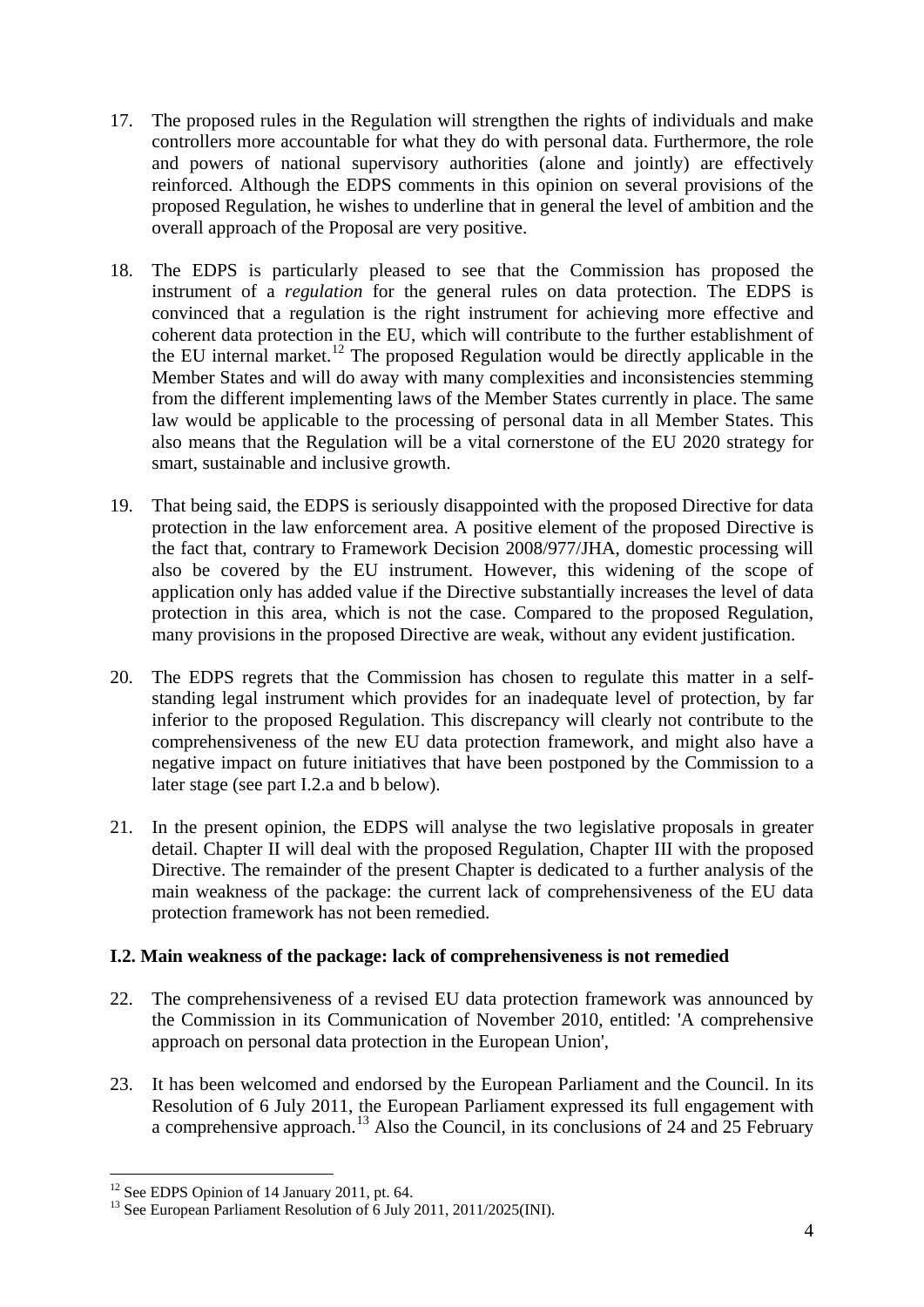2011, referred to a new legal framework based on the comprehensive approach.<sup>14</sup> In its Opinion of 14 January 2011, the EDPS called comprehensiveness a *conditio sine qua non* for effective data protection in the future.<sup>15</sup>

- 24. Now that the reform package has been adopted, it must be noted that the proposals in their present form - will unfortunately not contribute to the comprehensiveness of the EU legal framework on data protection.
- 25. Although it is true that a Regulation as the proposed main instrument for EU rules on data protection, and the application of the proposed Directive to domestic processing, will considerably contribute to the comprehensiveness of the rules on data protection applying at the national level in both areas, these developments alone do not lead to a comprehensive system, as will be explained below.

#### *I.2.a. The data protection framework is only partly covered*

- 26. The data protection rules for EU institutions, bodies and agencies as laid down in Regulation (EC) No 45/2001 have been left untouched as well as all specific acts in the area of police and judicial cooperation in criminal matters, such as the rules for Europol and Eurojust, or the rules on data protection under the Prüm-decision.<sup>[16](#page-10-2)</sup> Also there are at present no rules foreseen for the Common Foreign and Security Policy, based on Article 39 TEU.
- 27. In its Communication of November 2010, the Commission already announced that it would assess the need to adapt other legal instruments on data protection as a second step. In his opinion of January 2011, the EDPS expressed his dissatisfaction that certain areas would still be excluded from the general legal instruments.[17](#page-10-3)
- 28. The EDPS regrets that in the present Communication the Commission has not used the opportunity to, at least, better explain and commit itself, with use of concrete timetables presenting strict deadlines, to the procedure and future steps regarding the entire reform of the EU data protection framework. There is no mention at all in the Communication of the second step of the reform process. The EDPS encourages the Commission to publicly announce the time schedule on the second stage of the reform process as soon as possible.
- (i) Review of Regulation (EC) No 45/2001
- 29. The EDPS recommends, for the sake of legal certainty and uniformity, incorporating the substantive rules for EU institutions and bodies in the proposed Regulation. In his opinion of January 2011 the EDPS already expressed his preference for this option. A single legal text avoids the risk of discrepancies between provisions and would be the most suitable vehicle for data exchanges between the EU level and the public and private entities in the Member States.[18](#page-10-4)

<span id="page-10-0"></span><sup>&</sup>lt;sup>14</sup> See the Council conclusions of the 3071st Justice and Home Affairs Council meeting of 24 and 25 February 2011.

<sup>&</sup>lt;sup>15</sup> See EDPS Opinion of 14 January 2011, pt. 34.

<span id="page-10-2"></span><span id="page-10-1"></span><sup>&</sup>lt;sup>16</sup> See Council Decision 2009/371/JHA of 6 April 2009 establishing the European Police Office (Europol), OJ L121, 15.05.2009, p. 37; Council Decision 2009/426/JHA of 16 December 2008, OJ L138, 4.6.2009, p. 14 and Council Decision 2008/615/JHA of 23 June 2008 (the 'Prüm-Decision'), OJ L210, 6.8.2008, p. 12.

<sup>&</sup>lt;sup>17</sup> See EDPS Opinion of 14 January 2011, pt. 169.

<span id="page-10-4"></span><span id="page-10-3"></span><sup>&</sup>lt;sup>18</sup> See EDPS Opinion of 14 January 2011, pt. 45. The positive experience with data protection officers in the context of Regulation (EC) No 45/2001 could also contribute to the ongoing debate.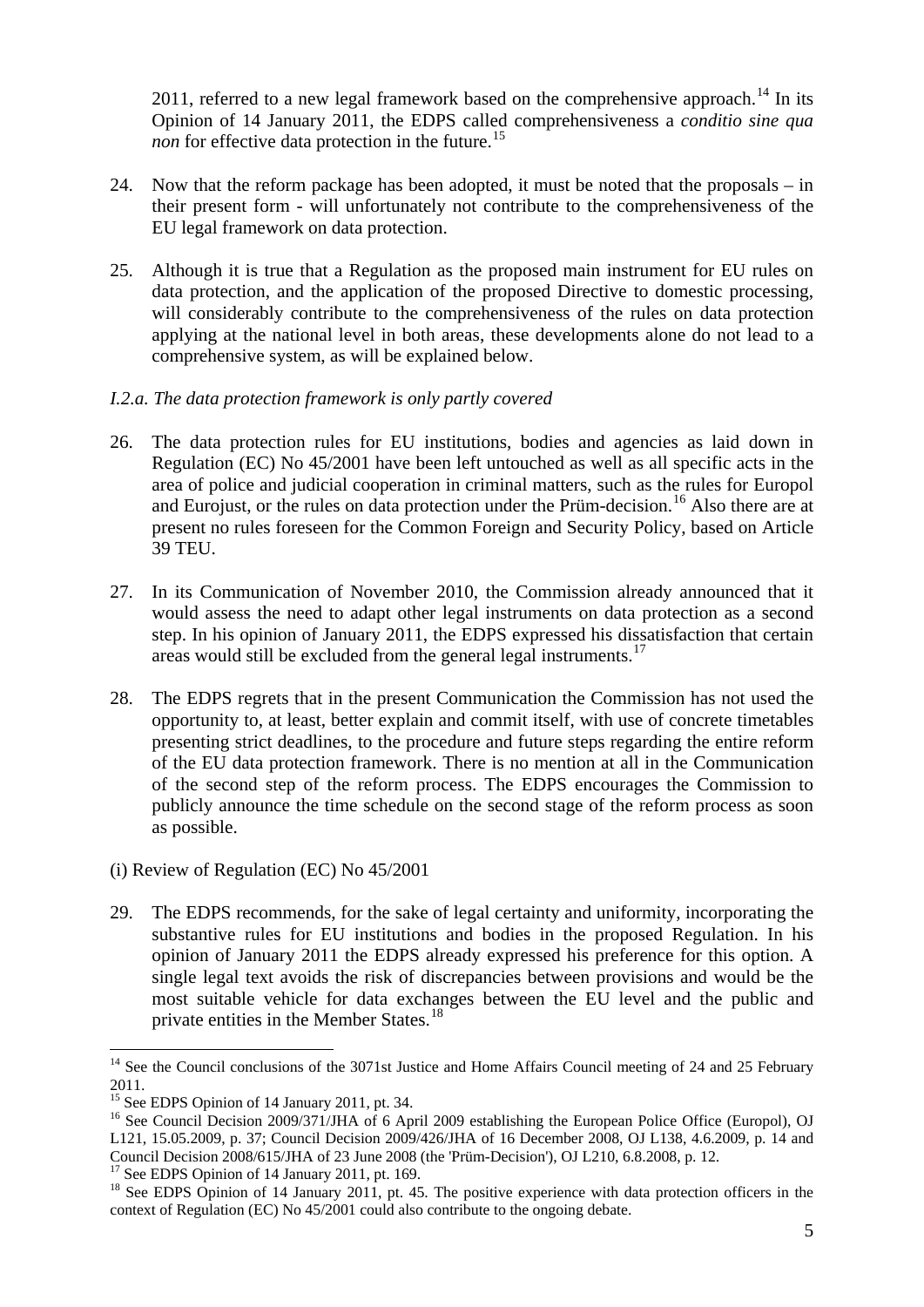- 30. Another although not preferred option would be that the Commission commits itself to ensure that the rules for EU institutions and bodies are aligned with the new general data protection Regulation and enter into force at the latest when the latter applies. An even earlier moment could be preferable to allow the institutions to gain experience with the new system before it is used in all Member States. It would in any event be clearly unacceptable if the Commission and the other EU institutions and bodies were not bound by the same new rules which apply at Member State level.
- 31. Moreover, it would be highly undesirable for the EDPS to supervise compliance of EU institutions and bodies with substantive rules which would be inferior to the rules supervised by his counterparts at national level. This would become particularly apparent in the context of the European Data Protection Board, in which the EDPS is supposed to have an active role. Furthermore, it should be noted that Regulation (EC) No 45/2001 is already out of date with regard to electronic communications, being limited to telecoms provisions based on the predecessor of the ePrivacy Directive.<sup>[19](#page-11-0)</sup>
- (ii) Specific acts in the area of police and judicial cooperation in criminal matters
- 32. As regards the specific acts in the area of police and judicial cooperation in criminal matters, it is stated in Article 61(2) of the proposed Directive that the Commission shall review these acts within three year after the entry into force of the Directive. The EDPS believes that such a deadline would lead to an unacceptably long period during which the current, widely criticised patchwork remains in force.
- 33. As a clarification of the entire framework should be provided as soon as possible, the EDPS strongly recommends the legislator to set a much stricter deadline which ensures that the specific rules are amended at the latest at the moment the Directive enters into force.
- (iii) Common Foreign and Security Policy
- 34. The EDPS recommends that the Commission presents as soon as possible common rules for this area, based on Article 39 TEU, and in principle identical to the common rules in other areas.
- *I.2.b. The two proposed instruments taken together do not create a comprehensive data protection framework*
- 35. As the EDPS has stated before, consistency and comprehensiveness militate in favour of an approach whereby a Regulation sets out the general rules on data protection, complemented by additional sectoral rules.<sup>[20](#page-11-1)</sup> Such a Regulation would indicate the general conditions for restricting certain rights and obligations for the purpose of prevention, detection, investigation and prosecution of criminal offences. Additional specific rules would harmonise national rules adopted in this area as contemplated in Declaration 21 to the Lisbon Treaty.
- 36. Unfortunately, the Commission has chosen differently. The proposed Directive constitutes a self-standing instrument which contains its own, often different version of the definitions, principles, rights and obligations for the law enforcement sector. This in

<span id="page-11-0"></span><sup>19</sup> Directive 97/66/EC of 15 December 1997, OJ L24, 30.1.1998, p. 1.

<span id="page-11-1"></span> $20$  See EDPS Opinion of 14 January 2011, pt. 48.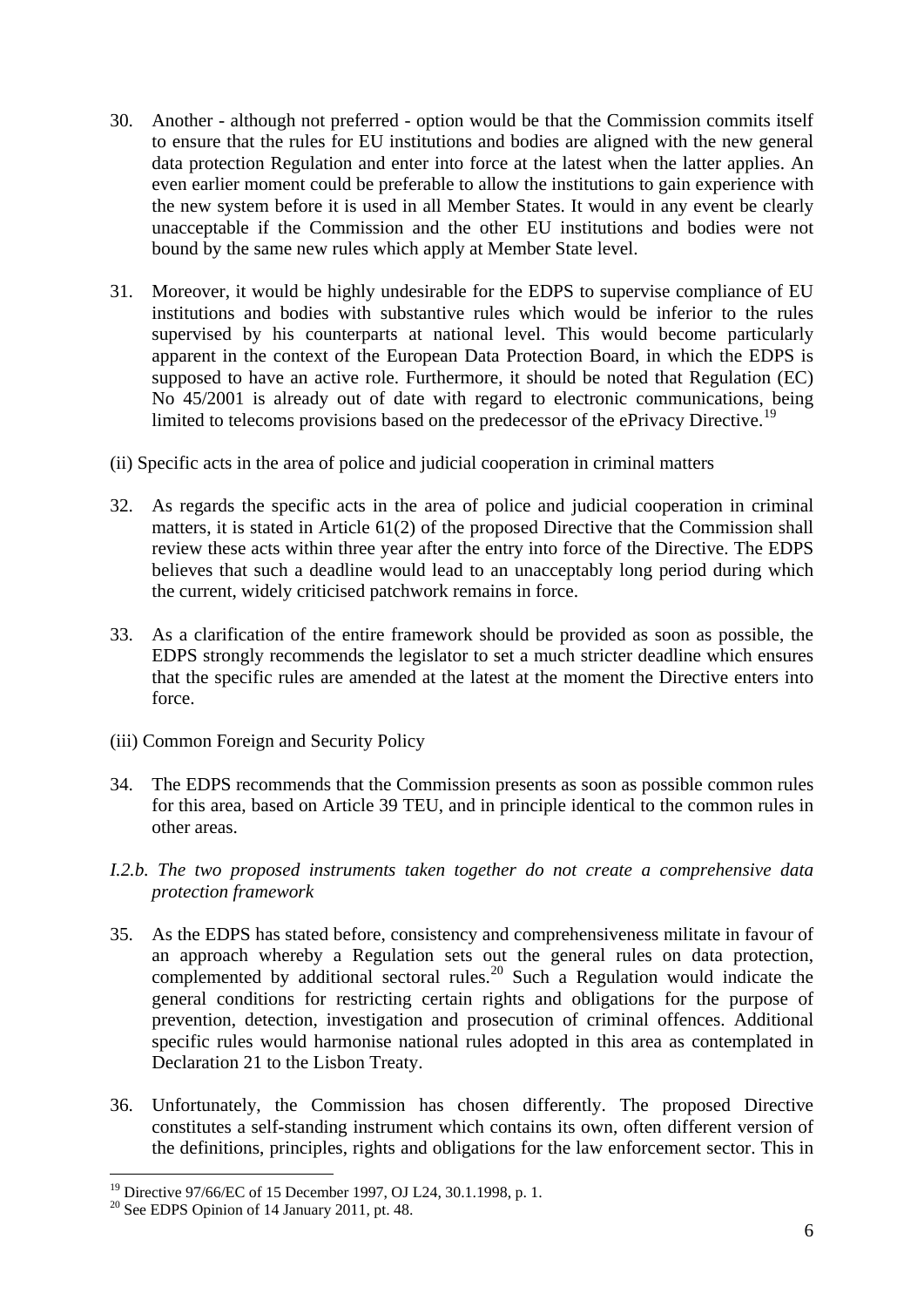itself complicates the legislative procedure and there is also a great risk that these provisions might be even further amended in ways different from those in the Regulation.

- 37. The EDPS urges the legislator to ensure that both instruments contain the same essential provisions, and enter into force at the same date. Divergence between equivalent provisions of both instruments should only be allowed if it is duly justified. We encourage the Commission, the Council and the Parliament to come to a commitment that they will do their utmost to ensure consistency of both instruments, in terms of substance as well as on timing.
- 38. The choice for a self-standing instrument is regrettable and constitutes a missed opportunity to clarify and ensure the consistent application of rules applicable to situations in which activities of the private sector and of the law enforcement sector interact with each other and borderlines are becoming increasingly blurred. Examples of these situations are the transfer of PNR data and data on financial transfers to law enforcement authorities. The Commission itself has acknowledged this shortcoming in the current legal framework. In Annex III of the Impact Assessment of both proposed instruments, Framework Decision 2008/977/JHA is strongly criticised for failing to address the legal uncertainty for situations in which data collected for commercial purposes are used for law enforcement purposes.<sup>21</sup>
- 39. This also applies to other situations, for instance when information is transferred between a law enforcement authority and a private entity or when a law enforcement authority would transfer data to another public authority not responsible for law enforcement. It becomes even more complex if public information systems are partly established in the area of police and judicial cooperation in criminal matters, and partly in other areas. The clearest example on EU level is the Schengen Information System, which in addition also has national and European parts.<sup>[22](#page-12-1)</sup>
- 40. As will be discussed in the more detailed comments in Chapter II and III of the present opinion, the provisions which touch on the relation between both instruments do not  $\frac{1}{4}$  address the matter in a clear manner.<sup>[23](#page-12-2)</sup> On the contrary, the proposals only seem to add to the confusion in the area. The current proposals might in this respect still lead to diverging national law and inconsistent national practice, and might still raise issues of applicable law. They also do not clarify how the competence between Member States and the EU is divided as regards the negotiations with third countries on the possible transfer of such data.

# **CHAPTER II - COMMENTS ON THE PROPOSED REGULATION**

## **II.1. Introduction**

41. The proposed Regulation is a huge step forward for data protection in the EU. The EDPS supports the proposal because it is based on the correct choice of legal

<sup>1</sup>  $21$  See Annex III, p. 4.

<span id="page-12-1"></span><span id="page-12-0"></span><sup>&</sup>lt;sup>22</sup> See Regulation (EC) No 1987/2006 of the European Parliament and of the Council of 20 December 2006 on the establishment, operation and use of the second generation Schengen Information System, OJ L381, 28.12.2006, p. 4 and Council Decision 2007/533/JHA of 12 June 2007 on the establishment, operation and use of the second generation Schengen Information System, OJ L 205, 7.08.2007, p. 63.

<span id="page-12-2"></span><sup>&</sup>lt;sup>23</sup> See in particular part II.3.a.(iv), II.5.f and III.2.c.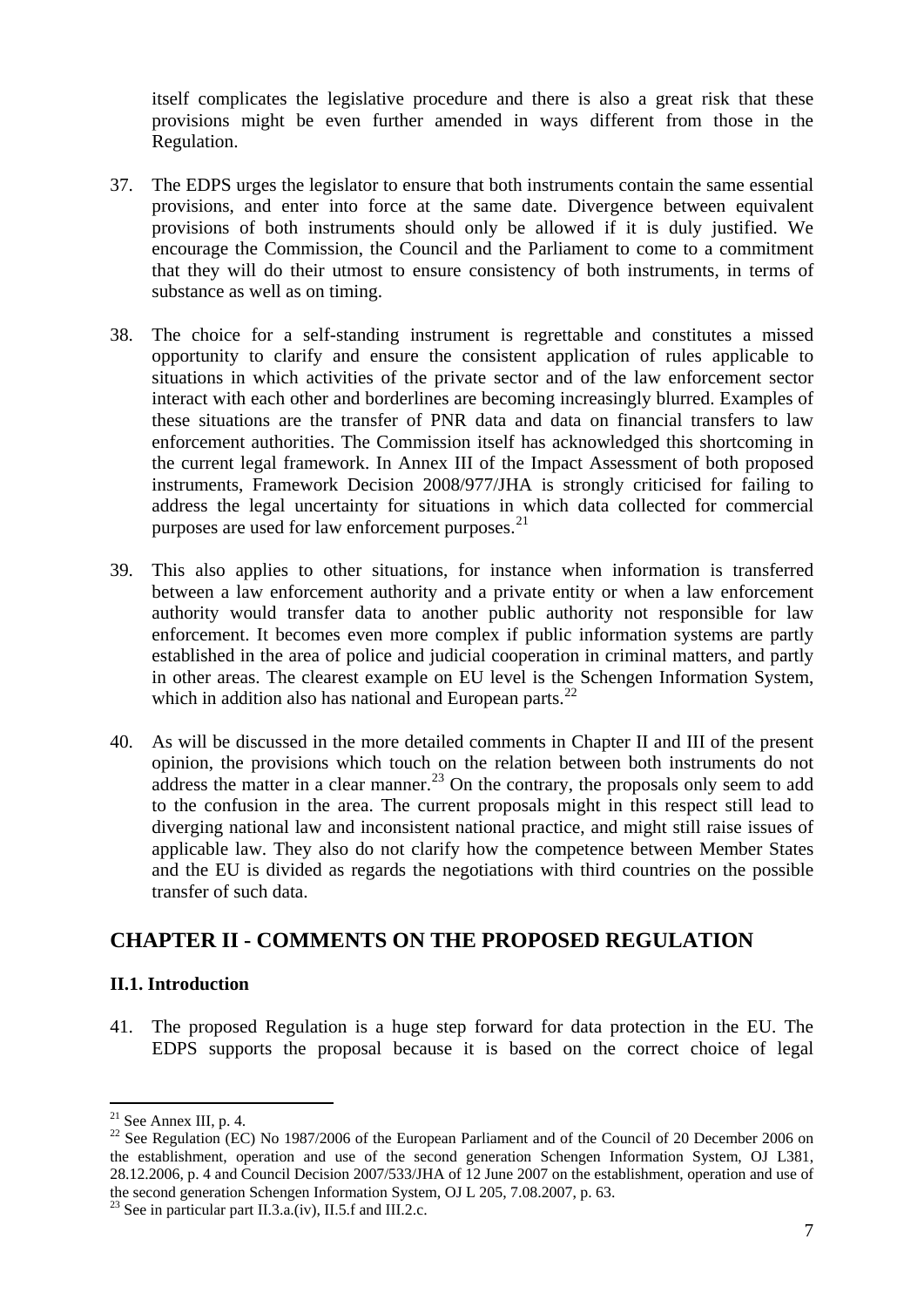instrument, a regulation, and because of the very welcome substance of many of the proposed changes to the current rules.

- 42. Nevertheless the proposal gives rise to a number of horizontal issues, such as the relationship between EU and national law, which will be discussed in part II.2 below. In the same part, several other horizontal issues are addressed, namely the possible delegated or implementing acts in relation to many provisions of the proposed Regulation, the special arrangements for micro, small and medium enterprises throughout the Proposal, and the use of the notion of 'public interest'.
- 43. From part II.3 onwards, the content of the proposed Regulation will be commented upon in greater detail chapter by chapter. The EDPS will underline many positive elements of the proposal, amongst which are:
	- the clarification of the scope of application of the proposed Regulation (see part II.3);
	- the enhanced transparency requirements towards the data subject and the reinforcement of the right to object (see part II.5);
	- the general obligation for controllers to ensure and be able to demonstrate compliance with the provisions of the Regulation (see part II.6);
	- the reinforcement of the position and role of national supervisory authorities (see part II.8);
	- the main lines of the consistency mechanism (see part II.9).
- 44. The EDPS will devote most attention to the provisions of the proposal which raise concerns or require further improvement, amongst which are in particular:
	- the new ground for exceptions to the purpose limitation principle (see part II.4.a);
	- the possibilities for restricting basic principles and rights (see part II.2.a.(iii) and  $II.5.f$ :
	- the obligation for controllers to maintain documentation of all processing operations (see part II.6.e);
	- the transfer of data to third countries by way of derogation (see part II.7.d);
	- the role of the Commission in the consistency mechanism (see part  $II.9.b.(ii)$ );
	- the mandatory nature of imposing administrative sanctions (see part II.10.c).

# **II.2. Horizontal issues**

- 45. A Regulation is the most far reaching instrument of secondary EU law, as it applies directly in all Member States, and will thus create one single applicable law in the whole EU, with priority over any national law that is not compatible with it.<sup>[24](#page-13-0)</sup> It is therefore important to take a closer look at how the proposed Regulation deals with the relationship between EU law and national law in this area.
- 46. In particular, the issue arises on which points the Regulation should allow some margin for Member States to have national laws which either incorporate provisions of the proposed Regulation to have them fit into their particular national legal order, or lay down specific rules that might be justified for certain areas where there are apparent cultural differences between the Member States.
- 47. When establishing the proper equilibrium, the EU legislator should consider whether each and every proposed margin for manoeuvre for Member States would perhaps lead

<span id="page-13-0"></span><sup>&</sup>lt;sup>24</sup> See Article 288 TFEU.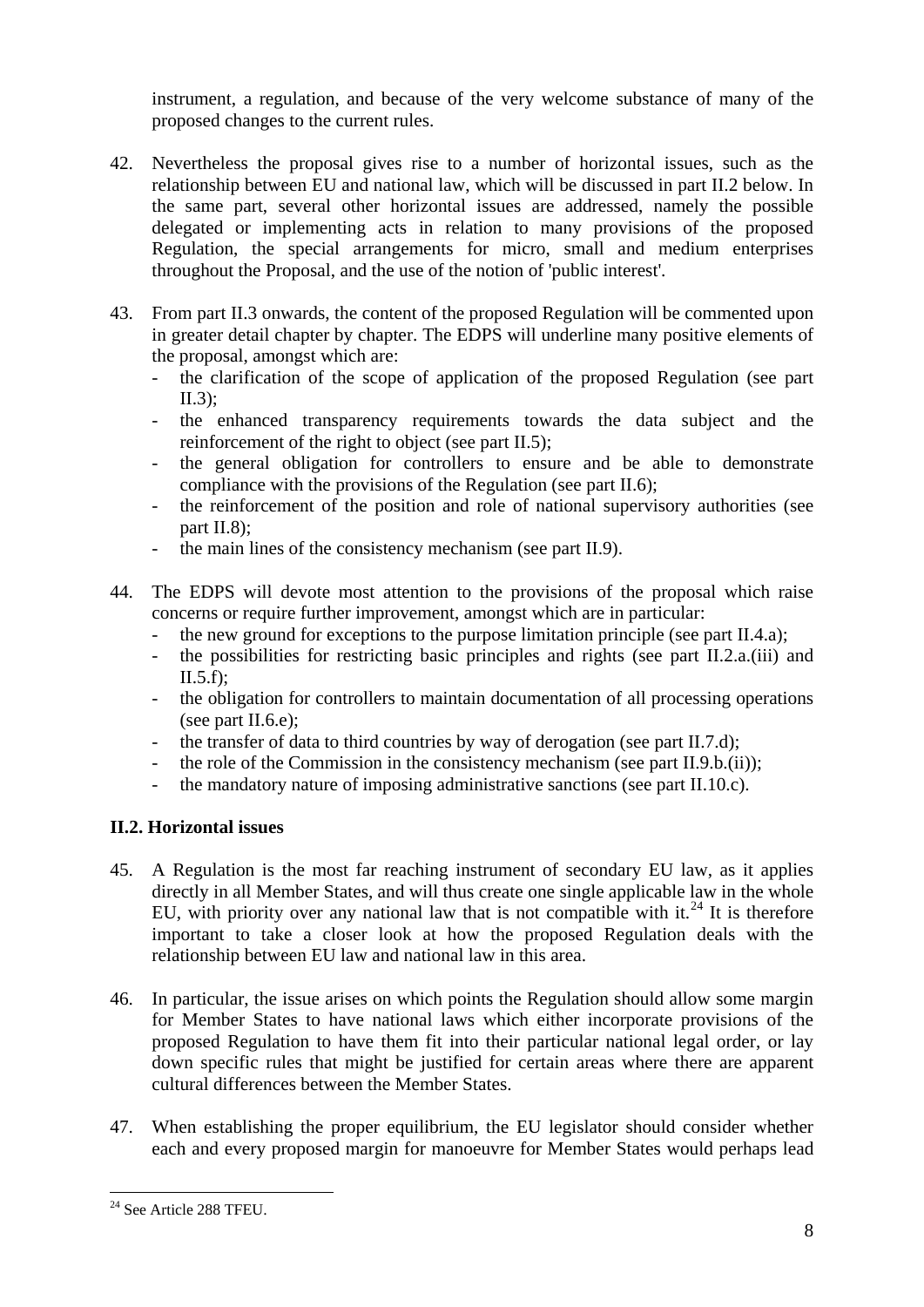unnecessarily to diverging national laws which would maintain the difficulties under the current Directive 95/46/EC relating to diversity and complexity of applicable law and competence of supervisory authorities.

- 48. A second issue of general importance arises from the numerous provisions which empower the Commission to adopt delegated or implementing acts. The EDPS welcomes this approach in as far as it contributes to the consistent application of the Regulation, but has reservations insofar as it might at some points build unduly on such acts.
- 49. Other general issues involving the right balance between diversity and consistency arise in relation to the special arrangements for micro, small and medium enterprises throughout the Proposal, and the extensive use of the notion of 'public interest'. These issues will be further discussed below.

#### *II.2.a. Relationship between EU law and national law*

(i) The general approach of the Regulation

- 50. Although the proposed Regulation goes a long way towards creating a single applicable law for data protection in the EU, a closer analysis of its provisions shows that more space remains for coexistence and interaction between EU law and national law than one might be inclined to think. In fact, there are quite a few examples of provisions where the Regulation clearly *builds* on national law, or conversely allows or mandates national law to build on and thus give *effect* to its provisions. There are also different examples of provisions where the Regulation allows or requires national law to *specify* or further develop its rules in certain areas or even to *depart* from its provisions under certain conditions.
- 51. Clear examples of the first category *building* on *national law* can be found in Article 6 of the proposed Regulation on the grounds of lawful processing. According to Article 6(1), processing of personal data shall be lawful if and to the extent that such processing is (c) necessary for compliance with a legal obligation to which the controller is subject, or (e) necessary for the performance of a task carried out in the public interest or in the exercise of official authority vested in the controller. In both cases, the proposed Regulation builds on grounds for processing essentially provided under national law, subject only to further conditions as to the quality of the law in Article 6(3).<sup>25</sup>
- 52. Examples of the second category national law *building* on the *Regulation* relate to the organisation and functioning of supervisory authorities (Articles 46 to 49). Those provisions are needed to respect the institutional and constitutional systems of the Member States, and only oblige them to establish and organise supervisory authorities that are able to execute the tasks entrusted to them in the Regulation.<sup>[26](#page-14-1)</sup>

<span id="page-14-0"></span><sup>&</sup>lt;sup>25</sup> Since 'processing' as defined in Article  $4(3)$  has a wide scope, this example is relevant for many provisions in national law imposing obligations to collect, store, retain or exchange personal data either in the public or in the private sector, and for a range of other public tasks. Further examples are visible in Article 4(5) on the definition of controller, Article 6(1)(b) on performance of contracts and Article 8(2) with a reference to national contract law.

<span id="page-14-1"></span><sup>&</sup>lt;sup>26</sup> Other examples are visible in Article 78 on the establishment of penal sanctions, and more implicitly in Articles 73 to 76 on remedies which are likely to require at least some integration in national law, or will be subject to procedural requirements laid down in national law.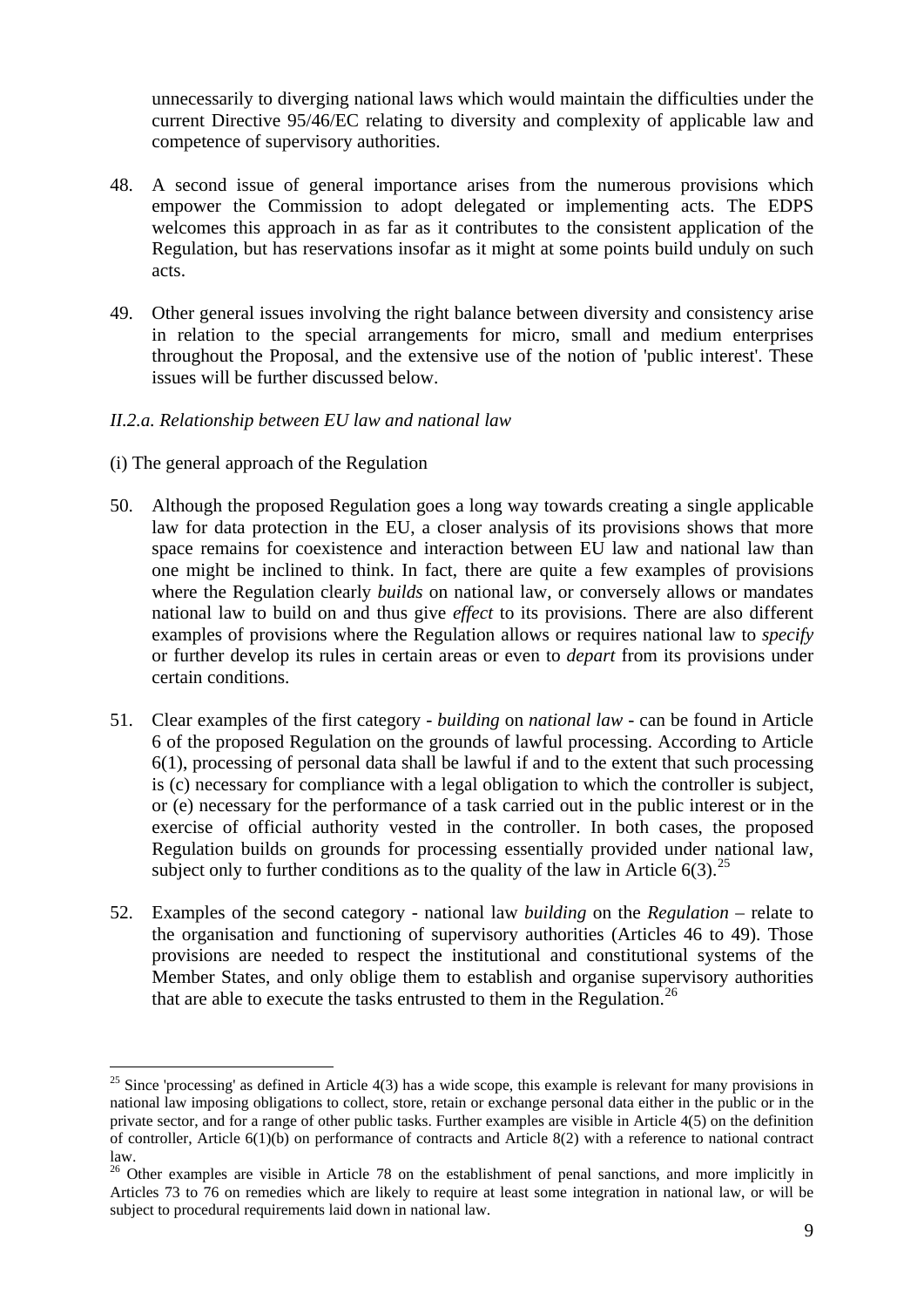- 53. Examples of the third category *specifying* or further developing the Regulation and of the fourth category – *departing* from the Regulation – will be discussed below in more detail, as they are more problematic from the point of view of consistency and diversity.
- 54. In all these cases, the question may arise as to the scope of the national law. Where the proposed Regulation *builds* on national law (first category), the scope of national law is clearly determined by its own terms and the constitutional system of the relevant Member State. The same will apply in the second category (national law *building* on the Regulation), although the Regulation may in some instances provide additional scope to reach across national borders.
- 55. In the third and fourth category, the territorial scope of national law may be more problematic in the absence of an explicit provision in the Regulation itself.<sup>27</sup> The EDPS therefore recommends that an explicit provision is included in the Regulation that clarifies the issue of territorial scope of these national laws (see on this point also part II.3.b).
- (ii) Specific data processing situations

- 56. Chapter IX of the proposed Regulation leaves additional room for specific national rules for certain data processing situations mentioned in Articles 80, 81, 82, 84 and 85. These relate to freedom of expression, health, employment, professional secrecy and churches and religious associations.
- 57. Whilst there is a need to reconcile uniform data protection rules with national specificities, the EDPS is not convinced that these exemptions and derogations are absolutely necessary for all sectors included in Chapter IX as currently proposed, although this may be part of a more general problem (see point (iv) below).
- 58. In particular with regard to the employment sector, the data protection principles already apply under existing law without prejudice to employment law obligations, as both legal frameworks should be considered as complementary. A legal obligation in employment law could thus, for example, constitute a legitimate basis for processing under Article 6 of the proposed Regulation.
- 59. Second, Articles 81, 82 and 84 of the proposed Regulation state that the specific national rules should be 'within the limits of this Regulation'. The EDPS assumes that this is intended to prevent derogations to the principles of the Regulation in the different sectors. He recommends replacing this formulation by clear wording stating that national law specifications should be 'without prejudice' to the Regulation.
- 60. The provisions of Chapter IX on specific data processing situations will be discussed in more detailed in part II.11 below.

<span id="page-15-0"></span><sup>&</sup>lt;sup>27</sup> Article 4 of Directive  $95/46/EC$  provides currently for some extra-territorial effect of the national law implementing it. See Opinion 8/2010 of the Article 29 Working Party of 16 December 2010 on applicable law (WP 179).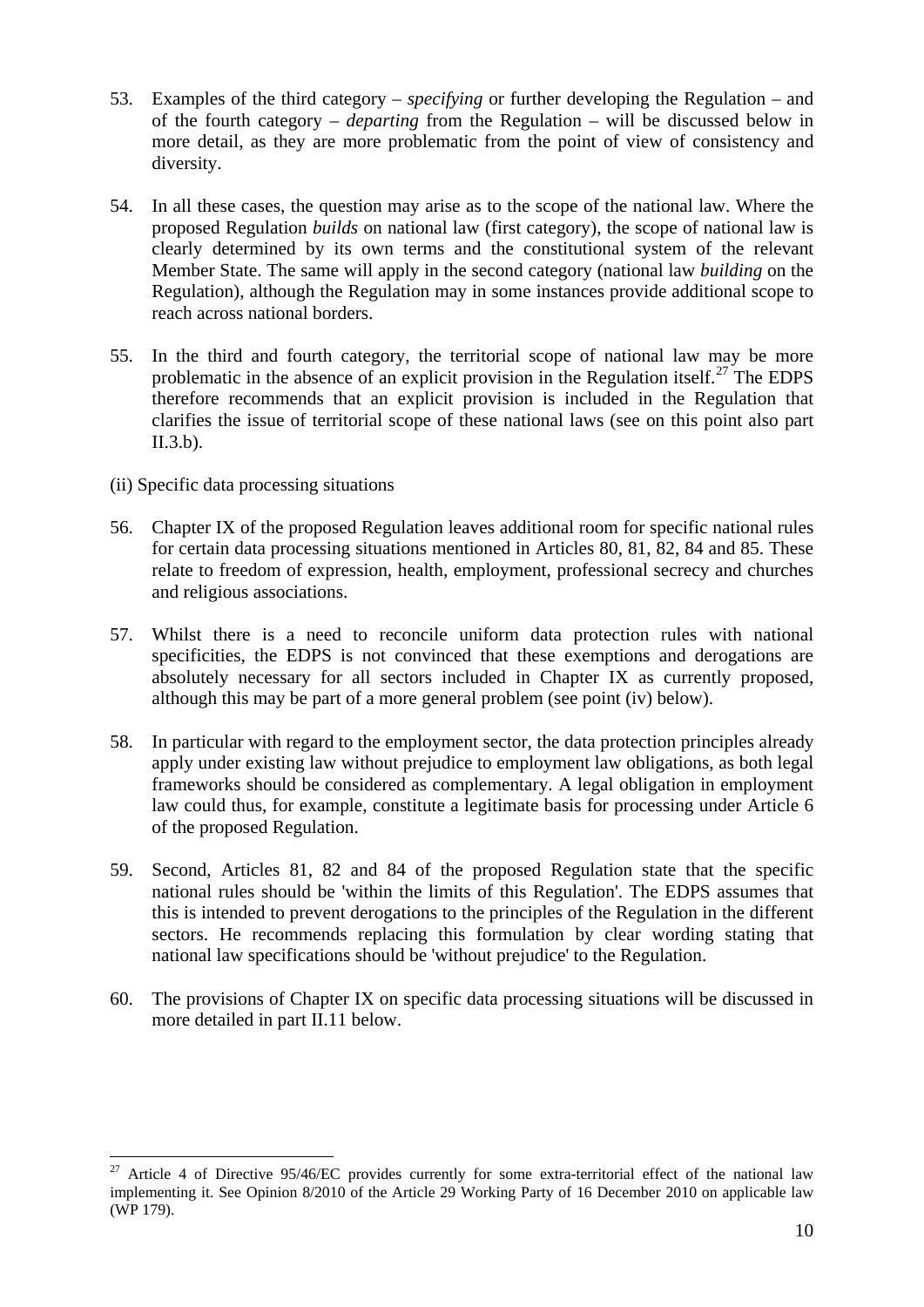- (iii) Other provisions allowing for specifying or derogating national rules
- 61. Other possibilities for specific national rules are foreseen in a number of other provisions of the proposed Regulation. The EDPS sees different types of provisions allowing for a national margin of discretion, as set out above.
- 62. The fourth type of provisions is of a different nature and empowers Member States to *depart* from the provisions of the Regulation.
- 63. The main provision in this respect is Article 21 which permits Union or Member State law to restrict the scope of certain provisions in the Regulation. This provision is presently located in Chapter III of the proposed Regulation on the rights of data subjects, but it has a broader scope than providing for restrictions on the rights of the data subjects, since it also extends to the main principles laid down in Article 5 of the Proposal, such as the principles of lawfulness, fairness, purpose limitation, accuracy and necessity (see also part II.4.a below).
- 64. Compared to the present Article 13 of Directive 95/46/EC, Article 21 of the proposed Regulation significantly extends the grounds for restrictions beyond the specific interests linked to criminal offences, regulated professions and important economic or financial interests, by including 'other' undefined public interests. However there is no justification for extending the scope of restrictions to such interests and the EDPS considers this provision to be unnecessary and disproportionate. He therefore calls for restricting the use of the public interest exemption to clearly identified and limited circumstances including criminal offences or economic and financial interests.
- 65. Furthermore, the EDPS recommends that the legislator introduce in Article 21 more detailed guarantees as to the quality of the national law. This will be further discussed in part II.5.f below.
- 66. Other provisions of the proposed Regulation also allow for national law to restrict the scope of certain provisions. This is the case with Article 6(4) which allows for national law which derogates from the purpose limitation principle, and Article 17(3)(d) which allows national law to require the retention of data even though someone has invoked his or her right to be forgotten. In both cases, the derogations are unnecessary, and Article 21 could be relied upon to restrict the scope of the provisions, if required.
- 67. The EDPS takes the view that Article 21 should not be supplemented by such specific possibilities for restrictions. Therefore, he recommends deleting or restricting the scope of Article 6(4) and Article 17(3)(d) (see also part II.4.a and II.5.b).
- (iv) Other specific national laws
- 68. In most Member States, there will be a large number of national laws that may not deal with data protection in a formal sense, but nonetheless contain a variety of provisions on the collection, retention, deletion, exchange or publication of personal data, or on the way in which the rights of data subjects should be exercised or respected in a specific field.
- 69. Many of those laws may come within the scope of Directive 95/46/EC and may have represented part of the implementation of that Directive into national law. In most Member States, such laws will be consistent with the national data protection law, but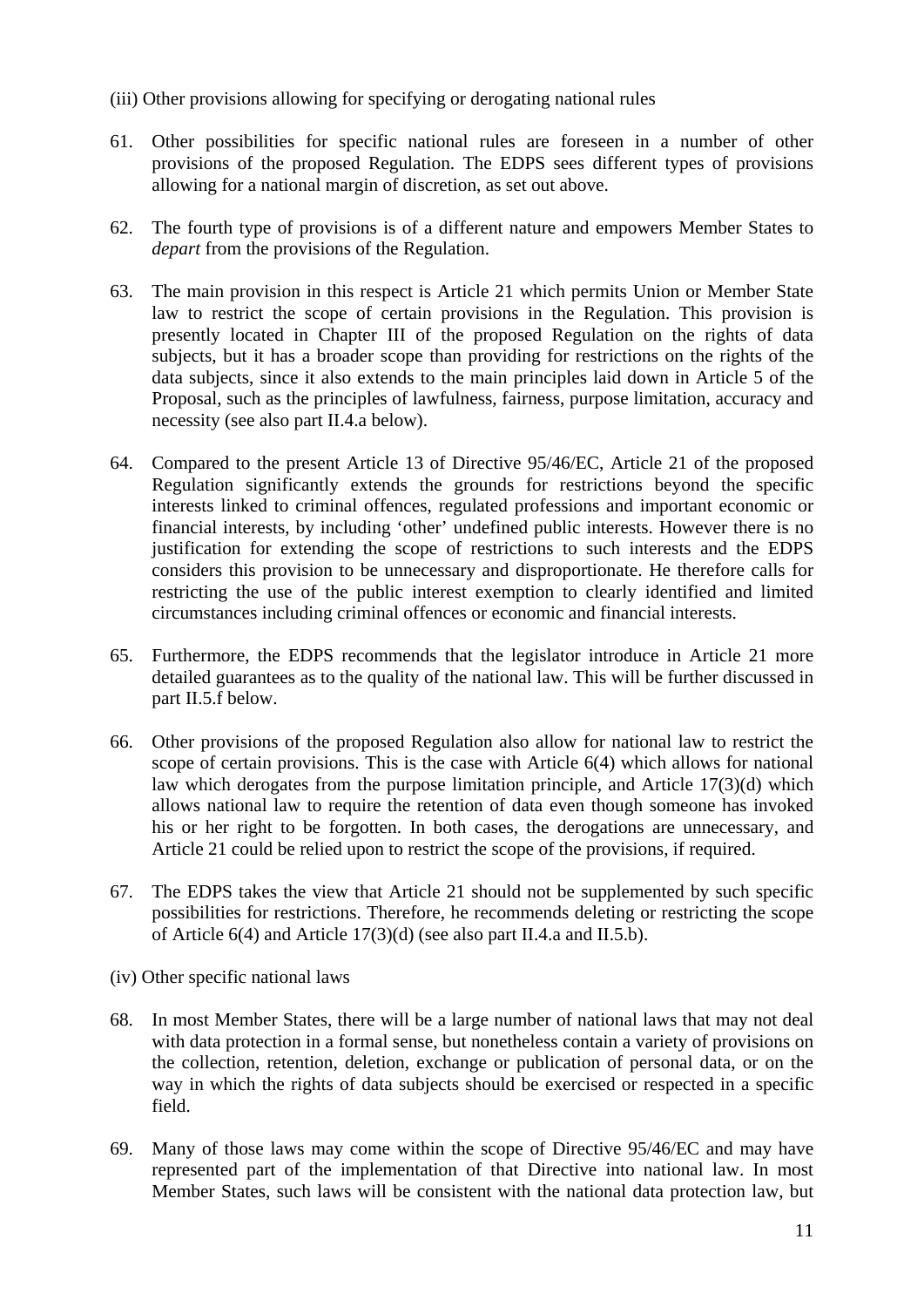may further specify its provisions for a certain area. Such laws will be more frequent in the public sector, but may also be relevant in a range of other areas.

70. It is clear that such laws must be amended if they are not compatible with the proposed Regulation, to the extent to which their provisions would not provide a basis for lawful processing of personal data (see part II.2.a.(i) above) and are not provided for in the Regulation. This would require that such national laws be aligned with the provisions of the Regulation, including the general principle of free movement of personal data within the Union as now expressed in Article 1(3) thereof. It is not always clear what room the Regulation leaves for national law. For instance, to what extent are the provisions of Chapters II and III exhaustive and to what extent are provisions for specific sectors allowed? The EDPS recommends that this issue be examined more carefully, in order to decide whether there is a need for a further provision specifying the extent to which specific national laws are allowed, 'without prejudice to the Regulation', as mentioned above.

#### *II.2.b. Delegated and implementing acts*

- 71. In many provisions of the proposed Regulation the Commission is empowered to adopt delegated or implementing acts. Although such further acts might contribute to the uniform application of the Regulation and allow for further alignment of national practice based on experience gained after the Regulation applies, the EDPS, as said, has reservations as to an approach that builds so heavily on these acts. Furthermore, the EDPS doubts whether all issues are addressed at the correct legislative level.
- 72. First, if delegated or implementing acts are not yet adopted when the Regulation applies, which seems realistic with a view to the large number of envisaged acts, namely 45, the effective and consistent application of the Regulation may be at risk. For example, this could be the case with the threshold for the personal data breach notification. If no delegated act is in place, every single data breach will have to be notified to the national supervisory authority.
- 73. The absence of delegated and implementing acts would also have adverse consequences for the enforcement of the rules through the imposition of administrative sanctions, as foreseen in Article 79. A uniform sanction regime in the EU depends heavily on the existence of sufficient clarity about the precise meaning of the relevant rules, where necessary provided by delegated or implementing acts. For example, a failure to comply with the obligation to notify a data protection breach can by fined up to 1 000 000 Euro (see Article  $79(6)(h)$ ). Without a clear threshold, national practice might be highly inconsistent with negative consequences for the internal market.
- 74. Second, it is questionable whether the delegated acts foreseen in the proposed Regulation are all restricted to non-essential elements as required by Article 290(1) TFEU. For instance, the threshold for the personal data breach notification in Articles 31 and 32 constitutes an essential element which should be addressed in the Regulation. Also the elaboration of what constitutes 'a high degree of specific risks' (Article 34(2)(a) and (8)) or 'important grounds of public interest' (Article 44(1)(d) and (7)) should in the EDPS' view not be left completely to delegated acts. The use of vague notions cannot be justified by granting the Commission the competence to adopt delegated acts at some time in the future. Legal certainty requires these notions to be sufficiently defined in the legislative act.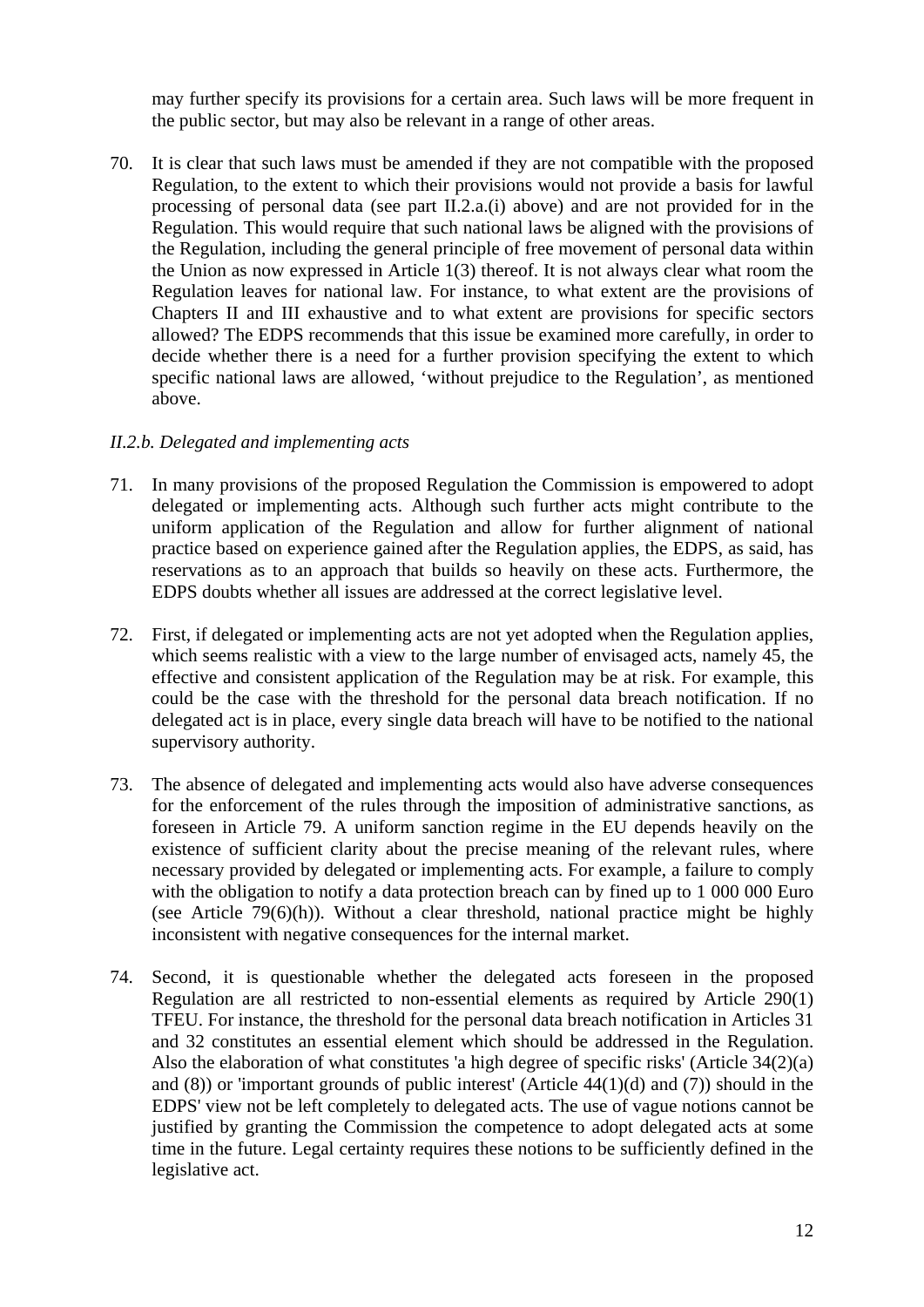- 75. Third, the choice between a delegated and an implementing act is not always justified. It should be underlined that the European Parliament has a more limited role in the procedure leading to the adoption of an implementing act. In this respect, the EDPS has particular concerns with regard to the implementing acts foreseen in relation to the security breach notification (Article 31(6)) and the Data Protection Impact Assessment ('DPIA', Article  $33(7)$ ).<sup>[28](#page-18-0)</sup>
- 76. In this light, the EDPS recommends that the legislator reconsider at least the delegation of power in Articles 31(5) and (6), 32(5) and (6), 33(6) and (7), 34(2)(a) and 44(1)(d) and (7). The power to adopt implementing acts on the basis of Article 62 will be discussed separately in part II.9.b.(ii).

## *II.2.c. The special arrangements for micro, small and medium-size enterprises*

- 77. There are several provisions in Chapter IV of the proposed Regulation on controller and processor which create exceptions for micro, small and medium-size enterprises ('MSMEs'). This is the case with regard to the obligation for controllers outside the EU to appoint a representative (Article 25), documentation (Article 28) and the duty to appoint a data protection officer (Article 35).
- 78. Furthermore, when the Commission is empowered to adopt delegated or implementing acts, it is stated several times that the Commission shall take the appropriate or specific measures for MSMEs. This is done in relation to processing of personal data of a child (Article 8(3)), procedure and mechanisms for exercising the rights of the data subject (Article 12(6)), obligation to inform the data subject (Article 14(7)), responsibility of the controller (Article 22(4)) and obligation to carry out a DPIA (Article 33(6)).
- 79. The EDPS acknowledges that the difference in size of an enterprise may have an effect on the weight of the additional administrative burden stemming from the data protection rules. However, data protection is a fundamental right, and individuals are entitled to the same level of protection of their data regardless of whether their data is being processed by a MSME or a large undertaking. This explains that there are no special facilities for MSME in the context of the general principles for data protection applying to all controllers. At the same time, it must be noted that these principles should always be applied in ways that take account of the relevant context. Additional administrative burdens may be lightened so long as the full protection of the data subject is ensured.
- 80. As will be discussed in part II.6 below on controller and processor, it should also be clear that the exceptions to the provisions of Chapter IV should only relate to *specific* obligations elaborated in Chapter IV and not to the general obligations contained in Article 22(1) and (3). This should be clarified in a recital. That being said, the EDPS considers that some of the exemptions for MSMEs are too broad and suggests to reconsider the specific obligations and the need for a threshold, as will be discussed in part II.6.
- 81. As to delegated and implementing acts, the EDPS has particular concerns as to the specific measures for MSMEs which the Commission might envisage when it adopts a delegated act for specifying criteria and requirements for the methods of verifiable consent given or authorised by a child's parent or custodian (see Article 8(3)). Furthermore, it is unclear what the Commission will do with regard to the data

<span id="page-18-0"></span><sup>&</sup>lt;sup>28</sup> For comments on Article 41(3) see part II.7.f and on Article 62 see part II.9.b.(ii).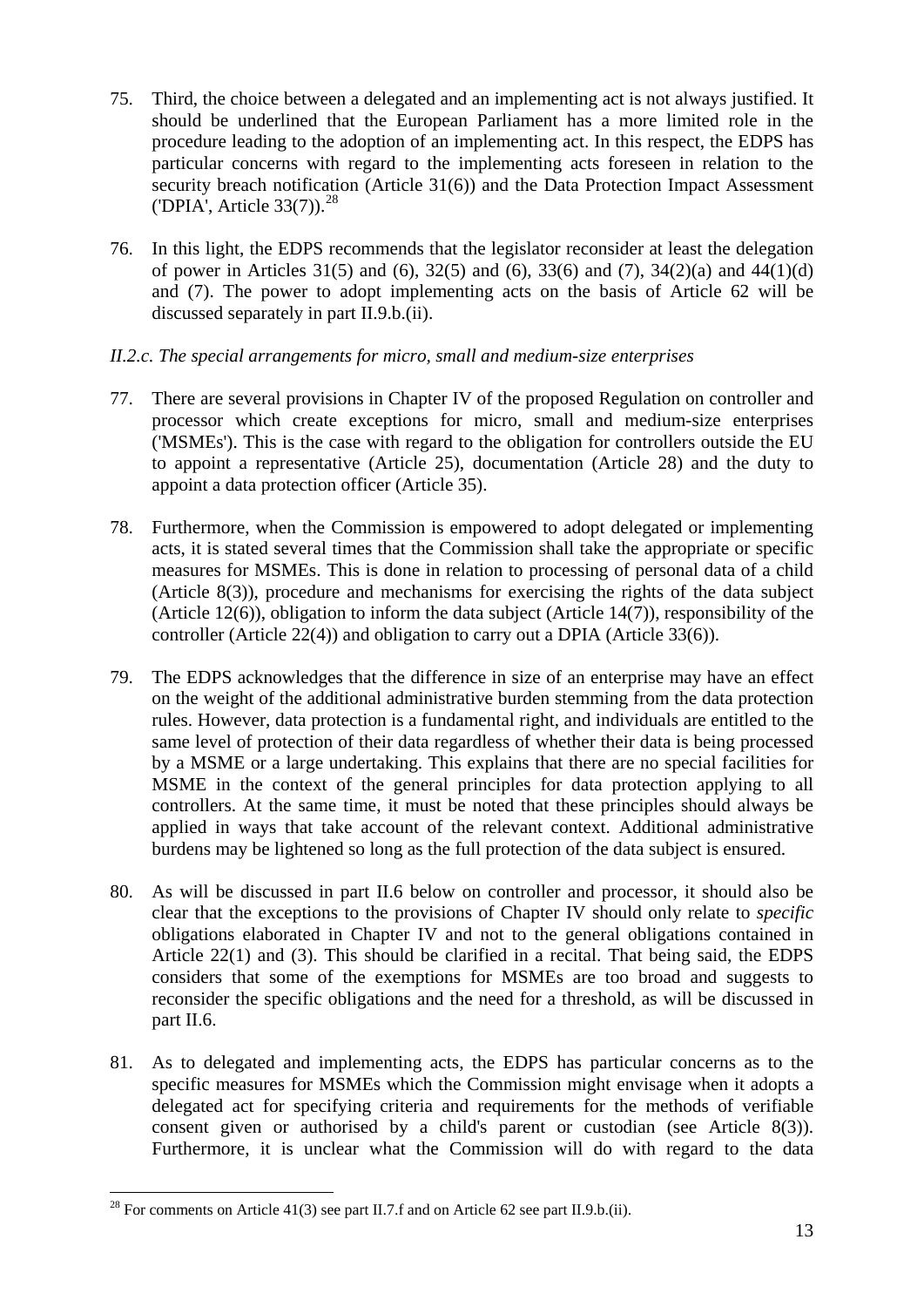protection impact assessment, which, according to the EDPS is a crucial new obligation to ensure the accountability of all controllers, be they small, medium-size or large enterprises.

82. The EDPS recommends that the legislator limits appropriate and specific measures for MSMEs to selected implementing acts only, and not to delegated acts, focusing on administrative specifications rather than on substantial measures. He suggests an amendment of Articles 8(3),  $14(7)$ ,  $22(4)$  and  $33(6)$  in this sense.

## *II.2.d. The notion of 'public interest'*

- 83. The notion of 'public interest' is used throughout the proposed Regulation, generally to allow for exemptions to the main principles. To give a few examples, as already discussed, Article 21 provides for possible restrictions to the main principles of the proposed Regulation on the basis of legislative measures taken by Member States for undefined public interests. The wording of recital 87 of the proposed Regulation, which refers to *important* grounds of public interest in the context of data flows, shows that the notion of 'public interest' is envisaged broadly, in a criminal, but also an economic perspective, extending to health and social security issues as well.
- 84. The EDPS objects to the broad use of the notion of 'public interest' in the context of the Proposal. In view of the impact it would have on effective compliance with its main provisions he considers that the notion of 'public interest' should be further refined in each provision of the Proposal where it is mentioned. This is done for instance in the context of the processing of health data, where public interests are listed in relation to the area of public health (including e.g. high standards of quality and safety for medicinal products). The EDPS recommends that specific public interests are explicitly identified in relation to the context of the intended processing in each relevant provision of the proposal.[29](#page-19-0) Furthermore, the EDPS recommends considering additional requirements for invoking a public interest. Such additional requirements could be, for instance, that the ground can only be invoked in specifically pressing circumstances or on imperative grounds laid down in law.
- 85. Concrete suggestions on this point will be made when discussing the different chapters of the proposed Regulation.

## **II.3. General provisions (Chapter I)**

86. The EDPS strongly supports the objective of the proposed Regulation to harmonise and simplify the application of data protection principles across the EU. In a technological environment where data processing is rarely limited to territorial boundaries, this will enhance legal certainty both for individuals and data controllers. The EDPS welcomes the clarification provided by the Proposal on its scope of application and the development of the list of definitions. Some aspects of the text could be clarified or strengthened.

## *II.3.a. Material scope of application (Article 2)*

1

87. Article 2 of the proposed Regulation refers to the processing of personal data by automated means or as part of a filing system in a way similar to Directive 95/46/EC.

<span id="page-19-0"></span><sup>&</sup>lt;sup>29</sup> See in particular recital 87, Articles 17(5), 44(1)(d) and 81(1)(b) and (c) of the proposed Regulation.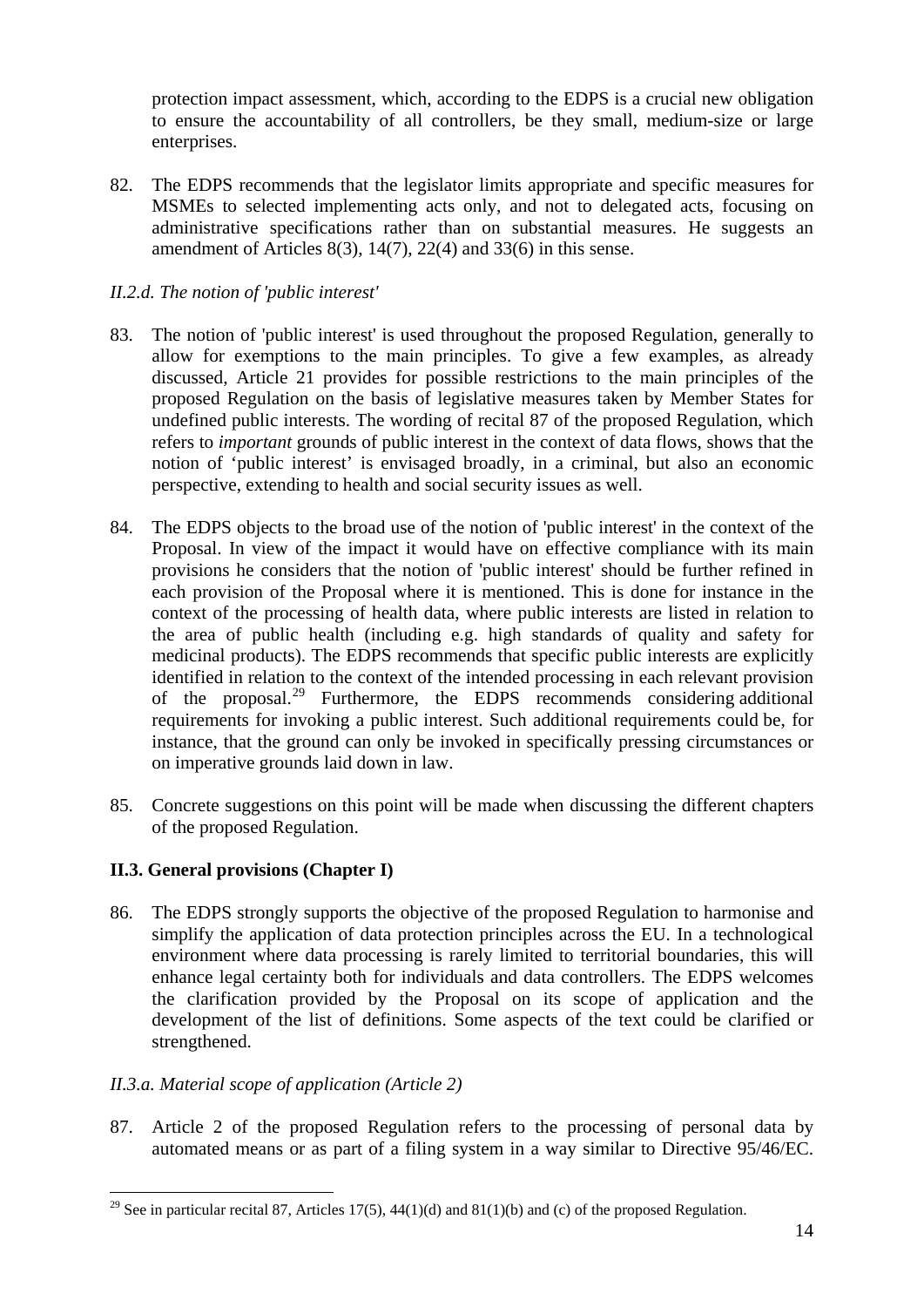Paradoxically, considering the horizontal approach to data protection provided by the Lisbon Treaty, the list of exemptions of the Proposal is more developed than in Directive 95/46/EC.

- (i) National security
- 88. As far as the exception for 'activities falling outside the scope of Union law' is concerned, the EDPS wishes to express a more general comment. While 'national security' falls outside the scope of Union law, it is not always fully clear what this notion covers, as it depends on Member States national policy. At national level, the use of the wording 'national security' or 'state security', depending on Member States, with a different scope of application, can also be confusing.<sup>30</sup> Obviously, the EDPS does not contest the exception, but he considers that it should be avoided that it is unduly used to legitimise the processing of personal data outside the scope of the Regulation and the Directive, for instance in the context of the fight against terrorism.
- (ii) EU institutions and bodies
- 89. The specific case of Union institutions, bodies, offices and agencies mentioned in Article  $2(2)(b)$  is presently addressed by Regulation (EC) No  $45/2001$ . As has been discussed in part I.2.a, the EDPS would have preferred the inclusion of the processing of personal data at Union level in the proposed Regulation. As a minimum, Regulation (EC) No 45/2001 should be amended in a way consistent with the present Proposals, and allowing its entering into force when the Regulation starts to apply.
- (iii) Personal and household activities

- 90. With regard to personal or household activities mentioned in Article 2(2)(d), the EDPS regrets that the scope of this exception is not further clarified. Recital 15 indicates that the exception applies in the absence of gainful interest, but it does not address the common issue of processing of data for personal purposes on a wider scale, such as the publication of personal information within a social network.
- 91. In line with the rulings of the Court of Justice in *Lindquist* and *Satamedia*, the EDPS suggests that a criterion be inserted to differentiate public and domestic activities based on the *indefinite* number of individuals who can access the information.<sup>31</sup> This criterion should be understood as an indication that an indefinite number of contacts shall in principle mean that the household exemption does no longer apply. It is without prejudice to a stricter requirement for a genuine personal and private link, to prevent that individuals making data available to several hundreds or even thousands of individuals would automatically fall under the exemption. The EDPS would also advise adding to recital 15 a clarification as to the activities which may fall within a grey area, such as the website of a local community or a trade union, which may involve a limited number of individuals but should nevertheless be subject to the Regulation.
- 92. Finally, the EDPS welcomes the precision at the end of recital 15 according to which the exception for personal or household activities does not apply to controllers or processors which provide the means for processing of personal data for such activities. He

<span id="page-20-0"></span><sup>&</sup>lt;sup>30</sup> This confusion is compounded by references to 'economic well being' of a country. It also leads to problems with security clearances which are conceived differently in the various Member States.<br><sup>31</sup> See CJEU 6 November 2003, *Lindqvist*, C-101/01, [2003] ECR I-12971 and CJEU 16 December 2008,

<span id="page-20-1"></span>*Satamedia*, C-73/07, [2008] ECR I-9831.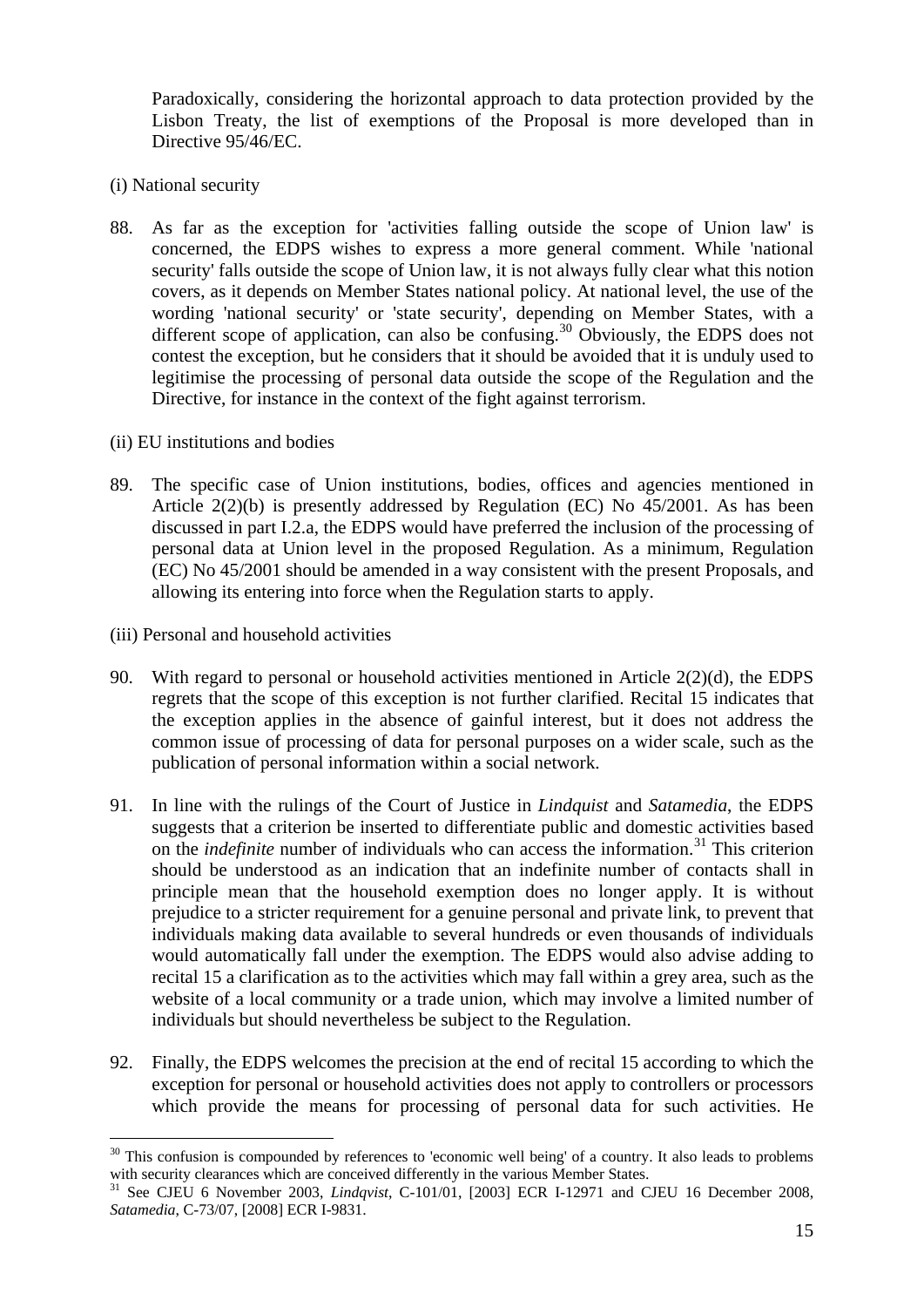understands that this precision implies that information service providers must comply with the Regulation even if their customers use the service in a personal context. This is justified by the fact that providers of services such as social networks or applications in the clouds follow a specific business model independent of the objectives of their customers.

- 93. The EDPS notes however that the wording of recital 15 is not absolutely clear as it mentions that the household exemption should *also* not apply in that case. Read in the context of the whole recital, it could lead to think that the word 'Regulation' was mistakenly replaced by 'exemption', which would completely change the sense of the recital. The EDPS therefore recommends the deletion of the word 'also' from recital 15.
- (iv) Competent authorities for law enforcement purposes
- 94. According to Article 2(2)(e), the proposed Regulation does not apply to processing of personal data 'by competent authorities for the purposes of prevention, investigation, detection or prosecution of criminal offences or the execution of criminal penalties'. According to recital 16, such processing is subject to the provisions of a specific legal instrument, namely the proposed Directive.
- 95. The EDPS understands from the proposals that 'competent authorities' subject to the proposed Directive are law enforcement authorities, meaning that their main tasks are related to criminal offences and penalties. The proposed Regulation would apply to all other public authorities.
- 96. However, the last sentence of recital 16 is not consistent with Article 2(2)(e). It presents as a specific issue (using the wording 'however') the processing of data by public authorities 'under this Regulation' but for law enforcement purposes, stating that this processing will be subject to the principles of a more specific instrument (the proposed Directive). The EDPS suggests making recital 16 consistent with Article 2(2)(e) to avoid any misunderstanding about whether 'non law enforcement' public authorities would fall under the scope of the proposed Regulation.
- 97. Furthermore, the two Proposals make reference to 'competent authorities' respectively in Article 2(2)(e) of the Regulation and Article 1(1) of the Directive, while the definition of Article 3(14) of the Directive adds the criterion of a 'public' authority. The EDPS suggests aligning the two Proposals by adding in Article 2(2)(e) of the Regulation that the exception applies to competent *public* authorities. A comparable change could also be made in Article 1(1) of the Directive.
- 98. Finally, the EDPS welcomes the fact that it is clear from both Proposals that private actors processing data in connection with the exercise of official authority are subject to the Regulation and not to the Directive, under possible national restrictions pursuant to Article 21. This is a clear improvement over the current situation where some activities of private actors for law enforcement purposes fall outside of the scope of Directive 95/46/EC, on the basis of the *PNR* ruling of the Court of Justice.<sup>32</sup> However, the EDPS deplores the fact that the conditions under which this kind of processing can take place are not further regulated (see part II.5.f).

<span id="page-21-0"></span><sup>32</sup> CJEU 30 May 2006, *European Parliament/Council and Commission*, C-317/04 and C-318/04, [2006] ECR I-4721.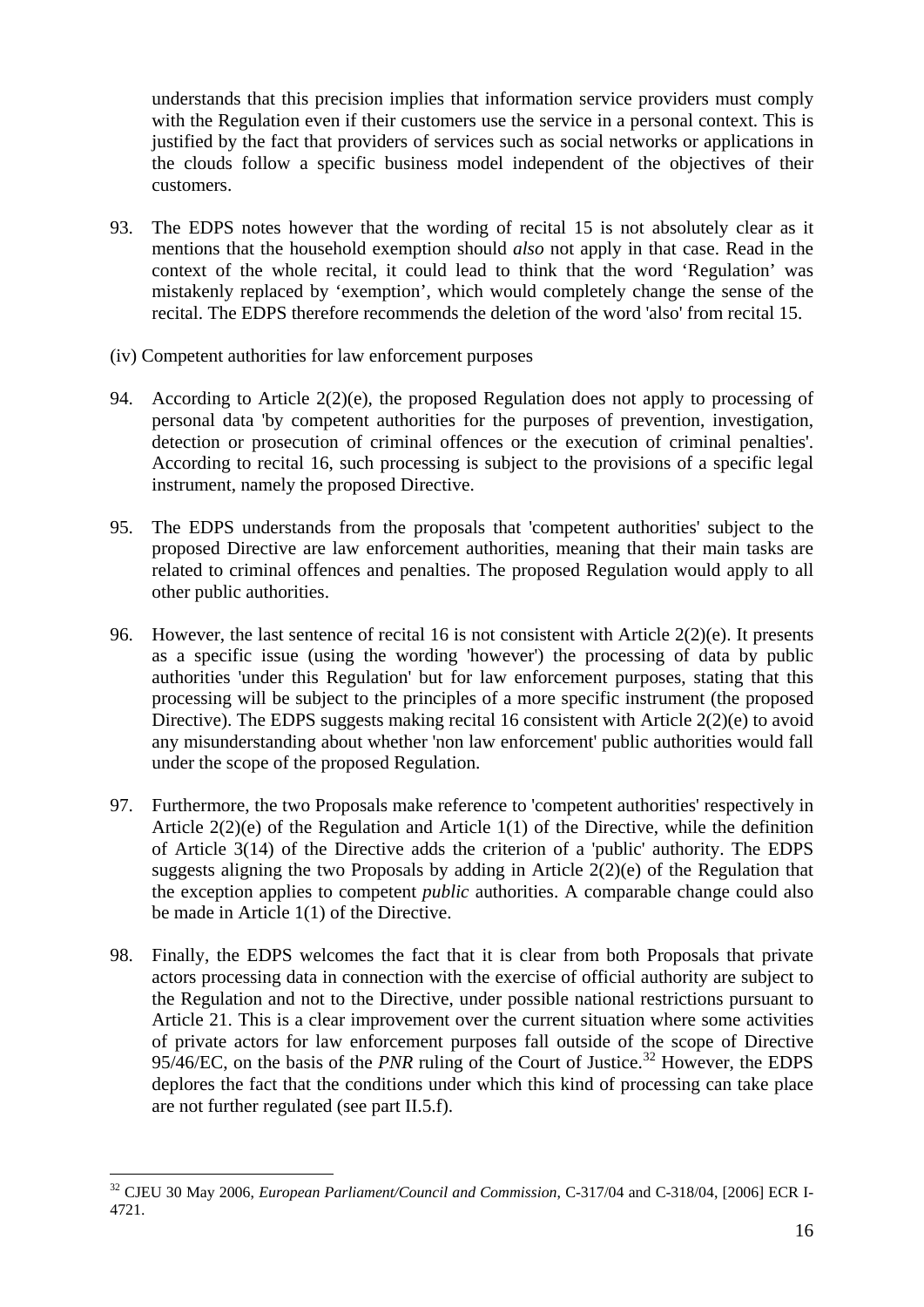#### *II.3.b. Territorial scope of application (Article 3)*

- 99. Article 3 of the proposed Regulation deals with the territorial scope of the Regulation. In comparison with the current rules contained in Directive 95/46/EC, Article 3 contains some substantive changes. While the Proposal retains the existing criterion of the processing of data in the context of the activities of an *establishment* of the controller within the EU (Article  $3(1)$ ), it is complemented by Article  $3(2)$  which abandons the present criterion of 'equipment' in favour of new criteria consisting of 'offering of goods or services' and 'monitoring behaviour' of data subjects in the Union.
- 100. The EDPS supports the new criteria aiming at defining when EU law will be applicable to controllers established outside the EU and he welcomes the explanations given in recital 21 on the notion of 'monitoring the behaviour' of the data subject. This new provision is in line with the recommendations made in the Article 29 Working Party opinion on applicable law and in the previous opinion of the EDPS on the review of the  $\frac{1}{2}$  data protection framework.<sup>[33](#page-22-0)</sup> He considers that the offering of goods and services or the monitoring of the behaviour of data subjects in the Union makes much more sense and is more in line with the reality of global exchanges of information than the existing criterion of the use of equipment in the EU, under Article 4(1)(c) of Directive 95/46/EC.
- 101. With regard to controllers established within the EU, the Regulation will apply directly in all Member States and the application of Article 3(1) will be considerably simplified under the new framework. The EDPS fully supports this move towards greater simplification and legal certainty. He would however recommend further clarifying or specifying the criterion of (main) establishment as defined in Article 4(13), as this is an essential element impacting on the role of supervisory authorities. This will be developed further in part II.3.c below.
- 102. The EDPS notes furthermore that Article 3 of the Proposal only provides for determination of the application of *EU* law. The Proposal does not foresee any criteria for *national* applicable law issues. In principle, a regulation would make a provision on national applicable law useless. However, as highlighted in part II.2.a.(i), Member States keep the possibility to adopt specific legislation on data protection, in the field of employment or health for instance. It is not clear if and on what basis a national and sectoral data protection law or another national law relevant in that context could be applicable beyond the borders of that Member State.
- 103. The question could arise for example in the case of a multinational company with a main establishment in Ireland, applying specific Irish data protection rules in the field of employment: would these rules apply to its subsidiaries elsewhere? In the context of Directive 95/46/EC, the criterion of the 'context of the activities of the establishment of the controller' of Article 4 could lead to apply Irish rules beyond Irish borders to the other subsidiaries (provided they only execute decisions of the Irish establishment). However in the Proposal there is no criterion to address *national* applicable law issues: the 'main establishment' criteria of the Proposal only allows for determination of the way in which supervisory authorities will be involved. In the interests of legal certainty, the EDPS calls for an additional provision clarifying the status of these cases (see also the comments in part  $II.2.a.(i)$ ).

<span id="page-22-0"></span><sup>&</sup>lt;sup>33</sup> See Opinion 8/2010 of the Article 29 Working Party of 16 December 2010 on applicable law (WP179) and the EDPS Opinion of 14 January 2011, pt. 122 and further.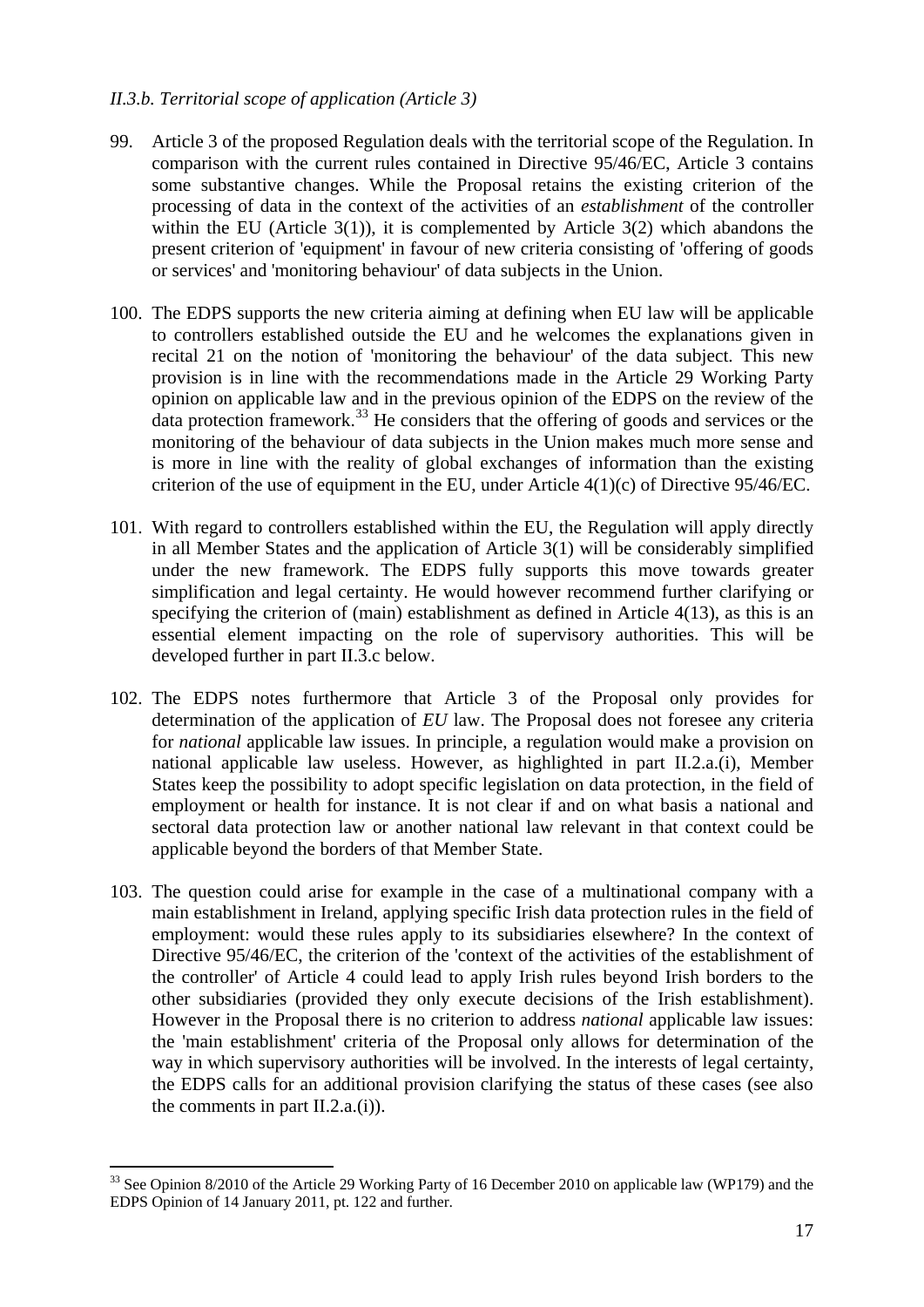#### *II.3.c. Definitions (Article 4)*

- 104. The definitions of 'data subject' and 'personal data' are closely related. In comparison with Directive 95/46/EC, all essential elements which define 'personal data' in the present framework have been taken over under the 'data subject' definition in the new Proposal. The main elements of the definitions remain the same, complemented by details on location data and online identifiers, which the EDPS welcomes. He would only suggest on this point to better distinguish in the definition between identifiers (such as an ID number, an on-line identifier) and factors or attributes such as physical, genetic, economic information.
- 105. In relation to this, the EDPS has strong doubts about the last sentence of recital 24 which mentions that specific 'factors' such as identification numbers or online identifiers 'need not be considered as personal data in all circumstances'. Although, obviously, a unique number such as a bar code taken on its own may not be considered personal data, as soon as this information relates to an individual who can be identified by the controller *or by any other person*, it is personal data. This will in practice most often be the case for identification numbers of personal devices, such as mobile telephones and laptops. The EDPS is concerned that the present wording of the recital could misguide the general understanding of the notion of personal data. He calls for a clearer explanation in the recital along the lines explained above, insisting on the fact that as soon as there is a close relation between an identifier and a person this will usually trigger the application of the data protection principles.
- 106. The notion of 'main establishment' is developed in Article 4(13). While the EDPS welcomes the precisions of recital 27 referring to the place where main *decisions* as to the purposes, conditions and means of processing are taken, he regrets that the proposal does not address the situation of groups of undertakings, where several legal entities and their establishments in different countries may have a role in determining purposes, conditions and means of a processing activity, independently of the location of the central administration. This situation is addressed in the context of binding corporate rules ('BCRs') but not with regard to the definition of the main establishment, which focuses on the controller and not on the group of undertakings to which the controller and other legal entities in the group belong.
- 107. The EDPS suggests that criteria to identify the main establishment of the relevant controller are refined in the definition and in the recitals, taking into account the 'dominant influence' of one establishment over others in close connection to the power to implement personal data protection rules or rules relevant for data protection.<sup>[34](#page-23-0)</sup> Alternatively, the definition could focus on the main establishment of the group as a whole. These different options may lead to different outcomes, with different pros and cons for supervisory authorities and companies involved. However, it should be noted that relevant obligations would in all cases continue to be addressed to the controllers, so that the rights of data subjects would not be affected.
- 108. Finally, the EDPS calls for a definition of the notion of a 'transfer' of personal data. He recalls that this has proved to be a problematic issue which has been specifically left by the Court of Justice to the legislator to resolve.<sup>[35](#page-23-1)</sup> Defining what a transfer is and what it is not should be clearly addressed in the Proposal, especially with regard to the network environment, where the difference between actively transferring and making data

<span id="page-23-0"></span> $34$  Such as for instance rules on whistle blowing.

<span id="page-23-1"></span><sup>&</sup>lt;sup>35</sup> See the *Lindqvist* ruling of the CJEU cited in footnote 31.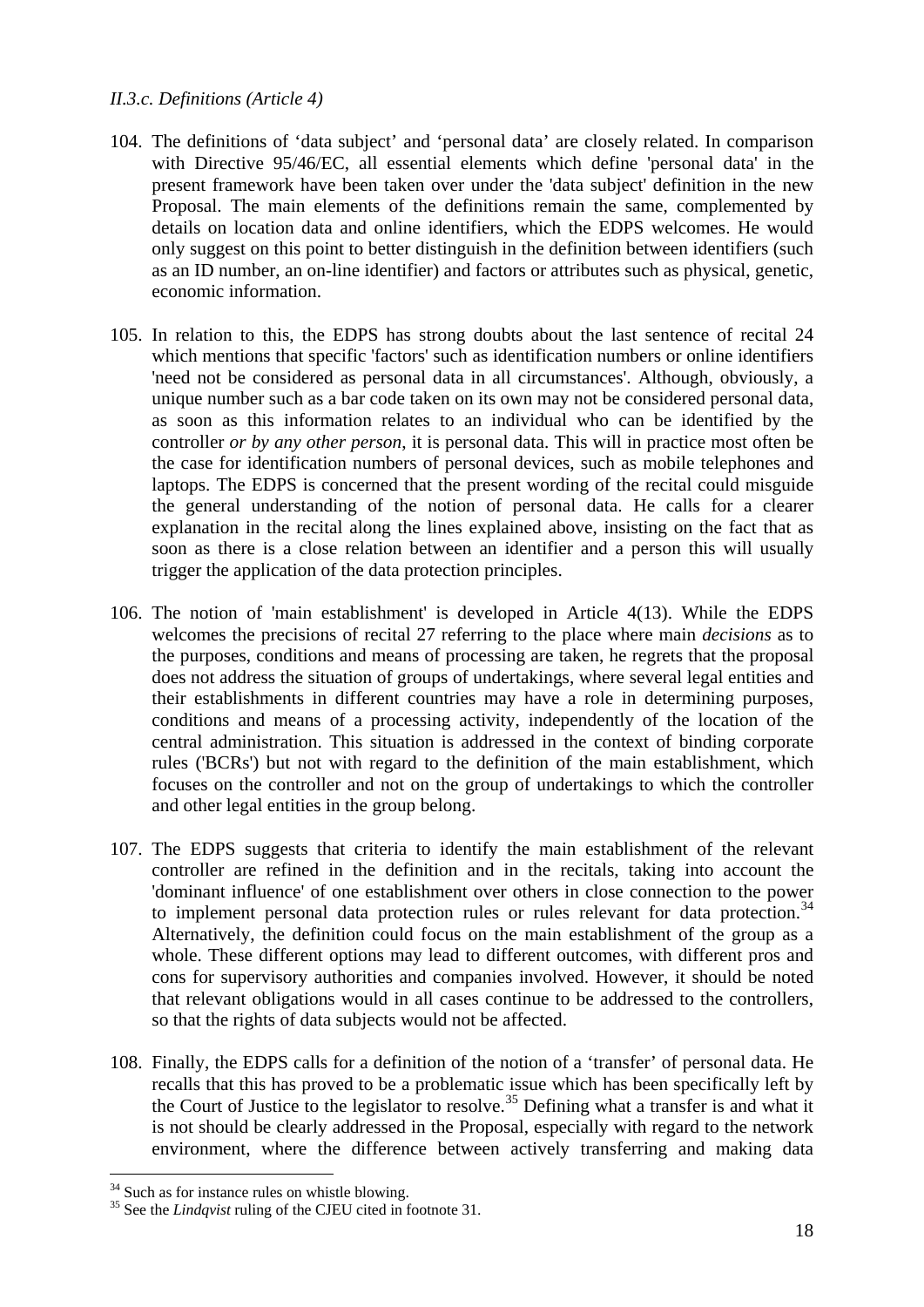available is becoming theoretic while the consequences in terms of applicable law are huge for data controllers and individuals.

- 109. In the *Lindqvist* ruling, the Court of Justice made clear that a publication on the Internet did not represent a data transfer.<sup>36</sup> However, how far this reasoning also applies to other types of exchanges on networks, like servers of companies, remains unclear. The EDPS wishes to put forward possible elements which could contribute to identify what a transfer is. The fact that it is aimed at communicating data to identified recipients (rather than making data openly available), could be taken into account, as it justifies the assessment of the level of protection guaranteed by the (country of the) recipient, as well as possible measures to be taken in order to ensure the protection of the data. Other elements to take into consideration are whether the data has been made freely available with the aim of giving access to it and whether the transfer is likely to have actually reached one or more recipients abroad.
- 110. Finally, the EDPS notes that in Article 3(4) of the proposed Directive a definition is provided on the notion of 'restriction of processing'. In the proposed Regulation this notion is used in Article 17(4) in relation to the right to be forgotten. For the sake of consistency and clarity of the concept of restriction of processing in both Proposals, the EDPS recommends to insert a definition of the notion of 'restriction of processing' also in Article 4 of the proposed Regulation and to further develop this definition (in both Proposals) in line with Article 17(5) of the proposed Regulation (see also part III.5.e).

# **II.4. Principles (Chapter II)**

- 111. Chapter II of the proposed Regulation provides for the principles to be respected for any processing of personal data (Article 5) and the conditions under which a processing is lawful (Article 6). It also deals with certain specific situations, in particular the processing of special categories of data ('sensitive data') and data processing which does not allow a natural person to be identified.
- 112. The public consultations launched by the Commission as of 2009 have confirmed that the basic principles enshrined in the Union data protection legislation still remain valid.<sup>[37](#page-24-1)</sup> However they have also shown that these principles should be reconsidered to take into account the rapid pace of technological change and increased globalisation.
- 113. The EDPS welcomes the fact that Chapter II of the proposed Regulation builds on these well-established data protection principles and provides for significant improvements. In particular the clarification of the notion of 'consent' is very welcome.
- *II.4.a. Principles relating to personal data processing, including purpose limitation (Article 5)*
- 114. Article 5 of the Proposal introduces several improvements to Article 6 of the current Directive 95/46/EC:
	- According to Article 5(a) personal data must not only be processed lawfully and fairly but also in a transparent manner in relation to the data subject. This useful addition reflects the introduction of stricter obligations on the controller to inform data subjects (see in particular Article 14);

<span id="page-24-1"></span><span id="page-24-0"></span><sup>&</sup>lt;sup>36</sup> *Ibidem*.<br><sup>37</sup> See the Explanatory Memorandum to the proposed Regulation, p. 4.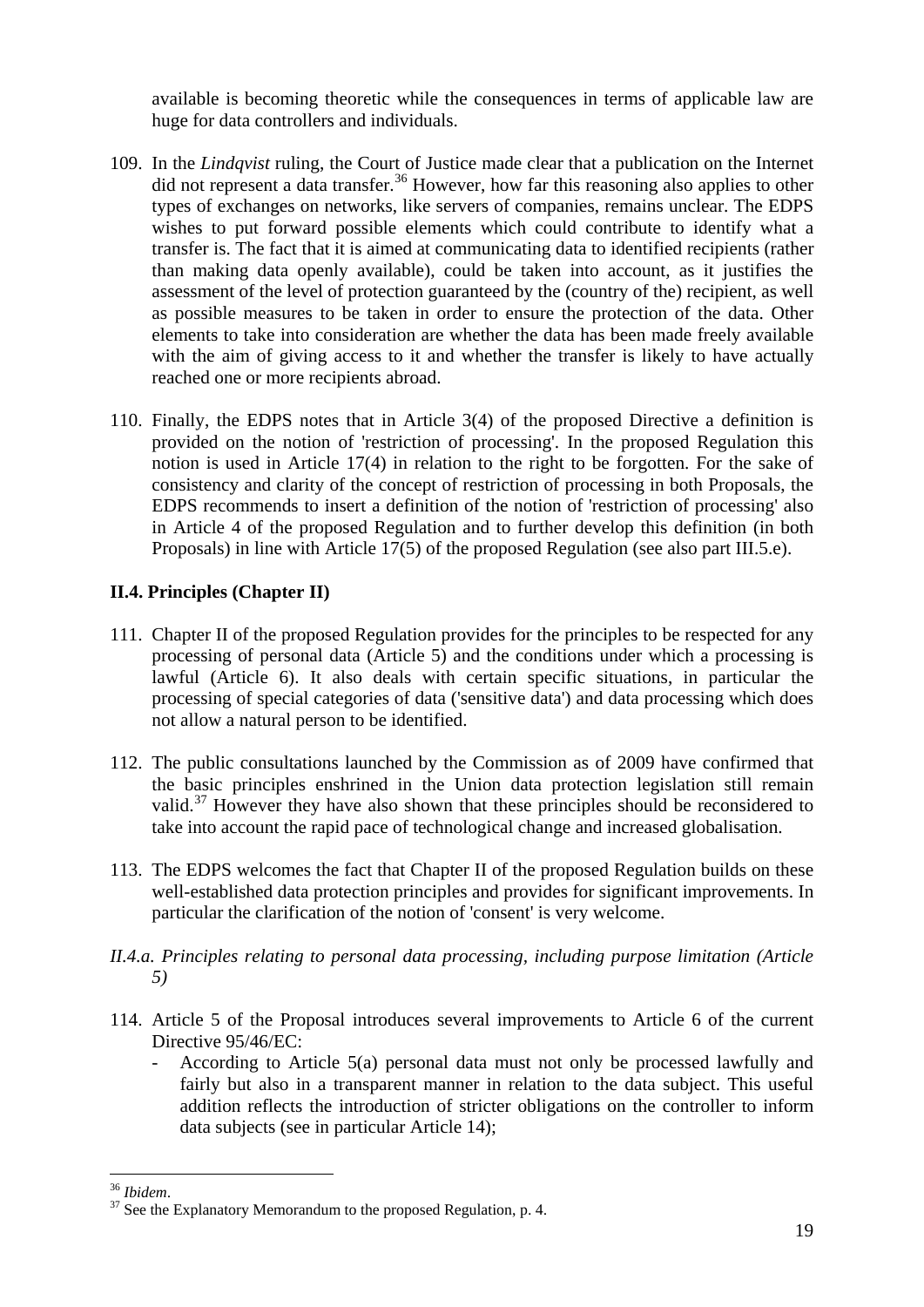- The principle of 'data minimisation' is explicitly mentioned in Article 5(c). According to this provision personal data should be limited to the minimum necessary and should only be processed if the purpose of the processing could not be fulfilled by other means. Although, in terms of substance, this obligation already exists under the current rules, the EDPS welcomes the visibility given to it by the addition in Article 5(c);
- According to Article 5(f) the controller has not only to ensure but also to demonstrate compliance with the Regulation. This provision establishes the principle of accountability of the controller which is further specified in Chapter IV.
- 115. According to the purpose limitation principle, personal data must be processed for a specific purpose and must not be further processed in a way incompatible with the purposes for which they have been collected. This core principle from Directive 95/46/EC is retained in Article 5(b).
- 116. However, the effectiveness of the purpose limitation principle depends on (1) the interpretation of the notion of 'compatible use' and (2) the possible derogations to the purpose limitation principle, in other words, the possibilities and conditions for *incompatible* use.
- 117. The EDPS is aware of the fact that the notion of 'compatible use' is interpreted differently in various Member States. Still, the EDPS calls for additional precision in the proposed Regulation.
- 118. The proposed Regulation constitutes the right instrument to flesh out this principle, possibly inspired by best practices in the way 'compatibility' has been interpreted at national level. The EDPS supports the fact that the issue of compatibility is mentioned as one of the key topics to be addressed by the Article 29 Working Party in its Work programme for  $2012$ -2013.<sup>38</sup> This is likely to provide precious input for a common understanding of the notion of 'compatibility'.
- 119. As to the possibilities and conditions for incompatible use, the logic of Directive 95/46/EC is that such incompatible use is only allowed subject to the conditions of Article 13 for certain reasons of public interest. In the proposed Regulation this would be Article 21 (see for further comments on this provision part II.5.f below).
- 120. However, the EDPS notes that a new paragraph 4 is added to Article 6 on lawfulness of processing which opens possibilities to process data for incompatible purposes other than the ones listed in Article 21, and is not drafted as a derogation from the purpose limitation principle. Processing is allowed as long as it has a legal basis in Article  $6(1)(a)$  to (e). Only the ground contained in Article  $6(1)(f)$ , the balance of interests, cannot be relied upon for further use for an incompatible purpose under Article 6(4).
- 121. The EDPS has strong reservations with regard to this new provision, which has broad practical consequences and changes the spirit of the purpose limitation principle as we currently know is. It gives broad possibilities for re-use of personal data in particular in the public sector, in cases based on Article 5(c) and (e) where the controller is subject to a legal obligation, or in case of public interest or exercise of officially authority vested in the controller, without any assurance that the infringement of the purpose limitation principle has been considered separately and adequately.

<span id="page-25-0"></span><sup>&</sup>lt;sup>38</sup> See Work Programme 2012-2013 of the Article 29 Working Party of 1 February 2012 (WP 190).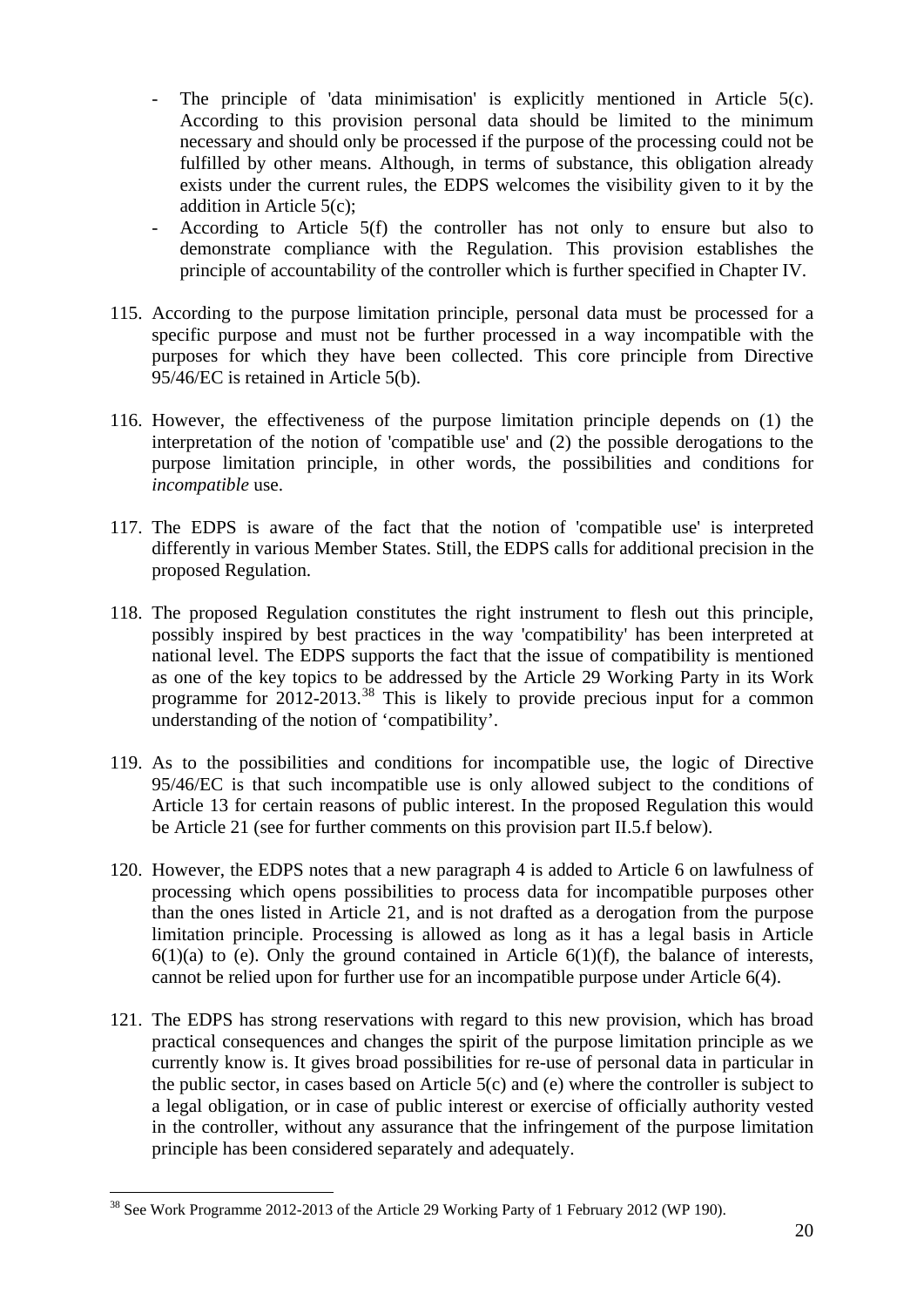- 122. Also in the case of processing of data for an incompatible purpose in the context of a contract with the data subject, this provision is unwelcome. Although at first sight it could be argued that in this situation the data subject regains control on the situation, in practice the influence of the parties to a contract is not always balanced, and there are strong doubts that an individual would really be in a position to react to an incompatible use of his or her personal data in a contractual relationship.
- 123. The EDPS recalls that the requirement of compatible use and the requirement of lawfulness are two cumulative locks which aim at ensuring a compliant processing of personal data. The requirement of compatibility cannot be lifted simply by referring to a condition of lawfulness of the processing. This would also be contrary to Article 5 of Council of Europe Convention 108. It is rather Article 21 which should ensure that a change of purpose is done only under strict conditions.
- 124. Therefore, the EDPS recommends maintaining the logic of Directive 95/46/EC, and not weakening the purpose limitation principle, by deleting Article 6(4), or at the very least restricting its scope to further processing of data for incompatible purposes to the grounds contained in Article  $6(1)(a)$ , consent, and  $6(1)(d)$ , vital interest of the data subject. This would also require an amendment of recital 40.
- *II.4.b. Lawfulness of processing (Articles 6, 7 and 8)*
- (i) Consent

- 125. The data subject's consent constitutes the first legal ground in Article 6(1) for the processing of personal data provided that certain conditions are met.
- 126. The EDPS is pleased to see that, building on the recent opinion of Article 29 Working Party<sup>39</sup>, the proposal addresses the notion of 'consent' in a comprehensive and suitable manner in order to further specify and reinforce these conditions.
- 127. Article 7 introduces new and positive elements in particular by imposing the burden of the proof on the controller, by introducing safeguards in the context of a written declaration and by excluding the validity of the consent where there is a significant imbalance between the position of the data subject and the controller. Recital 34 gives some examples of situations where there is a clear imbalance such as the employment context or when the controller is a public authority.
- 128. Article 8 addresses separately the issue of consent given by a child in the online environment. The requirement of authorisation by a parent or custodian only for children below the age of 13 years is a reasonable approach.
- 129. Recital 25, which deals in a more general way with the issue of consent in the online environment, has been further elaborated with helpful additions. The EDPS considers that this recital should further specify that when visiting an Internet website there is a need to actively tick a box to ensure valid consent, as pre-ticked boxes do not meet the consent requirements. He also recalls that the burden of proof lies on the controller, and that the reliability of consent can greatly vary depending on the means used, from boxes to tick to electronic signatures. The controller should therefore be attentive to the level

<span id="page-26-0"></span><sup>&</sup>lt;sup>39</sup> Opinion 15/2011 of the Article 29 Working Party of 13 July 2011 on the definition of consent (WP 187).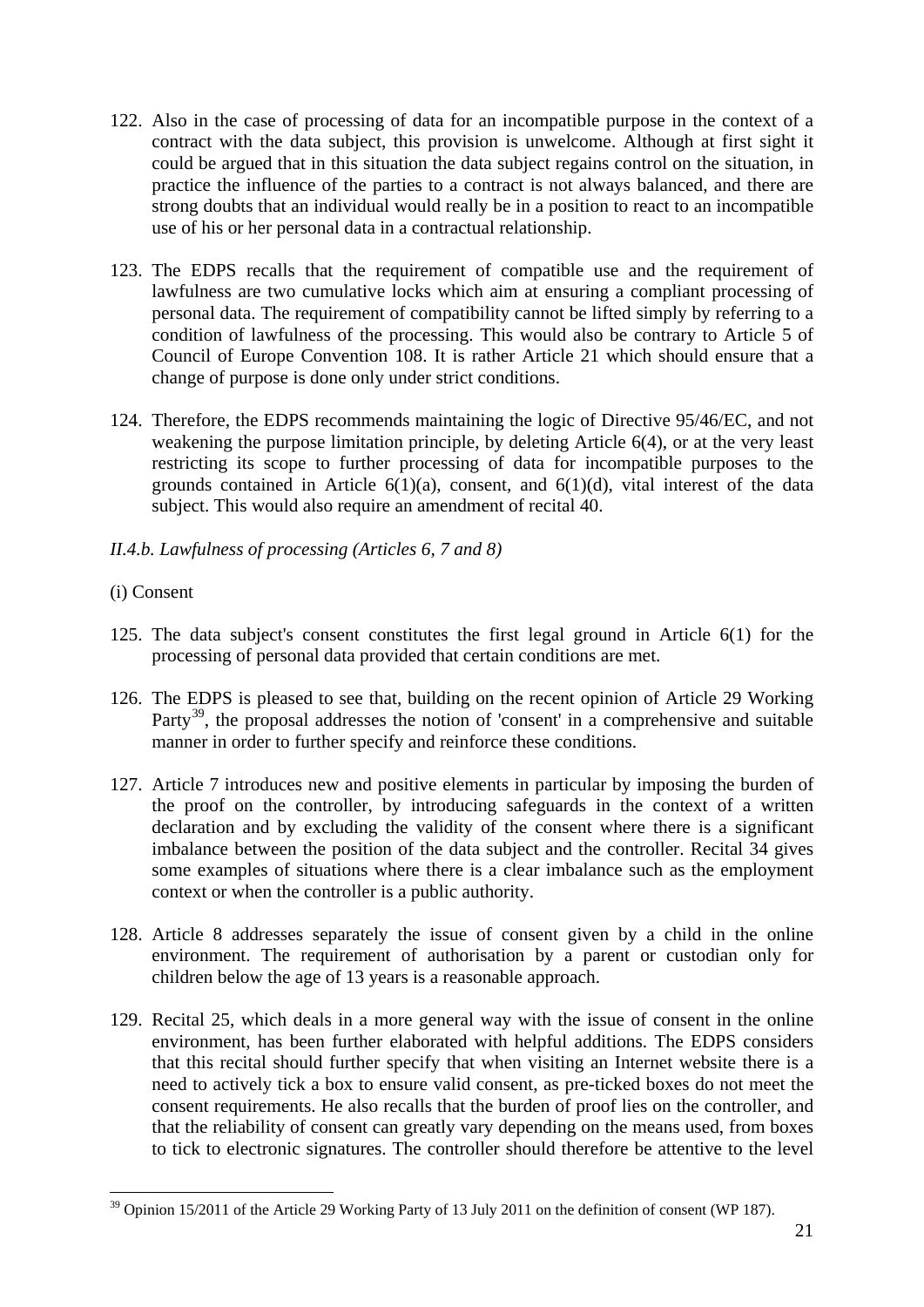of reliability of the means used to obtain consent, in particular by taking into account the sensitivity of the processing. This should all be specified in the recitals. As the controller bears the burden of proof for a valid consent, it is in his own interest to provide for reliable means to obtain consent.

- 130. Against this background, the EDPS notes that the proposed Regulation does not deal with the issue of the (legal) representation of the data subject in a more general manner. The EDPS recommends including a provision on this matter, covering the representation of all individuals lacking sufficient (legal) capacity or otherwise unable to act. This provision should not only deal with the conditions for consent, but should also address the way in which a representative may exercise the rights of these individuals on their behalf. Due account should thereby be given to the possible conflict of interests between the individual and his or her representative.
- (ii) Other legal bases for lawful processing
- 131. Article 6(1) establishes five grounds under which a processing operation is lawful without consent. This provision is to a great extent similar to Article 7 of Directive 95/46/EC.
- 132. The main difference is that the legitimate interest of the controller referred to in Article  $6(1)(f)$  would be excluded as a valid ground for processing carried out by public authorities in the performance of their tasks.<sup>40</sup> As explained in recital  $38$  this is connected to the fact that under Article 6(3) the basis of their processing must be provided only by law.
- 133. The EDPS recommends adding in a recital further indication of what exactly can be covered by the legal obligation or the tasks carried out 'in the public interest or in the exercise of public authority' as referred to in Article 6(1)(e) of the proposed Regulation. The recital could mention, in the same spirit as recital 27 of Regulation (EC) No 45/2001, that tasks carried out in the public interest include the processing of personal data necessary for the management and functioning of those authorities.
- *II.4.c. Processing of special categories of data (Article 9)*

- 134. Data relating to criminal convictions and related security measures are part of those personal data which by their nature are particularly sensitive and deserve specific protection. Article 9(2)(j) of the proposal introduces some additional flexibility to the present legal regime under Article 8(5) of Directive 95/46/EC for the processing of such data by others than official authority e.g. by a controller subject to a legal or regulatory obligation.
- 135. However, it is unclear how Article 9(2)(j) relates to the other grounds for exception in Article 9(2). Especially the reference to the performance of a task carried out for important public interest reasons should be clarified in relation to the ground laid down in Article  $9(2)(g)$ . If the intention is to put a higher threshold in Article  $9(2)(i)$  this should be made explicit. Furthermore, the EDPS sees no reason why the requirement of control of official authority should not be extended to all grounds indicated in Article 9(2)(j), including when a task is carried out for important public interest reasons.

<span id="page-27-0"></span> $40$  Another (unexplained) difference, with practical consequences, is that Article 6(1)(e) and (f) now only refer to the controller and no longer to 'third parties to whom the data are disclosed'.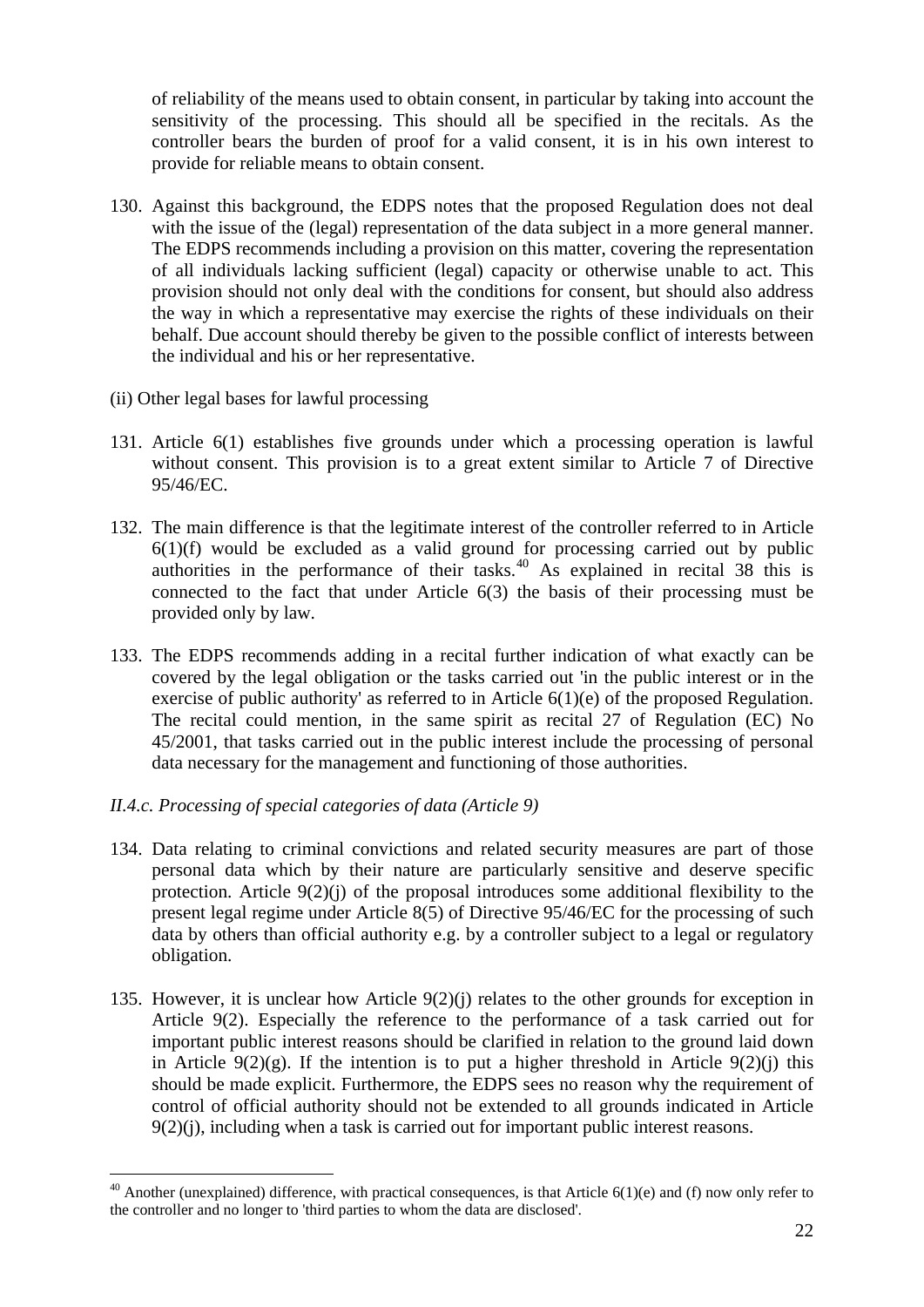- 136. The EDPS also notes that the proposed Regulation no longer includes the processing of data related to offences in the special categories of data. On this point, the scope of this provision is now limited to criminal convictions or related security measures. The EDPS is not convinced that the deletion of this category of data is justified. Furthermore, processing of data relating to matters which have not led to convictions (such as suspicions) should also be included, as it can lead to unfair decisions vis-à-vis the data subject. They deserve in his view the adoption of specific safeguards at least equal to those applying to convictions.
- 137. The specific rules for processing of data concerning health (see Article 81) will be addressed in Chapter III.11 below.

## *II.4.d. Processing not allowing identification (Article 10)*

- 138. Article 10 of the proposed Regulation is a new provision establishing that a controller is not obliged to acquire personal information to identify the data subject for the sole purpose of complying with the Regulation. The EDPS understands that this provision does not modify the notion of personal data, nor the scope of the Regulation, but has been added to address practical issues raised especially by data controllers who cannot identify directly the individual behind the data, in particular in the online environment as described in recital 24.
- 139. However, the EDPS considers that Article 10 should in no way hamper the rights of the data subjects in particular concerning access to their information. Recital 45 already addresses this issue, but it should be made more explicit by explaining that the data controller should not be able to invoke a possible lack of information to refuse a request of access, when this information can be provided by the data subject to enable such access.

## **II.5. Rights of the data subject (Chapter III)**

- 140. The EDPS welcomes the strengthening of data subjects' rights through, on the one hand, measures reinforcing the obligations incumbent on controllers for ensuring the effective exercise of such rights (e.g. the obligation to adopt procedures and mechanisms, to respond to access requests within set deadlines, to give reasons for their refusal to take action, or to inform recipients of any rectification or erasure) and, on the other hand, the reinforcement of the scope of current rights (such as the right to erasure, which has been strengthened into a right to be forgotten) as well as the creation of a new right to data portability.
- 141. However, the extent to which the right to be forgotten may be enforceable in practice remains unclear. Furthermore, the scope of the limitations that can be applied to the exercise of data subjects' rights has been extended without being well defined, which would call for the implementation of additional safeguards to ensure that such rights are not unduly restricted.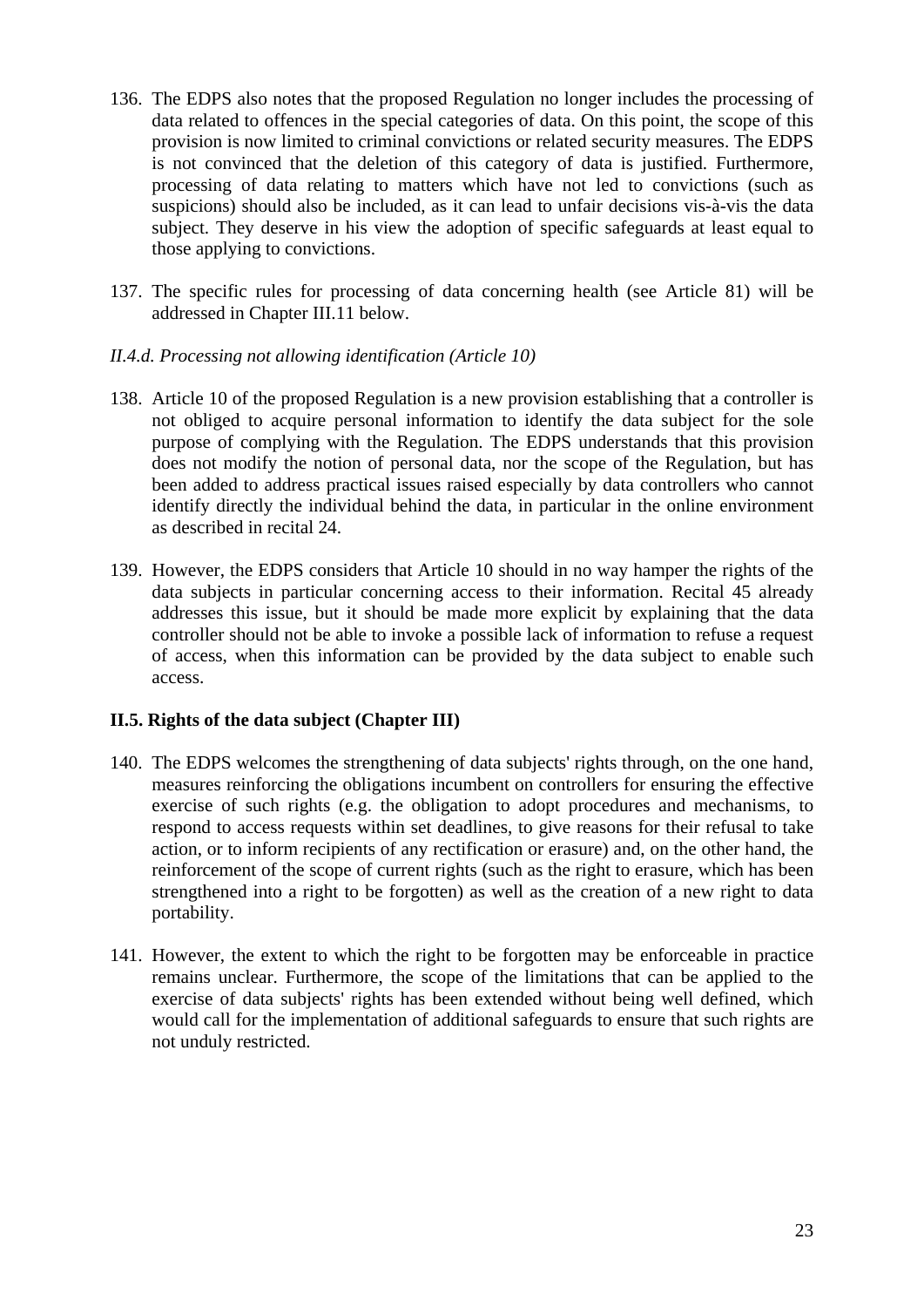#### *II.5.a. Transparency and information to data subjects (Articles 11 and 14)*

- 142. The provisions on transparent information and communication constitute a significant improvement of the existing provisions set forth in Articles 10 and 11 of Directive 95/46/EC. The EDPS welcomes the explicit, general obligation on controllers to communicate with the data subject about data protection using clear and plain language (see Article 11 of the proposed Regulation). Furthermore, the EDPS welcomes the specification of the type of information that must be provided by the controller to the data subject when his or her personal data is collected.
- 143. In this respect, Article 14 provides a list of all the information that must be provided by the controller to the data subject on a mandatory basis. This may include 'any further information necessary to guarantee fair processing' (see Article 14(1)(h)).
- 144. The EDPS recommends clarifying in Article 14 that such additional information should in particular cover information on the existence of certain processing operations which have a particular impact on individuals, such as those for which a personal data impact assessment indicates that there is a high risk (see Article 33) and measures based on profiling (Article 20), as well as the consequences of such processing on individuals. This modification would also make Article 14 consistent with other provisions of the proposed Regulation where such a right to information about profiling is clearly mentioned, namely Article 15(1)(h) on the right of access and Article 20(4) on measures based on profiling.
- 145. It should be noted, at the same time, that Article 14 does not stand in the way of best practices using 'multi-layered notices', which allow different layers of information, offering individuals all the information needed to understand their position and make decisions, in a more understandable form.<sup>41</sup> Nor does it require providing information where the data subject has already received it before, thus enabling the controllers to organise information activities in the most efficient and effective way.

#### *II.5.b. Right to be forgotten and to erasure (Article 17)*

- 146. The right to erasure has been strengthened into a right to be forgotten to allow for a more effective enforcement of this right in the digital environment. The controller will be held liable in cases where he has made personal data public or has authorised a third party publication of the data.<sup>42</sup> However, the obligations are limited to taking 'all reasonable steps' to inform third parties which are processing the data that a data subject requests them to erase any links to, or copy or replication of that personal data. These 'reasonable steps' may consist in implementing technical measures.
- 147. Therefore, Article 17 contains an obligation of *endeavour* upon the controller which is more realistic from a practical point of view than an obligation of *result*. It also reflects Article 13 (on rights in relation to recipients) which provides that the controller should be exempted from the obligation to inform all recipients of any rectification or erasure when this 'proves impossible or involves a disproportionate effort'.
- 148. The EDPS welcomes this provision, but emphasises that the right to be forgotten must be effective in reality. It may in some cases be a huge effort to inform all third parties

<span id="page-29-0"></span><sup>&</sup>lt;sup>41</sup> See on multi-layered notices: Opinion 10/2004 of the Article 29 Working Party of 25 November 2004 on more harmonised information provisions (WP 100).

<span id="page-29-1"></span><sup>&</sup>lt;sup>42</sup> The notion of 'authorisation' of a third party publication is not defined and needs further clarification.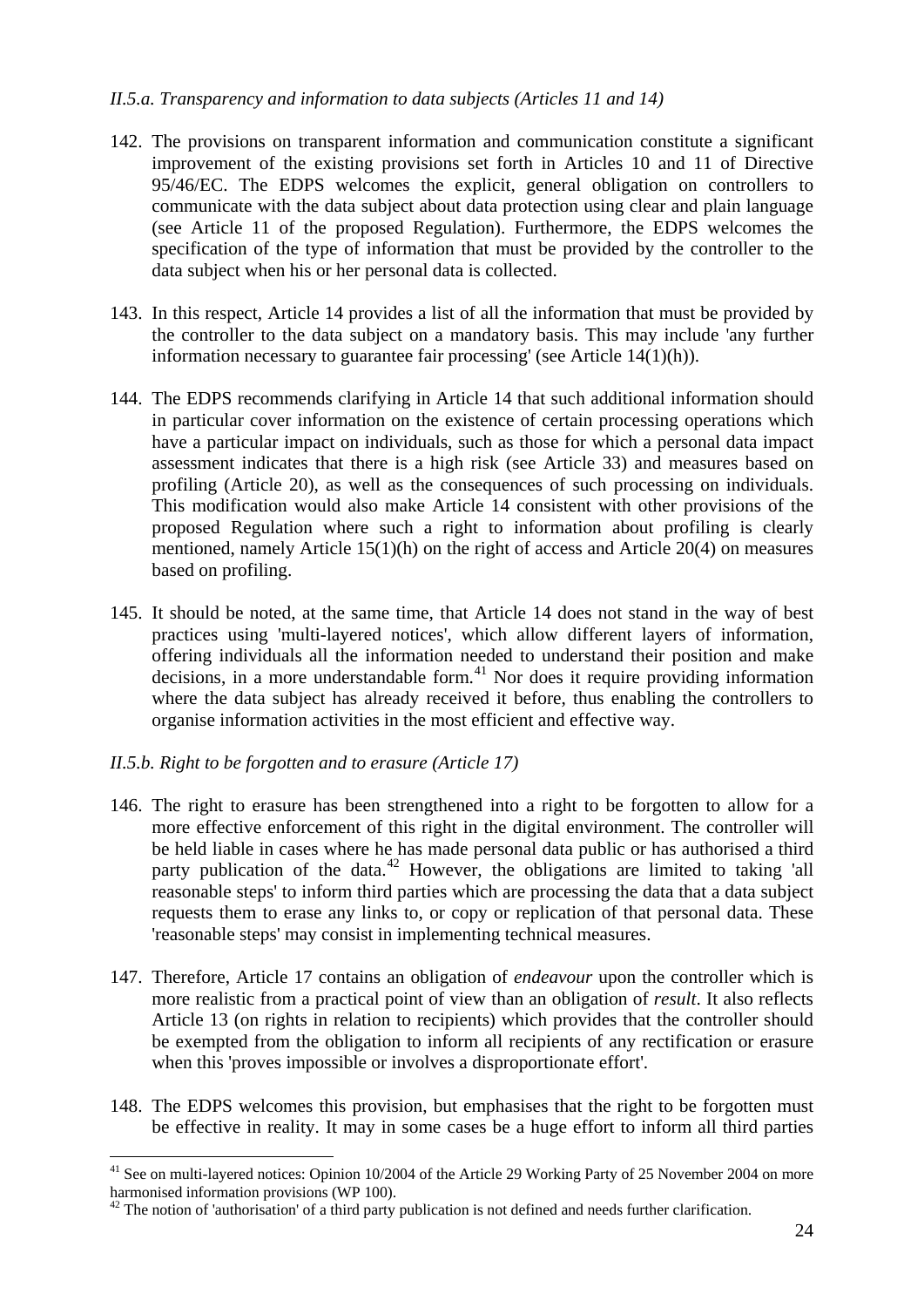who may be processing such data, as there will not always be clear understanding of where the data may have been disseminated. To have an effective right to be forgotten implies that the scope of the right should be clear from the moment the Regulation applies. Article 17 might need to be further developed in that respect.

149. Article 17(3) provides grounds for an exception to erase the data without delay. This paragraph duplicates, and hence has no added value for, the system of exemptions, restrictions and specific rules already foreseen in the proposed Regulation (see also the comments in part II.2.a.(iii)). In particular Article 17(3)(d) will only create confusion. A restriction of the purpose limitation principle and of the rights of the data subject (including Article 17) should be based on Article 21, subject to the comments made in part II.5.f below. Therefore, the EDPS recommends deleting Article 17(3).

#### *II.5.c. Right to data portability (Article 18)*

- 150. Article 18 creates a new right allowing data subjects to obtain a copy of their personal data undergoing processing in an electronic format and to transmit it from one electronic service provider to another. According to the EDPS, the relationship of the right for data subjects to obtain a 'copy' of their data under this provision with their right to obtain 'communication of the personal data undergoing processing' under the exercise of their right of access should be further clarified.
- 151. Furthermore, the text of Article 18(2) seems to limit the scope of the right to data portability to personal data that has been provided by the data subject on the basis of consent or a contract. This raises the question whether the right should not extend to data which has been collected on other grounds as well.
- 152. As to the substance of the right, it is unclear from the current text how the right to data portability relates to the right of erasure and whether data should be deleted by the controller once the right has been invoked. The use of the word 'copy' in Article 18(1) seems to imply otherwise. However, the data controller is always subject to the obligation to delete data when they are no longer necessary for the purpose for which they were processed (Article 5(e)), except in cases where the controller would still have a valid legal basis for continuing to process some of the data (e.g. to comply with a legal obligation, such as for tax purposes). The EDPS recommends that it is clarified in Article 18 that the exercise of the right to data portability is without prejudice to the obligation to delete data when they are no longer necessary, according to Article 5(e).

## *II.5.d. Right to object (Article 19)*

- 153. The EDPS welcomes the intention of the Commission to strengthen the right to object. The modifications to the right to object are meant to improve the right currently provided in Article 14 of Directive 95/46/EC. In particular because the threshold of demonstrating 'compelling legitimate grounds' in relation to the specific situation of an individual (see Article 14(a) of Directive 95/46/EC) would no longer be required from the data subject. The burden of proof would shift to the controller whenever he would refuse to enforce the objection received from a data subject.
- 154. However, it should be further clarified what the practical consequences are if the right is invoked. In Article 19(3) it is stated that if an objection is 'upheld', the controller shall *no longer use or otherwise process* the personal data concerned. This raises the question when and how an objection is 'upheld'. Furthermore, it is not made explicit what the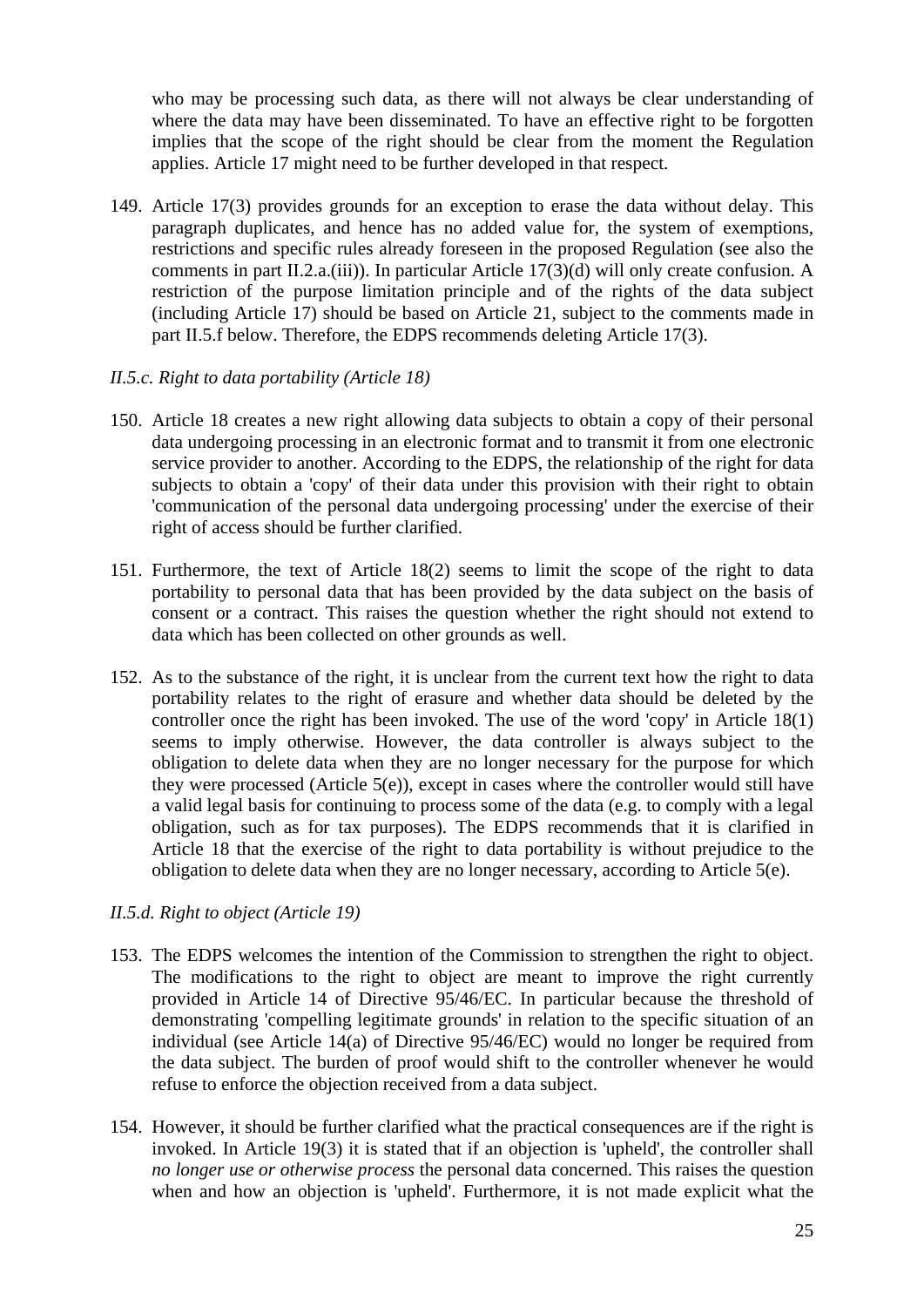controller is supposed to do with the data if there is disagreement with the data subject and no decision by, for instance, a supervisory authority has yet been taken.

- 155. From Article 17(1)(c) it seems to follow that the data should in principle be erased: the data subject shall have the right to obtain from the controller the *erasure* of his or her personal data and the abstention from further dissemination if the data subject objects to the processing pursuant to Article 19. It is not clear whether the exceptions provided in Article 17(4)(b), which allow the restriction instead of erasure of data, can be invoked if there is disagreement about whether the right to object should be upheld. The EDPS recommends that the legislator clarify the relation between Article 17 and Article 19 and addresses clearly what the controller should do in case of disagreement with the data subject.
- 156. Furthermore, the EDPS recommends that it is explained in a recital what may qualify as 'compelling legitimate grounds' justifying the refusal of the exercise of the right to object.

## *II.5.e. Measures based on profiling (Article 20)*

- 157. Article 20 builds upon the existing Article 15 of Directive 95/46/EC on automated individual decisions, and extends its scope to all types of measures which produce legal effects on a natural person, not only to decisions. It would apply not only to processing intended to evaluate certain personal aspects but also to those activities carried out to analyse or predict these aspects, therefore encompassing a broader category of processing. It also introduces a number of categories of personal aspects which would fall under the scope of this provision, such as processing concerning an individual's economic situation, location, health and personal preferences.
- 158. Article 20(2) sets forth the conditions under which this type of processing may take place by way of derogation. Article 20(2)(a) provides data subjects with the right to have human intervention but not with the right to submit their point of view, as is currently provided for in Article 15 of Directive 95/46/EC. The EDPS recommends that the latter right be restored to Article  $20(2)(a)$ . Such a right would notably allow individuals to be heard before a measure which significantly affects them is taken. This would reinforce the fairness of such a processing.

#### *II.5.f. Restrictions (Article 21 and recital 59)*

- 159. In Article 21, the proposed Regulation introduces a number of possible restrictions to the rights and obligations set forth in the Regulation. The provision has already been briefly discussed in part II.2.a.(iii) above. As said there, the provision is placed in the wrong chapter of the proposed Regulation since it does not only relate to data subjects' rights. Furthermore, the EDPS calls for restricting the use of the public interest exemption in this provision to clearly identified and limited circumstances including criminal offences or economic and financial interests (see also part II.2.d above).
- 160. The scope of possible restrictions has been considerably expanded in comparison to what is currently provided for in Article 13 of Directive 95/46/EC. All the rights of the data subject can now be restricted on the basis of Article 21 (including the right to object, and measures based on profiling). Furthermore, restrictions are possible as regards the basic data protection principles contained in Article 5(a) to (e) and the obligation to notify a personal data breach to the data subject (Article 32).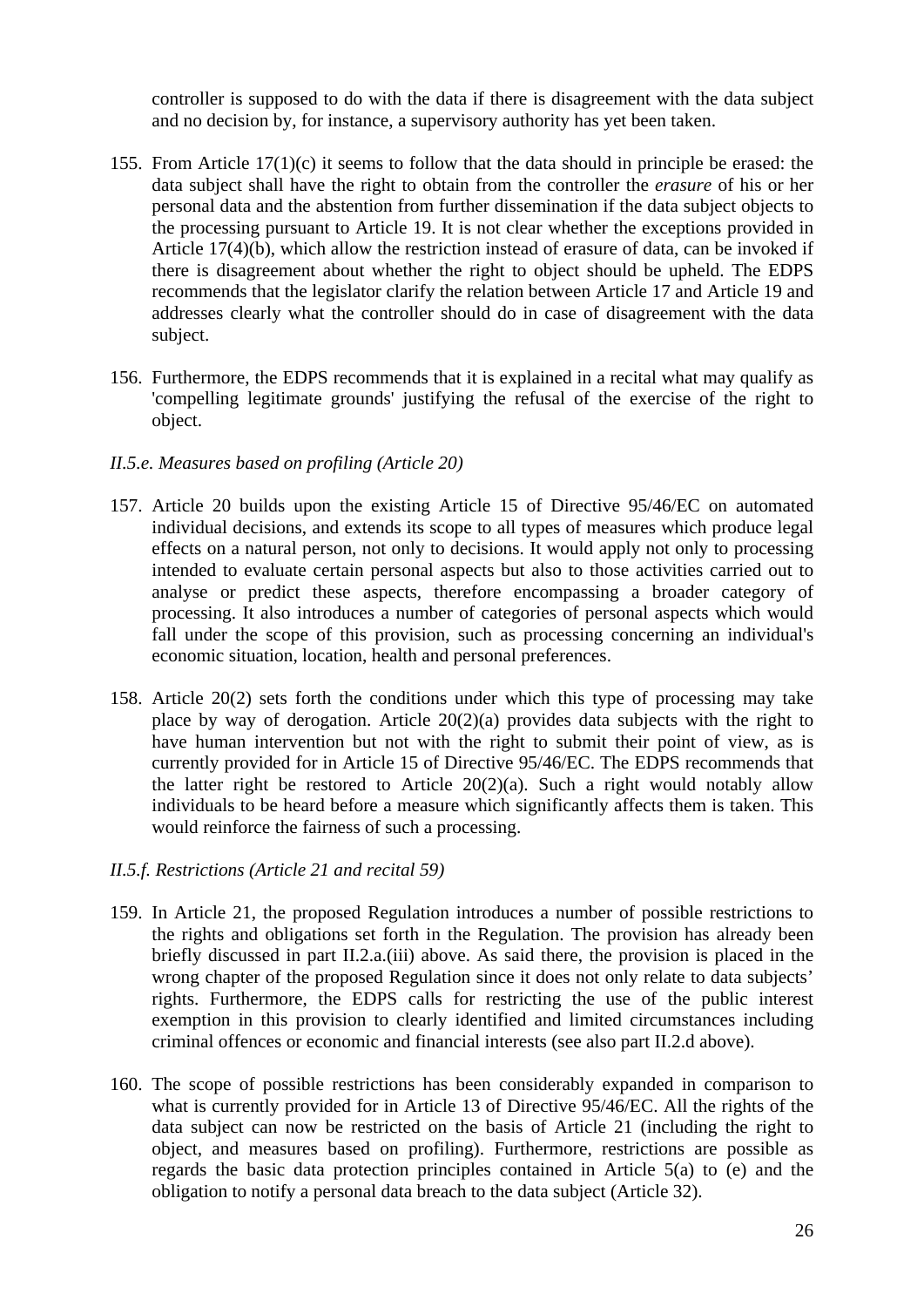- 161. The restrictions must be laid down in Union or Member State law. The EDPS considers that a law based on Article 21 must meet the criteria of any law derogating from a fundamental right, as recalled in recital 59, and in particular the criteria of necessity and proportionality. It is not sufficient for such a law only to specify the objectives and the controller of the processing, as foreseen in Article 21(2).
- 162. The EDPS therefore recommends introducing detailed guarantees in the text of Article 21, namely that such law should specify the objectives pursued by the processing, the categories of personal data to be processed, the specific purposes and means of processing, the controller, the categories of persons authorised to process the data, the procedure to be followed for the processing, and the safeguards against any arbitrary interferences by public authorities. There is a need to define with sufficient clarity and certainty the specific areas for which the law should provide detailed guarantees in order to preserve the data subjects' legitimate interests in cases where such a restriction is applied. To avoid diverging interpretations, these restrictions should be further harmonised at EU level.
- 163. Furthermore, additional safeguards should also be included in Article 21 along the lines of those provided in Article 20(2) to (5) of Regulation (EC) No 45/2001, such as the information of data subjects of a restriction and of their right to refer the matter to the supervisory authority to obtain indirect access through the supervisory authority in each case where their right to direct access is restricted pursuant to Article 21.
- 164. This leads to another, more specific issue, namely the application of the restrictions under Article 21 to data collected by private controllers for law enforcement purposes, which could lead to their further processing without having to respect any of the basic guarantees listed in Article 5. It should be made clear in Article 21 that the possibility of applying restrictions to the processing performed by private controllers for law enforcement purposes should not force them to retain data in addition to those strictly necessary for the original purpose pursued nor to change their IT architecture for the purpose of responding to any possible request from a law enforcement authority.
- 165. The EDPS suggests deleting the ground contained in Article 21(1)(e) which allows restrictions in case of 'monitoring, inspection or regulatory function connected, even occasionally, with the exercise of official authority' in case of public security, criminal offence or other public interests. Although this wording is not new (see Article 13(1)(f) of Directive 95/46/EC), the EDPS takes the view that the wording is too vague with regard to the nature of the connection with the exercise of official authority, especially if and to the extent private actors would be processing personal data in connection with the exercise of public authority. In any event, the other grounds of Article 21(1) already provide for sufficient flexibility.

## **II.6. Controller and processor (Chapter IV)**

1

166. The EDPS welcomes the major improvements set forth in Chapter IV. This chapter introduces the increasingly well-known 'principle of accountability', which lays down a greater emphasis on the responsibility of the controller.<sup>[43](#page-32-0)</sup> As a general rule the controller must adopt policies and implement appropriate measures to ensure and be able *to demonstrate* compliance with the data protection rules, and to ensure that the

<span id="page-32-0"></span><sup>&</sup>lt;sup>43</sup> Opinion 3/2010 of the Article 29 Working Party of 13 July 2010 on the principle of accountability (WP 173).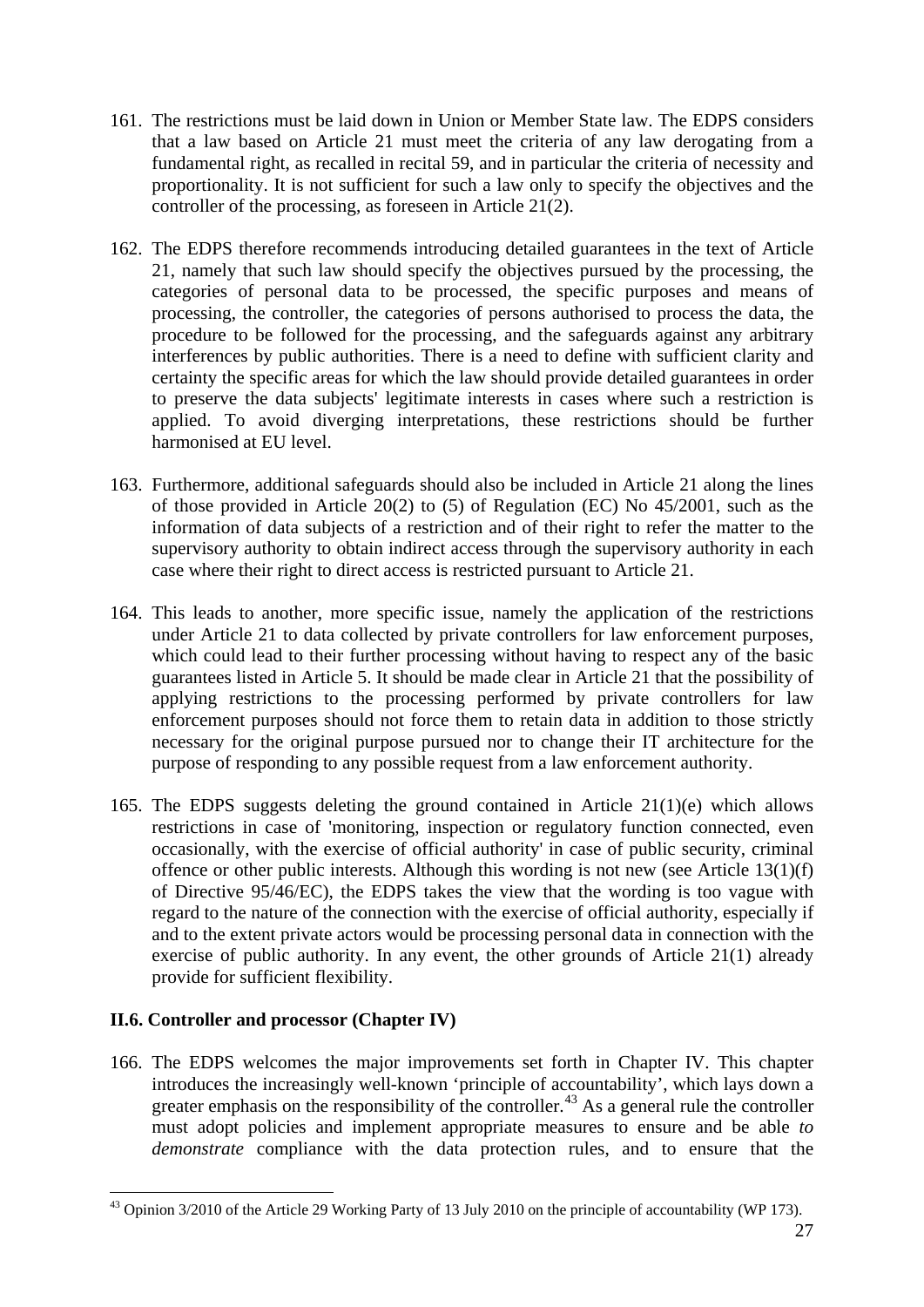effectiveness of the measures is verified (see Article 22(1) and (3)). Notwithstanding the difficulty of translating this concept, the EDPS recommends making an explicit reference to the principle of accountability, in any event in recital 60.

- 167. In this context, the proposed Regulation introduces the principles of data protection by design and by default and the obligations to keep documentation of all processing operations, to notify security breaches, to perform a data protection impact assessment before starting certain processing operations which might lead to a prior consultation of the supervisory authority, and to designate a data protection officer.
- 168. Throughout this Chapter, exceptions are provided for MSMEs as well as for public authorities. In this respect, the EDPS wishes to repeat the comment made in part II.2.c that these exceptions should only relate to the specific obligations set forth in Chapter IV and not to the general obligations contained in Article 22(1) and (3). This is reflected in the current text of the proposed Regulation, which the EDPS fully supports.
- 169. This being said, although there is a need to take account of the size of a specific enterprise when implementing the specific obligation, the EDPS considers that some of the exemptions for MSMEs are too broad and some of the specific obligations too detailed. Moreover, the exceptions for public authorities are not always justified. These points will be elaborated below.
- *II.6.a. Responsibility of the controller (Article 22)*
- 170. Article 22(1) develops the general principle contained in Article 5(f) of the proposed Regulation, namely that the controller should ensure and demonstrate compliance with the Regulation. This leads to the general obligation to actively adopt policies and implement 'appropriate measures' which enable it to comply with this principle. As said, the EDPS welcomes this general obligation as it underlines the new approach based on the accountability of the controller.
- 171. Article 22(2) lists what measures in particular are intended by the first paragraph of Article 22. The EDPS welcomes this specification, subject to some further comments, and also supports the fact that the list is not presented as exhaustive. The general principle of accountability should not be interpreted as limited to the specific obligations referred to in Article 22(2).
- 172. Article 22(3) contains an important additional element for the controller, namely that it should also implement mechanisms to ensure the verification of the 'effectiveness' of the measures referred to above. This obligation applies without exception, although the way in which the verification should be carried out – e.g. by an independent internal or external auditor – depends on the specific circumstances (proportionality).
- 173. At the core of the general obligations are therefore the requirements that the measures should be *appropriate* and *effective*. This second element follows only indirectly from the language of Article 22(3). The EDPS takes the view that it would be better to express both elements in Article 22(1) and recommends amending the provision accordingly.
- 174. The term 'appropriate' implies that the measures should take account of the context and the specific circumstances of the case. This is an important element that ensures the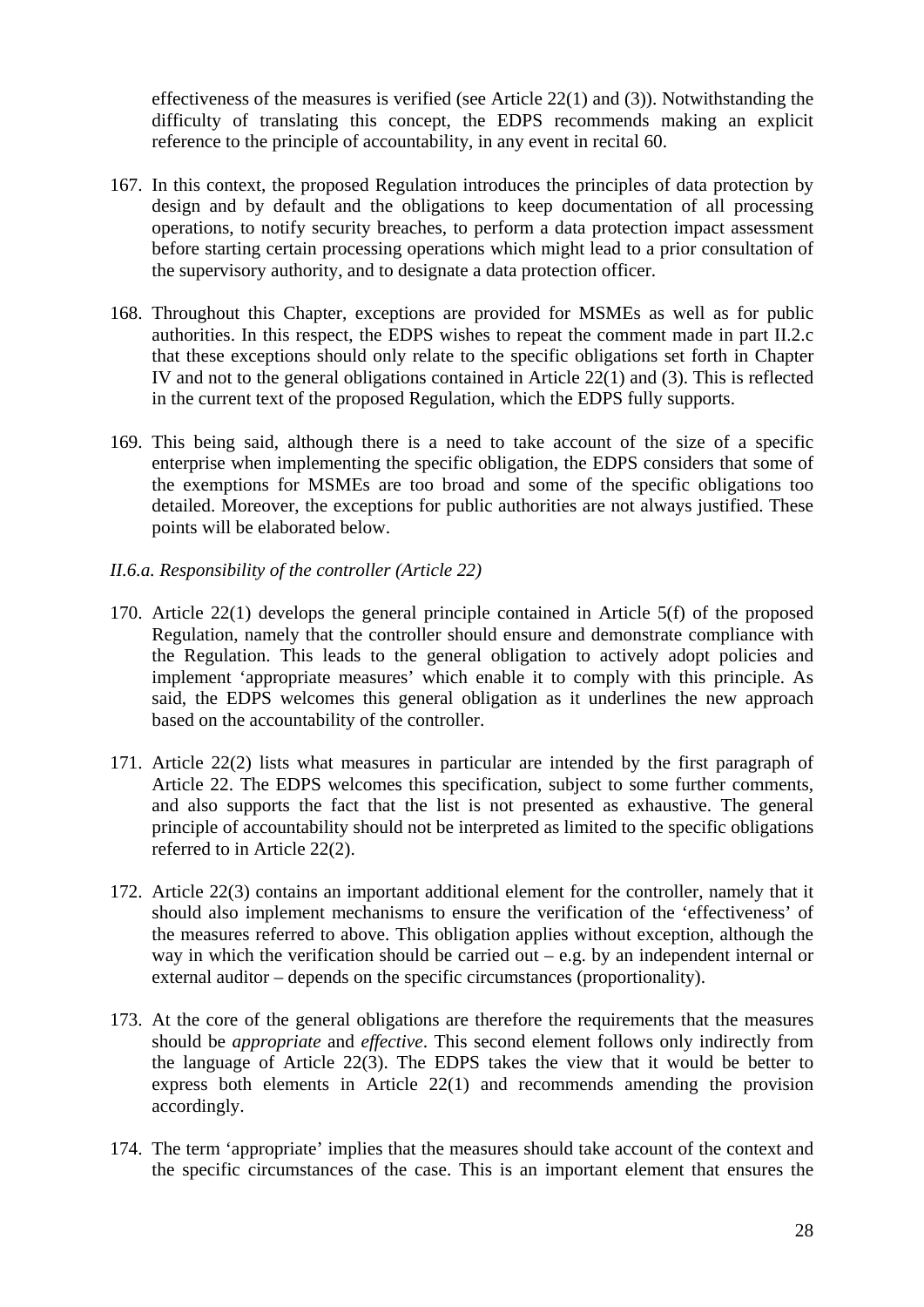'scalability' of the general obligation in practice, i.e. that effective measures can be required under *all* circumstances in a way appropriate for the relevant case.

- 175. Which measures may be required other than those specifically referred to in Article  $22(2)$  – remains unclear, although Article 22(4) provides for delegated acts to specify them. However, it follows from Article 37 on the tasks of the data protection officer, that assignment of responsibilities, training of staff, and adequate instructions are among them. It is also reasonable to expect that the controller should at least have an overview and a general inventory of the processing operations within the scope of its responsibility. The EDPS recommends including such elements in a general provision preceding the specific obligations in Article 22(2) and further developing the concept of 'management control'.
- 176. To increase the public accountability of controllers, the EDPS also recommends inserting a new paragraph in Article 22 providing that the controller – either voluntarily or under a legal obligation - publishes a regular report of its activities. This report should also contain information on the policies and measures referred to in Article 22(1) and the verification of their effectiveness under Article 22(3).

## *II.6.b. Data protection by design and by default (Article 23)*

- 177. The EDPS is pleased that the principles of data protection by design and data protection by default have been included explicitly in the proposed Regulation.
- 178. According to the principle of 'data protection by design', the controller should take data protection requirements into account from the outset when defining a processing operation. The EDPS welcomes the fact that the principle has been further substantiated in Article 23(1). In particular, the EDPS supports the introduction of references to 'the state of art and the cost of implementation' on the one hand and of 'appropriate technical and organisational measures and procedures' on the other hand.
- 179. Article 23 does not address the way a processor can be bound by the principle of data protection by design. However, the EDPS sees a link between this provision and Article 26 which deals with the processor in general. According to Article 26(1), the controller has to choose a processor providing sufficient guarantees to implement appropriate technical and organisational measures and procedures in such a way that the processing will meet the requirements of the Regulation. Nonetheless, the EDPS would recommend that the legislator also underline the obligation of the processor itself to take account of the principle of data protection by design while processing personal data on behalf of the controller. This obligation could be added to the list of specifications contained in Article 26(2).
- 180. Article 23(2) contains the principle of data protection by default, but it is not given a clear substance. The first sentence does not add much to the general principles of data processing in Article 5, and the data minimisation principle in Article 5(c) in particular, except from the confirmation that such principles should also be embedded in the design of relevant systems.
- 181. The principle of data protection by default aims at protecting the data subject in situations in which there might be a lack of understanding or control on the processing of their data, especially in a technological context. The idea behind the principle is that privacy intrusive features of a certain product or service are initially limited to what is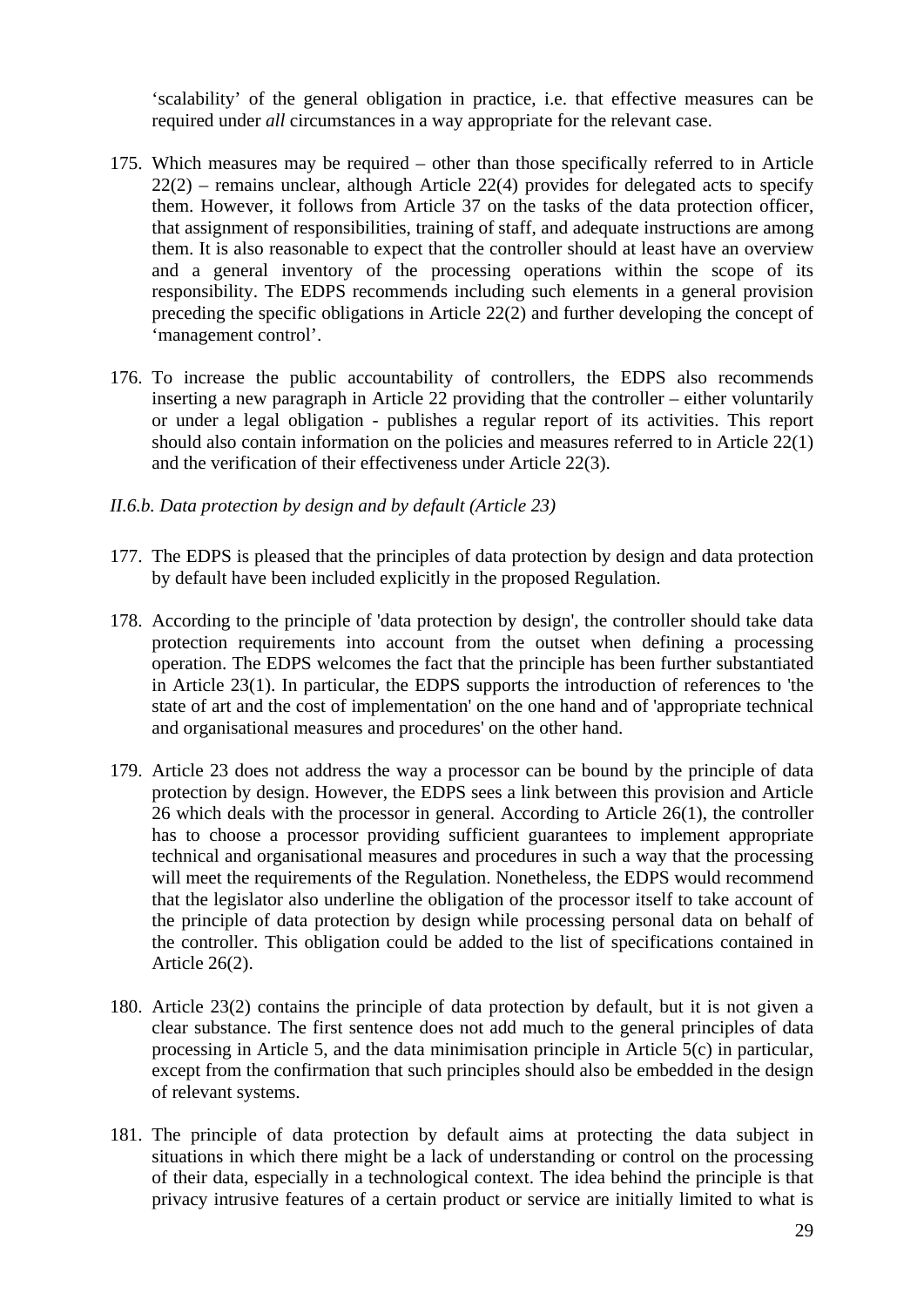necessary for the simple use of it. The data subject should in principle be left the choice to allow use of his or her personal data in a broader way. The EDPS recommends including in Article 23(2) a reference to this position of the data subject and providing the necessary clarification in recital 61.

182. The principles of data protection by design and by default are not presently addressed to advisers, developers and producers of hardware or software. However, they will be relevant for them from the start, as controllers are bound by them and accountable for compliance. In other words, obligations for controllers (and for processors, as mentioned above) are likely to create some incentives for the market of relevant goods and services.

## *II.6.c. Joint controllers (Article 24)*

183. Article 24 deals with the situation where a controller defines a processing of personal data jointly with others ('joint controllers'). The EDPS supports the idea of making compulsory an arrangement between them. However the responsibility in situations where there is no determination of the respective responsibilities in the arrangement or no arrangement at all needs to be clarified. A solution might be to make joint controllers jointly responsible and to provide that the data subjects may exercise their rights with each of them.

#### *II.6.d. Representatives of controllers not established in the Union (Article 25)*

- 184. According to Article 3(2) and Article 25(1), a controller not established in the Union which processes personal data of data subjects residing in the Union has to designate a representative in the Union. Such a representative has an important role to play under the Regulation in particular as a contact point for data subjects (Article 14  $(1)(a)$ ) or for the supervisory authority (Article 28(3) and Article 29) and in case of infringements of the provisions of the Regulation (see Article 78).
- 185. Article 25(2) provides significant exceptions to this obligation in particular for enterprises employing less than 250 persons, public authorities, and controllers located in a country recognised as providing an adequate level of protection or in the case of occasional offers of goods and services.
- 186. The EDPS does not understand why there should be an exemption from the obligation to have a representative for controllers located in third countries with an adequate level of data protection. The fact that the third country ensures an adequate level of protection in that third country does not have any bearing on the fact that the EU should have a point of contact for enforcing compliance with the data protection rules *on the EU territory*. Therefore, the EDPS recommends the legislator to delete Article 25(2)(a).

#### *II.6.e. Documentation (Article 28)*

187. Article 28 of the proposed Regulation introduces an obligation for controllers and processors to maintain documentation of the processing operations for which they are responsible. This obligation replaces the general obligation to notify individual processing operations to the supervisory authority under Articles 18(1) and 19 of Directive 95/46/EC. The documentation should be available on request to the supervisory authority. The intention of this change is to reduce the administrative burden on controllers. Article 28(4) provides an exemption for a natural person without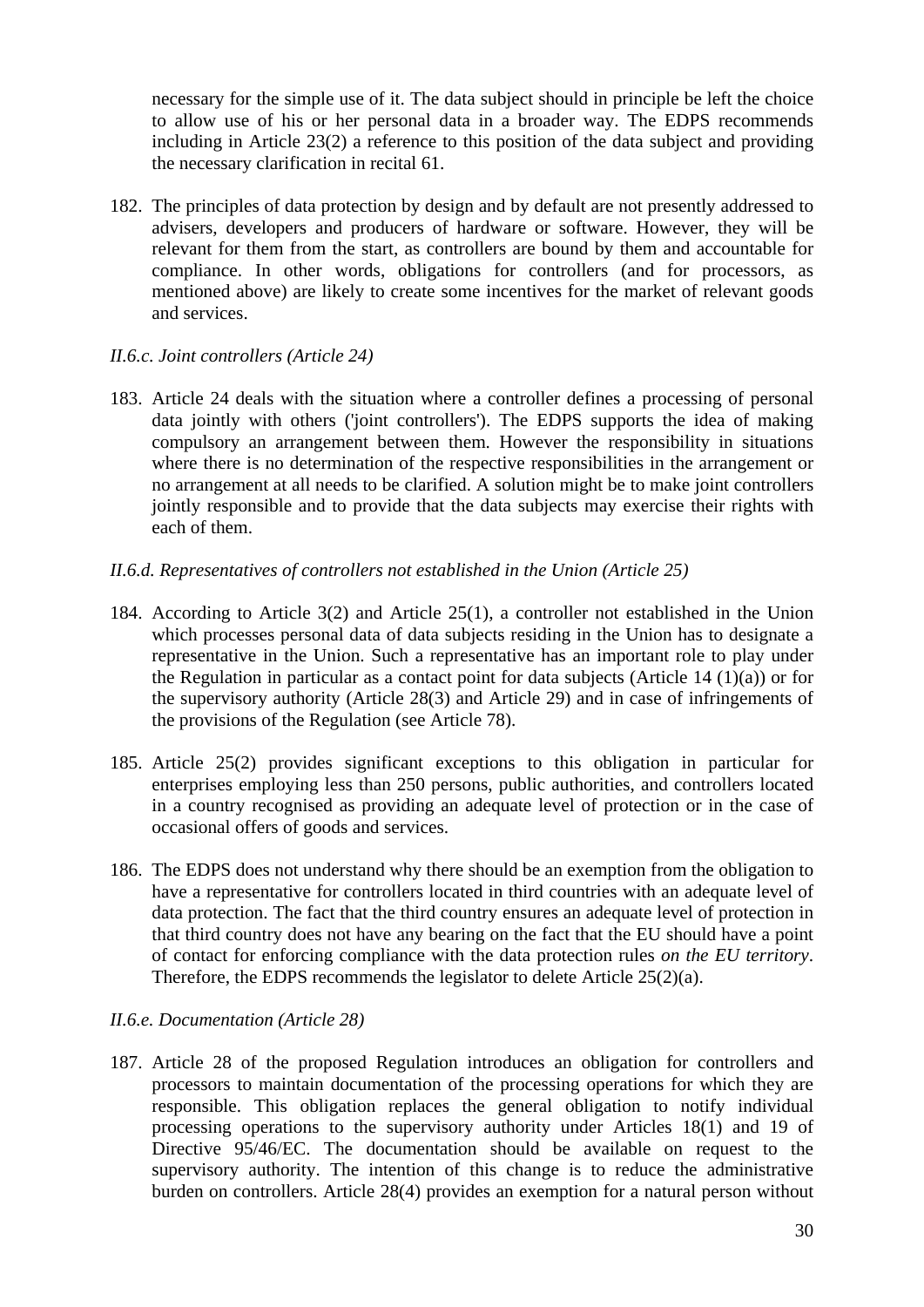a commercial interest or for an enterprise or organisation employing fewer than 250 persons where the processing operations do not relate to its main activities.

- 188. The EDPS welcomes this change of approach, which must be seen in the light of the general principle of accountability, but has serious reservations about the way it has been implemented, which raises doubts whether it would indeed lower the administrative burden generated by the data protection rules as much as expected.
- 189. It should be noted that Directive 95/46/EC presently allows exemptions and simplifications of the general duty to notify processing operations to the supervisory authority, which have been used extensively in a number of Member States. The introduction of a duty to maintain detailed documentation of all processing operations is therefore likely to create a considerable burden for many controllers. It is also questionable whether the maintenance of detailed documentation of all processing operations is an 'appropriate and effective measure' to ensure and demonstrate compliance with data protection rules in an increasingly dynamic environment, both for small, medium-size and large organisations, and this even more so in the foreseeable future.
- 190. The EDPS would therefore prefer a different approach for the obligation to maintain adequate documentation, so as to make it appropriate and effective for in principle all controllers. This could be accomplished by combining the most general elements of the present text in Article 28(2)(a), (b) and (h) with a duty to keep an inventory<sup>44</sup> of all processing operations for which the controller is responsible as well as a description of the way in which the controller has ensured that these processing operations comply with data protection rules. This would support the general obligation of accountability and focus more on the desired results. The present obligation in Article 28(3) to make the documentation available to the supervisory authority could then be supplemented by an additional obligation to inform the supervisory authority upon request about the subjects now mentioned in Article  $28(2)(c)$  to (g).
- 191. In the light of the foregoing, the EDPS recommends that the present exemptions in Article 28(4) be reconsidered. It may well be that these exemptions could be deleted altogether.

### *II.6.f. Security of processing (Article 30)*

- 192. In Article 30 on security of processing, reference is made to the controller and the processor. The EDPS welcomes that both actors are mentioned, but recommends the legislator to clarify the provision in such a way that there is no doubt about the overall responsibility of the controller. From the text as it currently stands, both the processor and the controller seem to be equally responsible. This is not in line with the preceding provisions, in particular Articles 22 and 26 of the proposed Regulation.
- 193. Article 30 is quite general as regards substantive requirements. The EDPS welcomes that the risks represented by the processing and the nature of the personal data to be protected are mentioned as elements to determine the appropriate level of security. However, for the provision to be effective, more detailed rules are required. A further description in a recital could be built on the three basic principles of security, namely confidentiality, integrity and availability. According to the EDPS, the Regulation should

<span id="page-36-0"></span><sup>&</sup>lt;sup>44</sup> A management tool to ensure overview and support implementation of data protection requirements, which is much less detailed than a register of notifications, as currently required under Directive 95/46/EC.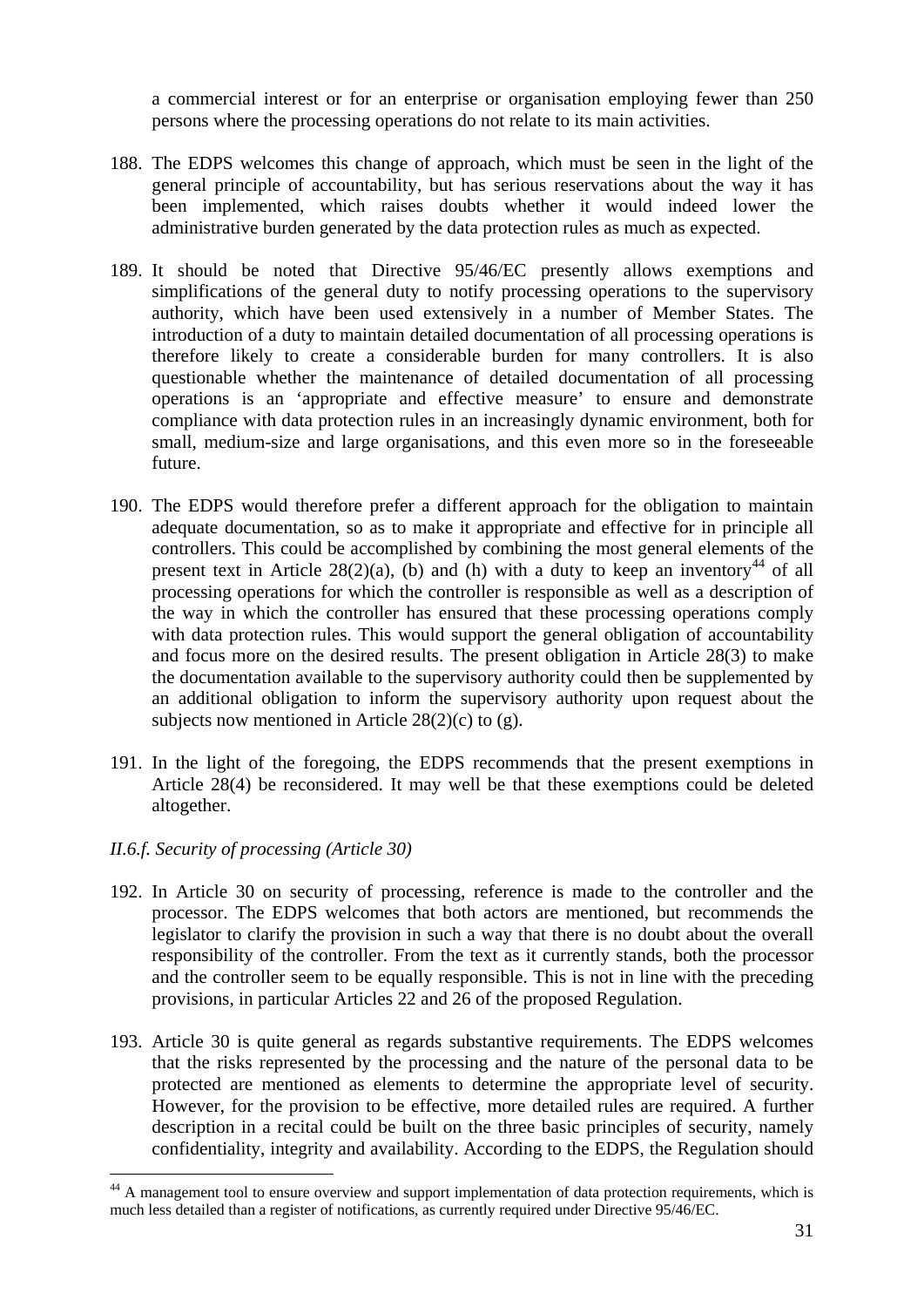oblige the controller to adopt an information security management approach within the organisation, including the implementation of an information security policy specific to the data processing performed, where appropriate.

- 194. As already alluded to in part II.2.b, the administrative sanctions foreseen for not complying with appropriate measures relating to security (see Article 79(6)(e)) cannot be imposed, as long as no further specification is given in the delegated and implementing acts announced in Article 30(3) and (4). These acts should therefore be adopted at the moment the Regulation applies.
- 195. The EDPS notes a link between Article 30(2) and the DPIA as laid down in Article 33 and suggest clarifying this link, by including an explicit reference to the DPIA in Article 30. It should be noted however that the evaluation of risks in the latter case is a wider concept than the DPIA in Article 33.

### *II.6.g. Personal data breach (Articles 31 and 32)*

- 196. Building on the personal data breach notification in Article 4(3) of the e-privacy Directive 2002/58/EC, the Commission proposes to introduce in Article 31 a general obligation for the controller to notify personal data breaches to the supervisory authority. In addition, under Article 32, the controller is obliged to communicate to the data subject a personal data breach which is likely to affect his protection except where the controller has demonstrated to the supervisory authority that it has implemented appropriate technological protection measures and applied them to the data concerned.
- 197. The EDPS is pleased to see the introduction of these provisions which can help enhancing both the security of processing and the accountability of the controller.
- 198. However, as has already been said in part II.2.b, the proposed Regulation fails to specify the criteria and requirements for establishing a data breach and the circumstances in which it should be notified. Both provisions empower the Commission to adopt delegated acts to this end. As stated, the EDPS takes the view that in the absence of such delegated acts, the new obligations cannot effectively be implemented. These acts should therefore be adopted at the moment the Regulation applies.
- 199. In addition, the EDPS recommends that the Regulation provides in Article 31 for a more realistic time limit than 24 hours after becoming aware to notify the data breach to the supervisory authority (for example no later than 72 hours). Setting a too strict deadline might undermine the effectiveness of the two provisions.

#### *II.6.h. Data protection impact assessment (Article 33)*

- 200. Article 33(1) of the Proposal obliges the controller or the processor to carry out an assessment of the impact on the protection of personal data of the envisaged processing operations where they present specific risks. Article 33(2) provides a non-exhaustive list of such processing operations. Some of these operations must or might require the prior consultation of the supervisory authority (see Article 34(2) and (4) and part II.6.i below). Article 33(3) sets out what a DPIA should entail in greater detail.
- 201. The EDPS welcomes the insertion of this new provision as it constitutes an important mechanism for ensuring the accountability of the controller. Moreover, it contributes to the practical implementation of the principles of 'privacy by design' and 'privacy by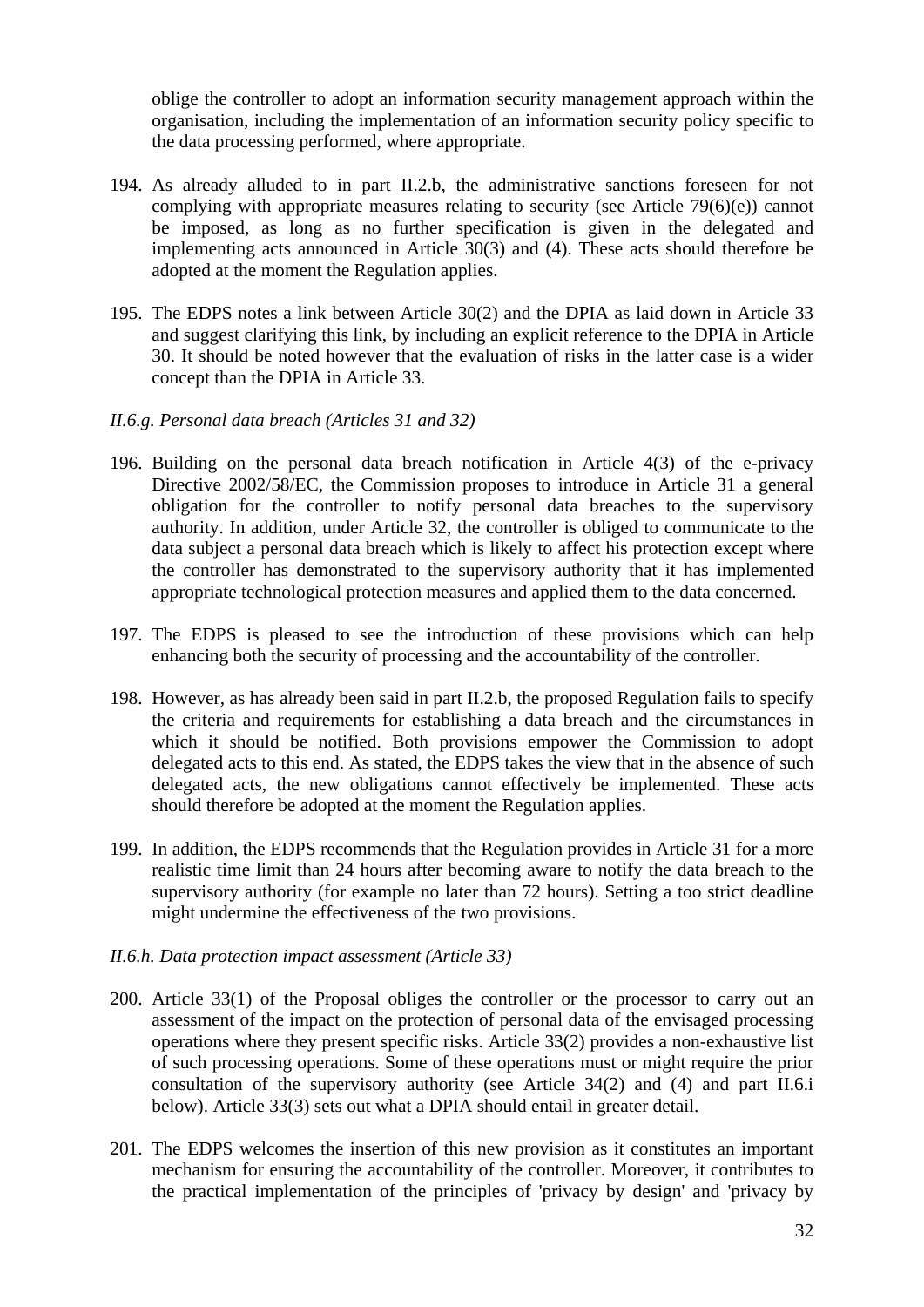default'. However, the EDPS is not completely satisfied with the list of processing operations contained in Article 33(2). In particular the limitation of the processing operations in subparagraph (b), (c) and (d) to processing on a large scale basis is not justified. The EDPS takes the view that even on a small scale the operations indicated in these three subparagraphs would require a data protection impact assessment. Moreover, it is not at all clear what could qualify as 'on a large scale'.

- 202. Article 33(5) provides derogations to this obligation for public authorities or bodies where the processing results from a legal obligation pursuant to Article  $6(1)(c)$  except if decided otherwise by Member States. In recital 73 it is stated that public authorities or bodies should carry out a DPIA if such an assessment has not already been made in the context of the adoption of the national law on which the performance of the task of the public authority or body is based and which regulates the specific processing operation in question. This seems to refer also to processing based on Article  $6(1)(e)$  of the proposed Regulation.
- 203. Article 33(5) should be aligned with recital 73 in order to prevent any misunderstanding. It should be made clear that for both grounds the exception for carrying out a DPIA only applies if a specific assessment, equal to a DPIA, has already been made in the legislative context.
- 204. Article 33(6) empowers the Commission to adopt delegated acts which specify the criteria and conditions for the processing operations likely to present specific risks referred to in paragraphs 33(1) and (2). Also the requirements for the assessment in paragraph 3 can be further specified in a delegated act. In doing so, the Commission must consider specific measures for MSMEs.
- 205. The EDPS calls upon the legislator to reconsider this provision (see also part II.2.b and c). In its current state it is too vague about what exactly can be specified in the delegated act by the Commission. It should be ensured that the essential elements are sufficiently defined in the legislative act. It should also be clear that the size of a company should never lift the obligation of performing a DPIA with regard to the processing operations which present specific risks.
- *II.6.i. Prior authorisation and prior consultation (Article 34)*

- 206. Article 34 deals with both prior authorisation and prior consultation. However, only the first paragraph deals with prior authorisation which only applies to one specific issue, namely the transfer of personal data to a third country or to an international organisation. The EDPS recommends moving the first paragraph to Chapter V, on third country transfer, and to limit Article 34 to prior consultation only.<sup>[45](#page-38-0)</sup> This would do more justice to the fact that the cases for prior authorisation have been limited in the proposed Regulation and the fact that the DPIA is linked to prior consultation and not to prior authorisation.
- 207. In general, the EDPS welcomes Article 34 which builds on the prior checking procedure set out in Article 20 of Directive 95/46/EC and which provides for an appropriate involvement of the supervisory authority prior to processing operations likely to present specific risks, with the possibility of a further intervention, where that is justified.

<span id="page-38-0"></span><sup>&</sup>lt;sup>45</sup> This would also imply a change of the title of Section 3 of Chapter IV of the Regulation, which is currently somewhat misleading.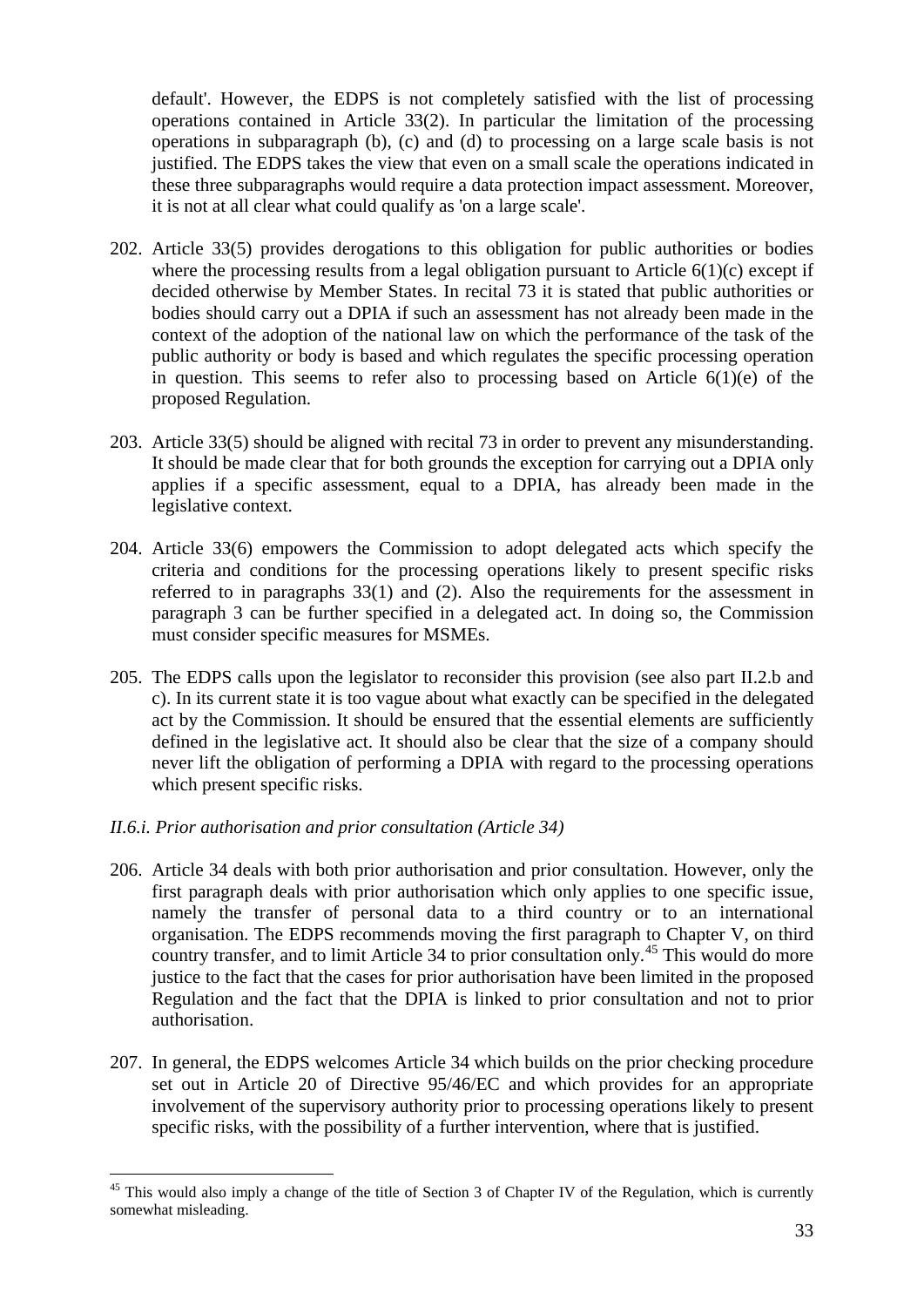### *II.6.j. Data Protection Officer (Article 35)*

- 208. The proposed Regulation introduces in Article 35 an obligation for the controller or processor to designate a data protection officer ('DPO') to monitor internally compliance with the proposed Regulation where the processing is carried out in the public sector or in the private sector by a large enterprise, or where the core activities of the controller require regular and systematic monitoring of data subjects.
- 209. The EDPS notes that the function of a DPO is not a complete novelty since it is already an option open to Member States under Directive 95/46/EC and an obligation of the Union institutions and bodies under Regulation (EC) No 45/2001. The EDPS welcomes that building on the positive experience gained, the proposed Regulation dedicates a full section (Section 4 of Chapter 4) to the DPO and makes his mandatory designation of more general application.<sup>46</sup> Indeed, the EDPS considers that the DPO, performing his duties and tasks independently, is a key element of the proposed new legal framework since he would not only have to inform and advise the controller or the processor of their obligations but also to monitor internally the application of the Regulation and finally to act as the contact point of the supervisory authority.
- 210. It should be emphasized, however, that the DPO should not be seen as the *only* person involved in ensuring compliance with data protection requirements. While it is the main responsibility of the controller and the staff involved in the relevant processing operations to ensure compliance, the DPO has a special role in advising the controller and monitoring the implementation and application of the policies and appropriate measures adopted by the controller. This also explains why the DPO should perform his duties and tasks independently and should not receive any instructions as regards the exercise of his function, as explicitly mentioned in Article 36(2).
- 211. Given in particular that following Article 35(2) and Article 35(3) a group of undertakings or several public entities may appoint a single DPO, the EDPS recommends that the Regulation should set out a lower threshold than 250 employees for requiring the designation of a DPO in an enterprise. Although this may not be in line with the definition of (M)SMEs, there is no convincing reason not to lower the threshold in the specific area of data protection. In addition, the proposed Regulation should further clarify the scope of Article  $35(1)(c)$  which provides for a mandatory appointment of a DPO where the core activities of the controller consist of processing requiring regular and systematic monitoring of data subjects.
- 212. According to Article 36(1) the DPO must be involved by the controller in all issues relating to the protection of personal data, and as mentioned, following Article 36(2) the controller must ensure that the DPO can act in an independent manner. In order to further strengthen these provisions, the EDPS recommends that the Regulation should provide additional guarantees, in particular:
	- stronger conditions for the DPO's dismissal, for example by establishing in Article 35(7) an obligation for the controller to inform the supervisory authority;
	- specification of the obligation for the controller or processor set out in Article 36(1), by providing that the DPO should be given access in particular to all information

<span id="page-39-0"></span><sup>&</sup>lt;sup>46</sup> See also the EDPS Position Paper of 28 November 2005 on the role of Data Protection Officers in ensuring effective compliance with Regulation (EC) No 45/2001, available at

http://www.edps.europa.eu/EDPSWEB/webdav/site/mySite/shared/Documents/EDPS/Publications/Papers/Pos itionP/05-11-28\_DPO\_paper\_EN.pdf.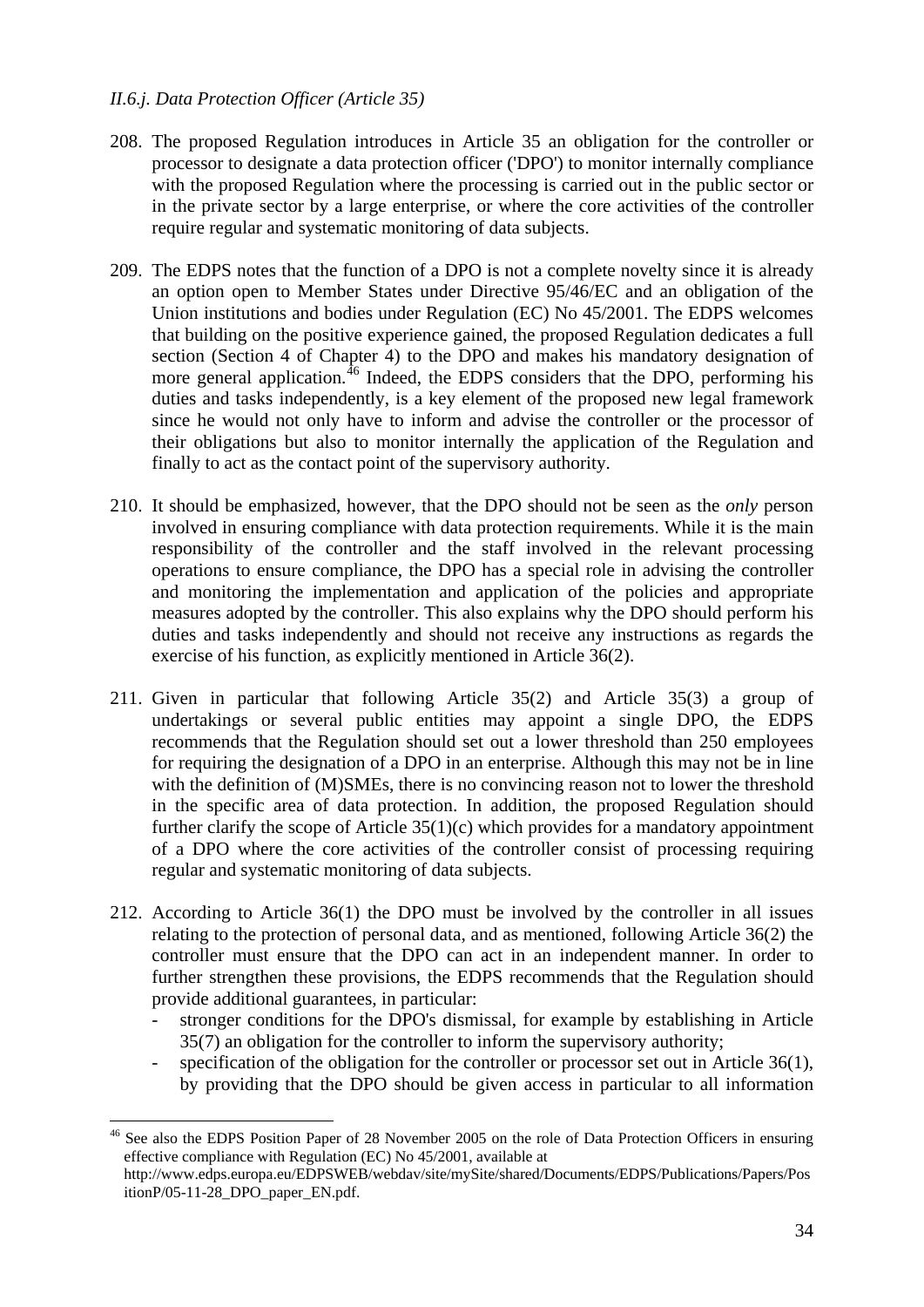relevant to data protection policies, documentation, personal data breaches, impact assessments and all relevant contacts with the supervisory authority;

- giving the DPO access at all times to data and premises necessary to perform his duties, as done in point 4 of the Annex to Regulation (EC) No 45/2001.
- 213. In addition, building on the experience gained within the EU institutions and bodies, the EDPS is of the opinion that the DPO has an important role to play in providing information on and raising awareness of data protection within the organisation that has appointed him or her. Therefore, the EDPS recommends that Article 37(1)(a) should be expanded to this extent.

### **II.7. Transfer to third countries (Chapter V)**

- 214. The provisions on third country transfers have been considerably developed and specified. The current prohibition of any transfers to countries that are not deemed adequate is replaced by a general principle in Article 40 that transfers can take place only if the conditions for transfers set forth in the proposal Regulation are met. The Proposal clarifies that the rules on transfers apply not only to controllers but also to processors as well as to additional recipients in the case of onward transfers.
- 215. The Proposal maintains the Commission's power to adopt decisions recognising the adequacy or the non-adequacy of a third country, now also involving international organisations. It introduces new criteria for the assessment which no longer take into account the specific modalities of the processing surrounding a data transfer operation or a set of data transfer operations. Instead, Article 41(2)) focuses more clearly on the rule of law and the existence of effective redress mechanisms and of an independent supervisory authority in the third country in question, although a certain role for selfregulation continues to be an option.
- 216. The proposed Regulation introduces some flexibility by setting forth new mechanisms that may be used to provide adequate safeguards for data transfers to third countries which do not benefit from an adequacy decision (such as a detailed mechanism for the use of BCRs, and the conditions for the use of various types of contractual clauses). The EDPS welcomes these mechanisms which are already used in practice and which will definitely benefit from a clear legal basis in the Regulation.

#### *II.7.a. Applicability of the Proposed Regulation to existing international agreements*

217. Recital 79 provides that the Regulation should not affect international agreements concluded between the European Union and third countries regulating the transfer of personal data. The EDPS recommends that the non-applicability of the Regulation to international agreements should be restricted in time to apply only to already existing international agreements. Furthermore, a transitional clause should be inserted in the Proposal providing for the review of these international agreements within a set time in order to align them with the Regulation (e.g. as provided in recital 72 of the proposed Directive). This clause should be included in the substantive provisions of the proposal, and contain a deadline of no longer than two years after the entry into force of the Regulation.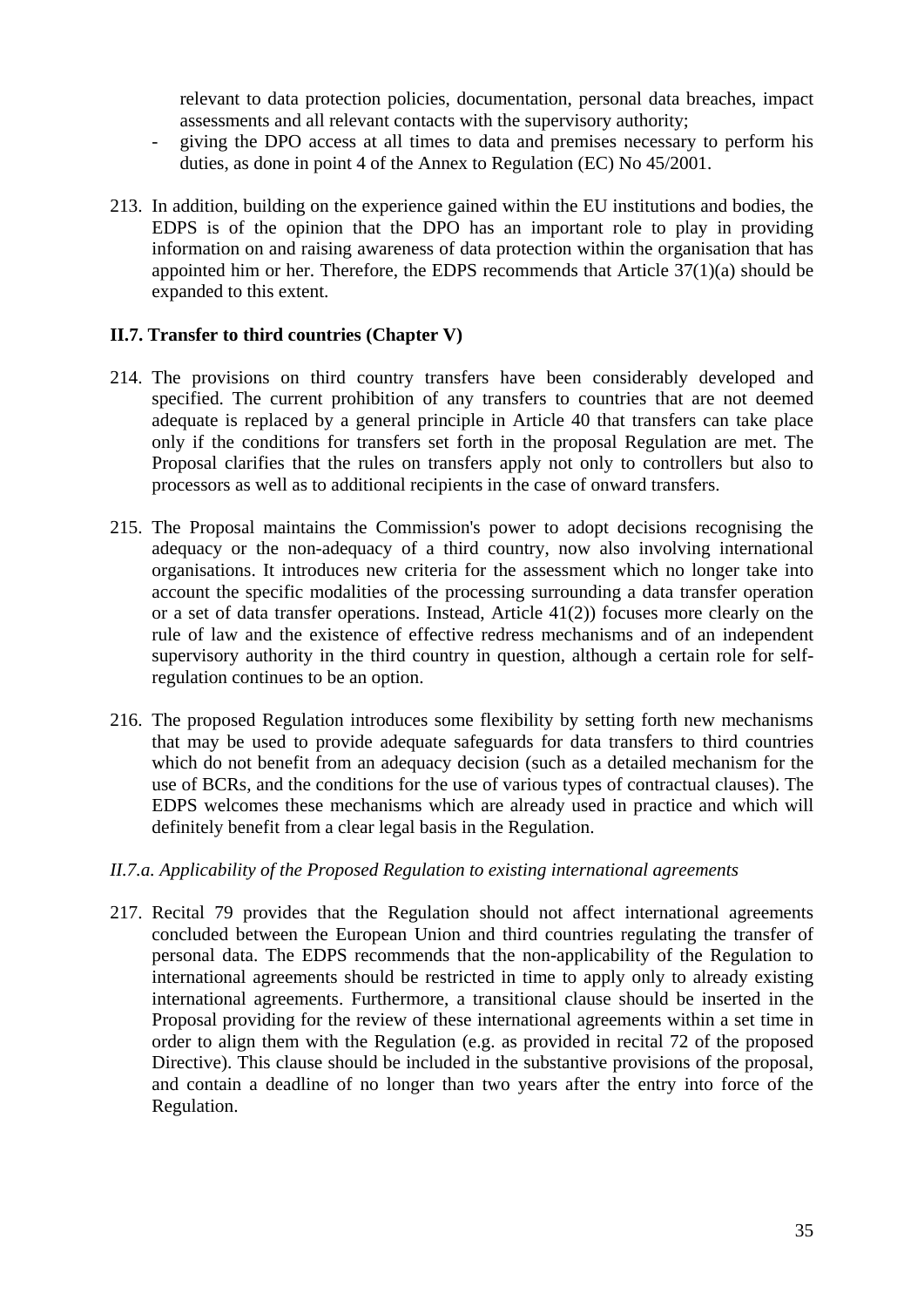### *II.7.b. Transfers to third countries that have been declared inadequate (Article 41)*

- 218. It is unclear whether transfers to third countries for which the Commission has adopted a non-adequacy decision would be totally prohibited or would still be possible under certain conditions. This uncertainty stems from a contradiction between the text of recital 82, which is totally opposed to a transfer in such cases and Article 41(6), which states that such prohibition is 'without prejudice to Articles 42 and 44'.
- 219. Article 42 provides that transfers by way of appropriate safeguards can be done 'where the Commission has taken *no decision* pursuant to Article 41' (emphasis supplied). This would imply that transfers by way of appropriate safeguards would no longer be an option where the Commission has adopted a non-adequacy decision. This outcome would be unjustified as such a decision would only confirm the need for appropriate safeguards in specific cases, and certainly in case of repeated or systematic data transfers, as now applies under Directive 95/46/EC.
- 220. The EDPS therefore recommends that Article 42 (and recital 82) be modified to clarify that, in the case of a non-adequacy decision, transfers to that country would only be permitted subject to appropriate safeguards or under the derogations set forth in Article  $44.47$  $44.47$
- *II.7.c. Transfers by way of appropriate safeguards (Article 42)*
- 221. Article 42(1) sets forth the principle that transfers to a third country in the absence of any decision<sup>48</sup> from the Commission on the level of adequacy of that country can only take place if the controller or the processor has adduced appropriate safeguards 'in a legally binding instrument'. However, Article 42(5) allows for such transfers even if the safeguards are not provided for in a legally binding instrument, provided that prior authorisation is obtained from the supervisory authority. In these cases, appropriate safeguards may consist in 'other suitable and proportionate measures justified in the light of all the circumstances' surrounding the transfer (according to recital 83), such as 'provisions to be inserted into administrative arrangements providing for the basis for such transfer' (according to Article 42(5)).
- 222. In the EDPS' view, the possibility of using non-legally binding instruments to provide appropriate safeguards should be clearly justified and limited only to cases where the necessity to rely on this type of non-binding measure has been demonstrated. In principle, especially as concerns controllers and processors from the private sector, the EDPS sees no reason why there should be any derogation to the obligation to have guarantees clearly defined in a legally binding instrument. Article 42 should be modified accordingly.
- 223. The necessity to have recourse to non-legally binding safeguards in the public sector should be carefully assessed, in view of the purpose of the processing and the nature of the data. If such recourse is clearly justified, Article 42 should specify the conditions for the use of this possibility.

<span id="page-41-0"></span> $47$  In line with comments made under II.7.d, transfers between public authorities could also be allowed if there is a legally binding international agreement allowing for the transfer under specific conditions guaranteeing an adequate protection.

<span id="page-41-1"></span><sup>&</sup>lt;sup>48</sup> See also the comments under part II.7.b on the meaning of these terms.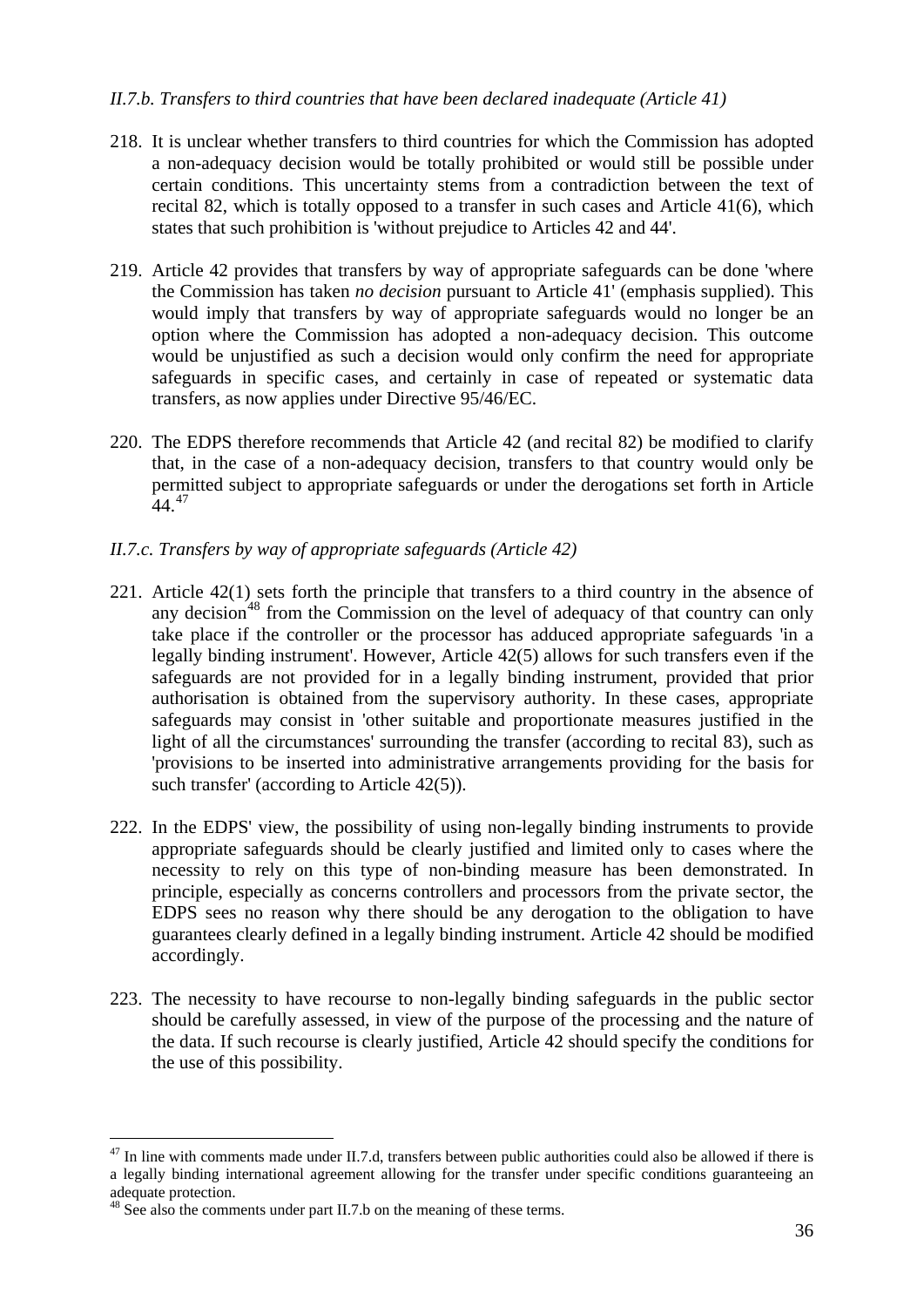### *II.7.d. Derogations (Article 44)*

- 224. It should be made clear in Article 44 that the use of *any* derogation as a justification for a transfer should be interpreted restrictively and be valid only for occasional transfers that cannot be qualified as frequent, massive or structural. This reasoning is in line with the interpretation given by the Article 29 Working Party to the current Article 26(1) of Directive 95/46 on derogations.<sup>[49](#page-42-0)</sup> There is a risk that the protection afforded to individuals under the Regulation would be significantly weakened if any set of transfers, including those that are repeated or massive, could always be justified by one of the derogations and would thus escape from the requirement to enter into appropriate safeguards. The proposed Article 44(1)(h) is insufficient to address this risk.
- 225. The derogation in Article  $44(1)(d)$ , in cases where a transfer is necessary for 'important grounds of public interest', read in conjunction with recital 87 is too broad and would allow data transfers when they are 'required and necessary' for a wide range of important grounds of public interests such as social security, taxation, customs as well as for the prevention, investigation, detection and prosecution of criminal offences without any specific data protection guarantee.
- 226. The wide character of the public interest grounds which can be used according to this provision as well as in other parts of the Proposal has been criticised earlier (see part II.2.d). If not carefully drafted, these provisions could allow for a number of transfers between public authorities and/or from private entities to law enforcement authorities without any further safeguard. This would be contrary to the spirit of the Regulation and the respect of individuals' fundamental right to data protection.
- 227. It is not enough that Article 41(5) requires that the public interest is recognised in Union law or in national law to legitimise all transfers under such legal ground. It should be carefully assessed, on a case by case basis, whether the derogation for an important ground of public interest would be applicable to a particular transfer. The EDPS emphasizes that if the transfers are repeated, massive or structural, they should only take place on the basis of an international agreement which provides for appropriate safeguards. The EDPS therefore recommends that Article 44 (and recital 87) is modified to clarify that the possibility to transfer data under such ground should only concern occasional transfers and be based on a careful assessment of all the circumstances of the transfer on a case by case basis.
- 228. The reference to 'appropriate safeguards' in Article 44(1)(h) and in Article 44(3) should be clarified or preferably replaced by a different notion, as in principle appropriate safeguards for transfers are those listed in Article 42, and possibly further detailed in delegated acts pursuant to Article 44(7). Derogations apply precisely when there are no safeguards according to Article 42.
- *II.7.e. Disclosures to third countries by virtue of extra-territorial laws, regulations and other legislative instruments (recital 90)*
- 229. The EDPS recommends that the principles articulated in recital 90 should be set forth in a substantive provision in the Regulation. This provision should clarify the conditions under which such requests could be fulfilled.

<span id="page-42-0"></span><sup>&</sup>lt;sup>49</sup> See Working document of the Article 29 Working Party of 26 November 2005 on a common interpretation of Article 26(1) of Directive 95/46/EC of 24 October 1995 (WP114).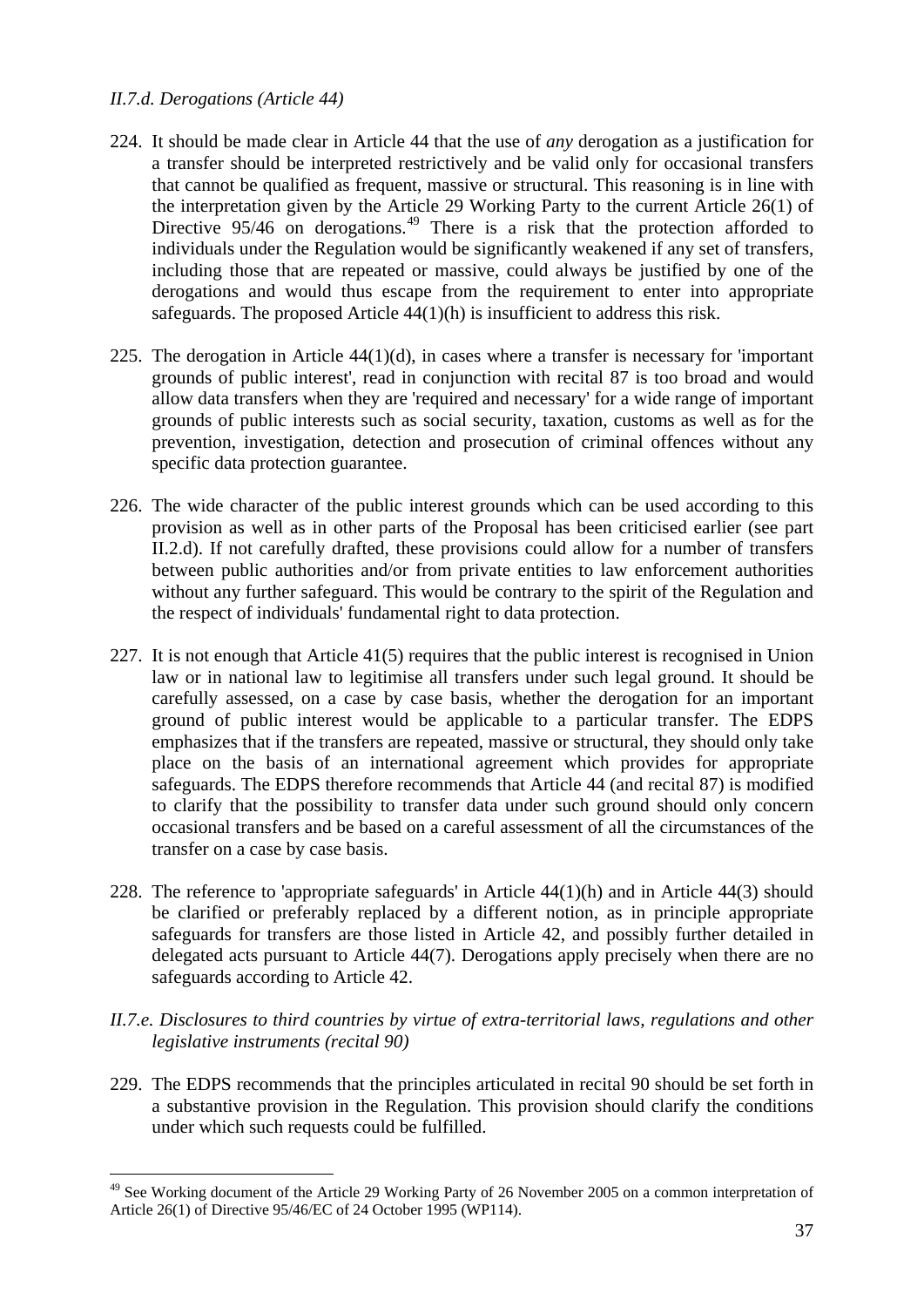- 230. Recital 90 implies that the conditions for such transfers would be met 'where the disclosure is necessary for an important ground of public interest recognised in Union law or in a Member State law to which the controller is subject'. However, as stated in section II.5.f above, the fact that an EU or national law recognises an important ground of public interest does not in itself provide justification for a transfer to a third country.
- 231. Furthermore, appropriate guarantees should be in place in such cases, involving judicial guarantees as well as data protection safeguards (including the existence of international or bilateral cooperation agreements on specific issues). It should be further assessed how supervisory authorities could intervene in such cases, whether by giving an opinion or an authorisation on the transfer.
- 232. Article 44(7) read together with Recital 90 provides that the Commission will specify further in a delegated act the conditions under which an important ground of public interest exists. However, the EDPS considers that the specific grounds of public interest should not be left to delegated acts but should be mentioned explicitly in the text of the Proposal itself as they constitute an essential element of the Proposal.
- *II.7.f. The use of the examination procedure in the context of third country transfers (Article 41(3))*
- 233. The procedure for adoption of implementing acts to assess adequacy is laid down in Article 41(3) which refers to the examination procedure. The EDPS considers that these decisions should not be taken solely under the examination procedure but addressed through a thorough assessment mechanism with the full involvement of the supervisory authorities, as is currently the case concerning the assessment of adequacy under Article 30(1)(b) of Directive 95/46/EC. The EDPS suggests adding explicitly in Article 66 that the European Data Protection Board ('the Board') shall be consulted in this context.

### **II.8. Competences and powers of supervisory authorities (Chapter VI)**

- 234. The EDPS welcomes the provisions of Chapter VI of the proposed Regulation which strengthen the independence of supervisory authorities. These provisions recognise that supervision by an independent authority is an essential element of the EU data protection rules. This follows from Article 16 TFEU and Article 8 of the Charter and has been underlined by the Court of Justice in the *Commission/Germany* ruling of March  $2010.<sup>50</sup>$
- 235. It is essential that this independence is ensured both from a functional and an institutional perspective. In this respect, the EDPS considers that the provisions which clarify the powers of authorities and the need for adequate resources and infrastructure are crucial.<sup>51</sup> The provisions of the Proposal developed in Article  $48(1)$  concerning the members of the authority are also of particular importance.
- 236. With regard to the conditions of appointment of members (Article 48), the EDPS considers that further assessment is needed with regard to the present wording of the Proposal. The provision allows appointments either by parliament or by government, which means they can be decided by the government without substantial involvement of the parliament. The EDPS suggests reinforcing the democratic guarantees of

<span id="page-43-0"></span><sup>&</sup>lt;sup>50</sup> CJEU 9 March 2010, *Commission/Germany*, C-518/07, [2010] ECR I-1885, paras 23 and 50. <sup>51</sup> Article 47(5) of the proposed Regulation.

<span id="page-43-1"></span>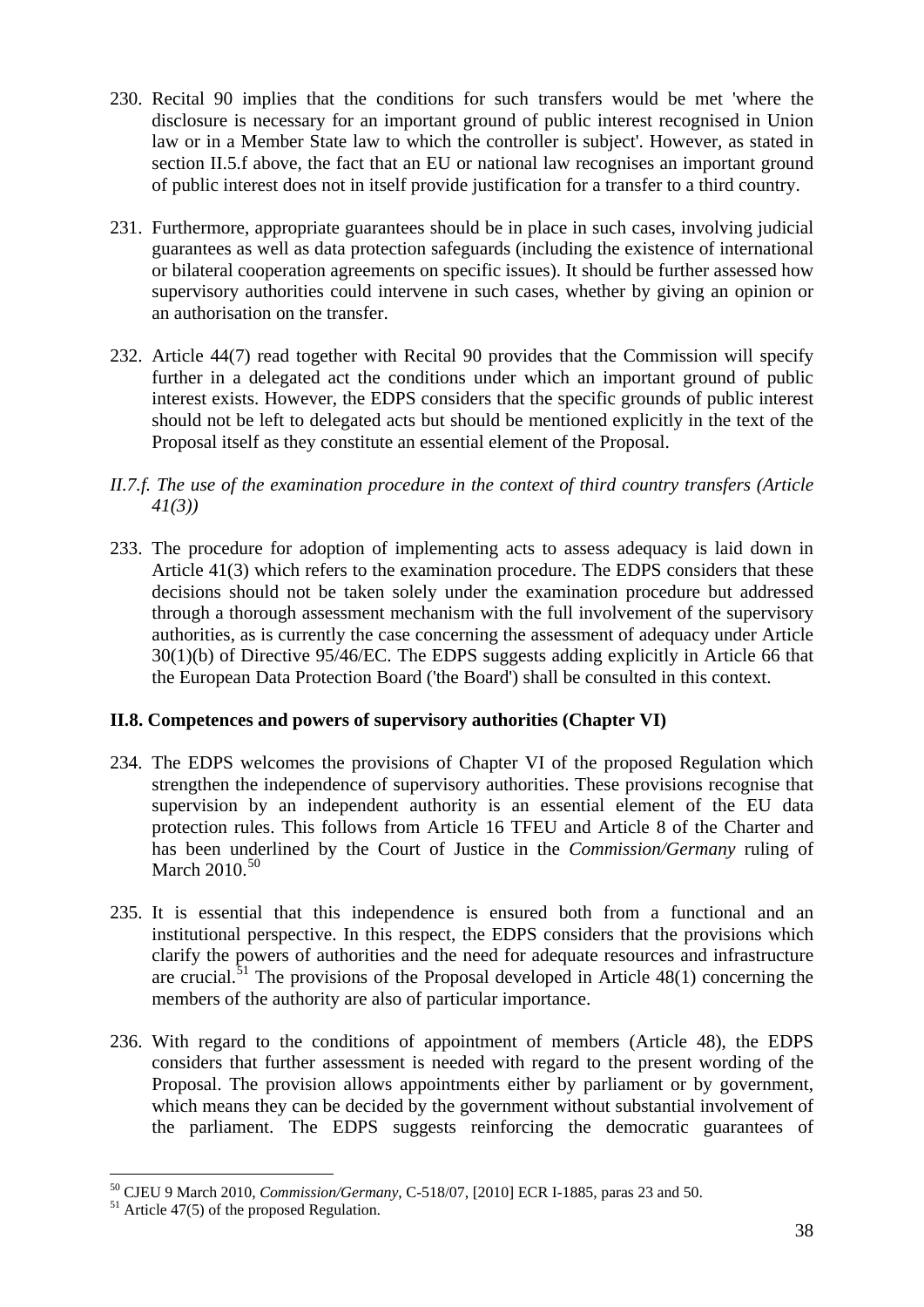appointments by requiring a more systematic role for the national parliaments in the procedure for appointment of members of supervisory authorities. $52$ 

- 237. Article 51(2) provides for a 'lead authority' determined by the main establishment of the controller or processor. The EDPS would first refer to the comments made in part II.3.c on the current definition of main establishment. However, regardless of the outcome of that analysis, he takes the view that the role of a lead authority should not be seen as an exclusive competence, but rather as a structured way of cooperation with other competent supervisory authorities, as the 'lead authority' will depend heavily on the input and support of other supervisory authorities at different points in the process.
- 238. The EDPS welcomes the explicit list of powers for supervisory authorities set out in Article 53. This list contains a number of examples of ordering powers, including the possibility to impose a temporary or definite ban on processing or the suspension of data flows. Non-compliance with such a decision will be subject to the highest category of administrative sanction under Article 79(6)(m).
- 239. One of the powers mentioned is the power to 'where appropriate, order the controller or the processor to remedy a breach, in a specific manner, in order to improve the protection of the data subject' (Article  $53(1)(a)$ ). This power enables the supervisory authority to impose specific conduct where a controller or processor has not acted in compliance with an obligation, and could be used in a wide variety of situations. This underlines the need for flexibility and a broad margin of manoeuvre for supervisory authorities, as also expressed in the term 'where appropriate'.
- 240. The EDPS emphasizes that this *remedial* power may well be exercised together with and in addition to the *punitive* power to impose an administrative sanction as provided for in Article 79. However, it requires a broader discretion than currently expressed in that provision. Non-compliance with a specific order should in any case normally qualify for a higher administrative sanction than a single breach of the same general provision (see also the comments in part II.10.c). This is also generally in the interest of data subjects. The EDPS recommends modifying the proposed Regulation accordingly.

### **II.9. Cooperation and consistency (Chapter VII)**

- 241. The EDPS expresses strong support for the cooperation and consistency mechanisms developed in Chapters VII of the proposed Regulation, subject to the comments below on certain details. He considers that these mechanisms will bring simplification to the benefit of data subjects as well as data controllers. They will also ensure stronger enforcement in a consistent way across the EU, which is also important in cases where data controllers operate from outside the EU.
- 242. The reinforced role of the European Data Protection Board as successor of the Working Party 29 is an essential aspect of the new harmonised framework. The EDPS supports this reinforced role but calls at the same time for a better balance between on the one hand the role of the Board and the supervisory authorities represented in the Board, and on the other hand the wide powers given to the Commission. The powers of the Commission in the context of the consistency mechanism are now unacceptably strong.

<span id="page-44-0"></span> $52$  See more generally on the involvement of parliaments in the functioning of supervisory authorities, the ruling of the CJEU in *Commission/Germany*, cited in footnote 50.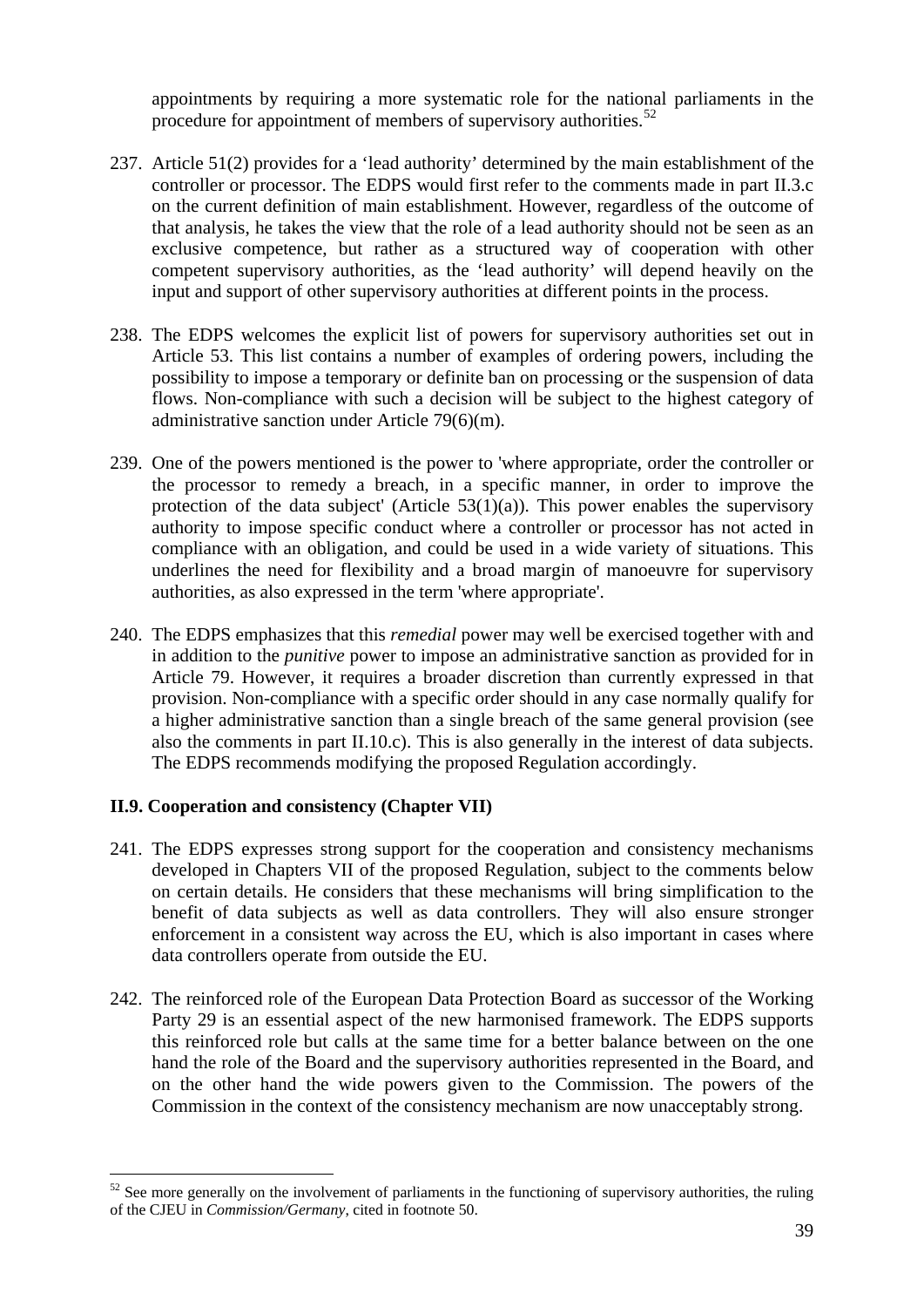#### *II.9.a. Cooperation (Chapter VII, section 1)*

- 243. The EDPS welcomes the intention of organising cooperation in a more structured way, and he supports obligations to exchange information or organise joint investigations. His understanding is that these provisions relate to procedures and should not impede on national sovereignty (see also part II.8).
- 244. The EDPS has no further specific comments with regard to the co-operation procedure as developed in Articles 55 and 56.
- *II.9.b. Consistency (Chapter VII, section 2)*
- (i) Further refinement of the consistency mechanism
- 245. With regard to circumstances which can trigger the consistency mechanism, the EDPS notes that, although Article 58(2) defines in an exhaustive way the measures to be communicated to the European Data Protection Board, the scope of the mechanism is considerably extended in paragraph 3: any authority can request that any matter shall be dealt with by the Board. This means that a much greater number of cases may trigger the first phase of the consistency mechanism, in comparison with what is foreseen by the Commission in the legislative financial statement attached to the proposed Regulation. Together with the need for translations in all relevant cases, this is also bound to have important consequences in terms of administrative support from the secretariat of the Board. See for more detailed comments and recommendations on the allocation of budget relating to the secretariat of the Board Annex 1 to the present Opinion.
- 246. In the second stage developed in Article 58(7), the Board will decide whether it will issue an opinion by a simple majority rule *or* on request of any supervisory authority or of the Commission. The EDPS questions the sense of a vote if any authority can always request that an opinion is adopted. He recommends refining the scope of Article 58(7) and giving more weight to the majority rule, to avoid that the Board is bound to issue an opinion any time there is a request by one single authority. He suggests that a request by one authority could be submitted to vote in case the issue at stake does not relate to one of the main measures described in Article 58(2).
- 247. The EDPS also calls for more flexible deadlines with regard to the role of the Board when it is seised in the context of the consistency mechanism. He refers in particular to the deadlines of Article 58(6) and (7) requiring 'immediate' information of members of the Board, also in connection with the provision of translation of documents, and to the deadline of one month for the adoption of the opinion of the Board. The EDPS suggests to replace the word 'immediately' in Article 57(6) by 'without delay' and to extend the deadline of one month in Article 57(7) to at least two months/eight weeks.
- (ii) The role of the Commission in the consistency mechanism (Articles 59 and 60)
- 248. The Commission can intervene at different occasions in the context of the consistency mechanism. In addition to triggering the consistency mechanism by seizing the Board, the Commission may adopt an opinion and a suspending decision according to the conditions of Articles 58 and 59. Moreover, the Commission may overrule a decision of a national supervisory authority *in a specific matter* by way of adopting an implementing act (see Article  $60(1)$  and  $62(1)(a)$ ). The EDPS fundamentally disagrees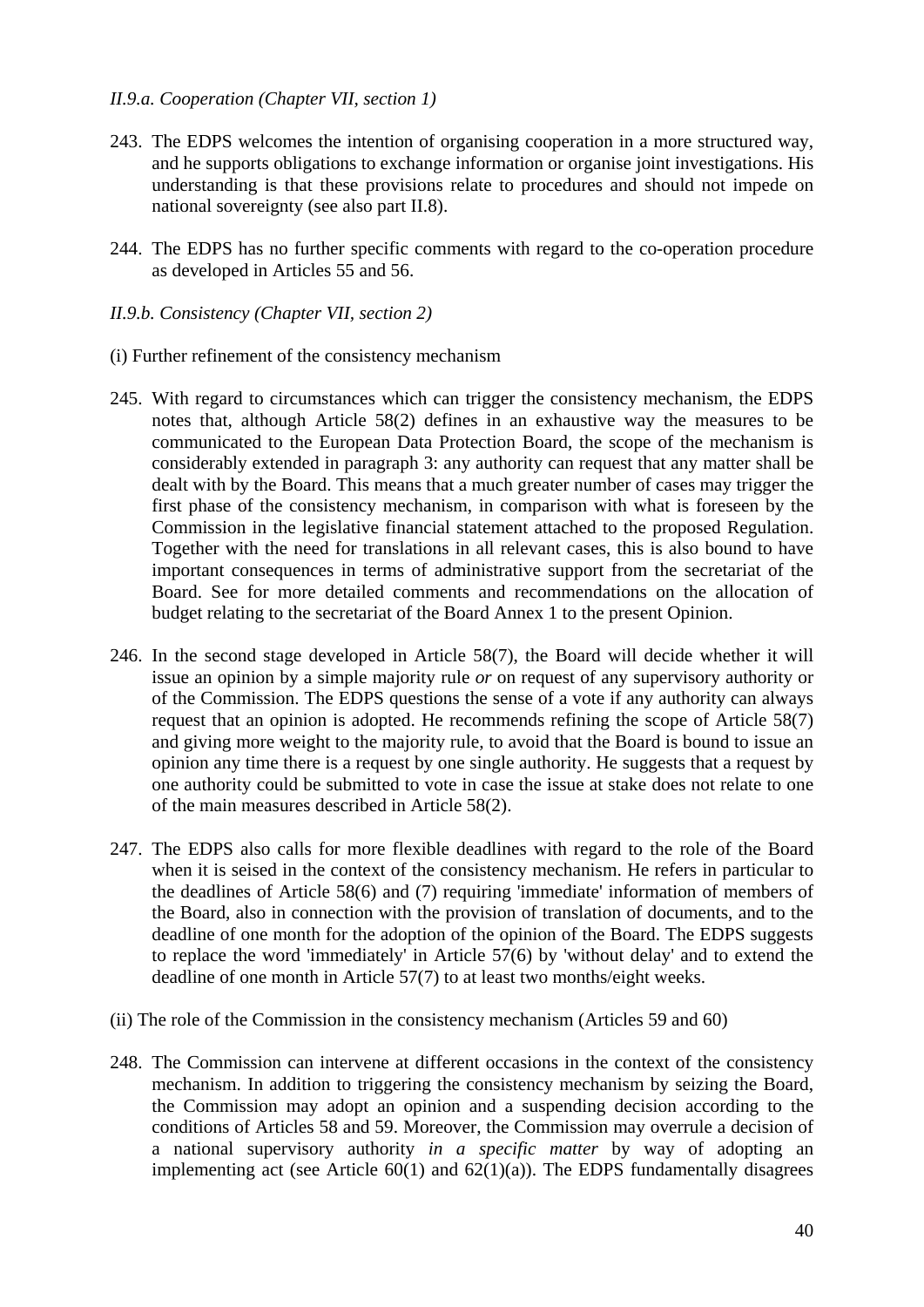with this approach as far as this relates to draft measures of a supervisory authority in specific matters.

- 249. As to the possibility of issuing an opinion, the EDPS notes that the Commission can adopt an opinion independently (1) of the evolution of the procedure before the Board, (2) of the substance of the opinion of the Board, and (3) of the reaction of the supervisory authority to the opinion of the Board. The EDPS regrets that any opinion of the Commission is not linked more closely to the procedure before the Board and to the outcome of this procedure. In his view the Commission should intervene by way of an opinion only if the procedure has not permitted to reconcile the position of the authority with the opinion of the Board, or if the outcome of the procedure would possibly be in breach of EU law. The EDPS recommends complementing Article 59 in that sense.
- 250. As far as suspension measures are concerned, as foreseen in Article 60, the EDPS considers that 'serious doubts' in the correct application of the proposed Regulation do not justify a decision of suspension of a measure taken by a national supervisory authority. He advises to limit any suspension to a clear breach of EU law with risks of irreparable effects, subject to scrutiny of the Court of Justice.
- 251. The possibility for the Commission to overrule a decision of a national supervisory authority *in a specific matter* by way of adopting an implementing  $\arctan 53$  $\arctan 53$  raises the same concerns. The power of the Commission goes as far as allowing for the adoption of implementing acts with immediate effect (so without any prior opinion or reasoned decision) on grounds of urgency relating to the interests of the data subjects.<sup>54</sup>
- 252. The EDPS is strongly opposed to this power of the Commission. It prejudices the independence of national supervisory authorities guaranteed under Chapter VI and cannot be regarded as necessary for the Commission to perform its tasks as guardian of the treaties.
- 253. The Court of Justice has clearly stated that supervisory authorities should be free from 'any external influence'.<sup>55</sup> According to the EDPS, supervisory authorities are not free of any influence if the Commission is given the power to intervene in individual cases. The fact that the Commission itself has independent status, does not mean it is in all cases independent from the actors the national supervisory authorities are supervising. It should be kept in mind that the Commission performs a number of different functions. It is not excluded that national supervisory authorities have to assess the conduct of public or private actors in which the Commission has a specific interest (for instance in competition law issues, or cases of financial support from EU funds).
- 254. The power to overrule decisions of a national supervisory authority is not necessary for the Commission to perform its tasks as guardian of the treaties. The proposed power superficially resembles the competences of the Commission in the area of competition law in which it cooperates with national competent authorities. This competence is, however, explicitly provided in Article 105 of the TFEU. There is no similar legal basis as regards data protection. The EDPS considers that the main tools for the Commission to perform its role of guardian of the treaties in this subject area are the normal infringement procedure as laid down in Articles 258 to 260 (directed at Member States) and its consultative role in the consistency mechanism. The EDPS suggests that these

<span id="page-46-0"></span> $53$  Article 60(1) and 62(1)(a) of the proposed Regulation.

<span id="page-46-1"></span><sup>54</sup> Article 62(2) of the proposed Regulation.

<span id="page-46-2"></span><sup>55</sup> See the *Commission/Germany* ruling of the CJEU cited in footnote 50.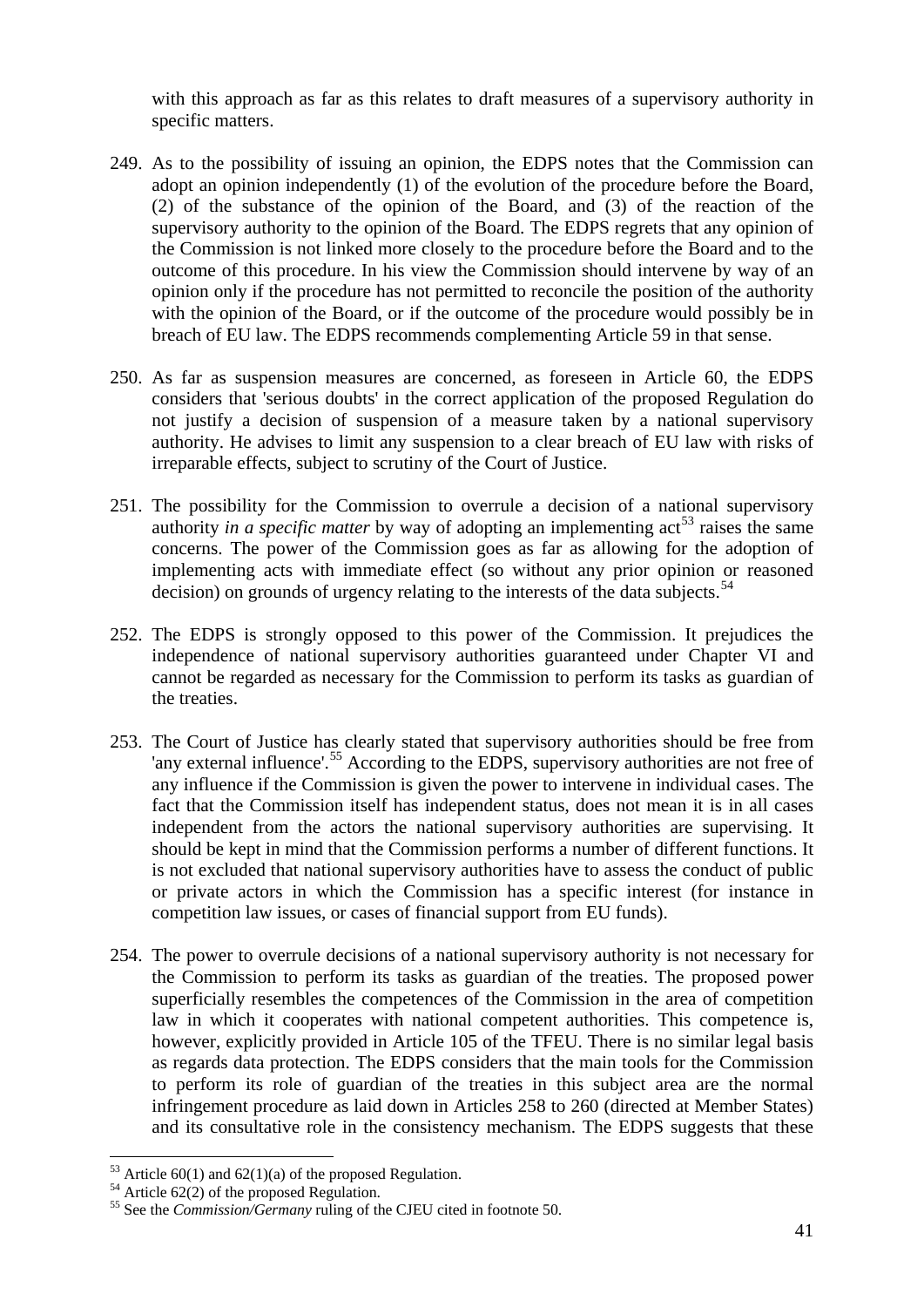competences could be complemented by a power for the Commission to request interim measures before the Court of Justice, which could include a request for a suspension order.

255. In conclusion, the EDPS recommends that the role of the Commission in the consistency mechanism should consist in an initial phase of the power to seise the Board, as foreseen in Article 58(4), and in a subsequent phase of the power to adopt opinions. Article 59 should be developed in this perspective, in line with suggestions made above. This provision should in particular make a clear connection between the role of the Board and any possible position of the Commission. Subsequent procedures initiated by the Commission should consist of actions before the Court of Justice, in the context of an infringement procedure or to request interim measures.

### *II.9.c. The European Data Protection Board (Chapter VII, section 3)*

256. The EDPS welcomes the provisions of the proposed Regulation aiming at more consistency and effectiveness in the role of the European Data Protection Board, acting as the successor of the Article 29 Working Party. The Proposal also ensures the independence of the Board by providing for a secretariat independent from the Commission, and via an explicit reference to this independence in the text of the Proposal.<sup>[56](#page-47-0)</sup>

### **II.10. Remedies, liability and sanctions (Chapter VIII)**

- 257. The Proposal provides for detailed possibilities of remedies and sanctions, and it clarifies the liability of controllers in relation to damages suffered by data subjects. These measures are in line with the general objective of the proposed Regulation to reinforce the concrete application of data protection principles.
- 258. While the EDPS supports these efforts to make the law more effective, he will in the following chapters also point at some complexities inherent to the new scheme of remedies, and at undue rigidities in the way sanctions should be applied. Suggestions will be made with a view to make the system more accessible and flexible.

### *II.10.a. Remedies*

- 259. The EDPS welcomes that the proposed Regulation foresees several redress mechanisms with a view to facilitate enforcement by the data subject. However, he notes that while one of the red lines of the Proposal is to bring simplification to the present framework, the remedies foreseen in the Proposal do not always support this objective.<sup>57</sup> The following comments will identify the need for clarification or improvement in this respect.
- 260. The EDPS welcomes the (new) right for organisations or associations defending data subjects' rights and interests to lodge a complaint before a supervisory authority or to bring an action to Court (see Articles 73 and 76). The EDPS notes that in both cases the organisation or association is to act 'on behalf of one or more data subjects'. The EDPS

<sup>&</sup>lt;sup>56</sup> Article 65 of the proposed Regulation.

<span id="page-47-1"></span><span id="page-47-0"></span><sup>&</sup>lt;sup>57</sup> Many different procedures can be initiated at the level of supervisory authorities, within or outside the consistency mechanisms (for instance in the context of preliminary contacts or investigations), and at the level of courts, in different countries and in relation to various measures.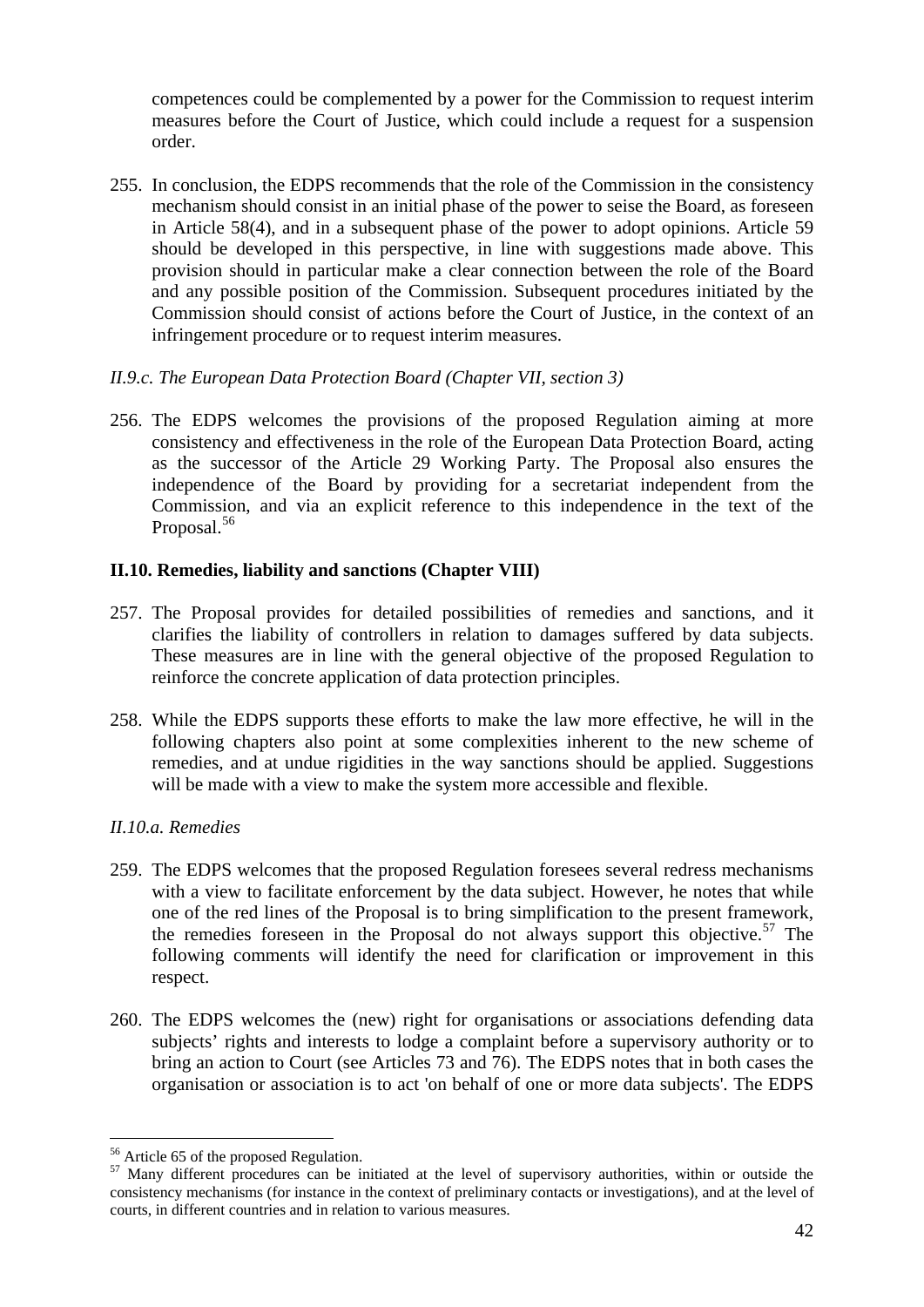suggests clarifying the nature of the mandate that the organisation must obtain from data subjects, and the degree of formality required.

- 261. The EDPS regrets that no wider collective action is introduced in the Proposal in parallel with the possibility for organisations and associations to defend data subjects' rights. As already stated in his opinion on the Communication of the Commission on a new data protection framework, collective redress mechanisms empowering groups of citizens to combine their claims in a single action might constitute a very powerful tool to facilitate the enforcement of the data protection rules.<sup>[58](#page-48-0)</sup> These actions would be useful especially in cases with smaller impact, where it is unlikely that the victims of a breach of data protection rules would bring individual actions against a controller, given the costs, delays, uncertainties, risks and burdens they would be exposed to. He suggests including a wider provision on collective actions in the proposed Regulation.
- 262. The EDPS notes that Article 75(2) allows data subjects to have a judicial remedy in the country where they reside. Although this right is welcomed, it might lead to complex situations involving a court from one Member State, and a supervisory authority of another Member State on the basis of the main establishment of the controller or its representative. It also means that courts could be seized in all Member States where individuals reside, independently of the Member State of the competent supervisory authority.
- 263. The EDPS notes that Article 76(3) and (4) partly address this issue, as it foresees possibilities to suspend a proceeding before a court when parallel proceedings are being conducted in another Member State. He suggests developing this further, taking into account the need for further harmonisation and more systematic information procedures at the level of courts.
- 264. The EDPS also raises the question of the compatibility of the criteria triggering the competence of courts according to the Proposal with the criteria of the Brussels I Regulation, with regard to tort actions.<sup>[59](#page-48-1)</sup> In this context, the place where the harmful event occurred or may *occur* as well as the place of the harmful event or the place where the damage was *suffered* could be invoked by the individual. Even if in both cases the aim is to ensure the most direct access to court, to the benefit of the victim, in practice this may lead to cumulating the number of courts possibly competent. The EDPS calls for a clarification in the Proposal on its interaction with the Brussels I Regulation.
- 265. According to Article 75(2), the right of the data subject to bring proceedings before the court of his place of residence will not apply if the controller is a public authority. The EDPS calls on the legislator to ensure that the derogation will not apply to a public authority of a third country, since in that case, the derogation would deprive data subjects of an essential means of redress.
- 266. The EDPS also notes the insertion in the Proposal of a new right for individuals to request the supervisory authority of their country to bring proceedings against the

<u>.</u>

<span id="page-48-0"></span><sup>&</sup>lt;sup>58</sup> See the EDPS Opinion of 14 January 2011, pt. 95 and further. See also EDPS Opinion of 25 July 2007 on the Communication from the Commission to the European Parliament and the Council on the follow-up of the Work Programme for better implementation of the Data Protection Directive, OJ C255, 27.10.2007, p. 10.

<span id="page-48-1"></span><sup>&</sup>lt;sup>59</sup> Council Regulation (EC) No 44/2001 of 22 December 2000 on jurisdiction and the recognition and enforcement of judgments in civil and commercial matters, OJ L12, 16.01.2001, p. 1. See also the Proposal for a regulation of the European Parliament and the Council on jurisdiction and the recognition and enforcement of judgments in civil and commercial matters, COM(2010)748 final.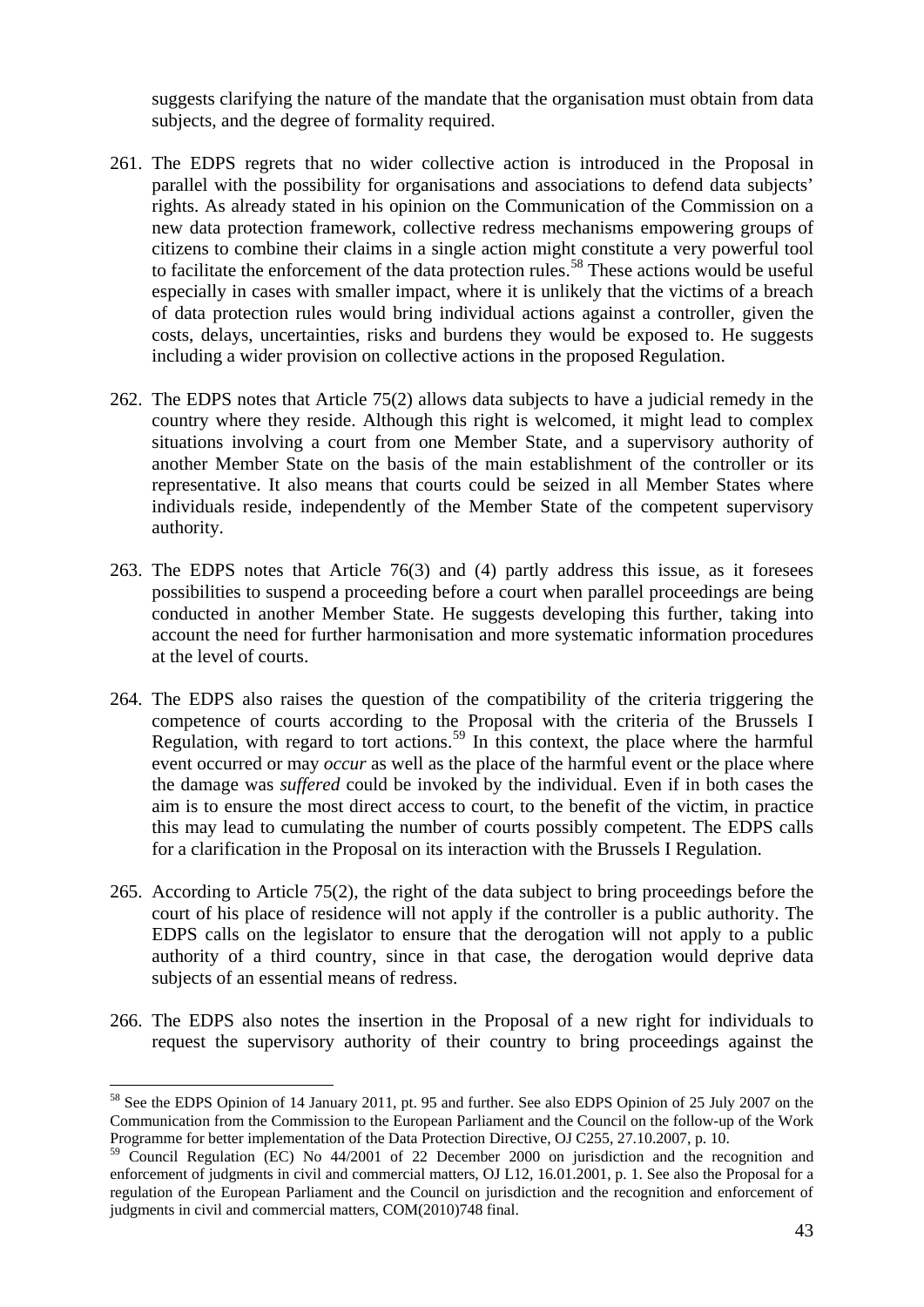competent authority in another Member State if he is concerned about the decision of that authority<sup>60</sup>. Such a provision may be justified by the need to ensure that data subjects will not be deprived of a possibility to be protected even if the 'lead' authority in a specific case is in another Member State. It may however have counterproductive consequences in terms of enhancing trust and cooperation between supervisory authorities.

- 267. The EDPS would consider it highly undesirable if two independent supervisory authorities would be opposite parties in a national court case: he wonders whether such a procedure would effectively enhance the rights of the data subjects. He would very much favour a reinforcement of the role of the Board in case of conflict between two authorities rather than the settling through legal proceedings.
- 268. In any case, he advises to specify the type of 'concern' of a data subject which could trigger the proceedings and to restrict it to a more precise risk of impact on the data subject's rights. In addition, the supervisory authority which is seized by the data subject should have a right of appreciation with regard to this request and should be able to assess whether there are sufficient reasons to start proceedings against another supervisory authority. In practice, there may well be other options available to reach a satisfactory outcome.

# *II.10.b. Liability (Article 77)*

- 269. Article 77 builds on the liability of controllers for damages suffered by data subjects, as laid down in Article 23 of Directive 95/46/EC. It confirms that the controller bears the risk of such damages, except where he can prove that he is not responsible for the event giving rise to the damage. This approach is now extended to the processor and to other controllers or processors involved in the processing, who shall be jointly and severally liable for the entire amount of the damage, subject to the same exception.
- 270. This approach is reasonable and fair from the point of view of the data subject. He or she will usually not be able to do much more than alleging a breach and damage sustained from that breach. In contrast, controllers and processors have more access to the relevant facts of the event once they have been established.
- 271. However, in view of the responsibility of the controller, a data subject should not have to choose between the controller and the processor. It should be possible always to address the controller, regardless of where and how the damage arose. The Regulation should provide for a subsequent settlement of the damages between the controller and the processor, once the distribution of liability among them has been clarified. The same applies to the case of multiple controllers and processors.
- 272. The EDPS recommends that Article 77 be amended along these lines. It would also be appropriate to provide for the compensation of immaterial damage or distress, as this may be particularly relevant in this field.
- 273. Finally, he recalls the issues arising in the context of groups of undertakings. It might be useful to also introduce a provision using the concept of a single economic entity or

<span id="page-49-0"></span> $60$  Article 74(4) of the proposed Regulation.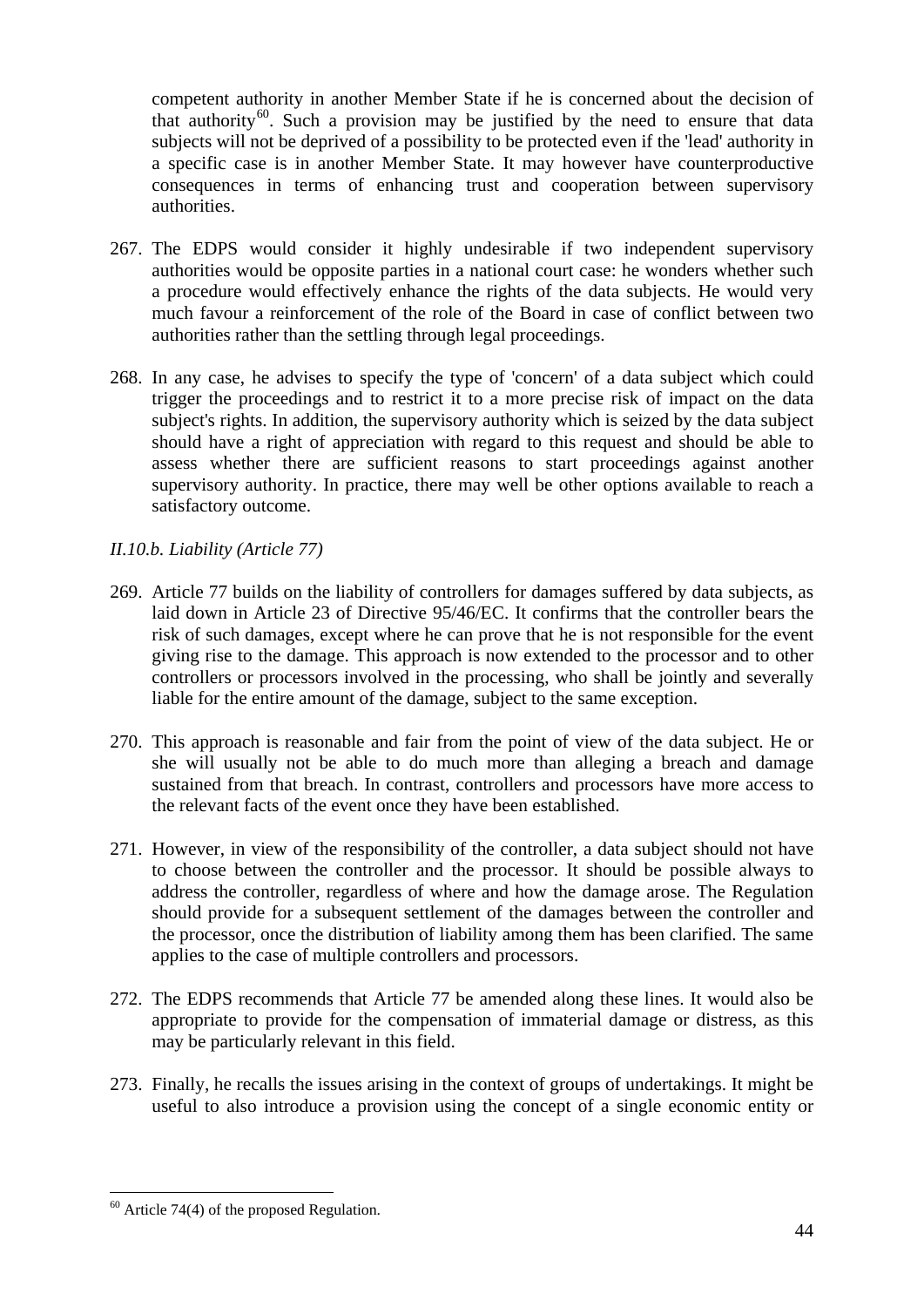single undertaking.<sup>61</sup> This would allow making a group liable for breaches committed by a subsidiary.

*II.10.c. Sanctions (Article 79)* 

- 274. The EDPS welcomes the right of supervisory authorities to engage in legal proceedings and to impose remedial and administrative sanctions. These sanctions are essential elements ensuring effective enforcement powers to supervisory authorities. However, in order to ensure complete clarity and legal certainty, the EDPS calls for additional specifications of the circumstances in which administrative sanctions shall be imposed.
- 275. The EDPS notes that the Proposal seems to afford very little margin of appreciation to an authority with regard to the circumstances in which it would have to impose a sanction. Only in some limited cases of first and non-intentional non-compliance may a warning replace the sanction. It is therefore all the more important that the obligations under the proposed Regulation are clear, especially for data controllers. The EDPS calls for some further flexibility of the system. A margin of appreciation for supervisory authorities with regard to administrative sanctions is an indispensible element of a consistent and scalable enforcement scheme. This is all the more true in view of the different options that are available to supervisory authorities once a particular breach has been established (see also the comments made in part II.8 on remedial sanctions).
- 276. In this respect, it is not clear whether and how a sanction shall be applied to a data controller who has complied only partially with an obligation, for instance by taking general organisational measures with regard to his responsibility as a data controller pursuant to Article 22, but without implementing all the detailed measures listed therein. The EDPS considers that this should be clarified in the text.
- 277. Furthermore, although it should be clear that a breach has occurred, sanctions should not be systematically imposed and a margin of manoeuvre should be left to the supervisory authority, especially in cases where the obligations of the proposed Regulation need to be clarified in a delegated or an implementing act (see also part II.2.b above) and such act has not (yet) been adopted. This is the case for instance with regard to the notification of security breaches, where the threshold to be defined by the Commission appears as an essential element of the obligation (Article 79(6)(h)), or in the case of 'privacy by design' obligations, which can be specified through delegated acts and technical standards (see Article 79(6)(e)).
- 278. It is also unclear from the text the extent to which cumulative sanctions in relation to connected infringements can be imposed on the same controller, and whether several supervisory authorities can impose the same administrative sanction on the same controller. In any event, the relation and possible coexistence between decisions taken by supervisory authorities pursuant to Article 53 (for instance the imposition of a ban on a processing, or an order to remedy a breach in a specific manner) and sanctions or penalties according to Article 78 and 79 should be clarified, possibly in the recitals, taking into account the principle of *ne bis in idem* as interpreted by the Court of Justice.<sup>[62](#page-50-1)</sup>

<span id="page-50-0"></span> $61$  This concept is commonly used in EU competition law vis-à-vis multinational corporations, see f.i. the ruling of the CJEU of 10 September 2009, *Akzo Nobel/Commission*, C-97/08 P, [2009] ECR I-08237.

<span id="page-50-1"></span><sup>62</sup> See e.g. CJEU 11 February 2003, *Gözütok and Brügge*, C-187/01 and C-385/01, [2003] ECR I-1345.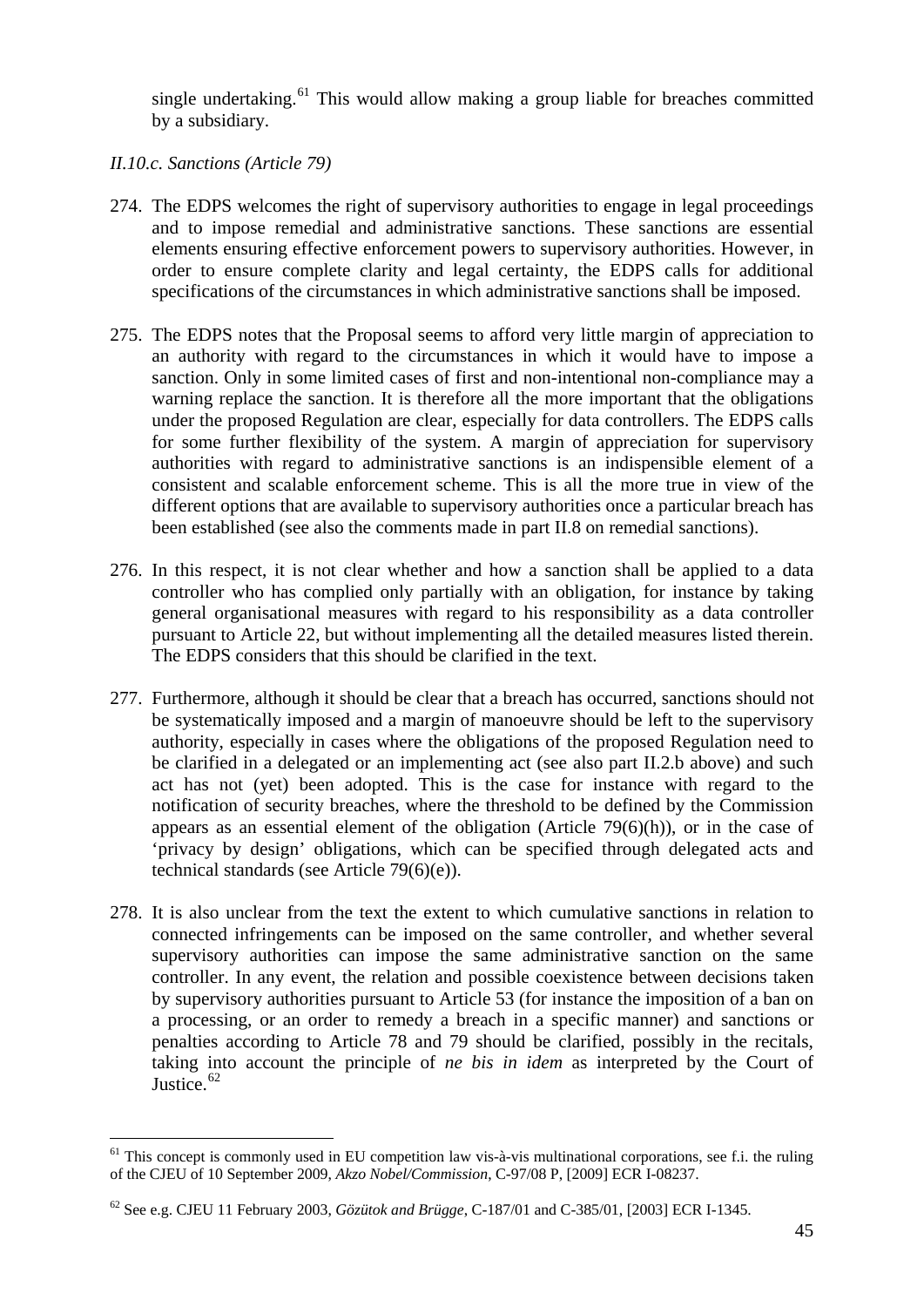- 279. Guidelines on the use of the different enforcement powers should be developed by the supervisory authorities in practice. This may call for a carefully developed and consistent enforcement strategy, where necessary coordinated at EU level in the Board, and made public at a large scale for an optimal effect. The EDPS suggests making a reference to these guidelines in Article 52(1) on the duties of the authorities, and possibly also in Article 66 (on the tasks of the Board).
- 280. The relationship between the powers of supervisory authorities and the imposition of administrative sanctions or penalties also raises more general procedural questions. The EDPS wonders to what extent information collected from a data controller on the basis of Article 53(1)(c) may be used to impose a sanction on that controller without contradicting the general right against self-incrimination.

# **II.11. Specific data processing situations (Chapter IX)**

- 281. In part II.2.a, the EDPS has already made some general comments about the provisions on the specific data processing situations contained in Chapter IX of the proposed Regulation. The EDPS questions the need for the additional rules made possible under Article 82. Furthermore, the EDPS recommends the legislator to change the wording 'Within the limits of this Regulation' to 'Without prejudice to this Regulation' in Articles 81, 82 and 84.
- 282. In this part some further comments will be made on Article 80, Freedom of expression, Article 81 on processing of personal data concerning health and Article 83 on the processing of data for historical, statistical and scientific research purposes.

### *II.11.a. Freedom of expression and public access to documents (Article 80)*

### (i) Freedom of expression

- 283. The reconciliation of freedom of expression with the right to privacy and data protection is a complicated matter. What is considered as representing a fair balance between both fundamental rights is to a great extent determined by national cultural traditions. For that reason, under the European Convention of Human Rights ('ECHR'), the member States of the Council of Europe are left a margin of discretion, as follows from the numerous cases before the European Court of Human Rights ('the ECtHR') on this matter.<sup>[63](#page-51-0)</sup> The EDPS fully supports the flexibility given to Member States under Article 80 to put in place exemptions or derogations from the provisions of the Regulation.
- 284. However, the EDPS takes the view that the revision of the existing rules on data protection should improve the way in which the EU rules allow for such flexibility, but should not reduce their impact. The proposed Article 80 is almost completely based on Article 9 of Directive 95/46/EC, with one significant difference which will be discussed below.
- 285. According to the EDPS, there is reason for a more substantive amendment because of the fact that since the adoption of Directive 95/46/EC, the Internet has developed worldwide as the main medium for the expression of information, opinions and ideas. Although freedom of the press has always been considered at the core of the freedom of expression because of the role the press plays as public watchdog, it is clear that in

<span id="page-51-0"></span><sup>63</sup> See f.i. ECtHR 24 June 2004, *Von Hannover/Germany*, 59320/00, *RJD* 2004-VI.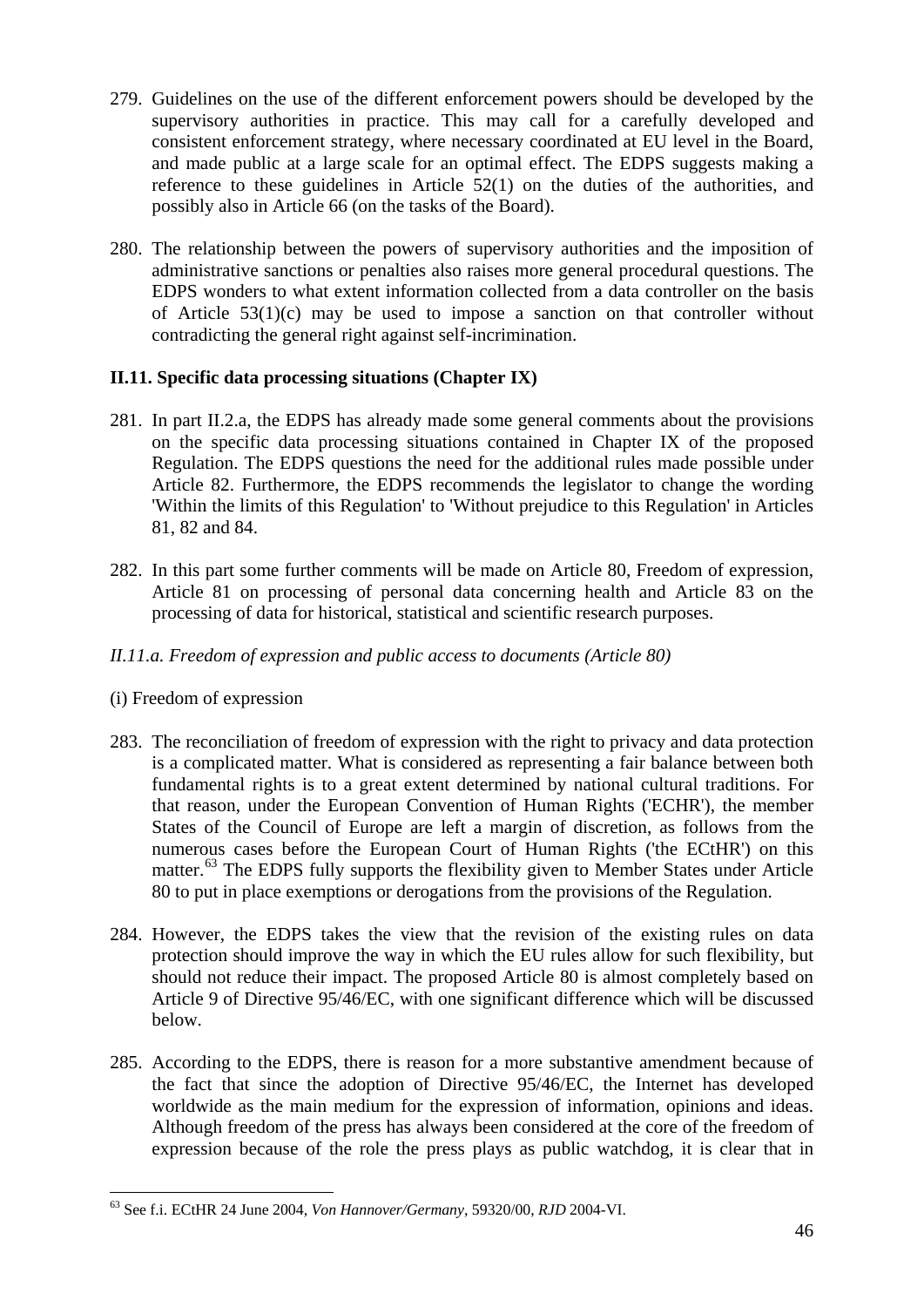contemporary society this role is no longer exclusively performed by the traditional press. For instance, through a blog every citizen can also act as a public watchdog.

- 286. This development has been acknowledged by the Court of Justice in the *Satamedia* ruling referred to in recital 121 of the proposed Regulation.<sup>64</sup> The potentially restrictive wording in the current Article 9 of Directive 95/45/EC ('solely for journalistic purposes') has been interpreted in such a broad way by the Court of Justice that this wording has no real substantive value. Therefore, the EDPS recommends deleting this wording from Article 80 and simplifying the provision by referring only to the general notion of freedom of expression. In addition, the reference to the purpose of artistic and literary expression can be deleted as this is also covered by the notion of freedom of expression.
- 287. The EDPS suggests that Article 80 state that Member States shall provide for exemptions or derogations from provisions included in the Regulation (as already indicated in the current text) if such is necessary for reconciling the right to data protection with the right to freedom of expression. Furthermore, it could be added, in the provision or in a recital, that when reconciling the two fundamental rights the essence of both rights should not be impaired.<sup>[65](#page-52-1)</sup>
- 288. The EDPS also strongly recommends maintaining the word 'necessary' as in the current Article 9 of Directive 95/46/EC, and not introducing the weaker wording 'in order to' as proposed in Article 80. Of course, exceptions to both fundamental rights should be necessary which could be seen as neutralising the notion. However, the proposed regulation elaborates the rules for only one of the two fundamental rights involved, namely the right to data protection. There is every reason to underline in this instrument that these rules may only be derogated from to the extent actually necessary for reconciling the right to data protection with the right to freedom of expression.
- 289. The necessity requirement underlines that Member States should carefully consider for which data processing activities of controllers invoking their right to freedom of expression it is actually necessary to derogate from the general data protection rules.
- (ii) Public access to documents
- 290. As with freedom of expression, the reconciliation of data protection and public access rules is a sensitive matter. Member States have widely diverging laws and practises in this area, and EU competence to harmonise the matter is, unlike the right to data protection, limited by the Lisbon Treaty to access to documents of the EU institutions (Article 15 TFEU).
- 291. Recital 18 of the proposed Regulation is broadly similar to recital 72 of the current Directive 95/46/EC. It states that the Regulation allows the principle of public access to official documents to be taken into account when applying the provisions of the Regulation. However, with the instrument of a regulation it is even less obvious how this can actually be done. The EDPS takes the view that a substantive provision should be included in the proposed Regulation.
- 292. The EDPS recommends that the legislator add a provision in the proposed Regulation stating that personal data in documents held by public authorities and bodies may be

<span id="page-52-1"></span><span id="page-52-0"></span><sup>64</sup> See the *Satamedia* ruling cited in footnote 31. 65 See CJEU 12 June 2003, *Schmidberger*, C-112/00, [2003] ECR I-5659, para 80.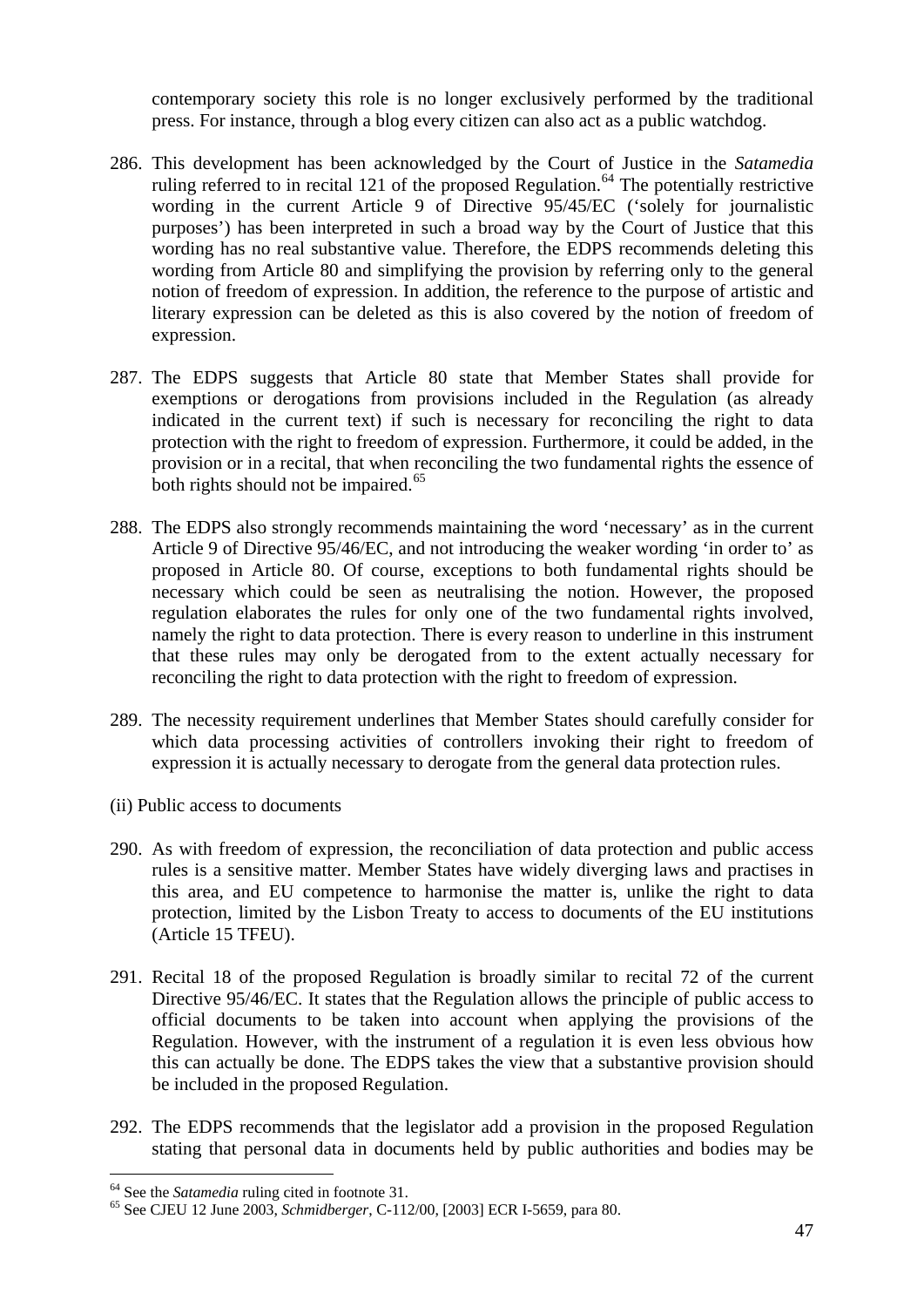publicly disclosed if such is (1) provided for by EU or national law, (2) necessary for reconciling the right to data protection with the right of public access to official documents and (3) constitutes a fair balance of the various interests involved.

#### *II.11.b. Processing of personal data concerning health (Article 81)*

- 293. There are several changes proposed as regards the processing of data concerning health. On the one hand these changes clarify and harmonise certain issues, Article 4(12) and recital 26 of the proposed Regulation define the notion of 'data concerning health' and Article 81 exemplifies the list of grounds for which data concerning health may be processed if necessary without the consent of the data subject. Also the reference to 'within the limits of this Regulation', as discussed in part II.2.a.(ii), should rather be changed to 'without prejudice to the Regulation', should ensure that data protection rules are equally applicable in the health care sector. The EDPS welcomes these changes.
- 294. On the other hand, the proposed changes also raise new issues which need clarification. In particular, the relation between Article 9 and Article 81 is confusing. Furthermore, taken as a whole, the changes do not address all the obstacles which have arisen under Article 8 of Directive 95/46/EC.
- 295. The link between Article 9 and Article 81 is made in Article 9(2)(h) this states that the prohibition of processing data concerning health is lifted if the processing is necessary for health purposes and subject to the conditions and safeguards referred to in Article 81. However, processing of health data is also possible on other grounds listed in Article 9(2), without any reference to Article 81. It is confusing that several of these other grounds overlap the grounds listed in Article 81(1) and (2).
- 296. In Article  $81(1)(b)$  and (c) reference is made to 'reasons of public interest', which resembles the wording of Article  $9(2)(g)$ , which lifts the prohibition for processing of special categories of data if necessary for a task carried out 'in the public interest'. Processing of data concerning health for historical, statistical and or scientific purposes is dealt with in Article 81(2), but is also allowed under Article 9(2)(i), in both cases subject to the conditions and safeguards referred to in Article 83. It should be emphasised that Article 81 does not distinguish between public or private entities. Furthermore, the Commission is empowered twice (in Article 9(3) and in Article 81(3)) to adopt delegated acts on the area of data concerning health; however, the provisions are formulated slightly differently.
- 297. In light of these comments, the EDPS recommends the legislator to align these two provisions and clarify the scope and nature of Article 81.
- 298. This leads to another concern. Several complications have occurred in the national and cross-border context relating to the protection of data concerning health. To give some examples, the different requirements of consent in this area have been noted as forming obstacles to the cross border exchange of health data. Furthermore, determining responsibility can be very complicated in the healthcare sector as there can be long chains of practitioners involved. This is even further complicated with the development of eHealth applications as actors outside the healthcare sector (producers of technical devices, communication service providers etc.) are involved as well. Moreover, security requirements are insufficiently harmonised and, currently, further processing of data concerning health for research purposes lacks a clear legal basis in the current Directive 95/46/EC. Only this last issue has been solved in the current proposal.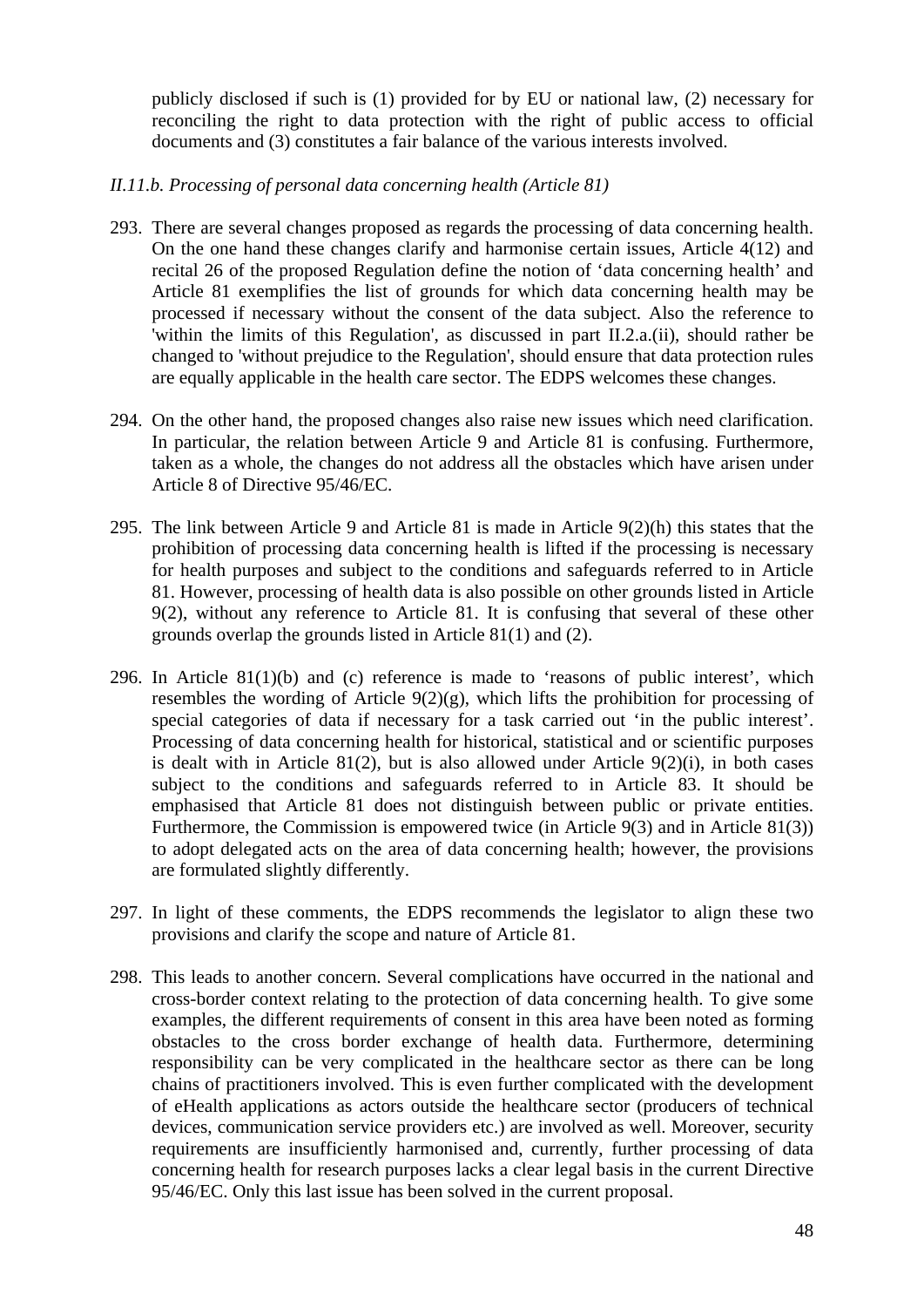299. The EDPS is aware of the national sensitivities of the healthcare area, and the limited competence of the EU in this area. However, he recommends that the legislator further harmonise national legislation by giving further direction on the requirement of consent, the determination of responsibilities and security requirements. There seems to be an imbalance in the current Proposal between the detailed grounds for processing data concerning health, on the one hand, and the lack of corresponding assurance of the protection of data subjects in this area on the other.

### *II.11.c. Processing for historical, statistical and scientific research purposes (Article 83)*

- 300. The EDPS welcomes the specific provision on data processing for historical, statistical and scientific research purposes. However, he regrets that no distinction is made therein between processing for such purposes of special categories of data and of other personal data. It should be made clear that additional safeguards should be put in place if special categories of data (such as health data) are processed.
- 301. Furthermore, the EDPS recommends the legislator furthermore to replace the wording 'Within the limits of this Regulation' by 'Without prejudice to this Regulation'.<sup>[66](#page-54-0)</sup> Contrary to Articles 81, 82 and 84, the provision of Article 83 does not allow for specific national rules. The provision contains additional conditions and is referred to throughout the Regulation. It should be clearly stated that this provision is without prejudice to other provisions in the Regulation. For instance, the purposes of the research as such should be legitimate and in line with the Regulation.
- 302. The point of departure for data processing for historical, statistical and scientific research purposes should be that such processing is done by using anonymised data. This should be more explicitly mentioned in the first paragraph of Article 83. Only if it proves impossible for carrying out the research may this be different. The controller should be able to justify and demonstrate the necessity of processing data of data subjects. The EDPS welcomes the explicit safeguard mentioned in Article 83(1)(b), but would encourage the legislator to clarify what is meant by the word 'separately' and ensure that this separate storage actually protects the data subjects.
- 303. Article 83(1)(b) refers to 'data enabling the attribution of information to an identified or identifiable data subject'. The EDPS strongly recommends aligning this sentence with the definitions proposed in Article 4(1) and (2). It would be more appropriate to refer to 'data which enables certain information to be related to a data subject'.
- 304. A final remark relates to the power granted to the Commission under Article 83(3) to adopt delegated acts. The EDPS has concerns about the delegation to the Commission of the power to lay down 'any necessary limitations on the right of information to and access by the data subject' and to detail the conditions and safeguards for the rights of the data subject under these circumstances. The EDPS takes the view that a limitation of the rights of data subjects should not be done through a delegated act. If there are any necessary limitations they should be included in the provision itself.

<span id="page-54-0"></span><sup>&</sup>lt;sup>66</sup> The same recommendation was made vis-à-vis Articles 81, 82 and 84 of the proposed Regulation.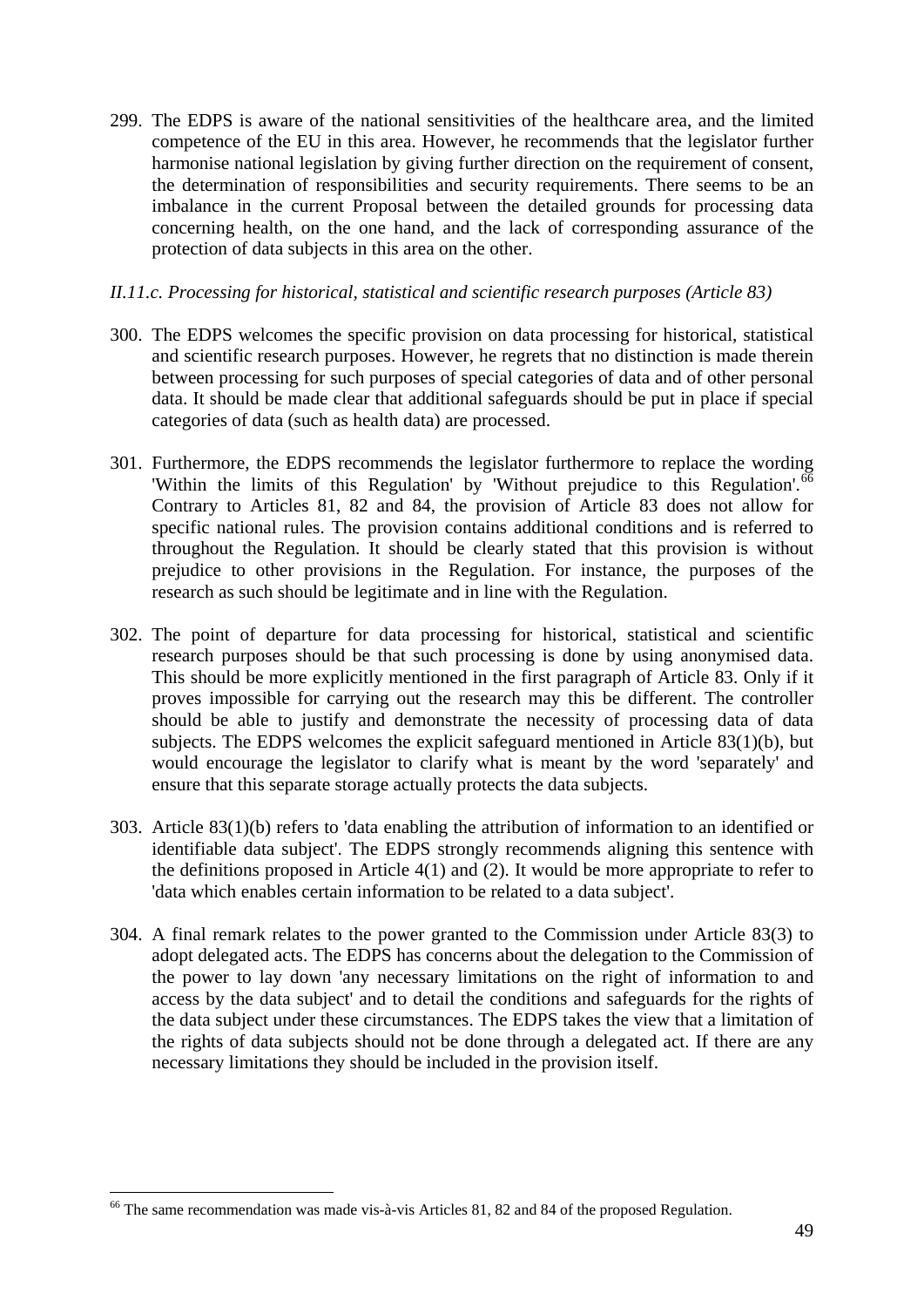# **CHAPTER III - COMMENTS ON THE PROPOSED DIRECTIVE**

# **III.1. Introduction**

- 305. The processing of personal data in the area of police and judicial cooperation in criminal matters, which by its very nature poses specific risks for the citizen, requires a level of data protection at least as high as under the proposed Regulation, if not higher due to its intrusive nature and the major impact such processing may have on the individual's life.
- 306. Whilst the law enforcement area requires some specific rules, every departure from the general data protection rules should be duly justified based on a proper balance between the public interest in law enforcement and citizens' fundamental rights.
- 307. In a democratic society, major discrepancies between data protection in the law enforcement area and in other areas would not only undermine the fundamental right to protection of personal data, but would also have an adverse effect on the efficiency of law enforcement, the mutual trust between Member States, and the trust of the citizen that the State will behave in a law-abiding and responsible way.
- 308. In recital 7 of the proposed Directive it is stated that the level of protection of the rights of individuals with regard to the processing of personal data by competent authorities must be equivalent in all Member States. The EDPS welcomes this statement. One of the main arguments for this review package is that under the Lisbon Treaty a robust system of data protection is needed which gives equal protection for all data subjects independently of where they reside. This argument fully applies to the area of police ad judicial cooperation in criminal matters.
- 309. The EDPS welcomes the fact that the proposed Directive, unlike Framework Decision 2008/977/JHA, also covers the domestic processing of personal data. However, as already stated in Chapter I of the present Opinion, this safeguard will only have added value if the Directive substantially increases the level of data protection in the area, which is not the case.
- 310. The EDPS takes the view that the proposed Directive, in many aspects, does not meet the requirement of a consistent and high level of data protection, described by the Commission itself as 'crucial' (see recital 7). In many instances there is no justification whatsoever for departing from the provisions of the general rules in the proposed Regulation. The EDPS is concerned in particular with regard to:
	- the lack of clarity in the drafting of the principle of purpose limitation (see part  $III.4.a$ :
	- the absence of any obligation on competent authorities to be able to demonstrate compliance with the Directive (see part III.6);
	- the weak conditions for transfers to third countries (see part III.7);
	- the unduly limited powers of supervisory authorities (see part II.8.a).

### **III.2. Horizontal issues**

311. This part will briefly discuss the lack of any general obligation to evaluate existing data processing operations, the lack of clarity about the rules applicable to transfers of data between competent law enforcement authorities and other authorities or private entities, and the processing of data relating to children.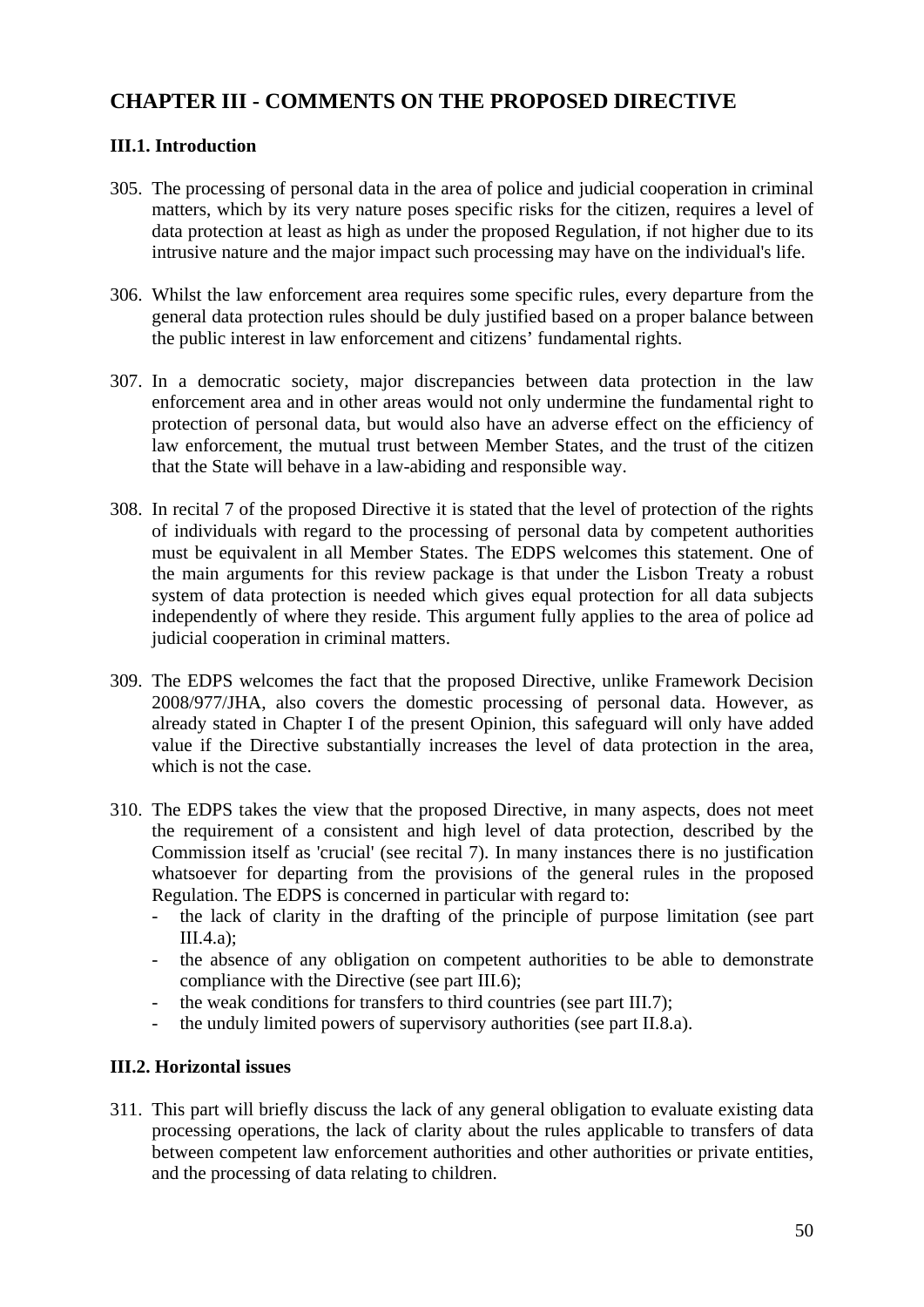### *III.2.a. Specific acts in the area of police and judicial cooperation in criminal matters*

- 312. As said in part I.2.a, the EDPS regrets that the proposed Directive leaves all specific acts in the area of police and judicial cooperation in criminal matters unaffected (see Article 59 of the proposed Directive). $67$
- 313. It is stated in Article 61(2) of the proposed Directive that the Commission shall review these acts within three years after the entry into force of the Directive. As stated, the EDPS believes that such a deadline would lead to an unacceptably long period during which the current, widely criticised patchwork remains in force.
- 314. As a clarification of the entire framework should be provided as soon as possible, the EDPS strongly recommends the legislator to set a much stricter deadline which ensures that the specific rules are amended at the latest at the moment the Directive enters into force.

#### *III.2.b. Evaluation mechanisms*

315. The EDPS would welcome a provision which obliges Member States to introduce evaluation mechanisms for regular evidence based assessments of whether data processing activities of a certain scale do actually constitute a necessary and proportionate measure for the purposes of preventing, detecting, investigation and prosecuting criminal offences. Such mechanisms are normal and good practice in modern public administrations. Such a mechanism would constitute an effective safeguard against unnecessary data processing activities and an unjustified expansion of such activities.

### *III.2.c. Transfers to other public authorities or private parties*

- 316. The EDPS wishes to repeat the comments made in part I.2.b that the two proposed instruments do not offer a clear legal framework for situations in which there is a mix of actors and purposes covered by the two different instruments.
- 317. This does not relate solely to the use by law enforcement authorities of data collected by private entities for commercial purposes. It also concerns the situation in which a law enforcement authority transfers the data it has collected to a private party for a law enforcement purpose or to another public authority for an unrelated purpose.<sup>[68](#page-56-1)</sup> The proposed Directive should clarify the conditions under which such processing is allowed.
- 318. The current Article 7(b) seems to provide a general legal basis for such a transfer of data (see on this provision also part III.4.a.(i) below). However, the proposed Directive does not lay down any specific guarantees for transfers of personal data to private parties or non law enforcement authorities. In this respect, Principle 5 of Council of Europe Recommendation No R(87)15 states that communication of personal data from law enforcement authorities to other public bodies or to private parties should only be permissible under specific and strict conditions.

<sup>1</sup>  $67$  See for instance Council Decision 2008/615/JHA cited in footnote 16.

<span id="page-56-1"></span><span id="page-56-0"></span><sup>&</sup>lt;sup>68</sup> For instance, police services could be required under national law to disclose information to immigration services, taxation authorities or civil courts (or these recipients could be allowed under national law to receive law enforcement information from competent authorities).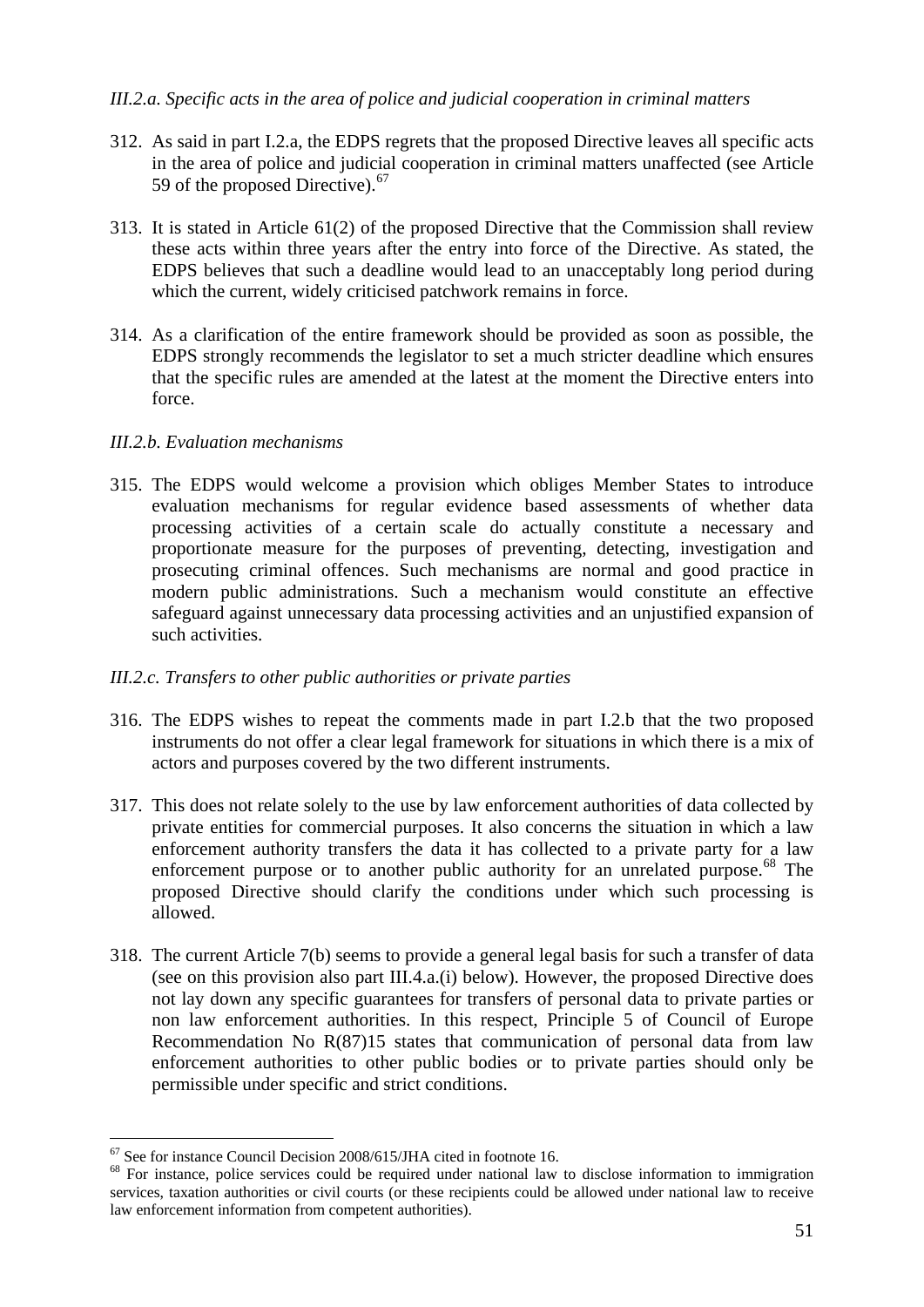- 319. The EDPS therefore recommends that the legislator insert a provision imposing these specific and strict conditions.
- *III.2.d. Processing of data relating to children*
- 320. The EDPS notes that, unlike the proposed Regulation, no specific attention is given to the position of children under the proposed Directive. However, in the area covered by the Proposal, children deserve specific treatment.
- 321. Specific attention should be given in particular to the issue of accuracy of children's identification data and their reliability in time: for instance, the level of accuracy of biometric data, such as finger prints or facial image, is different from those of adults, and they may change much more rapidly in time. As some decisions in relation to a child are also based on age verification, specific safeguards should be taken so that only necessary data are collected and kept. Furthermore, children's data may be subject to different retention periods, in relation to reliability and the purpose for their retention, and due to special rules of criminal procedure for minors.
- 322. The EDPS therefore recommends that the need for specific safeguards in relation to the processing of data of children be stated specifically in the proposed Directive, in a substantive provision.

### **III.3. General provisions (Chapter I)**

- 323. According to Article 1(1), the proposed Directive lays down rules to ensure the protection of personal data in the course of activities of police and judicial co-operation in criminal matters. Article 1(1) should be read in conjunction with Article 2(1) stating that the proposal shall apply to the processing of personal data by a competent authority for the purpose of the prevention, investigation, detection and prosecution of criminal offences (referred to throughout this Opinion as 'law enforcement purposes').
- 324. Article 2(3) excludes from the scope of application of the Proposal the processing of personal data in the course of an activity which falls outside the scope of Union law, in particular concerning national security. As with the equivalent provision in the proposed Regulation (Article  $2(2)(a)$ , see part II.3.a.(i)) the EDPS would like to make a general comment that while 'national security' falls outside the scope of Union law, it is not always fully clear what this notion covers, as it depends on Member States national policy. At national level, the use of the wording 'national security' or 'state security', depending on Member States, with a different scope of application, can also be confusing. Obviously, the EDPS does not contest the exception, but he considers that it should be avoided that the exception is unduly used to legitimise the processing of personal data outside the scope of the Regulation and the Directive, for instance in the context of the fight against terrorism.
- 325. A competent authority is defined in Article 3(14) as meaning any public authority competent for the prevention, investigation, detection and prosecution of criminal offences. The EDPS has stated above that the notion of competent authority should be applied consistently in both proposed instruments (see part II.3.a.(iv)).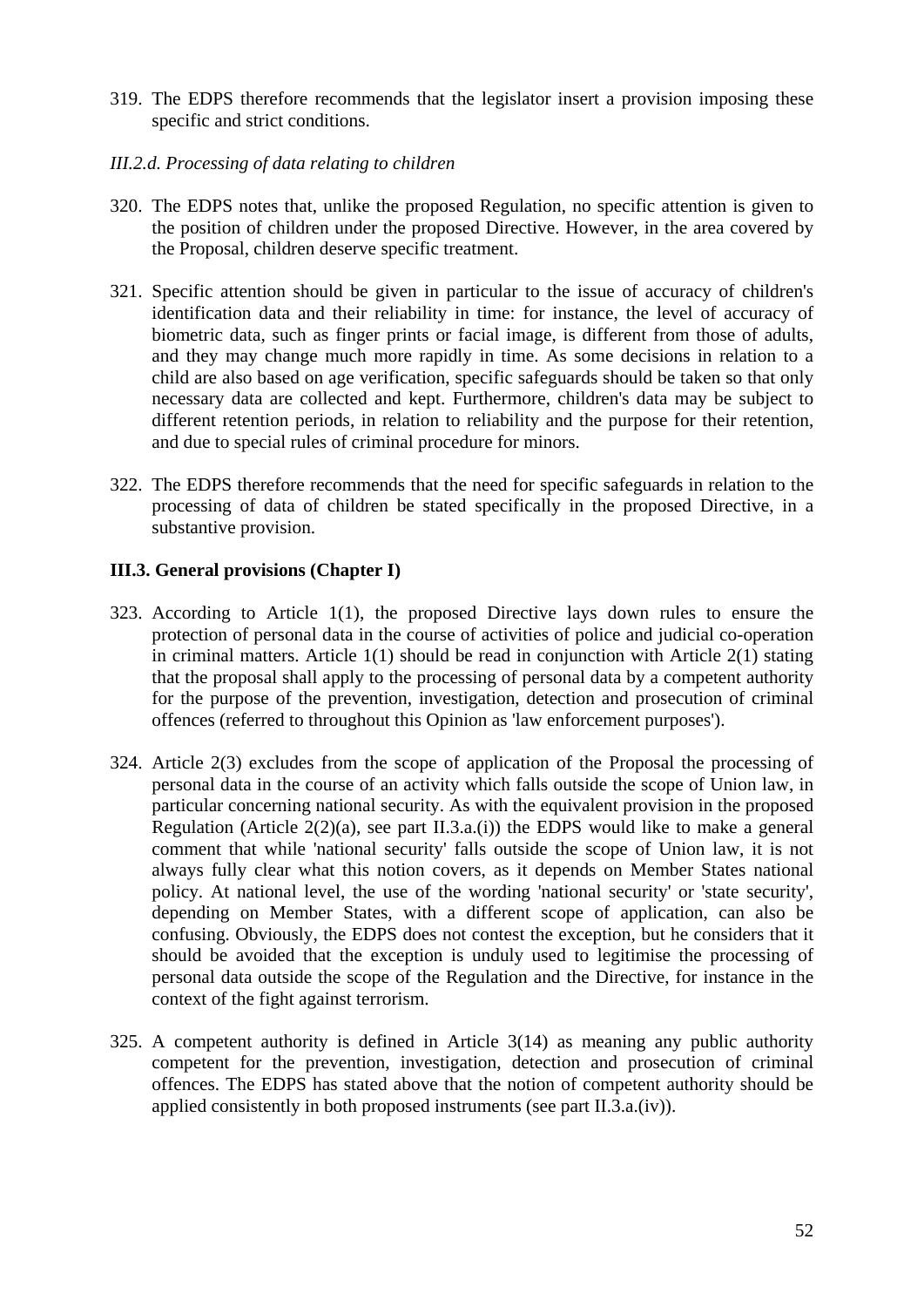#### **III.4. Principles (Chapter II)**

- 326. There are considerable differences between the provisions contained in Chapter II of the proposed Directive and those in Chapter II of the proposed Regulation.
- 327. Article 4 of the proposed Directive contains the principles relating to data processing and constitutes the equivalent of Article 5 of the proposed Regulation. However, compared to the proposed Regulation, some principles are missing or need further clarification in the context of the proposed Directive. In particular the purpose limitation principle contained in Article 4(b), read in conjunction with Article 7 of the proposed Directive, needs clarification.
- 328. The provisions different from the proposed Regulation are the distinction between different categories of data subjects and the different degrees of accuracy and reliability of personal data. The EDPS welcomes these provisions but would advise the legislator to strengthen them.
- 329. In the proposed Directive, specific attention is also given to the processing of special categories of data. However, the current provision (Article 8) does not provide sufficient guidance on how these data should be treated differently.
- *III.4.a. Principles relating to personal data processing (Article 4) and lawfulness of processing (Article 7)*
- (i) Purpose limitation (Article 4(b)) and lawfulness of processing (Article 7)
- 330. Article 4(b) contains the purpose limitation principle in a wording which is similar to the current Article  $6(1)(b)$  of Directive  $95/46/EC$  and Article  $5(b)$  of the proposed Regulation: 'personal data must be collected for specified, explicit and legitimate purposes and not further processed in a way incompatible with those purposes'.
- 331. The EDPS welcomes this consistent approach. However, the true value of the purpose limitation principle depends on (1) the interpretation of the notion of compatible use and (2) the possible derogations to the purpose limitation principle, in other words, the possibilities and conditions for *incompatible* use.
- 332. It goes without saying that there should be legal certainty about the further use of personal data by law enforcement authorities. Unfortunately, this clarity is not provided by the proposed Directive.
- 333. As to the notion of compatible use, the EDPS has made some comments above on Article 5(b) of the proposed Regulation (see part II.4.a). Whilst the recitals of the proposed Regulation at least attempt to provide some guidance on what constitutes a compatible purpose, there is no such clarification in the proposed Directive.
- 334. The EDPS therefore recommends introducing such a clarification in the recitals of the proposed Directive. In particular, the proposed Directive should clarify that the notion of compatible use is to be interpreted restrictively. It must also be made clear that a purpose for further use is not necessarily compatible with the initial purpose simply because this further purpose is also a law enforcement purpose. To put it differently, it should be clear that within the law enforcement context different purposes can be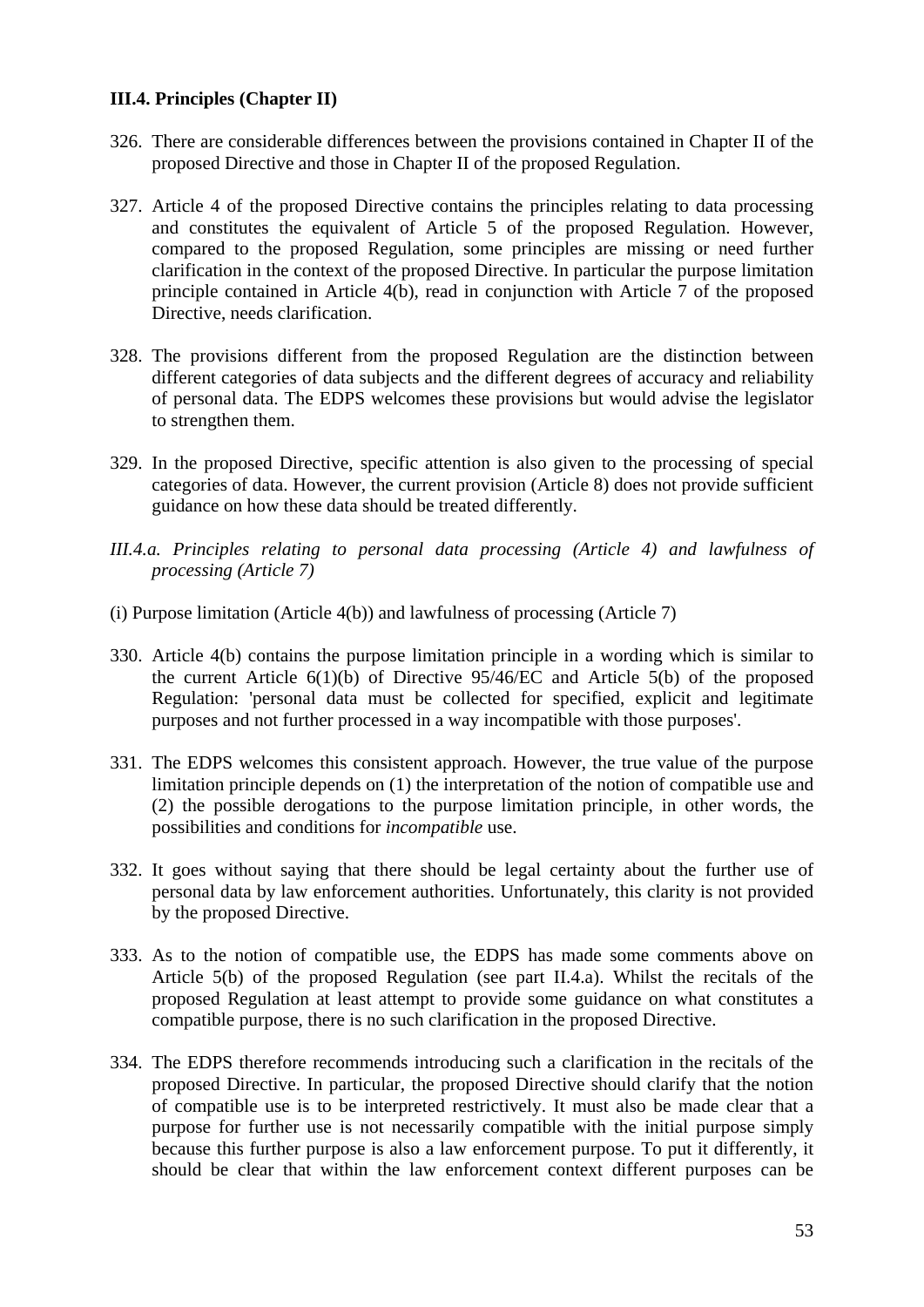incompatible. Any other interpretation would render the requirement contained in Article 4(b) (specified, explicit and legitimate) meaningless.

- 335. As regards further use for an *incompatible* purpose, whether a purpose within or outside the law enforcement context, strictly speaking the proposed Directive does not provide any legal ground for such processing. According to the logic of the current Directive 95/46/EC, such processing should be dealt with in a separate provision which, for a limited number of grounds and subject to strict conditions, allows for a derogation from the purpose limitation principle (see Article 13 of Directive 95/46/EC). Such a provision is missing in the proposed Directive.
- 336. However, the possibility of departing from the purpose limitation principle seems to be implicitly accepted in the provision on the lawfulness of processing, namely Article 7 of the proposed Directive. Although no reference is made to a possible derogation from the purpose limitation principle, the grounds listed in Article 7(b), (c) and (d) may refer to situations which entail processing of data for incompatible purposes, including purposes outside the law enforcement context. This is contrary to the logic of Directive 95/46/EC, in which the provision on the lawfulness of processing (Article 7) relates to the legitimate grounds for the *initial* purpose for data processing (and compatible further use).
- 337. The EDPS sees no reason to depart from the logic of Directive 95/46/EC and to weaken existing requirements (see in that respect also the criticism on the change brought about in the proposed Regulation in part II.4.a above). The EDPS therefore recommends making a clear distinction between the lawfulness of processing of personal data for an initial, specified, explicit and legitimate purpose and the derogations according to which personal data may be further used for a purpose incompatible with the initial purpose.
- 338. This would require Article 7(a) to be changed into a self standing provision ensuring in a general manner that all data processing operations are provided for by law, thereby fulfilling the requirements of the Charter of Fundamental Rights and ECHR, in particular as to the accessibility and foreseeability of the law as developed by the ECtHR under Article 8(2) ECHR.
- 339. Article 7(b) to (d) should be replaced by an additional, separate provision which exhaustively lists the grounds of public interest for which a derogation to the purpose limitation principle can be allowed. This provision should set out the conditions under which the derogation can be invoked. Any change of purpose should fulfil the requirements of proportionality and necessity. A change of purpose should also, as noted above, be provided for by law, in compliance with the Charter and the ECHR. Incidental use may only occur when necessary in a specific case, for instance for the immediate protection of the vital interest of the data subject or another individual, or to prevent an immediate and serious threat to public security.
- 340. As in Article 6(2) of the proposed Regulation, the proposed Directive should also include a provision on the processing of personal data for historical, statistical and scientific purposes containing similar safeguards as the ones referred to in Article 83 of the proposed Regulation.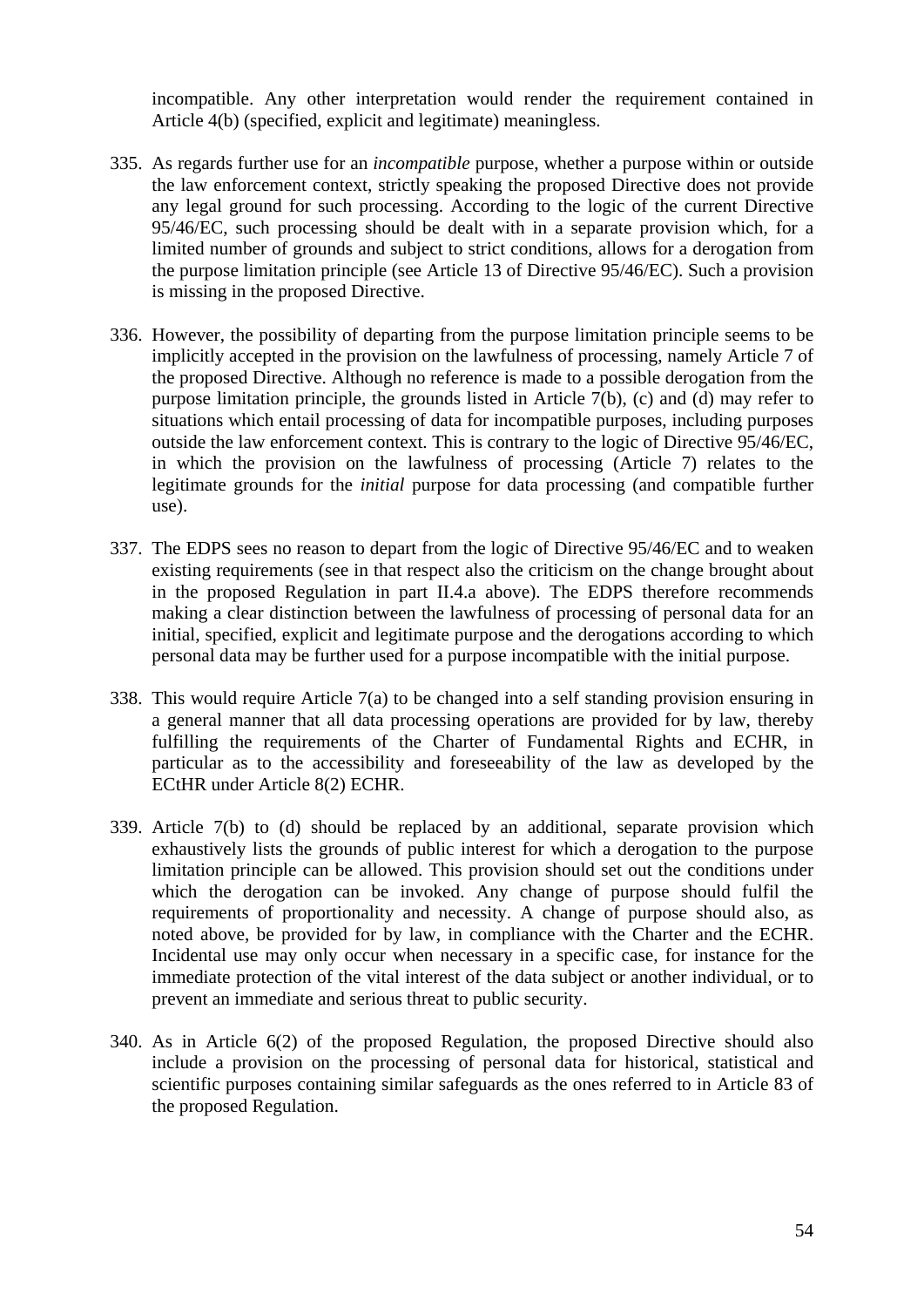(ii) Data quality (Article  $4(c)$  to  $(e)$ )

- 341. Article 4(c) to (e) set forth principles on data quality which are to a great extent similar to those embodied in Article 6(1)(d) of Directive 95/46 and Article 5 of the proposed Regulation.
- 342. In the law enforcement context in particular, the EDPS recommends providing in the proposed Directive for an obligation for the competent authority to put mechanisms in place to ensure that time limits are established for the erasure of personal data and for a periodic review of the need for the storage of the data.
- 343. This obligation for a periodic review is typical for the area of police and judicial cooperation. It is present in existing instruments such as Article 20 of the Europol Decision and Article 112 of the Schengen Convention.<sup>[69](#page-60-0)</sup>
- 344. Moreover, according to Council of Europe Recommendation 87/15, rules aimed at fixing storage periods for the different categories of personal data (see below) as well as regular checks on their quality should be established to ensure that police files are kept up to date and purged of superfluous or inaccurate data.<sup>70</sup>
- 345. As the EDPS stressed in his third opinion on Framework Decision 2008/977/JHA, distinctions between different categories of personal data are necessary not only for the protection of the personal data of the individual but also for the efficient operation of police services.[71](#page-60-2) Old and out of date information is at best useless and at worst misleading, diverting resources from current priorities to matters which are not, and should not, be the focus of investigation necessary for the ability of the recipients.
- (iii) Demonstrating compliance with the proposed Directive (Article 4(f))
- 346. Article 5(f) of the proposed Regulation lays down the general principle that controllers should *ensure and demonstrate* for each processing operation their compliance with the provisions of the Regulation. However, the equivalent provision of the proposed Directive (Article 4(f)) only refers to a general obligation on the controller to *ensure* compliance with the provisions adopted pursuant to the Directive.
- 347. There is no justification for not requiring the controller to *demonstrate* compliance as well. The obligation to keep documentation under Article 23 of the proposed Directive should be linked to the general obligation to demonstrate compliance, as under Article 5(f), Article 22 and Article 28 of the proposed Regulation. Moreover, the controller should be required to ensure and demonstrate compliance *for each processing operation*.

<span id="page-60-0"></span><sup>&</sup>lt;sup>69</sup> See Council Decision 2009/371/JHA cited in footnote 16 and Regulation (EC) No 1987/2006 of 20 December 2006 on the establishment, operation and use of the second generation Schengen Information System (SIS II) OJ L381, 28.12.2006, p. 4.

<span id="page-60-1"></span> $\frac{70}{70}$  See principle 7 of the Recommendation (Length of storage and updating of data) and points 96 to 98 of the explanatory memorandum. Special attention should be devoted here to temporary files, 'dead' files and intelligence files.

<span id="page-60-2"></span> $71$  See Third Opinion of the EDPS of 27 April 2007 on the Proposal for a Council Framework Decision on the protection of personal data processed in the framework of police and judicial co-operation in criminal matters, OJ C139, 23.06.2007, p.1, point 32.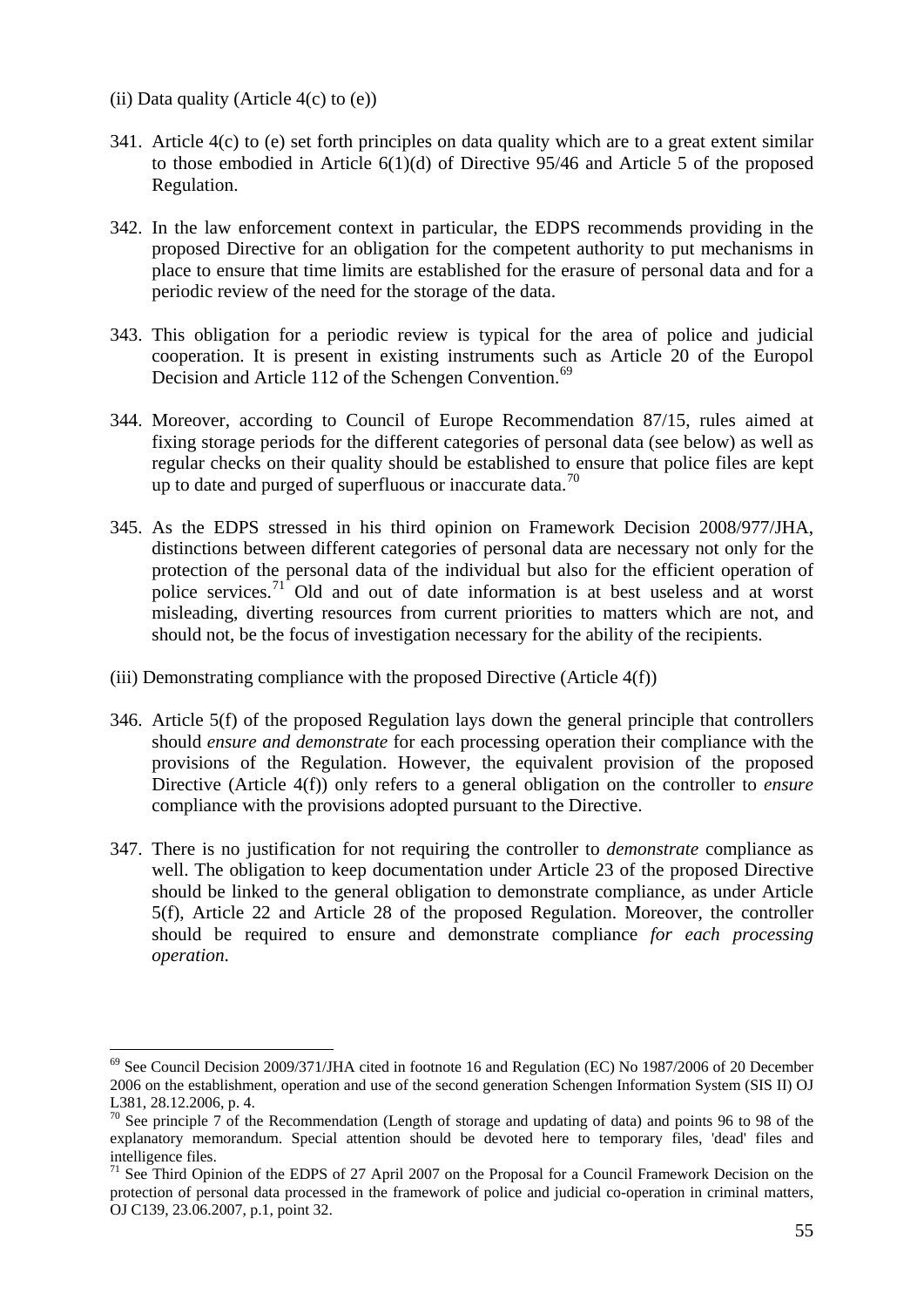- 348. The EDPS therefore recommends aligning the wording of Article 4(f) of the proposed Directive with Article 5(f) of the proposed Regulation and amending Articles 18 and 23 of the proposed Directive accordingly.
- *III.4.b. Distinction between categories of data subjects (Article 5)*
- 349. Article 5 lays down the obligation for the controller to make a clear distinction between personal data of different categories of persons (suspected, convicted, victims, informers, contacts, others).
- 350. The EDPS fully supports the introduction of this obligation as a specific data protection rule for law enforcement. It is essential, not only from the perspective of the data subject, but also for law enforcement authorities, that the data related to the different categories of persons are distinguished according to the different degree of involvement in a crime and are treated differently. Comparable distinctions are also foreseen in EU legislation for police cooperation, such as Article 14(1) of the Europol Decision.<sup>[72](#page-61-0)</sup>
- 351. The EDPS recommends adding the category of non-suspected person to Article 5 Specific conditions and safeguards are necessary to ensure proportionate use of data about such persons and to avoid prejudice to persons that are not actively involved in a crime.
- 352. Furthermore, the EDPS considers that Article 5 should be reinforced by deleting the wording 'as far as possible' and by specifying the consequences of the categorisation for the different data subject.
- 353. The wording 'as far as possible' is not needed, since, when collecting data, law enforcement authorities must have a specified purpose and should therefore, at the time of the collection, have a *prima facie* opinion on which category the data are related to. If law enforcement authorities still have doubts how to categorize the data collected during the first stage of the investigation, (e.g. personal data contained in an address book), they may use the category 'others'. Of course, this first categorisation will be adjusted when needed as the investigation progresses further.
- 354. The EDPS further recommends including in the provision the obligation for Member States to lay down the consequences of the categorisation, reflecting the particularities of the different categories of data processed and the different purposes for which these data are collected by law enforcement and judicial authorities. These consequences should concern the conditions for collecting data, the time limits, limitations to data subject's rights of access and information, modalities of access to data by competent authorities.

### *III.4.c. Different degrees of accuracy and reliability of personal data (Article 6)*

355. Article 6 of the proposed Directive provides that the different categories of data will be distinguished according to their degree of accuracy and reliability and that personal data based on facts will be distinguished from those based on personal assessments. This is an important provision since law enforcement authorities also use soft data based on presumptions rather than on facts.

<span id="page-61-0"></span><sup>72</sup> Council Decision 2009/371/JHA, cited in footnote 69.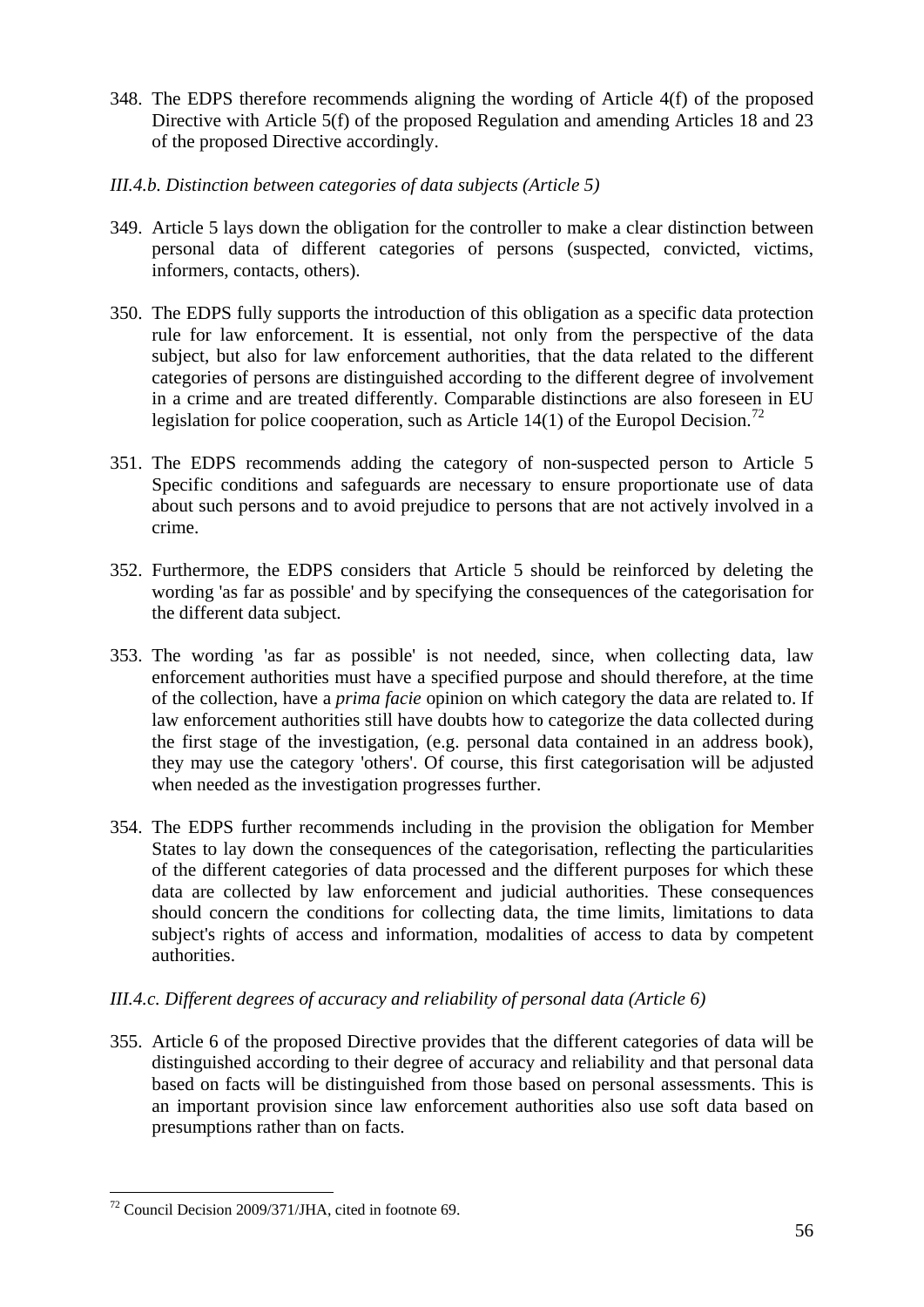- 356. The EDPS welcomes this provision and underlines its importance both for data subjects and for law enforcement authorities. This can be seen in particular in the exchange of data between law enforcement authorities, when data may be processed far from their source and completely out of the context in which they were originally collected and used. The failure to designate their degree of accuracy and reliability could actually undermine the effectiveness of data exchanges, as police authorities would not be able to ascertain whether the data should be construed as 'evidence', 'fact', 'hard intelligence' or 'soft intelligence'. The data subject might also be disproportionately affected by the possible lack of accuracy in data relating to suspicions about him or her.
- 357. However, in light of the foregoing observations, the EDPS considers that this provision should be strengthened and made mandatory by deleting the wording 'as far as possible'. As already explained above, (see part III.4.b on categories of data subjects), law enforcement authorities should have a *prima facie* opinion on the degrees of reliability of data and this assessment of reliability is an indispensible element of their processing.
- 358. The EDPS therefore recommends deleting the wording 'as far as possible' in paragraphs 1 and 2 of Article 6 of the proposed Directive.

### *III.4.d. Processing of special categories of data (Article 8)*

- 359. The EDPS welcomes the specific provisions in the proposed Directive on the processing of special categories of data. However, in its current form, Article 8 does not give any direction on how these data should be treated with particular care under the exceptions. Article  $8(2)(a)$  states only very broadly that the prohibition on the processing of such data does not apply if the processing 'is authorised by a law providing appropriate safeguards'. Recital 26 explains that the processing is only allowed if it is 'specifically authorised by a law which provides suitable measures to safeguard the data subject's legitimate interests'.
- 360. The EDPS recommends that the legislator includes the more restrictive wording of the recital in Article 8 itself and further clarifies in Article 8 and the recitals what is envisaged by suitable measures going beyond the regular safeguards applying to any kind of data processing.

# **III.5. Rights of data subjects (Chapter III)**

361. Chapter III of the proposed Directive deals with the data subject's rights of information, access, rectification and erasure in a way which is generally consistent with current data protection legislation and Article 8 of the Charter. The EDPS welcomes these provisions since they provide for a harmonised set of rights for data subjects while taking into account the particular nature of processing by law enforcement and judicial authorities. However, the EDPS considers that some improvements are still necessary.

### *III.5.a. Transparency and information to the data subject (Articles 10 and 11)*

362. In part II.5.a, the EDPS already underlined that transparency is a crucial part of data protection, not only because of its inherent value but also because it enables other data protection principles to be exercised. Individuals are only able to exercise their rights if they know about the processing of their data. This is even more important in the law enforcement area, where the use of personal data inevitably has an enormous impact on the lives and freedoms of private individuals.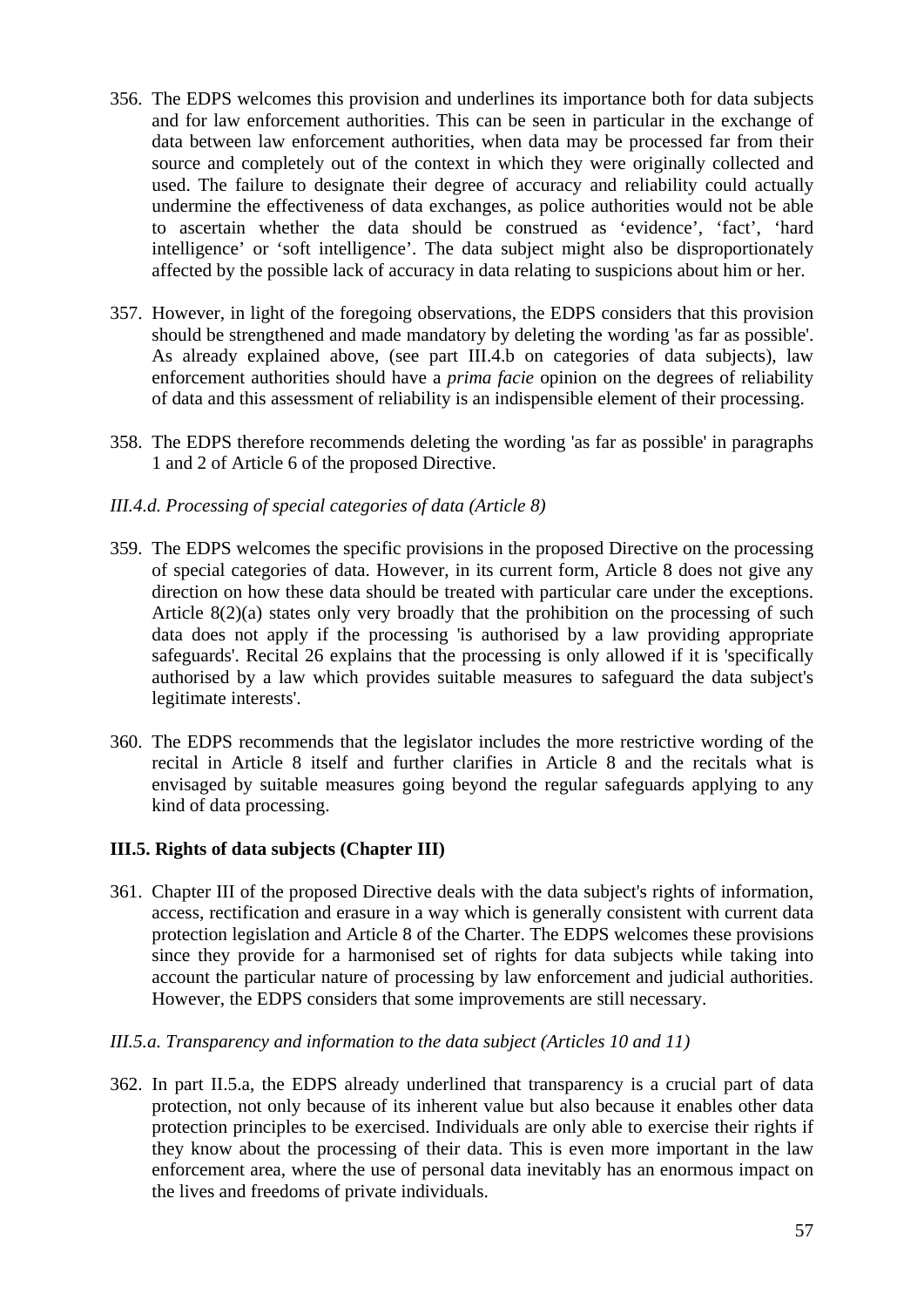- 363. The EDPS therefore welcomes the general obligation on controllers to have transparent and easily accessible policies on data protection issues and to communicate with the data subject on this matters using clear and plain language (see Article 10(1) and (2) of the proposed Directive). Furthermore, the EDPS welcomes the specification in greater detail of what type of information must be provided by the controller to the data subject when his or her personal data is collected (see Article 11).
- 364. However, the EDPS regrets that this obligation is greatly weakened by the addition in Article 10(1) of the limitation that the 'controller shall take all reasonable steps'. Whilst the specificities of the law enforcement sector may require to a certain extent a less liberal approach to transparency, the proposed Directive already takes this into account by providing specific exemptions to the right of information in Article 13 of the proposed Directive. When these exemptions are not applicable, there is no justification for further reducing the obligation in Article 10.
- 365. The EDPS therefore recommends deleting the reference to 'all reasonable steps' in paragraph 1 as well as in paragraph 3 of Article 10.

### *III.5.b. Modalities for exercising the data subject's rights (Article 10)*

- 366. Unlike Article 12(2) of the proposed Regulation, Article 10(4) of the proposed Directive does not impose a time-limit on the controller to inform the data subject about his or her request. The substitute notion of 'undue delay' in Article 10(4) would be ineffective in practice, as there is no deadline. Because data subjects' private life may be particularly affected due to the intrusive nature of law enforcement and the level of sensitivity of the data processed, there is a particular need to give them legal certainty when exercising these rights and certainly not to weaken their rights in practice.
- 367. The EDPS therefore recommends that the proposed Directive should include an explicit time limit in Article 10(4) and that such information should be given at the latest within one month of receipt of the request, in line with the proposed Regulation.
- 368. Moreover, while Article 12(4) of the proposed Regulation refers to requests which are 'manifestly excessive', Article 10(5) of the proposed Directive uses the word 'vexatious'. For the sake of clarity, the EDPS would prefer the use of the wording 'manifestly excessive'. Furthermore, the EDPS recommends giving further guidance on this notion in a recital.
- 369. Finally the EDPS recommends including in the proposed Directive a provision similar to Article 13 of the proposed Regulation but with a widened scope. The controller should be required to communicate to each recipient to whom the data have been disclosed, any rectification, erasure or change of the data, either or not carried out in accordance with Article 15 or 16 of the proposed Directive, unless this proves impossible or involves a disproportionate effort. Comparable obligations can already be found in existing EU instruments in the law enforcement area.<sup>[73](#page-63-0)</sup>

<span id="page-63-0"></span> $73$  See f.i. Article 16 of the Council Decision 2009/934/JHA of 30 November 2009 adopting the implementing rules governing Europol's relations with partners, including the exchange of personal data and classified information, OJ L325, 11.12.2009, p. 6. See also Principle 5(5)ii of Council of Europe Recommendation No R(87)15 on the use of personal data in the police sector.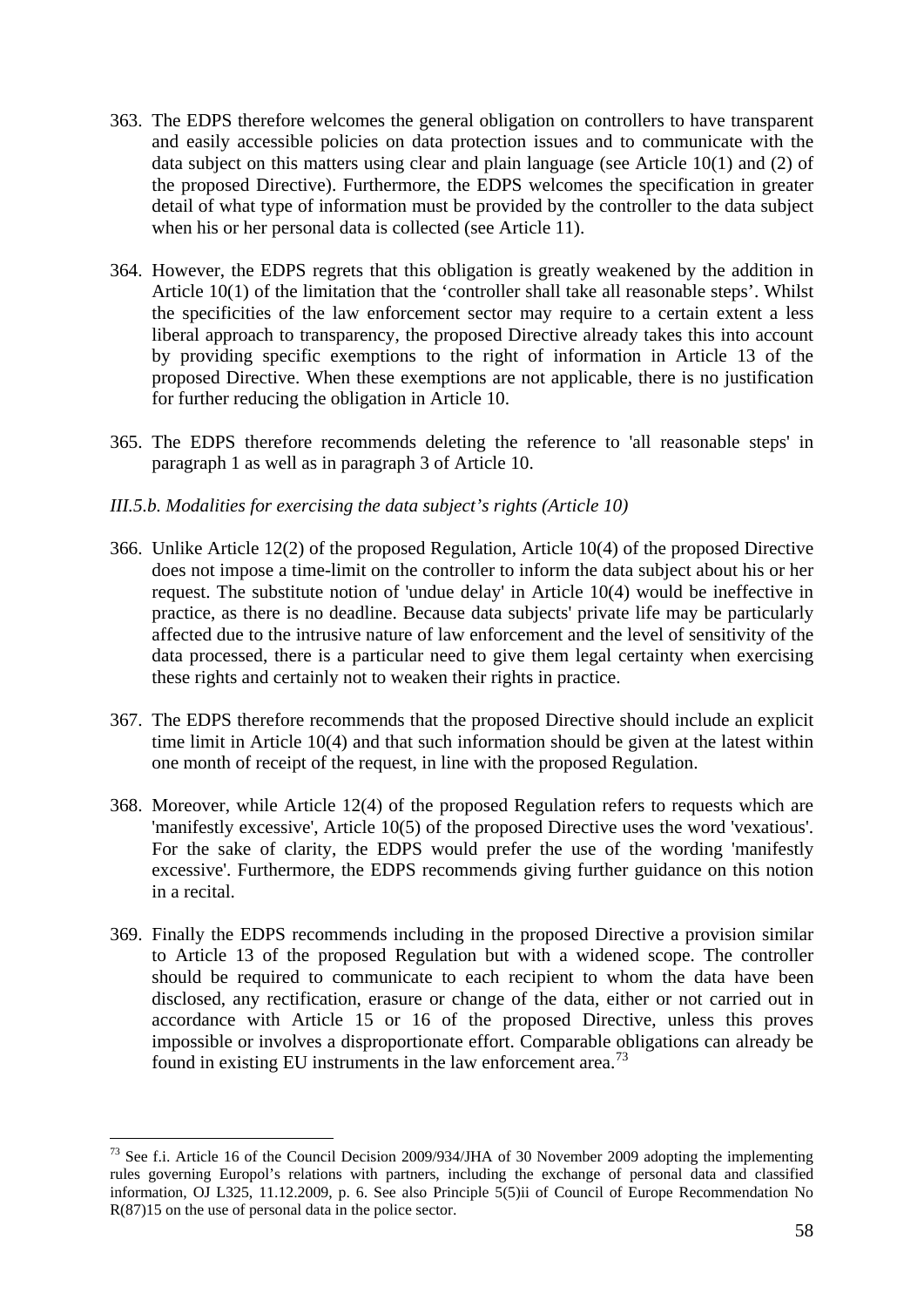### *III.5.c. Limitations to the data subject's rights (Articles 11, 13, 15 and 16)*

- 370. There is no doubt that certain limitations to the data subject's rights may be necessary in the law enforcement area since information on criminal investigations could prejudice the investigation itself. However, since these limitations are exceptions to a fundamental right, they should only be applied so far as necessary and proportionate in each case. Furthermore, exceptions should be limited and well defined and, where possible, partial and limited in time. In addition, any limitation of the data subject's rights should be accompanied with appropriate safeguards.
- 371. Articles 11(4) and 13 lay down the exemptions allowing partial or complete restriction of the transparency obligation and the right of access when such exemptions constitute a necessary and proportionate measure in a democratic society with due regard for the legitimate interests of the person concerned. The EDPS welcomes that the proposed Directive harmonises the grounds and conditions for the possible derogations.<sup>[74](#page-64-0)</sup>
- 372. However, unlike the provisions on transparency and the right of access, the grounds and conditions for restricting the right to rectification (Article 15) and the right to erasure (Article 16) are not mentioned in the proposed Directive. In both provisions it is only stated that the controller should inform the data subject about the reasons for a refusal and the possibilities to go to a supervisory authority or to a court. The EDPS recommends that the grounds and conditions for restricting these two rights are mentioned as well.
- 373. With regard to national provisions, Article 11(5) and Article 13(2) provide that with a view to the specific nature of certain categories of data processing, Member States may determine by law categories of data processing which may wholly or partly fall under the exemptions. However, this should only be allowed for limited situations in which such a categorical exemption is duly justified.<sup>[75](#page-64-1)</sup> This implies that it should be obvious that the legitimate grounds for an exemption apply to all relevant data under all circumstances. In principle, any partial or complete restriction to the right of information and/or access should be carefully assessed by the controller on a case by case basis in relation to the ground invoked for such limitation.
- 374. The EDPS recommends, in order to ensure the exceptional character of this exemption, adding a sentence in Article 11(4) and Article 13(1) stating that the controller should be required to assess in each specific case by way of a concrete and individual examination whether partial or complete restrictions for one of the grounds applies.
- 375. Furthermore, a limited interpretation of the scope of Article 11(5) and Article 13(2) should be ensured through an amendment of the provisions itself.
- 376. Finally, the EDPS recommends deleting the word 'omitting' in Article 11(4) and Recital 33 as far as it has no added value.

<span id="page-64-0"></span> $74$  Restrictions to data subject's rights are allowed by identical provisions laid down with regard to both right to information and right to access.

<span id="page-64-1"></span> $75$  Article 109 of the Schengen Convention might serve as an illustration. According to this provision alerts for discrete surveillance shall in any event not be communicated to the data subject concerned.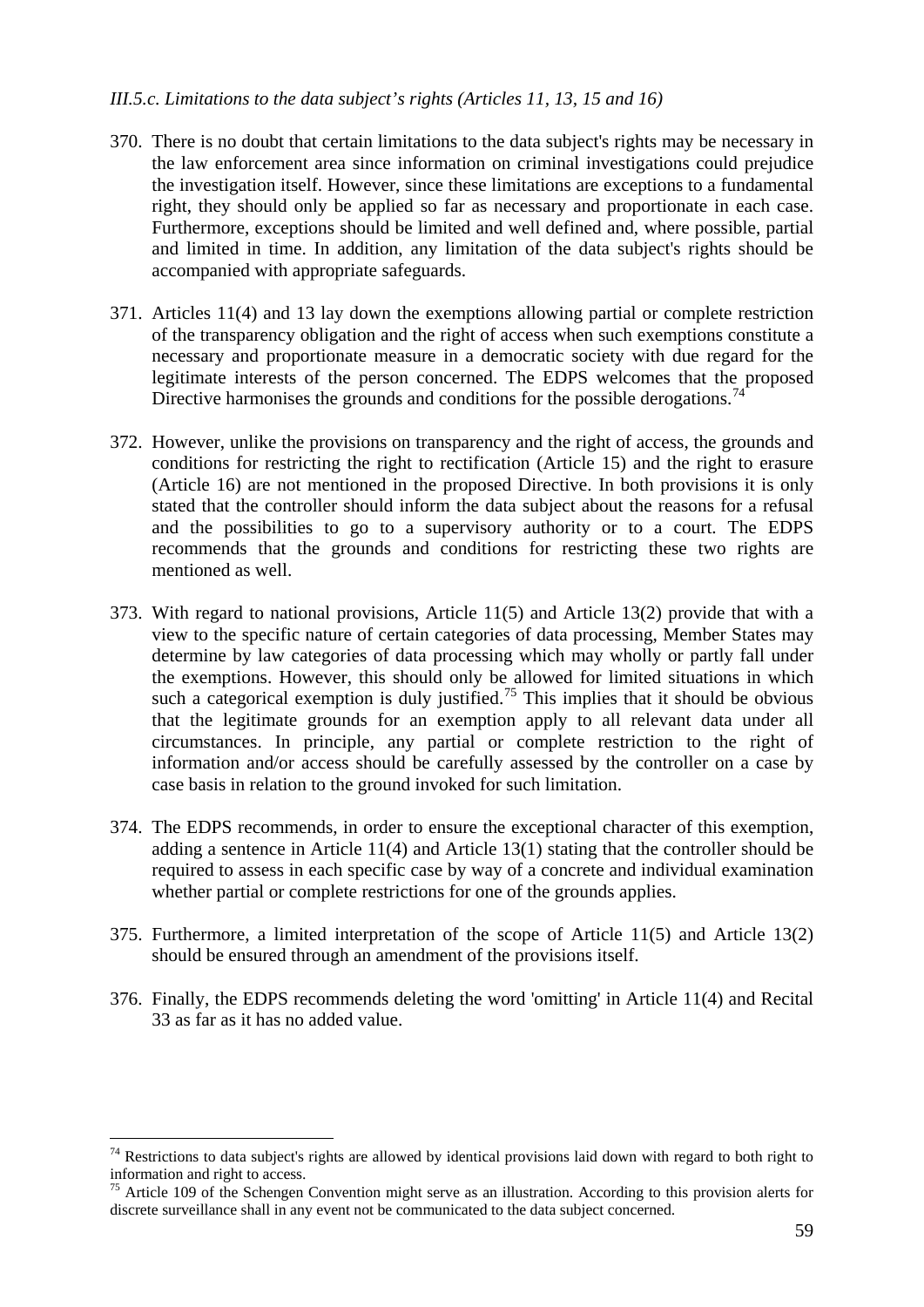### *III.5.d. Additional safeguards (Articles 14 and 45(1)(c))*

- 377. The proposed Directive contains several additional obligations and safeguards which accompany the restriction of the rights laid down in Articles 13, 15 and 16 providing, in particular, for intervention by a supervisory authority.
- 378. For example, when refusing or restricting access, rectification or erasure, the controller is required to inform the data subject about the possibility of lodging a complaint to the supervisory authority and seeking a judicial remedy (see Articles 13(3), 15(2) and 16(4)). Moreover, according to Article 14, the data subject has the right to request the supervisory authority to check the lawfulness of the processing.
- 379. The EDPS welcomes these additional safeguards relating to the supervisory authority. However their effectiveness is limited because these authorities have no power under the proposed Directive to order the controller or the processor to comply with requests relating to data subjects' rights.
- 380. The EDPS therefore recommends adding this power, as will be further discussed in part III.8.a of this opinion.

### *III.5.e. Right of erasure (Article 16)*

- 381. The EDPS notes that the controller can in specific cases mark the data instead of deleting them. The spirit of this provision is the same as that of Article 17(4) and (5) of the proposed Regulation. However, the proposed Regulation foresees a possibility to 'restrict' the processing when data are not deleted, whereas the proposed Directive simply foresees the 'marking' of data.
- 382. For the sake of consistency and clarity of the concept of restriction of processing in both Proposals, the EDPS recommends using in Article 16(3) the wording 'shall restrict processing' instead of 'shall mark'. He also recommends developing the definition in Article 3(4) of the proposed Directive further in line with Article 17(5) of the proposed Regulation. As already stated in part II.3.c, we recommend the legislator to include the definition of 'restriction of processing' in the Regulation as well.
- 383. In addition, he recommends adding in Article 16 of the proposed Directive the obligation for the controller to inform the data subject before lifting any restriction on processing. There is no reason why the proposed Directive should depart from the standards of Article 17(6) of the proposed Regulation in this respect.

#### **III.6. Controller and processor (Chapter IV)**

- 384. In part II.6 of this opinion, the EDPS has expressed satisfaction with the major improvements proposed with regard to the rules for controllers and processors as provided for by Chapter IV of the Regulation. However, the EDPS is less positive about how the rules for controllers and processors have been developed in Chapter IV of the proposed Directive.
- 385. The EDPS understands that some of the provisions of the proposed Regulation have to be adapted in order to take account of the specific nature of the legal instrument (a Directive) and the specific nature of the processing in the area of police and judicial cooperation in criminal matters. However, the deviations from the general rules in the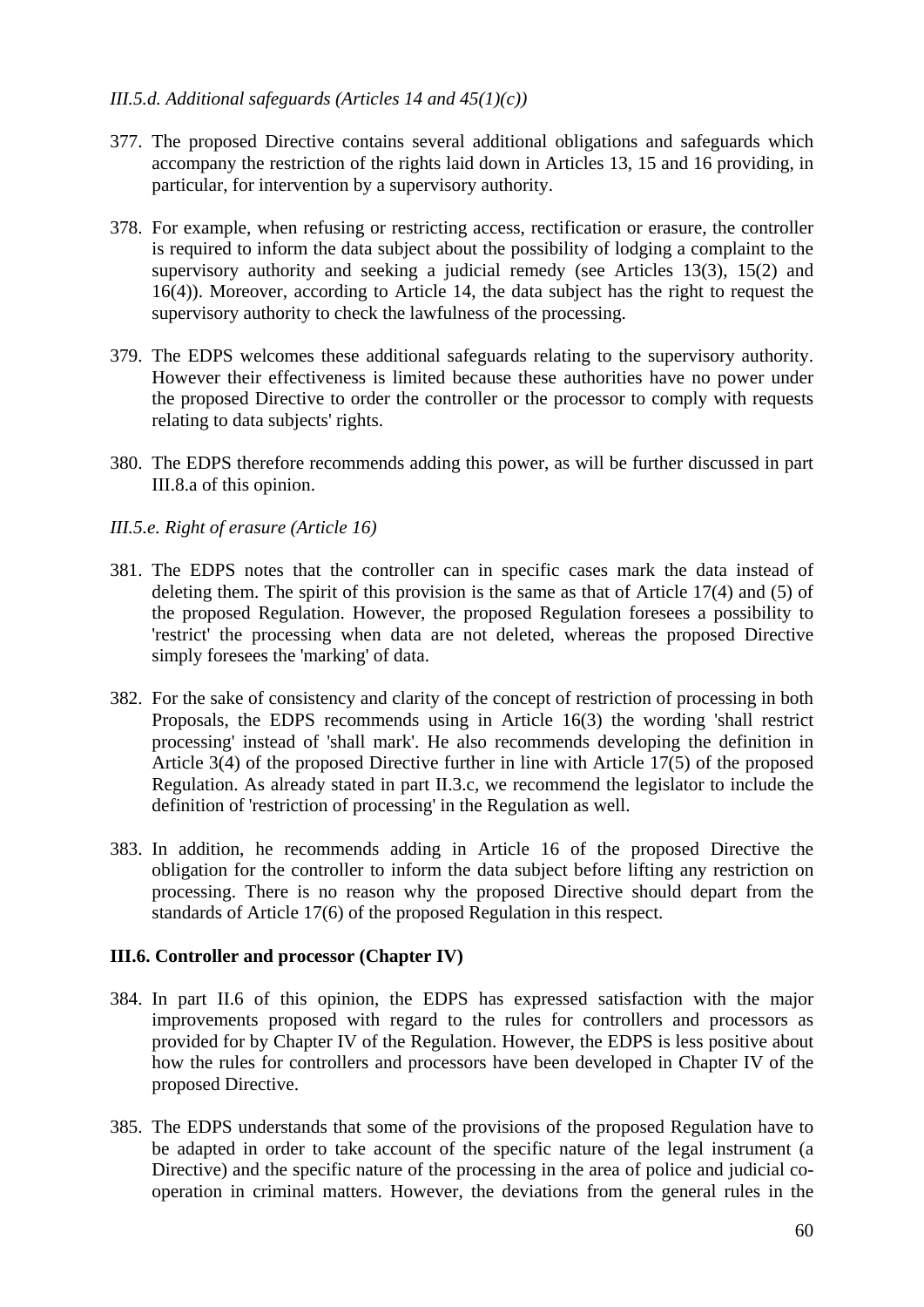current Proposal go much too far. For example, there is absolutely no justification for deleting the data protection impact assessment and for simplifying drastically other provisions such as those concerning the Data Protection Officer.

- 386. Such differences significantly undermine the aim of a strong, consistent and comprehensive data protection framework stated by the Commission in its Communication. As will be developed in greater detail below, the EDPS therefore recommends aligning the proposed Directive with the relevant provisions in the proposed Regulation.
- *III.6.a. Data protection by design and by default (Article 19)*
- 387. The EDPS notes that Article 19 is a very simplified version of the provision on data protection by design and by default provided for in Article 23 of the proposed Regulation.
- 388. In particular Article 19(1) does not refer to the moment the measures and procedures implementing both principles have to be put into effect. Likewise, Article 19(2) merely states that 'the controller shall implement mechanisms for ensuring that, by default, only those personal data which are necessary for the purposes of the processing are processed'.
- 389. The EDPS recommends that the above recommendations on Article 23 of the proposed Regulation, to further substantiate the notion of data protection 'by default' (see part II.6.b), should equally be taken into account for the proposed Directive.
- *III.6.b. Documentation and keeping of records (Article 23)*
- 390. According to Article 23(1) the controllers and processors should be required to maintain documentation of the processing operations under their responsibility. The list of information is provided in Article 23(2) whereas Article 23(3) establishes that the documentation should be made available on request to the supervisory authority.
- 391. As already stated, the documentation requirement stems from the general obligation to be able to *demonstrate* compliance with the Directive. In line with the proposed Regulation, this should be explicitly stated in Article 4(f) and Article 18 of the proposed Directive.
- 392. In addition, given the specific nature of the processing covered by the Directive, Article 24 establishes that records of the main processing operations carried out are to be kept for the purposes of verification of the lawfulness, self-monitoring and data security.
- 393. It should be noted that the list in Article 23(2) is less detailed than the comparable list in Article 28(2) of the proposed Regulation. The comments made above in part II.6.e therefore do not fully apply here. Nevertheless, it would be advisable to better align both provisions in the light of those comments before they are finally adopted. This concerns in particular the name and contact details of the data protection officer, and the mechanisms implemented to verify the effectiveness of the measures in place to ensuring compliance.
- 394. Moreover, the obligation to make the documentation available to the supervisory authority should also be supplemented by an additional obligation to inform the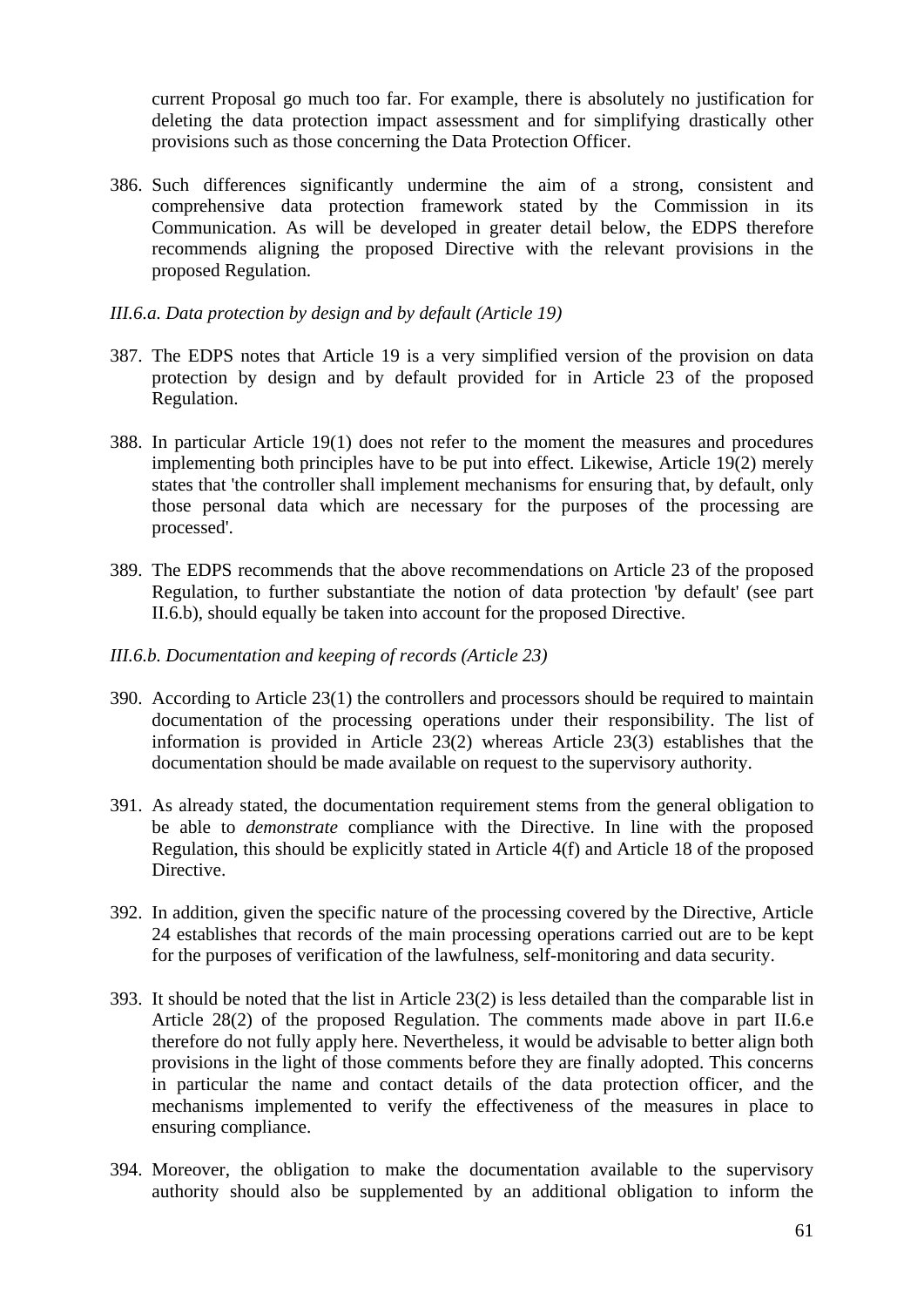supervisory authority on other relevant points, such as the categories of data subjects and the categories of personal data, and a general indication of time limits for erasure.

- 395. In addition, the information to be kept on transfers to third countries is too limited (see Article 23(2)(d)). With regard to transfers to third countries the EDPS further recommends including the requirement to keep information on the legal ground on which the data is transferred, with a substantive explanation especially if a transfer is based on Article 35 or 36.
- 396. Article 24 deals with the keeping of records. The EDPS welcomes this provision and recommends to specifically include the identity of the recipients of the data. Furthermore, the EDPS recommends providing in Article 24, as in Article 23, that the supervisory authority shall have access to this information on request.
- *III.6.c. Data security (Articles 27 to 29)*
- 397. The EDPS is pleased to see that the obligation to notify a personal data breach to the supervisory authority and the data subject is also proposed in the Directive.

### *III.6.d. Data protection impact assessment*

- 398. In his comments on the proposed Regulation, the EDPS welcomes the introduction of the principle of a data protection impact assessment in Article 33 of the proposed Regulation as it constitutes an important mechanism for ensuring the accountability of the controller (see part II.6.h). Moreover, it contributes to the practical implementation of the principles of 'privacy by design' and 'privacy by default'.
- 399. The DPIA does not appear in the proposed Directive at all. Nor is there any provision for a preliminary impact assessment when biometric data are processed, as suggested by the Council.<sup>76</sup> If this omission is based on the idea that public authorities are exempted from the mandatory DPIA under the Regulation, the EDPS would recall the comment made in part II.6.h above that the exemption should only apply if a specific assessment, equal to a DPIA, has already been made during the legislative process.
- 400. The EDPS sees no justification why the DPIA should not also be included in the proposed Directive accompanied by the exception clause discussed above. The specific nature of the processing operations carried out by law enforcement authorities makes it even more necessary to carry out such impact assessments.
- 401. The EDPS therefore invites the legislator to insert in the proposed Directive a provision requiring the competent authorities to carry out a DPIA, unless a specific assessment, equal to a DPIA, has already been made during the legislative process.

### *III.6.e. Prior consultation (Article 26)*

1

402. Under Article 26(1), Member States should provide that the controller or the processor must consult the supervisory authority prior to processing operations which will form part of a new filing system to be created where special categories of data are to be processed and where the technology, mechanisms or procedures to be used are likely to present specific risks. According to Article 26(2), Member States may provide that the

<span id="page-67-0"></span> $76$  See the Council conclusions of the 3071st Justice and Home Affairs Council meeting of 24 and 25 February 2011, pt. 9.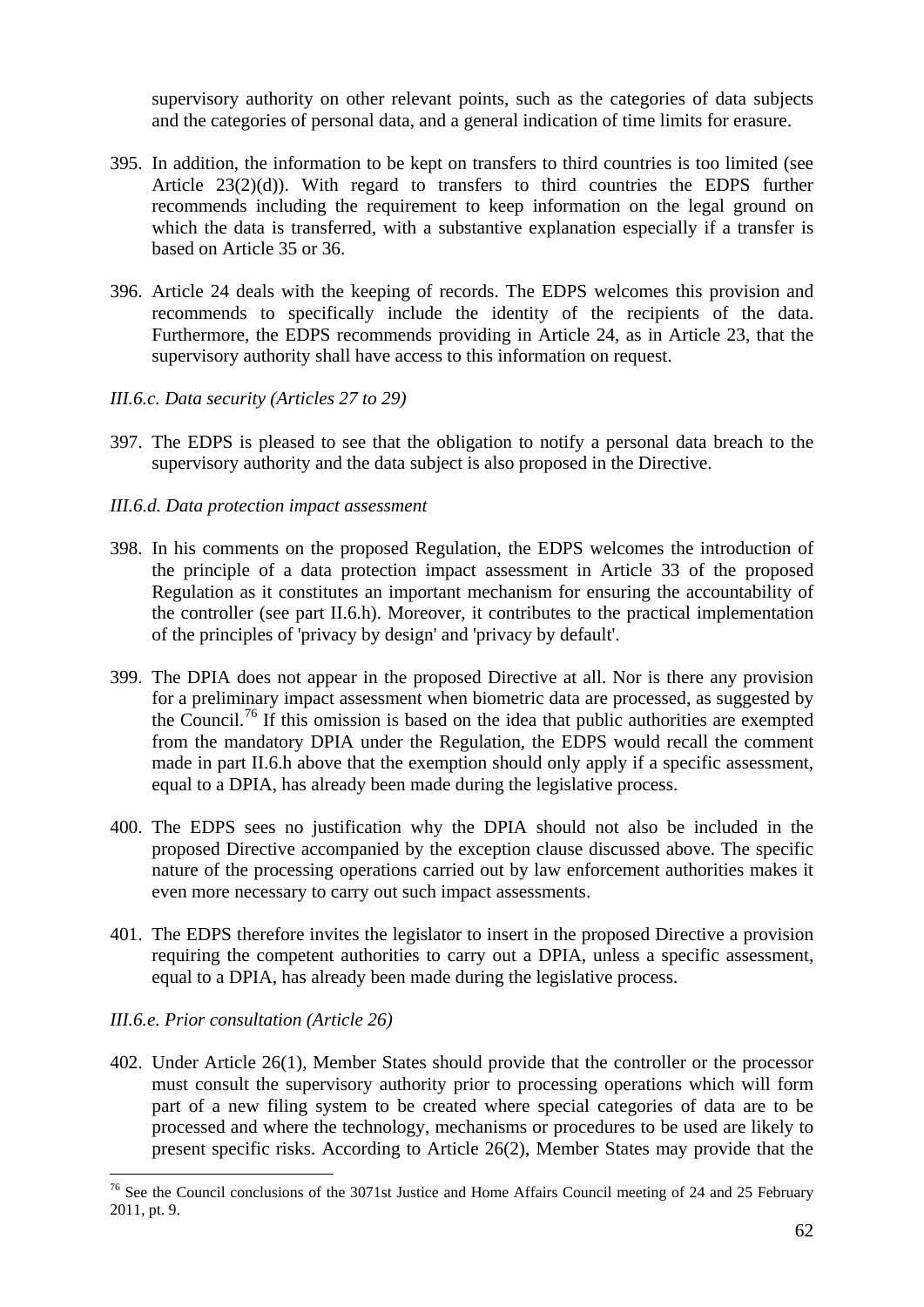supervisory authority establishes a list of the processing operations which are subject to prior consultation pursuant to paragraph 1.

- 403. The EDPS considers that the scope of the consultation procedure is too limited and recommends to align the provision more closely with the procedures developed in Article 34(2) of the proposed Regulation. These procedures are based on the existence of the data protection impact assessment. If the proposed Directive remains as it is now, the absence of any DPIA would make it very difficult to identify potential risks for the fundamental rights and freedom of data subjects.
- 404. In such circumstances, there should be an obligation for the controller or the processor to consult systematically the supervisory authority where a new processing operation is introduced in an existing filing system. Only if the obligation of a data protection impact assessment is introduced in the proposed Directive could the scope of the consultation procedure be limited to cases presenting specific risks, as there would be a real guarantee then that such risks would be prior identified.

### *III.6.f. Data protection officer*

- 405. The EDPS has emphasised in the context of the proposal for a Regulation the importance of the data protection officer ('DPO') function for ensuring internal compliance with data protection rules. Therefore, he strongly supports the introduction in Article 30(1) of the proposed Directive of a provision providing for the obligation for the controller or processor to appoint a DPO.
- 406. The EDPS regrets that the Proposal fails to establish some basic requirements for the designation and for the position of the DPO. The EDPS therefore recommends that the Proposal should be aligned to the proposed Regulation and should provide additional guarantees: first, Article 30 should deal with the issue of conflict of interest and lay down a minimum term of office of two years and, second, Article 31 should provide for an appropriate administrative attachment with due regard to the independent role of the DPO and with a view in particular to avoiding possible uneven relations or influence by high rank controllers.

### **III.7. Transfer to third countries (Chapter V)**

407. In an increasingly connected world, effective police and judicial cooperation within EU borders depends more and more on cooperation with third countries and international organisations. Because the development of this international cooperation is likely to rely heavily on exchanges of personal data, it is all the more important for the EU to develop these exchanges in full respect for human rights, including data protection.

#### *III.7.a. General principles for transfers (Article 33)*

- 408. According to Article 33, transfers of personal data to a third country or an international organisation including further onward transfer to another third country or international organisation may take place when the transfer is necessary for law enforcement purposes under the conditions laid down in Chapter V of the proposed Directive.
- 409. The existing legal instruments in the area of police and judicial cooperation require the controller in the third country or international organisation to be an authority competent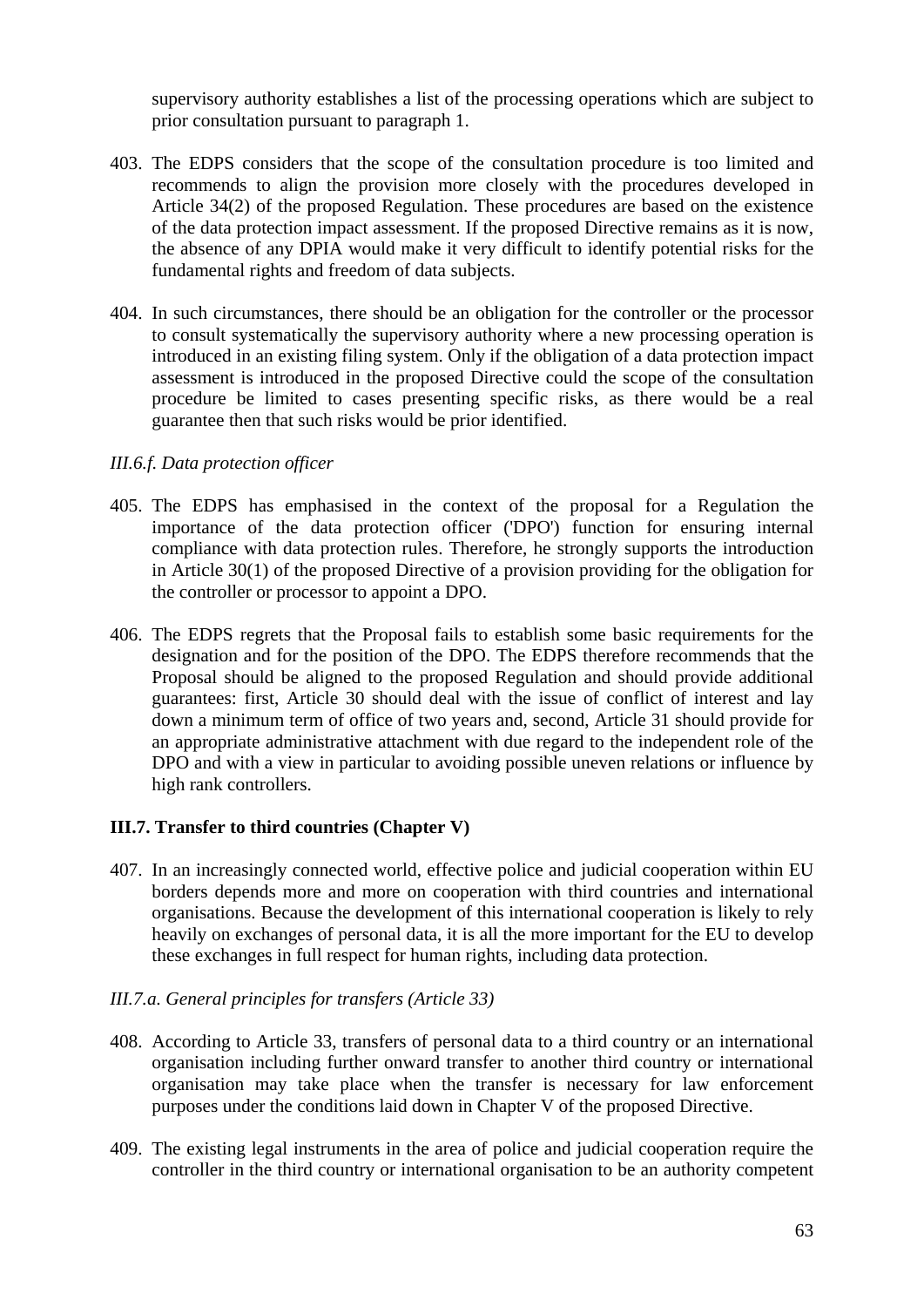for law enforcement purposes.<sup>77</sup> Article 33 of the proposed Directive does not include this requirement, which is only mentioned in recital 45 thereof. This is clearly not sufficient. The EDPS strongly opposes any possibility of transfer and further processing of personal data by third countries beyond the framework set up by the Directive.

- 410. Therefore, the EDPS strongly recommends completing Article 33 of the proposed Directive by the requirement that the transfer may only take place if the controller in the third country or the international organisation is a competent authority within the meaning of the proposed Directive.
- *III.7.b. Transfer where there is a positive adequacy decision (Article 34)*
- 411. As a general rule, a transfer may take place where the Commission, on the basis of Article 41 of the proposed Regulation or Article 34 of the proposed Directive, has decided that the third country or international organisation ensures an adequate level of protection. The principle of 'adequate level of protection' is enshrined in the Additional Protocol to Convention 108<sup>78</sup>. This principle has also been implemented and specified in several legal instruments of the European Union, not only in Directive 95/46/EC, but also in legal instruments within the area of police and judicial cooperation, such as the legal instruments establishing Europol and Eurojust. The EDPS welcomes this reference to adequacy decisions in Article 34 of the proposed Directive and related mechanism.
- *III.7.c. Transfer where there is no decision on adequacy (Articles 35 and 36)*
- 412. Where there is no Commission decision on adequacy, transfers may take place where (i) appropriate safeguards have been provided for in a legally binding instrument or (ii) the controller has concluded, after having assessed all the circumstances surrounding the transfer of personal data that appropriate safeguards exist (Article 35).
- 413. However, an assessment by the controller alone cannot be considered as an appropriate and sufficient safeguard to allow transfers to a third country or an international organisation on a systematic or structural basis, as it clearly does not provide sufficient protection for the data subjects.
- 414. The EDPS also notes that, except for the requirement of specific documentation which is an additional safeguard but not sufficient in itself, the proposed Directive does not provide any guarantee for such transfers. In contrast, Article 42(5) of the proposed Regulation provides in such cases for prior authorisation of the supervisory authority.
- 415. The EDPS therefore strongly recommends deleting Article 35(1)(b) or as a minimum adding the requirement of a prior authorisation of the supervisory authority.
- 416. Where there is neither a decision on adequacy, nor appropriate safeguards under Article 35, a transfer may still take place under Article 36 where it is necessary (i) to protect vital interests of the data subject or another person, (ii) to safeguard legitimate interests of the data subject, (iii) for the prevention of an immediate and serious threat to public security, (iv) in individual cases for law enforcement proposes and (v) in individual

<u>.</u>

<span id="page-69-0"></span><sup>&</sup>lt;sup>77</sup> See Article 17(1) of the Council Decision 2009/934/JHA cited in footnote 73 and Article 13(1)(b) on the Council Framework Decision 2008/977/JHA.<br><sup>78</sup> The Additional protocol regarding supervisory authorities and transborder data flows lays down the general <sup>78</sup>

<span id="page-69-1"></span>principle - subject to certain derogations - that transfer of personal data to third party is permitted only if that party 'ensures an adequate level of protection for the intended data transfer'.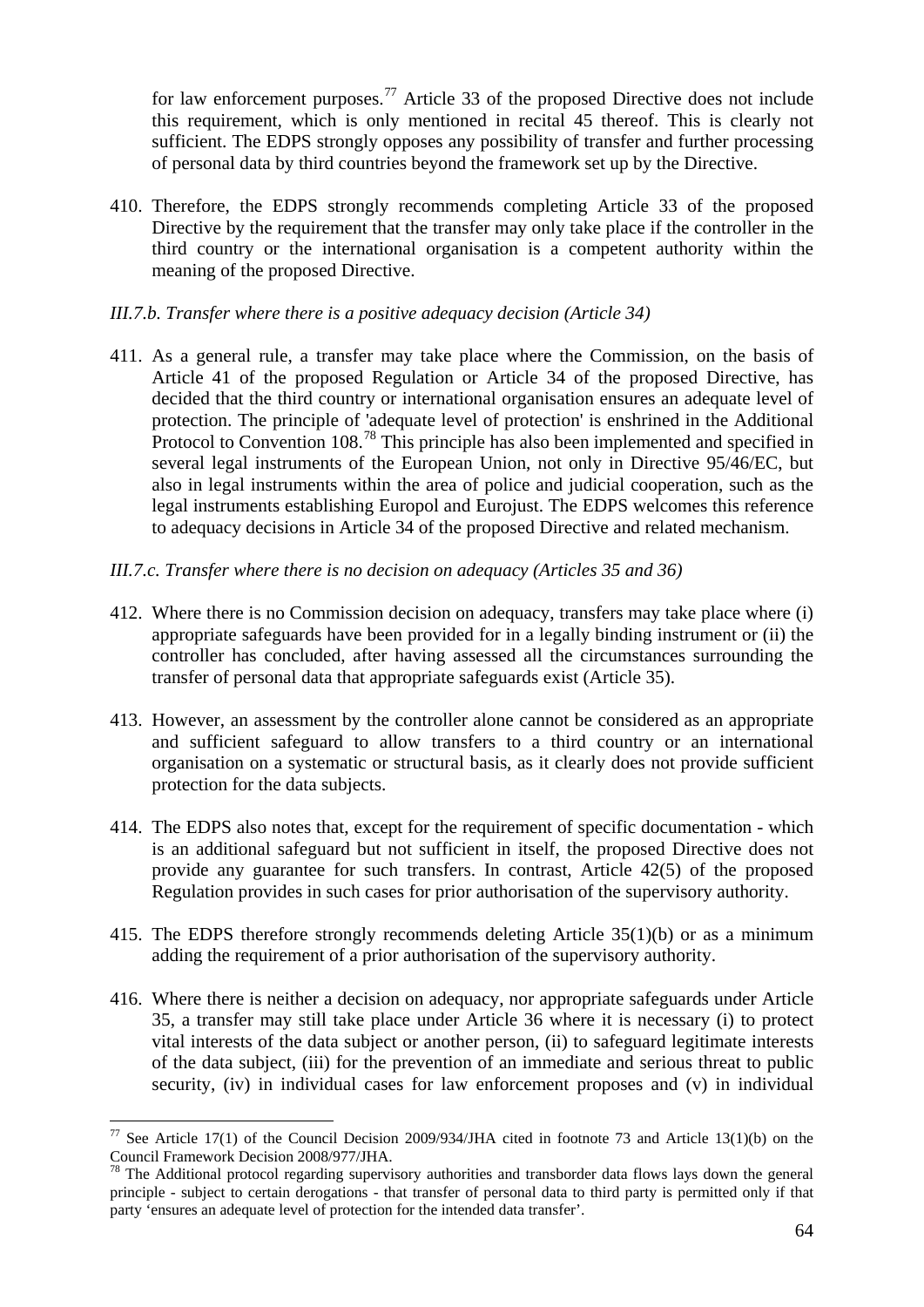cases for the establishment, exercise or defence of legal claims relating to law enforcement purposes.

- 417. The EDPS emphasizes that any derogation used to justify a transfer needs to be interpreted restrictively and should not allow the frequent, massive and structural transfer of personal data. Whilst Article 36 paragraphs (d) and (e) foresee that the derogation applies in individual cases, it should be clear that even an individual case should not allow wholesale transfers of data and should be limited to data strictly necessary. This applies equally to any transfer justified by a serious threat to public security, as mentioned in Article 36(c). The EDPS recommends that this be clarified in a recital.
- 418. Moreover, the EDPS recommends that additional safeguards such as the obligation to specifically document these transfers (e.g. data transferred, time of transfer, data about the recipient, reason for the transfer and recipient etc.) are added to Article 36.

#### *III.7.d. Transfer where there is a negative decision on adequacy*

- 419. The conditions permitting a transfer to a third country or an international organisation which does not offer an adequate level of protection are unclear. Indeed, whilst Article 34(6) and recital 48 of the proposed Directive allow transfers to such countries or organisations when based on appropriate safeguards (Article 35) or derogations (Article 36), Article 35(1) which deals with the appropriate safeguards refers to situations where the Commission has taken no decision.
- 420. A similar comment was made in part II.7.b with regard to the Regulation. The EDPS therefore suggests that Article 35(1) be modified to ensure consistency among these provisions. Nevertheless, when there is a decision of non-adequacy, possibilities to continue to transfer personal data should be very limited in this particular field. The EDPS recommends that any transfer in this situation should therefore only be based on:
	- Article 35(1)(a) if there is a legally binding international agreement allowing for the transfer under specific conditions guaranteeing an adequate protection,
	- Article 36(a) or (c), i.e. to protect the vital interest of the data subject or in case of an immediate and serious threat to public security.

#### **III.8. Oversight mechanisms (Chapter VI, VII and VIII)**

- 421. The EDPS notes that the provisions on oversight mechanisms by independent supervisory authorities, as well as the cooperation mechanisms between those authorities differ in some respects from the corresponding provisions in the proposed Regulation.
- 422. In this part the EDPS will analyse these differences, their justification, as well as the possible consequences for the organisation of the supervisory authorities. In most Member States, the same authorities will presumably be assigned to supervise the Regulation as well as the national laws implementing the directive.

#### *III.8.a. Powers of supervisory authorities*

423. According to the EDPS, under a comprehensive approach, there is no need for differentiating the powers of the supervisory authorities between the Regulation and the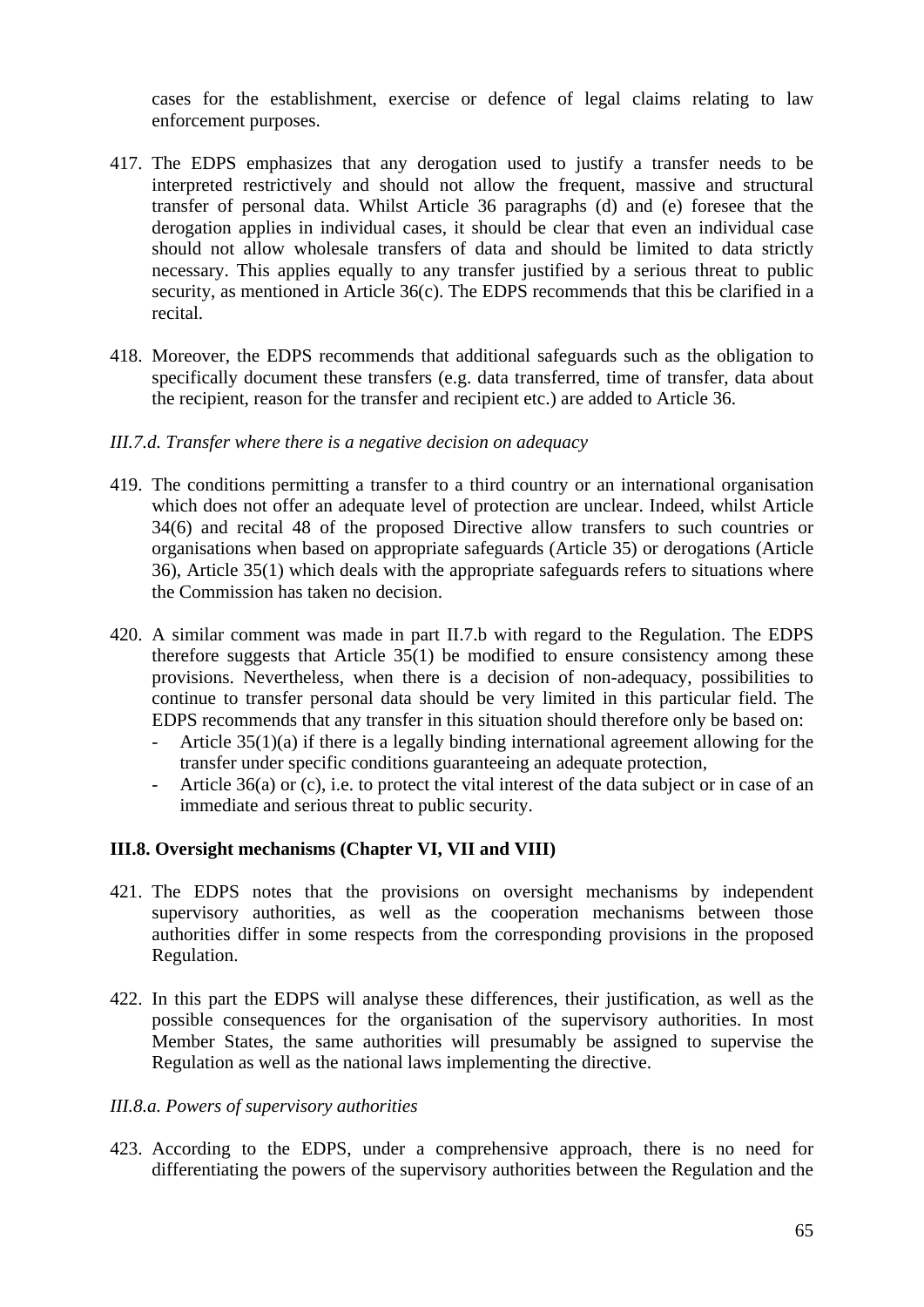Directive. Indeed, the proposed Regulation also foresees the oversight of public authorities by supervisory authorities.

- 424. As to the scope, the competent authorities to which the proposed Directive is supposed to apply under its Article 1(1) are on the one hand police authorities within the meaning of Article 87(1) TFEU, and on the other hand judicial authorities. According to the EDPS, a distinction could be justified to some extent between supervision by supervisory authorities of the police and supervision by supervisory authorities of the judiciary. In the case of the police, there is no need for specificities; to the contrary, in view of the powers of the police, strong supervision is possibly even more important than in other branches of government.
- 425. Whilst data subjects need full protection in the judicial area as well, under the rule of law some activities of the judiciary may be (partly) exempted from supervision by other public bodies like supervisory authorities. This is recognised by Article 51(3) of the proposed Regulation and Article 44(2) of the proposed Directive with regard to courts acting in their judicial capacity.
- 426. The EDPS recommends giving more guidance in a recital on what is meant to be covered by 'judicial capacity'. He understands the exception as addressing more particularly the processing of personal data in judicial proceedings on individual cases. On the other hand, the data protection principles – including supervision - should remain applicable, for instance, to processing of personal data by the registry, publication of public reports of proceedings, and publication of judicial decisions.
- 427. If some limited exception<sup>[79](#page-71-0)</sup> is justified with regard to courts acting in their judicial capacity, the EDPS does not see any reason to limit the powers of supervisory authorities outside this specific context. The EDPS therefore recommends that the powers of supervisory authorities vis-à-vis national police authorities should be fully aligned with the powers under the proposal for a Regulation.
- 428. However, the most obvious difference between the proposed Regulation and the proposed Directive do not relate to the scope, but to the substance of the powers of the supervisory authorities. Whilst Article 53 of the proposed Regulation enumerates a long list of powers, Article 46 of the proposed Directive is more limited. Several powers of the supervisory authorities have been deleted without justification compared to the proposed Regulation. The EDPS refers in particular to the power of supervisory authorities to order the controller or the processor to comply with requests relating to data subjects' rights and the power to suspend data flows to a recipient in a third country or to an international organisation. $80$  Moreover, the power to obtain from the controller or the processor access to all personal data or to any of its premises has been substantially reduced and replaced by the power to 'collect all the information necessary'.[81](#page-71-2)
- 429. The EDPS recommends aligning the wording of Article 46(a) with the wording of Article 53 of the proposed Regulation.

<span id="page-71-0"></span> $79$  The scope and purpose of this exception remain problematic. There is a range of practices among the Member States, although most declarations of Contracting Parties to Convention 108 do not mention the exception. To the extent in which national data protection authorities are involved, they seem to find satisfactory solutions in practice. Further reflection on the subject is therefore needed.  $\frac{80}{10}$  See Article 53(1)(b) and (h) of the proposed Regulation.

<span id="page-71-1"></span>

<span id="page-71-2"></span> $81$  Compare Article 53(2) of the proposed Regulation with Article 46(a) of the proposed Directive.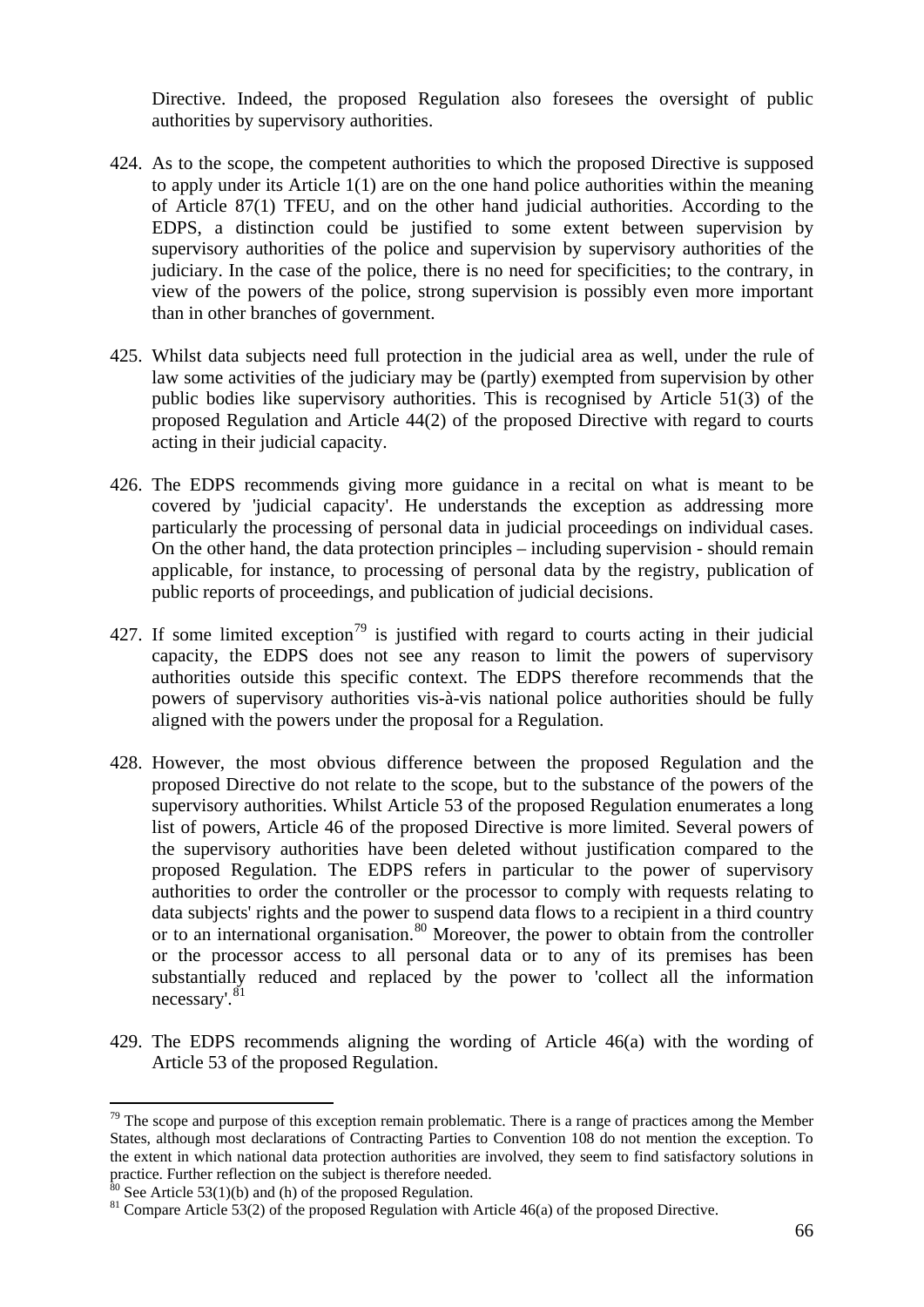- 430. As said, the EDPS does not see any justification for a differentiation between the Regulation and the Directive as far as the powers of the supervisory authorities are concerned. However, he recognises that the effective powers under Article 46(b) of the proposed Directive are potentially strong, provided that it is ensured that all Member States *shall* provide supervisory authorities on their territories with *all* enumerated powers. As a minimum option he therefore advises changing the wording 'such as' in Article 46(a) and (b) into 'including'.
- 431. The EDPS also notes a significant difference concerning the annual activities report of the supervisory authorities. According to Article 54 of the proposed Regulation this report must not only be made available to the Commission and the European Data Protection Board, but must also be presented to the national parliament and must be made public. Article 47 of the proposed Directive only mentions the availability of the report to the Commission and the Board. The EDPS sees no justification for this difference, at least with regard to the national parliament. In this respect, the Court of Justice in the *Commission/Germany* ruling explicitly mentions reporting by the supervisory authority to the national parliament as a tool for complying with the principle of democracy.[82](#page-72-0)

#### *III.8.b. Co-operation and consistency*

1

- 432. The proposal for a Regulation foresees an elaborate regime for mutual assistance between supervisory authorities and also encourages joint operations. The provisions of the Directive are much more limited. Of course, there are reasons for a more limited approach in the Directive, if only for reasons of national sovereignty. It would be difficult to imagine that members of staff of a supervisory authority in one Member State would conduct investigations in police premises in other Member States.
- 433. However, the proposed Directive recognises that close co-operation between supervisory authorities does make sense in the area of police and judicial cooperation. Recital 58 recalls that consistent application and enforcement should be ensured by a mechanism of (mutual) assistance of supervisory authorities. The exponential growth of exchange of information between national police and judicial authorities requires harmonised approaches, as well as guarantees that enforcement measures of supervisory authorities in one Member State will not be circumvented if no appropriate measures are taken in other Member States where the same data are available. Finally, close cooperation of supervisory authorities could facilitate the use of personal data in judicial proceedings with a cross border element.
- 434. More generally, the EDPS is not convinced that specific mutual assistance arrangements under the proposed Regulation could not be included in the proposed Directive. For instance, Article 55 of the proposed Regulation contains a number of detailed provisions aiming at ensuring a quick, efficient and compulsory cooperation between supervisory authorities.

<span id="page-72-0"></span><sup>82</sup> See the *Commission/Germany* ruling of the CJEU cited in footnote 50, para 55. See also the ruling of the CJEU of 20 May 2003, *Österreichischer Rundfunk*, C-465/00, C-138/01 and C-139/01, [2003] ECR I-4989, in which the Court laid down guidance on proportionality concerning the question whether the salary data concerned had to be disclosed to the public as well as to Parliament.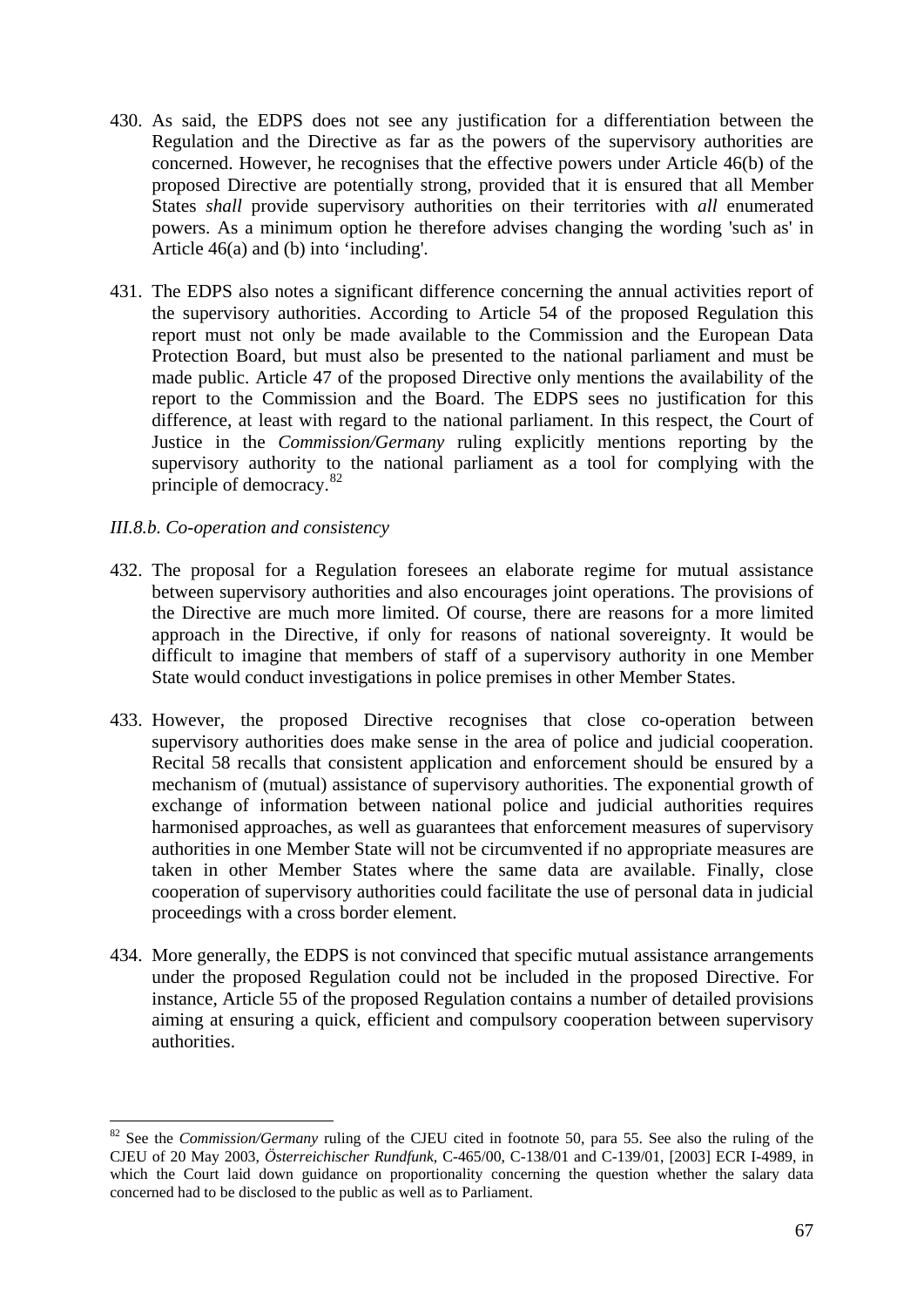- 435. The EDPS therefore recommends including in any event the provisions of Article 55(2) to (7) in the proposed Directive.
- 436. He is also not convinced that a specific mechanism of enhanced cooperation inspired by the consistency mechanism of Articles 57 to 63 of the proposed Regulation could not be included in the Directive, possibly with more limited tasks. One of the reasons for setting up this mechanism is to ensure that EU data protection law is interpreted in a uniform way in the entire territory of the Union, in order to give all EU residents equal protection of their fundamental right, in cases with cross border elements. This reason fully applies to the area of police and judicial cooperation in criminal matters.
- 437. If, for instance, personal data of a specific individual are exchanged between competent authorities in different Member States, it would not be helpful if this individual could not benefit from the same level of protection in the sending and the receiving Member State.
- 438. The EDPS advises the legislator to reconsider the need for an enhanced cooperation mechanism, also in the scope of application of the proposed Directive.

# **CHAPTER IV - CONCLUSIONS AND RECOMMENDATIONS**

- 439. The EDPS welcomes the proposed Regulation as it constitutes a huge step forward for data protection in Europe. The proposed rules will strengthen the rights of individuals and make controllers more accountable for how they handle personal data. Furthermore, the role and powers of national supervisory authorities (alone and together) are effectively reinforced.
- 440. The EDPS is particularly pleased to see that the instrument of a *regulation* is proposed for the general rules on data protection. The proposed Regulation would be directly applicable in the Member States and would do away with many complexities and inconsistencies stemming from the different implementing laws of the Member States currently in place.
- 441. The EDPS is, however, seriously disappointed with the proposed Directive for data protection in the law enforcement area. The EDPS regrets that the Commission has chosen to regulate this matter in a self-standing legal instrument which provides for an inadequate level of protection, by far inferior to the proposed Regulation.
- 442. A positive element of the proposed Directive is that it covers domestic processing, and thus has a wider scope than the current Framework Decision. However, this improvement only has added value if the Directive substantially increases the level of data protection in this area, which is not the case.
- 443. The main weakness of the package as a whole is that it does not remedy the lack of comprehensiveness of the EU data protection rules. It leaves many EU data protection instruments unaffected such as the data protection rules for the EU institutions and bodies, but also all specific instruments adopted in the area of police and judicial cooperation in criminal matters such as the Prüm Decision and the rules on Europol and Eurojust. Furthermore, the proposed instruments taken together do not fully address factual situations which fall under both policy areas, such as the use of PNR or telecommunication data for law enforcement purposes.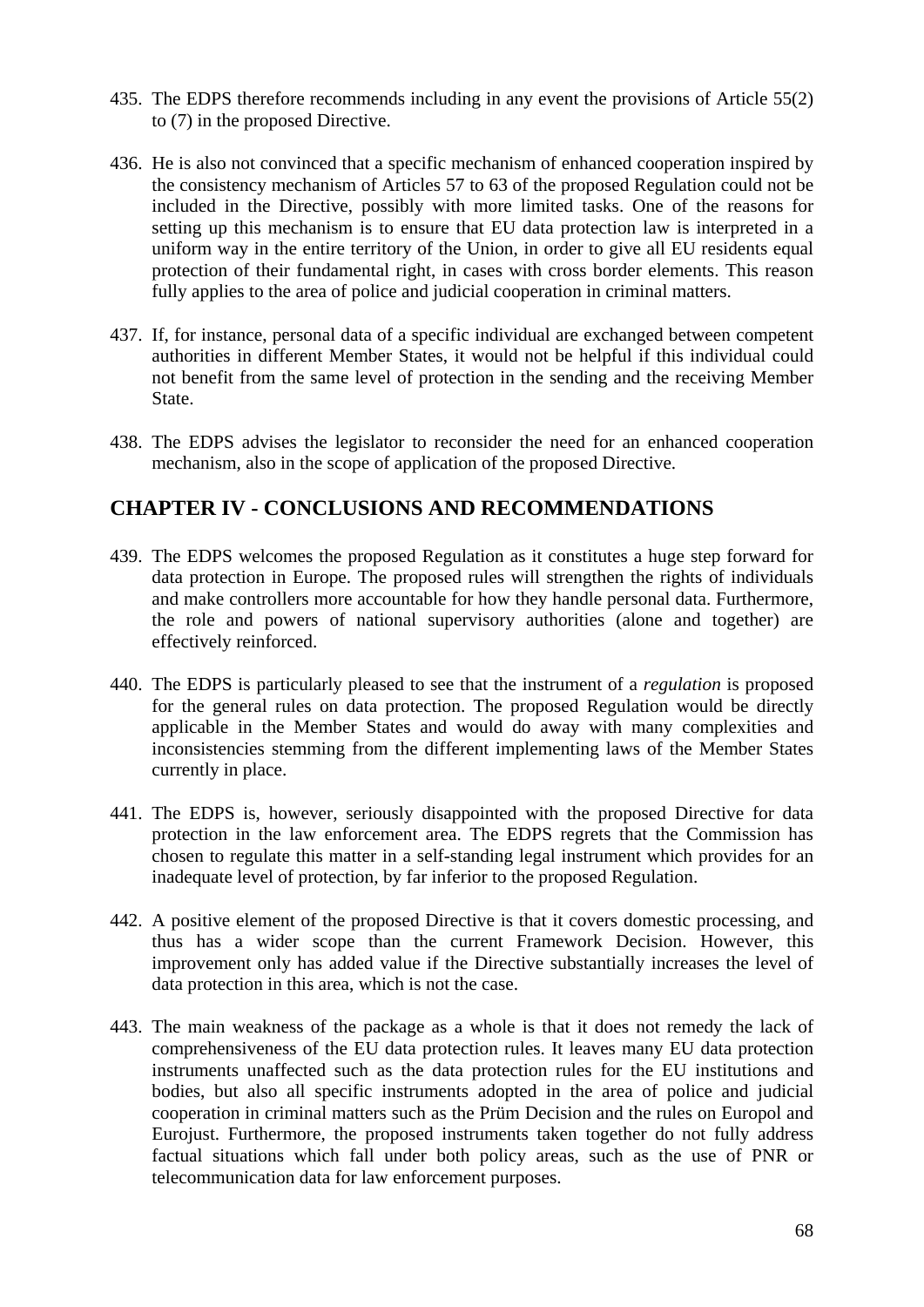444. In the present Opinion the EDPS has provided detailed comments and recommendations on the two legislative proposals. All recommendations are listed below in concise way.

## **As regards the entire reform process (part I.2)**

- Announce publicly the time schedule on the second stage of the reform process as soon as possible.
- Incorporate the rules for EU institutions and bodies in the proposed Regulation or at least have aligned rules in force when the proposed Regulation applies.
- Present as soon as possible a proposal for common rules for the Common Foreign and Security Policy, based on Article 39 TEU.

## *Recommendations on the proposed Regulation*

# **Horizontal issues (part II.2)**

- Add a provision clarifying the territorial scope of application of national law under the Regulation.
- Reconsider the delegation of power in Articles  $31(5)$  and  $(6)$ ,  $32(5)$  and  $(6)$ ,  $33(6)$  and  $(7)$ ,  $34(2)(a)$  and  $44(1)(d)$  and  $(7)$ .
- Provide appropriate and specific measures for MSMEs in selected implementing acts only, and not in delegated acts of Articles 8(3), 14(7), 22(4) and 33(6).
- Refine the notion of 'public interest' in each provision in which it is used. Specific public interests should be explicitly identified in relation to the context of the intended processing in each relevant provision of the proposal (see in particular, recital 87, Articles 17(5),  $44(1)(d)$  and  $81(1)(b)$  and (c)). Additional requirements could include that the ground can only be invoked in specifically pressing circumstances or on imperative grounds laid down in law.

# **Chapter I - General provisions (part II.3)**

- Article 2(2)(d): insert a criterion to differentiate public and domestic activities based on the *indefinite* number of individuals who can access the information.
- Article 2(2)(e): provide that the exception applies to competent *public* authorities. Recital 16 should be made consistent with Article 2(2)(e).
- Article  $4(1)(2)$ : add a clearer explanation in a recital insisting on the fact that as soon as there is a close relation between an identifier and a person this will trigger the application of the data protection principles.
- Article 4(13): refine the criteria to identify the main establishment of the relevant controller, taking into account the 'dominant influence' of one establishment over others in close connection to the power to implement personal data protection rules or rules relevant for data protection. Alternatively, the definition could focus on the main establishment of the group as a whole.
- Add new definitions on 'transfer' and 'restriction of processing'.

# **Chapter II - Main principles (part II.4)**

- Article 6: Add a recital to further clarify what falls under a task carried out 'in the public interest or in the exercise of public authority' in Article 6(1)(e).
- Article 6(4): delete the provision or at the very least restrict it to further processing of data for incompatible purposes on the grounds contained in Article  $6(1)(a)$  and  $6(1)(d)$ . This would also require an amendment of recital 40.
- Add a new provision on the representation of all individuals lacking sufficient (legal) capacity or who are otherwise unable to act.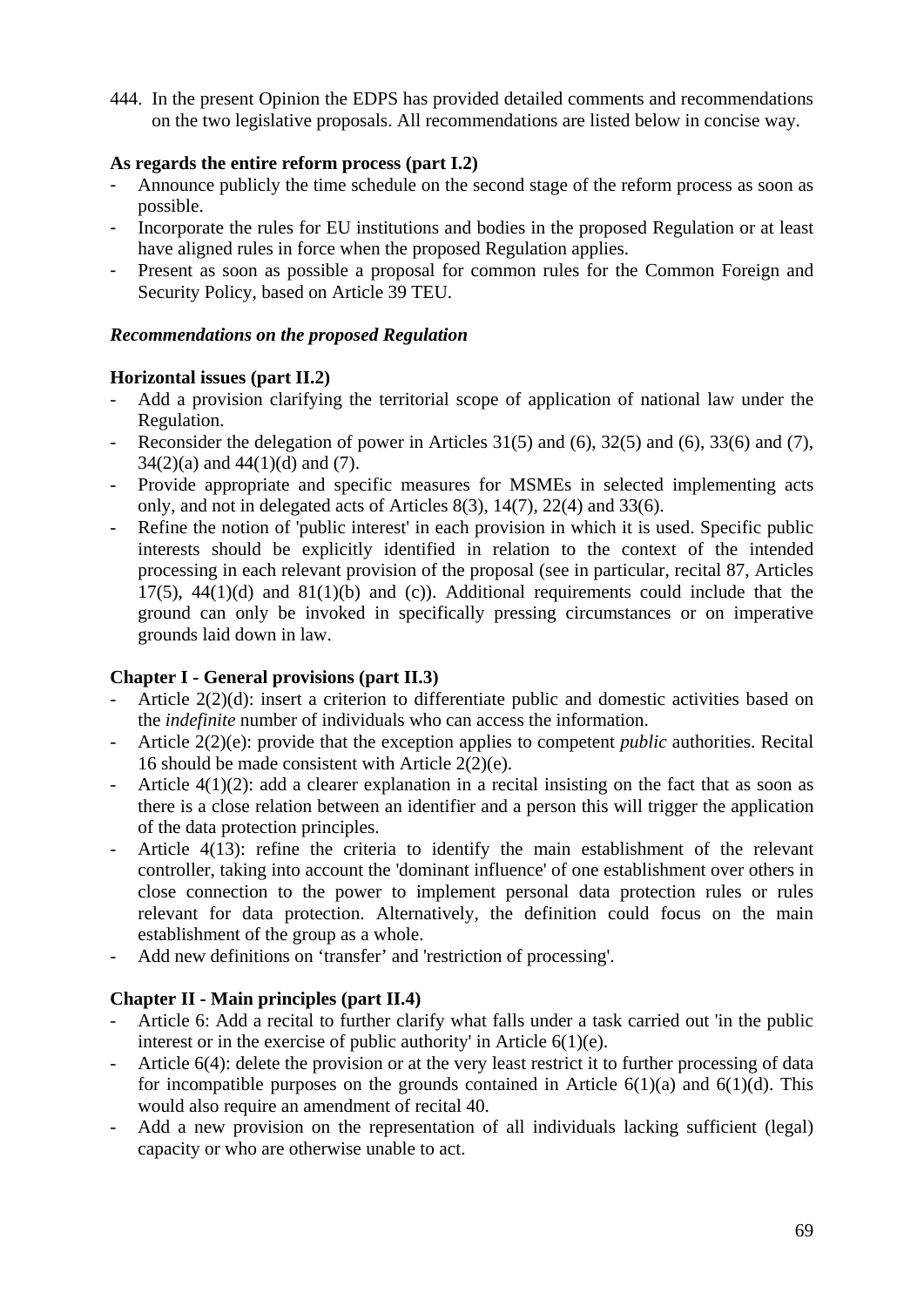- Article 9: include offences and matters which have not led to convictions in the special categories of data. Extend the requirement of control of official authority to all grounds indicated in Article 9(2)(j).
- Article 10: make it more explicit in recital 45 that the data controller should not be able to invoke a possible lack of information to refuse a request of access, when this information can be provided by the data subject to enable such access.

# **Chapter III - Rights of the data subject (part II.5)**

- Article 14: include information on the existence of certain processing operations which have a particular impact on individuals, as well as the consequences of such processing on individuals.
- Article 17: develop the provision further to ensure its effectiveness in reality. Delete Article 17(3)(d).
- Article 18: clarify that the exercise of the right is without prejudice to the obligation in Article 5(e) to delete data when they are no longer necessary. Ensure that Article 18(2) is not limited only to data that has been provided by the data subject on the basis of consent or a contract.
- Article 19: clarify what the controller should do in case of disagreement with the data subject and align with Article  $17(1)(c)$ . Explain in a recital what may qualify as 'compelling legitimate grounds'.
- Article 20: include the right of individuals to submit their point of view in Article 20(2)(a), as in the current Article 15 of Directive 95/46/EC.
- Article 21: introduce detailed guarantees that national law should specify the objectives pursued by the processing, the categories of personal data to be processed, the specific purposes and means of processing, the controller, the categories of persons authorised to process the data, the procedure to be followed for the processing, and the safeguards against any arbitrary interferences by public authorities. Include as additional safeguards informing of data subjects of a restriction and of their right to refer the matter to the supervisory authority to obtain indirect access. Add in Article 21 that the possibility of applying restrictions to the processing performed by private controllers for law enforcement purposes should not force them to retain data in addition to those strictly necessary for the original purpose pursued nor to change their IT architecture. Delete the ground contained in Article 21(1)(e).

## **Chapter IV - Controller and processor (part II.6)**

- Article 22: refer explicitly to the principle of accountability, in any event in recital 60. Merge Article 22(1) and (3) and mention explicitly that measures should be *appropriate* and *effective*. Include a general provision preceding the specific obligations in Article 22(2) developing the concept of 'management control', including the assignment of responsibilities, training of staff, and adequate instructions and requiring that the controller should at least have an overview and a general inventory of the processing operations within the scope of his responsibility. Add a new paragraph to provide that when the controller decides or is obliged to publish a regular report of its activities this report should also contain a description of the policies and measures referred to in Article  $22(1)$ .
- Article 23: refer in Article 23(2) and recital 61 to the fact that data subjects should in principle be left the choice to allow use of their personal data in a broader way.
- Article  $25(2)(a)$ : delete the exception for adequate third countries.
- Article 26: add the obligation of the processor to take account of the principle of data protection by design to the list of specifications contained in Article 26(2).
- Article 28: reconsider or delete the exemptions of Article 28(4).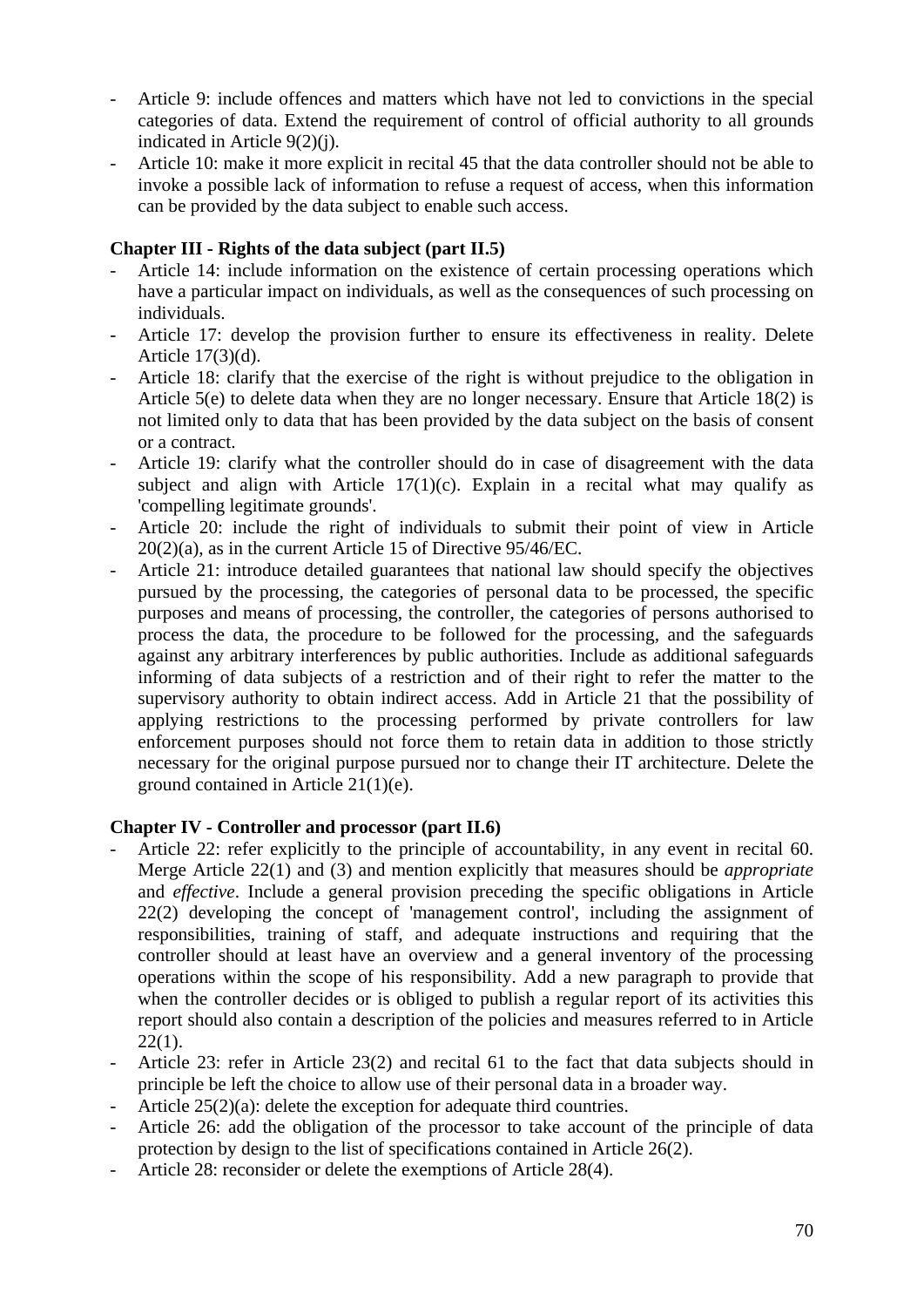- Article 30: clarify Article 30 to ensure the overall responsibility of the controller and add the obligation on the controller to adopt an information security management approach within the organisation, including where appropriate the implementation of an information security policy specific to the data processing performed. Include an explicit reference to the DPIA in Article 30.
- Articles 31 and 32: specify the criteria and requirements for establishing a data breach and the circumstances in which it should be notified. Change the time limit of 24 hours in Article 31 to no later than 72 hours.
- Article 33: the list of processing operations contained in Article 33(2)(b), (c) and (d) should not be limited to processing on a large scale basis. Align Article 33(5) with recital 73. Limit Article 33(6) to non essential elements. Clarify that the size of a company should never lift the obligation of performing a DPIA with regard to the processing operations which present specific risks.
- Article 34: move Article 34(1) to Chapter V of the proposed Regulation.
- Articles 35 to 37: lower the threshold of 250 employees in Article 35(1) and clarify the scope of Article 35(1)(c). Add guarantees, in particular stronger conditions for the DPO's dismissal and ensure in Article 36(1) that the DPO is given access to all information relevant, and to premises necessary to perform his duties. Include in Article 37(1)(a) the role of the DPO in raising awareness.

#### **Chapter V - Transfer to third countries (part II.7)**

- State in recital 79 that the non-applicability of the Regulation to international agreements is restricted in time only to already existing international agreements.
- Insert a transitional clause providing for the review of these international agreements within a set time in order to align them with the Regulation.
- Article 41 (and recital 82): clarify that in the case of a non-adequacy decision, transfers should be allowed only under appropriate safeguards or if such transfer falls under the derogations set forth in Article 44.
- Article 42: Ensure that the possibility of using non-legally binding instruments to provide appropriate safeguards should be clearly justified and limited only to cases where the necessity to rely on such instruments has been demonstrated.
- Article 44 (and recital 87): Add that the possibility to transfer data should only concern occasional transfers and be based on a careful assessment of all the circumstances of the transfer on a case by case basis. Replace or clarify the reference to 'appropriate safeguards' in Article 44(1)(h) and in Article 44(3).
- Recital 90: change the recital into a substantive provision. Put in place appropriate guarantees for these cases, involving judicial guarantees as well as data protection safeguards.

#### **Chapter VI and VII - Independent supervisory authorities, cooperation and consistency (part II.8 and II.9)**

- Article 48: include a role for the national parliaments in the procedure of appointment of members of supervisory authorities.
- Article 52(1): include duty to develop guidelines on the use of the different enforcement powers, where necessary coordinated at EU level in the Board. This could possibly be included in Article 66 as well.
- Article 57: replace the word 'immediately' in Article 57(6) by 'without delay' and extend the deadline of one month in Article 57(7) to two months/eight weeks.
- Article 58: give more weight to the majority rule by ensuring that a request by one authority could be submitted to vote in case the issue at stake does not relate to one of the main measures described in Article 58(2).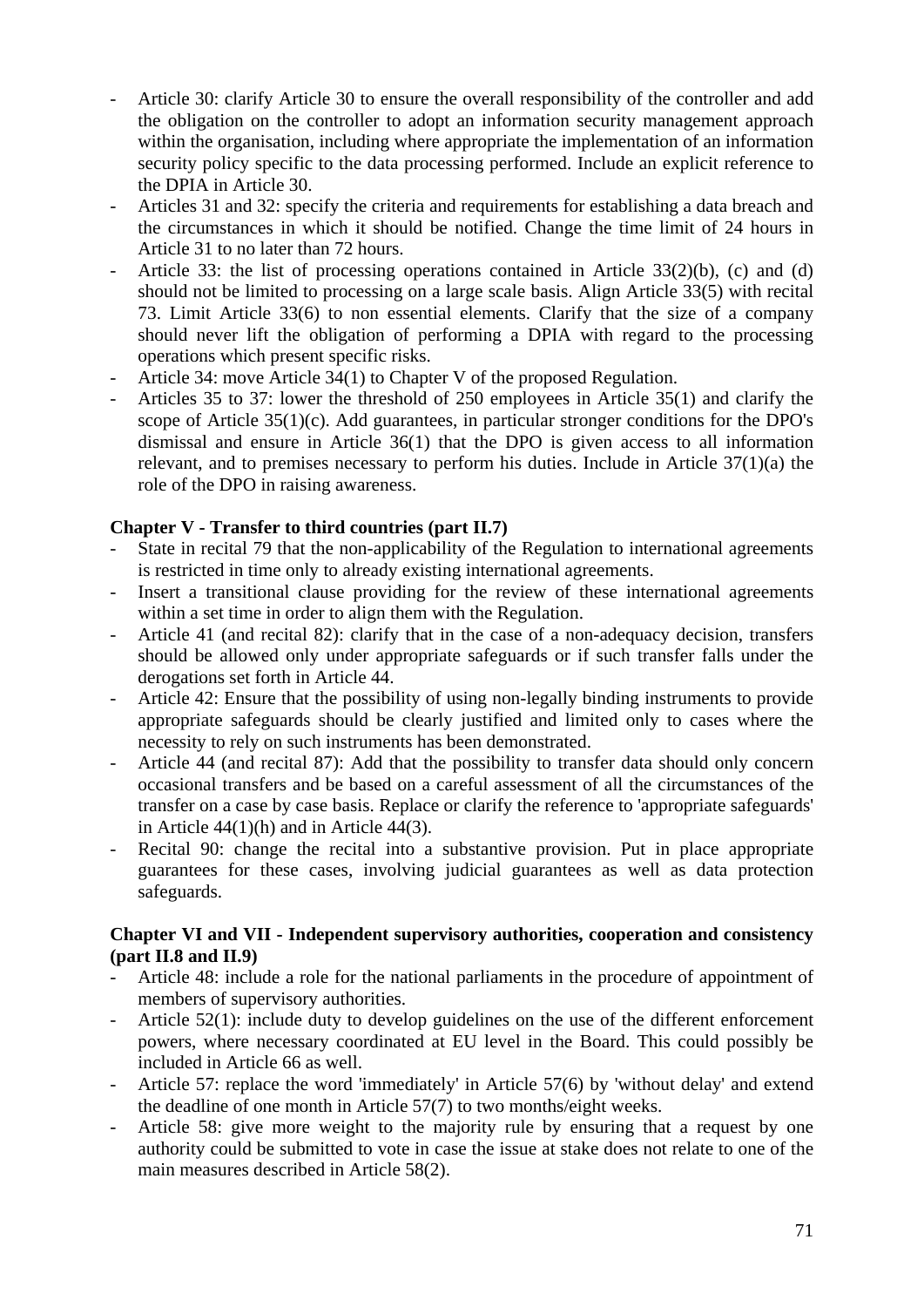- Articles 59 and 60: limit the power of the Commission by deleting the possibility to overrule a decision of a national supervisory authority in a specific matter through an implementing act. Ensure that the role of the Commission consists in an initial phase in triggering the seizure of the Board, as foreseen in Article 58(4), and in a subsequent phase in the power to adopt opinions. Insert a reference to a further procedure before the Court of Justice, in the context of an infringement procedure or of a request for interim measures such as a suspension order.
- Article 66: add that the Board shall be consulted in the context of adequacy assessments.
- Reconsider the current assessment of the impact of the secretariat of the European Data Protection Board in terms of financial and human resources (see Annex).

## **Chapter VIII - Remedies, liability and sanctions (part II.10)**

- Article 73 and 76: provide clarity about the mandate that the organisation must obtain from data subjects and the degree of formality required. Introduce a wider provision on collective actions.
- Article 74(4): limit the type of 'concern' of a data subject which could trigger the proceedings and restrict it to a more precise risk of impact on the data subject's rights.
- Article 75(2): specify that the derogation does not apply to a public authority of a third country.
- Article 76(3) and (4): insert a more systematic information procedure at the level of courts.
- Clarify the interaction with the Brussels I Regulation.
- Clarify the compatibility of the use of information obtained from a controller (on the basis of Article 53) with the general right against self-incrimination.
- Article 77: add that a data subject should always be able to address the controller, regardless of where and how the damage arose with regard to settlement of damage. Insert the subsequent settlement of the damage between the controller and the processor, once the distribution of liability among them has been clarified. Add that this should also apply to the compensation of immaterial damage or distress
- Introduce a provision using the concept of single economic entity or single undertaking to allow holding liable the group for the breach committed by a subsidiary.
- Article 79: insert a margin of appreciation for supervisory authorities with regard to administrative sanctions. Add specifications highlighting the circumstances in which an administrative sanction shall be imposed. Ensure that non-compliance with a specific order of a supervisory authority normally qualifies for a higher administrative sanction than a single breach of the same general provision.

## **Chapter IX - Specific data processing situations (part II.11)**

- Article 80: rephrase Article 80 and state that Member States shall provide for exemptions or derogations from the provisions of the Regulation as indicated if such is *necessary* for reconciling the right to data protection with the right to freedom of expression. Add, in the provision or in a recital, that when reconciling the two fundamental rights the essence of both rights should not be impaired.
- Add a substantive provision on public access to documents stating that personal data in documents held by public authorities and bodies may be publicly disclosed if such is (1) provided for by EU or national law, (2) necessary for reconciling the right to data protection with the right of public access to official documents and (3) constitutes a fair balance of the various interests involved.
- Replace in Article 81, 82, 83 and 84 the wording 'within the limits of this Regulation' by 'without prejudice to this Regulation'.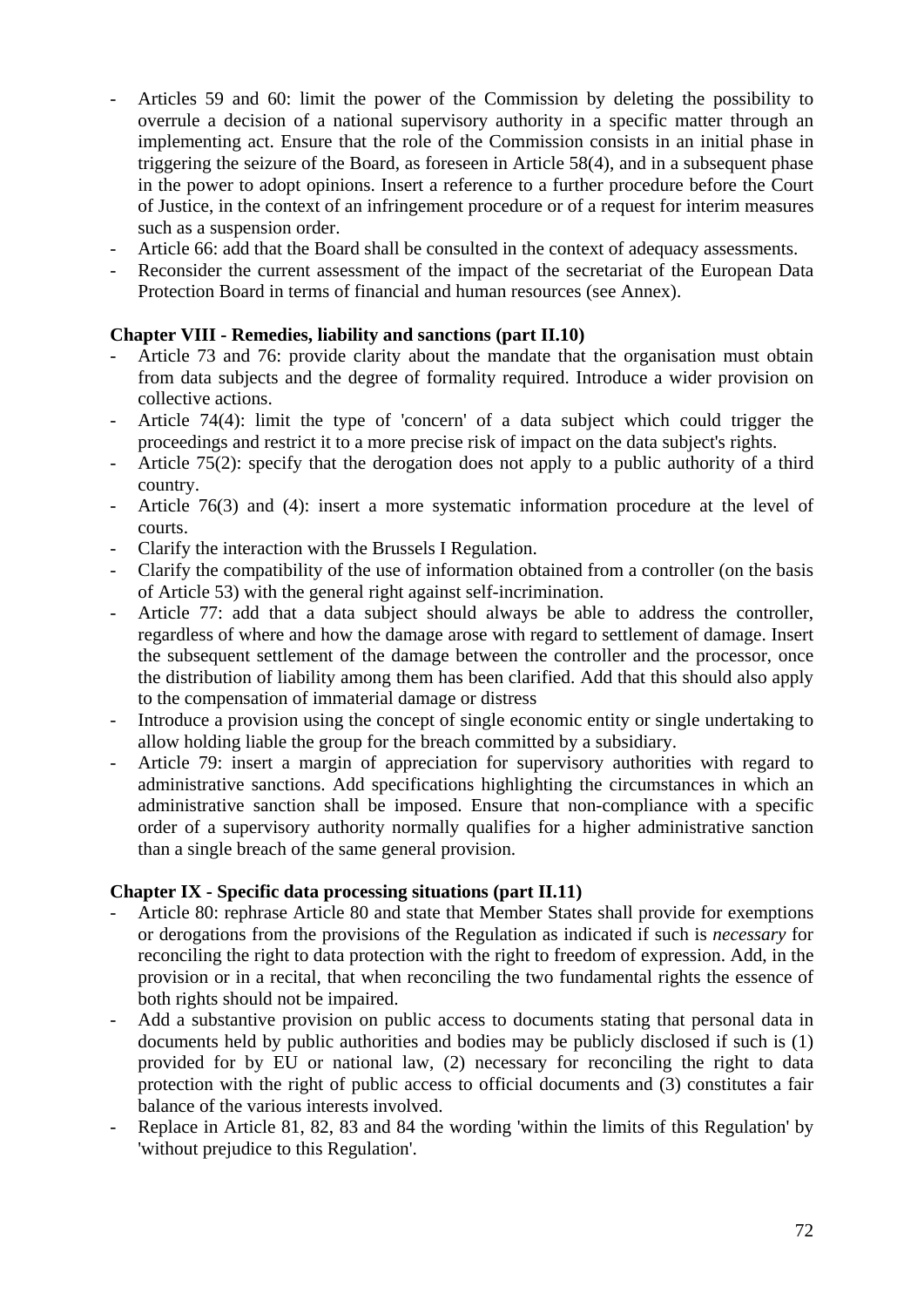- Article 81: Align Article 81(1)(3) and 9(3) and clarify the scope and nature of Article 81. Further direction should be given on the requirement of consent, the determination of responsibilities and the security requirements.
- Article 83: include additional safeguards if special categories of data are processed. Make clear in Article 83(1) that the point of departure for research purposes should be that such processing is done with use of anonymised data. Clarify what is meant by the word 'separately' and ensure that separate storage actually protects the data subjects. Refer in Article 83(1)(b) to 'data which enables to relate certain information to a data subject' instead of 'data enabling the attribution of information to an identified or identifiable data subject'. Exclude the limitation to rights of individuals via delegated acts.

#### *Recommendations on the proposed Directive*

#### **Horizontal issues (part III.2)**

- Article 59: specific acts in the area of police and judicial cooperation in criminal matters should be amended at the latest at the moment the Directive enters into force.
- Add a new provision introducing an evaluation mechanism for regular evidence based assessments of whether data processing activities of a certain scale do actually constitute a necessary and proportionate measure for the purposes of preventing, detecting, investigation and prosecuting criminal offences.
- Add a new provision to ensure that transfer of personal data from law enforcement authorities to other public bodies or to private parties is only permissible under specific and strict conditions.
- Add a new provision on specific safeguards in relation to the processing of data of children.

#### **Chapter I and II - General provisions and principles (part III.3 and III.4)**

- Article 3(4): substantiate further in line with Article 17(5) of the proposed Regulation.
- Article 4(b): include clarification in a recital stating that the notion of 'compatible use' is to be interpreted restrictively.
- Article 4(f): align with Article 5(f) of the proposed Regulation and amend Articles 18 and 23 accordingly.
- Article 5: include non-suspected persons as a separate category. Delete 'as far as possible' and specify the consequences of the categorisation.
- Article 6: delete 'as far as possible' in paragraphs 1 and 2.
- Article 7(a): change into a self standing provision ensuring in a general manner that all data processing operations are provided for by law, thereby fulfilling the requirements of the EU Charter of Fundamental Rights and ECHR.
- Article 7(b) to (d): replace by an additional, separate provision which exhaustively lists the grounds of public interest for which a derogation to the purpose limitation principle can be allowed.
- Add a new provision on the processing of personal data for historical, statistical and scientific purposes.
- Add an obligation for the competent authority to put mechanisms in place to ensure that time limits are established for the erasure of personal data and for a periodic review of the need for the storage of the data, including fixing storage periods for the different categories of personal data as well as regular checks on their quality.
- Article 8: include the strict wording of recital 26 in Article 8. Include what is envisaged by suitable measures going beyond regular safeguards.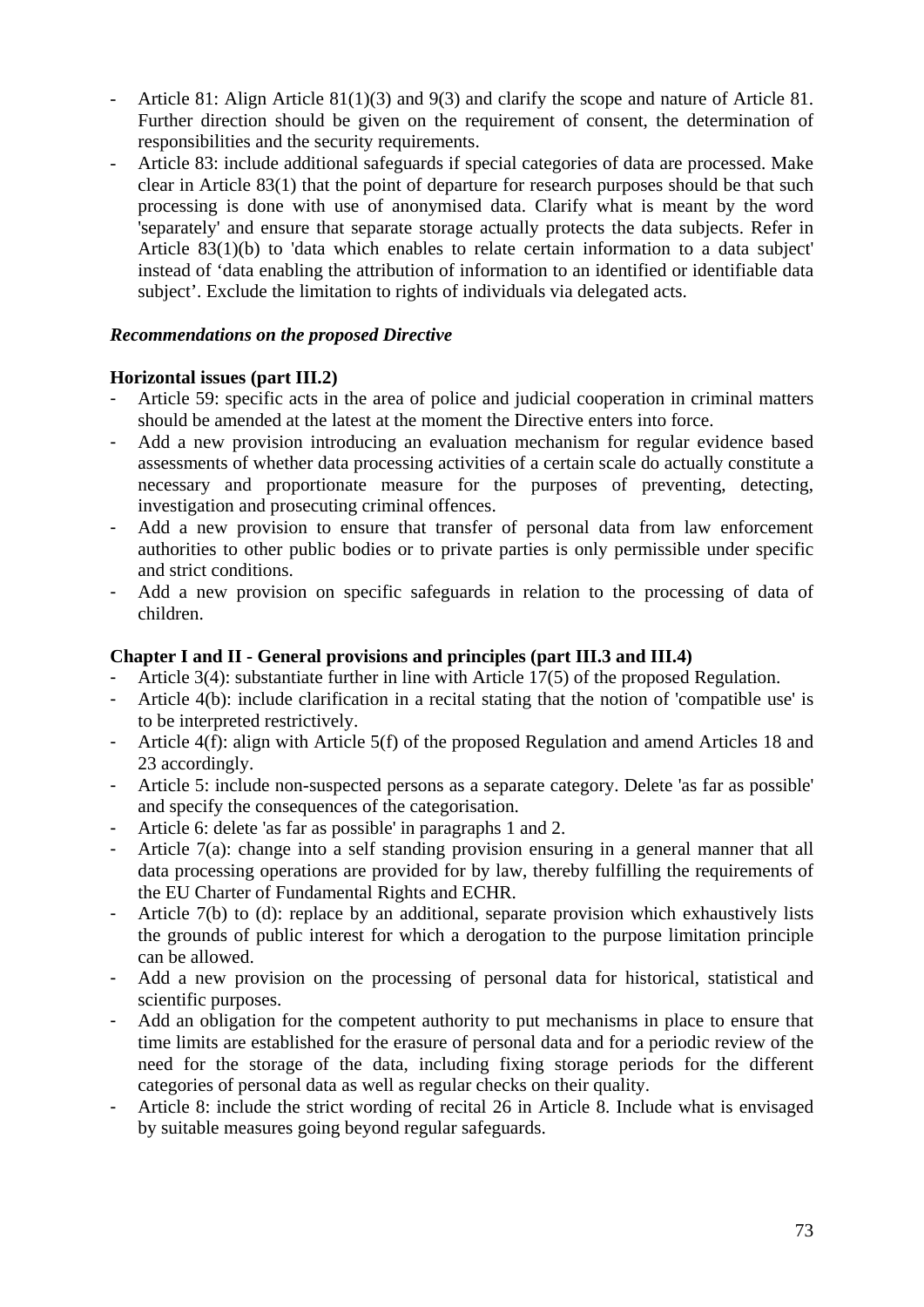#### **Chapter III - Rights of the data subject (part III.5)**

- Article 10: delete the reference to 'all reasonable steps' in Article 10(1) and (2). Include an explicit time limit in Article 10(4) and state that information should be given to the data subject at the latest within one month of receipt of the request. Replace the wording 'vexatious' in Article 10(5) by 'manifestly excessive' and provide further guidance on this notion in a recital.
- Add a new provision requiring the controller to communicate to each recipient to whom the data have been disclosed, any rectification, erasure or change of the data either or not carried out in accordance with Article 15 or 16, unless this proves impossible or involves a disproportionate effort.
- Articles 11 and 13: add a sentence in Article 11(4) and Article 13(1) stating that the controller should be required to assess in each specific case by way of a concrete and individual examination whether partial or complete restrictions for one of the grounds applies. Ensure a limited interpretation of the scope of Article 11(5) and Article 13(2). Delete the word 'omitting' in Article 11(4) and Recital 33.
- Article 15 and 16: add grounds and conditions for restricting the right to rectification and the right to erasure.
- Article 16: use the wording 'shall restrict processing' instead of 'shall mark' in Article 16(3). Include in Article 16 the obligation for the controller to inform the data subject before lifting any restriction on processing.

## **Chapter V - Controller and processor (part III.6)**

- Article 18: state, also in Article 4(f), that the documentation requirement stems from the general obligation to be able to *demonstrate* compliance with the Directive. Include a requirement to keep information on the legal ground on which the data is transferred, with a substantive explanation especially if a transfer is based on Article 35 or 36.
- Article 19: substantiate the notion of data protection 'by default'.
- Article 23(2): align with Article 28(2) of the proposed Regulation.
- Article 24: include the identity of the recipients of the data.
- Insert a new provision, requiring the competent authorities to carry out a DPIA, unless a specific assessment, equal to a DPIA, has already been made during the legislative process.
- Article 26: align more closely with the procedures developed in Article 34(2) of the proposed Regulation.
- Article 30: deal with the issue of conflict of interest and lay down a minimum term of office of two years.
- Article 31: provide for an appropriate administrative attachment with due regard for the independent role of the DPO and with a view in particular to avoiding possible uneven relations or influence by high rank controllers.

## **Chapter V - Transfer to third countries (part III.7)**

- Article 33: add the requirement that the transfer may only take place if the controller in the third country or the international organisation is a competent authority within the meaning of the proposed Directive.
- Article 35: delete Article 35(1)(b) or as a minimum include the requirement of a prior authorisation of the supervisory authority.
- Article 36: clarify in a recital that any derogation used to justify a transfer needs to be interpreted restrictively and should not allow the frequent, massive and structural transfer of personal data; even an individual case should not allow wholesale transfers of data and should be limited to data strictly necessary. Add additional safeguards such as the obligation to specifically document the transfers.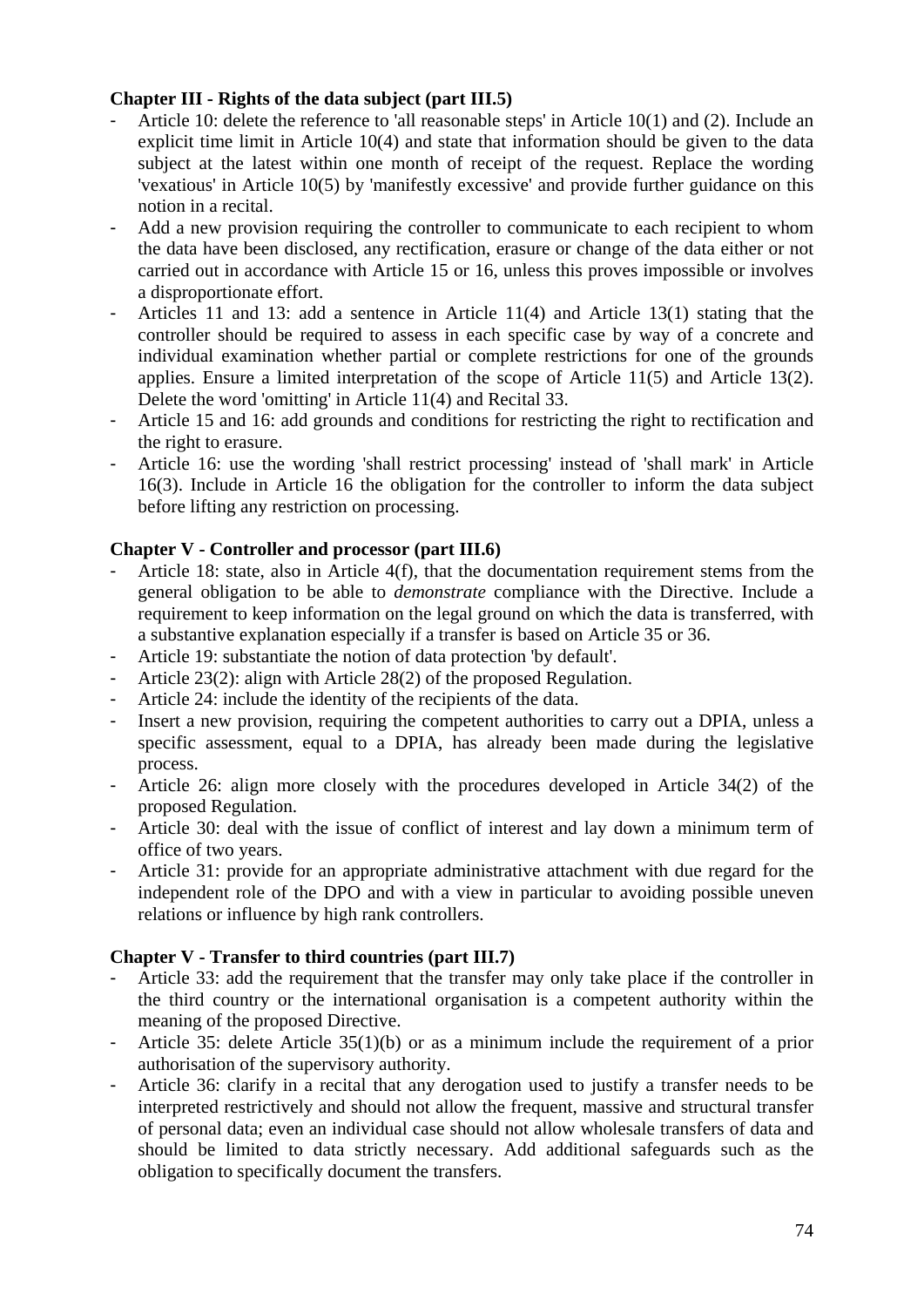- Articles 35 and 36: add that in case of a negative decision on adequacy, transfers should be based (i) on Article  $35(1)(a)$  if there is a legally binding international agreement allowing for the transfer under specific conditions guaranteeing an adequate protection, or (ii) on the derogations of Article  $36(a)$  or (c).

# **Chapter VI and VII - Oversight mechanisms (part III.8)**

- Article 44: provide more guidance in a recital on what is meant to be covered by 'judicial capacity'.
- Article 46: align the powers of the supervisory authorities vis-à-vis national police authorities with the powers under the proposal for a Regulation. Align Article 46(a) with Article 53 of the proposed Regulation and change the wording 'such as' in Article 46(a) and (b) into 'including'.
- Article 47: include that the annual activities report of the supervisory authorities must be presented to the national parliament and made public.
- Article 48: include the provisions of Article 55(2) to (7) of the proposed Regulation in Article 48.
- Consider the need for an enhanced cooperation mechanism also in the scope of application of the proposed Directive.

Done in Brussels, 7 March 2012

(**signed**)

Peter HUSTINX European Data Protection Supervisor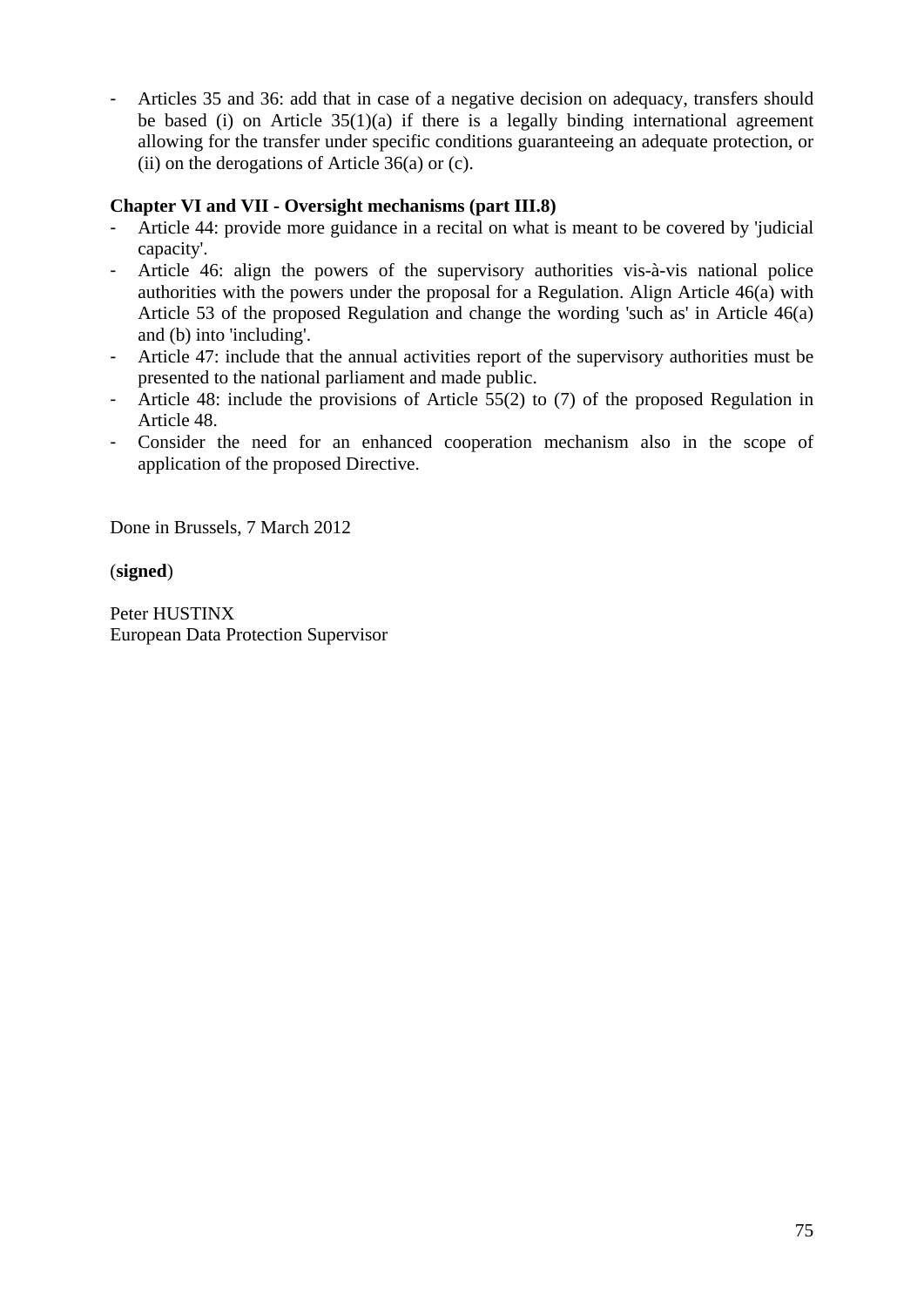# **ANNEX - COMMENTS ON THE LEGISLATIVE FINANCIAL STATEMENT**

In the Legislative Financial Statement, the Commission indicates the requirements in terms of administrative expenditure in order to put in practice the data protection reform. This includes an assessment of the impact of the secretariat of the new European Data Protection Board, both in terms of financial and human resources (see p. 114-118 of the proposed Regulation).

The EDPS takes the view that the methodology applied and the main underlying assumptions should be improved.

Average cost of the outputs: the EDPS is an independent institution without translation, interpretation or publication services. Therefore, these services need to be contracted out by means of service level agreements with other EU institutions and bodies (e.g. the Centre de Traduction in Luxembourg, the European Parliament, or OPOCE). The average cost indicated on page 118 for specific objective no 1 does not correspond to our real costs which - with the limited data available at this stage - can be estimated as follows:

| <b>SPECIFIC OBJECTIVE No 1</b> |           |
|--------------------------------|-----------|
| Travel expenses                | 200.000   |
| Interpretation                 | 81.000    |
| Translation                    | 1.056.000 |
| Publication                    | 198.000   |
| TOTAL                          | 1.535.000 |
| Average cost of output         | 0.05      |

The EDPS therefore recommends integrating the real costs for the EDPS in the table on page 116 of the Commission proposal.

Number of outputs: the EDPS can agree with the number of outputs estimated for specific objectives no 1 (Secretariat to DP Board - traditional Article 29 WP work) and no 3 (Common IT tool for DPAs), however, the EDPS believe that the number of outputs for specific objective no 2 (Consistency Mechanism) has been greatly underestimated. Only the backlog concerning Binding Corporate Rules and standard contractual clauses is likely to result in dozens of cases in the first years. Therefore, the EDPS estimates that an average of 30 outputs per year would be a much more realistic calculation and therefore recommends that the table on page 118 of the Commission proposal is amended accordingly.

Human resources: while the additional resources considered necessary for the European Commission and the EDPS would be the same (10 additional posts), it seems evident that the workload resulting for the EDPS by hosting the Secretariat of the new European Data Protection Board would be much higher:

a) Three out of the ten additional posts will be occupied in purely clerical tasks,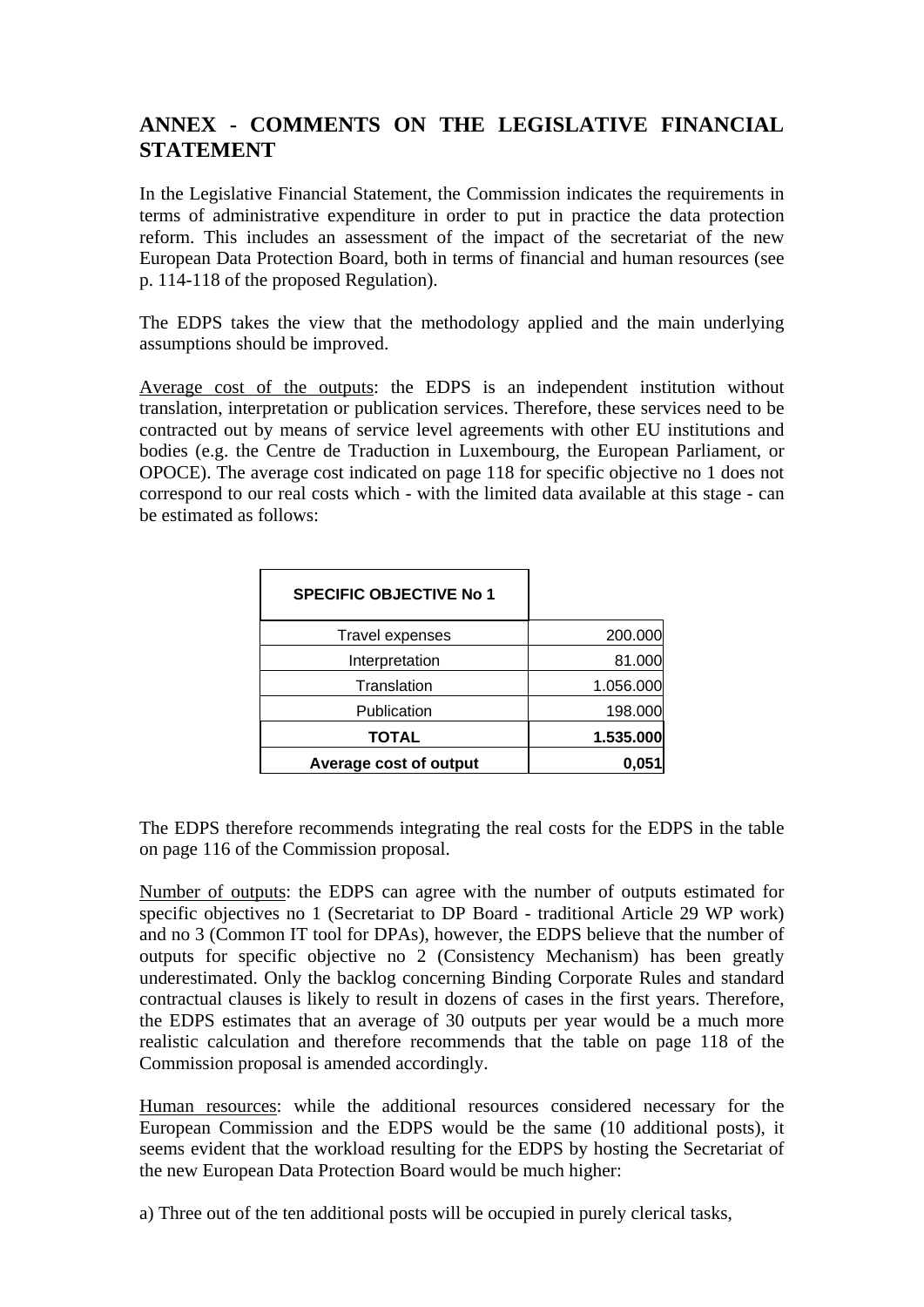b) The responsibility of drafting opinions for the consistency mechanism would be allocated exclusively in the new independent Secretariat, without any involvement by the Commission, and

c) The independent Secretariat of the Board will, as a matter of fact, also be involved in drafting the Board's opinions on the implementing measures adopted by the Commission in accordance with its new competences, including adequacy measures.

Therefore, the EDPS strongly recommends that the calculation on page 116 is reformulated in the sense of estimating ten additional posts as the necessary staff to provide for the secretariat of the European Data Protection Board during the first year of operation of the Board, with a gradual and moderate increase of two additional posts during the next five years (until reaching the final workforce of twenty posts in year  $N + 5$ ). The EDPS also recommends including some additional administrative expenditure such as building (office space), equipment (hardware, furniture) and office supplies.

Summing up, the EDPS proposes that the tables on pages 116 and 118 of the proposed Regulation are amended in line with the two tables presented below.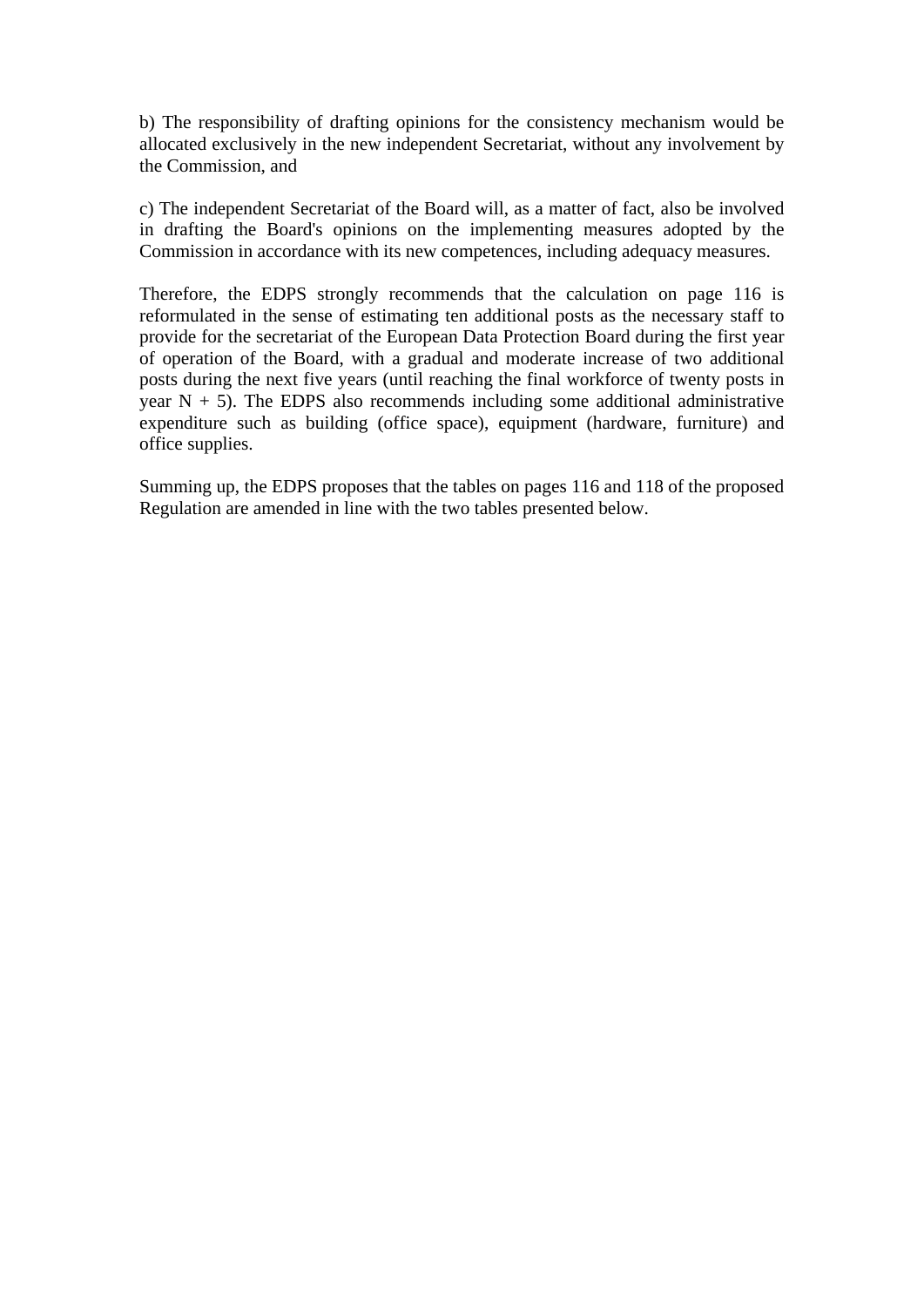| Cost type                                     | <b>Calculation</b> | <b>Amount (in thousands)</b> |               |          |                |          |          |              |  |  |  |  |
|-----------------------------------------------|--------------------|------------------------------|---------------|----------|----------------|----------|----------|--------------|--|--|--|--|
|                                               |                    | 2014                         | 2015          |          | 2017           | 2018     | 2019     | <b>Total</b> |  |  |  |  |
| <b>Salaries and allowances</b>                |                    |                              |               |          |                |          |          |              |  |  |  |  |
| - of EDPB Chair                               | 0,300              | 0,300                        | 0,300         | 0,300    | 0,300          | 0,300    | 0,300    | 1,800        |  |  |  |  |
| - of which officials and temporary<br>agents  | 0,127              | 0,889                        | 1,27<br>1,143 |          | 1,524<br>1,778 |          | 2,032    | 8,636        |  |  |  |  |
| - of which SNEs                               | 0,073              | 0                            | 0             | $\Omega$ | $\Omega$       | $\Omega$ | $\Omega$ | 0,000        |  |  |  |  |
| - of which contract agents                    | 0,064              | 0,192                        | 0,192         | 0,256    | 0,256          | 0,256    | 0,256    | 1,408        |  |  |  |  |
| <b>Expenditure related to recruitment</b>     | 0,005              | 0,025                        | 0,025         | 0,013    | 0,013          | 0,013    | 0,013    | 0,100        |  |  |  |  |
| <b>Mission expenses</b>                       | 0,001              | 0,090                        | 0,090         | 0,090    | 0,090          | 0,090    | 0,090    | 0,540        |  |  |  |  |
| Other expenses, training                      | 0,005              | 0,050                        | 0,050         | 0,050    | 0,050          | 0,050    | 0,050    | 0,300        |  |  |  |  |
| Other administrative expenditure<br>$^{\ast}$ | 0,020              | 0,200                        | 0,240         | 0,280    | 0,320          | 0,360    | 0,400    | 1,801        |  |  |  |  |
| <b>Total Administrative expenditure</b>       |                    | 1,746                        | 2,040         | 2,259    | 2,553          | 2,847    | 3,141    | 14,585       |  |  |  |  |